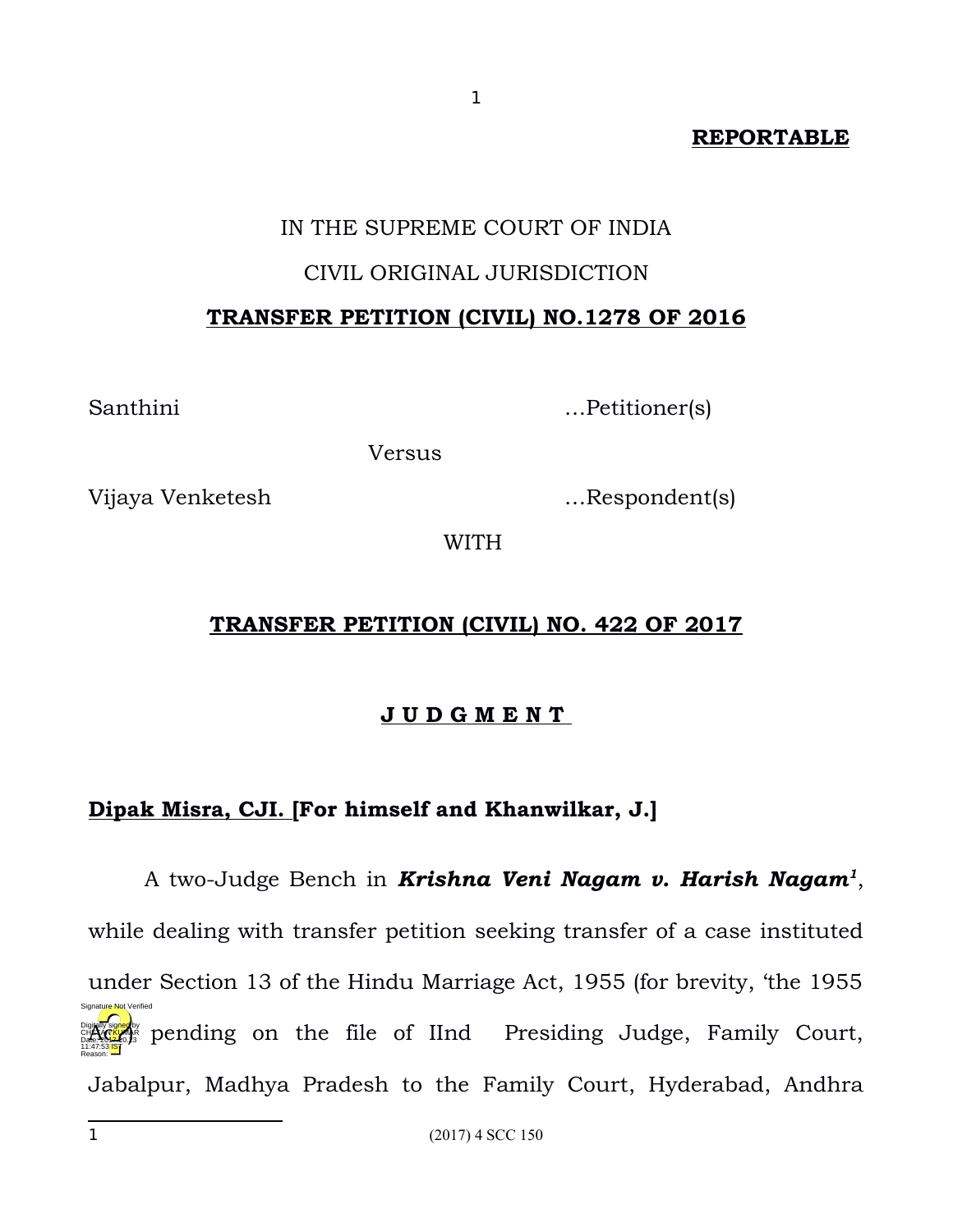Pradesh, took note of the grounds of transfer and keeping in view the approach of the Court to normally allow the transfer of the proceedings having regard to the convenience of the wife, felt disturbed expressing its concern to the difficulties faced by the litigants travelling to this Court and, accordingly, posed the question whether there was any possibility to avoid the same. It also took note of the fact that in the process of hearing of the transfer petition, the matrimonial matters which are required to be dealt with expeditiously are delayed. That impelled the Court to pass an order on 09.01.2017 which enumerated the facts including the plight asserted by the wife, the concept of territorial jurisdiction under Section 19 of the 1955 Act, and reflected on the issues whether transfer of a case could be avoided and alternative mode could be thought of. Dwelling upon the said aspects, the Court articulated:-

"In these circumstances, we are prima facie of the view that we need to consider whether we could pass a general order to the effect that in case where husband files matrimonial proceedings at place where wife does not reside, the court concerned should entertain such petition only on the condition that the husband makes appropriate deposit to bear the expenses of the wife as may be determined by the Court. The Court may also pass orders from time to time for further deposit to ensure that the wife is not handicapped to defend the proceedings. In other cases, the husband may take proceedings before the Court in whose jurisdiction the wife

2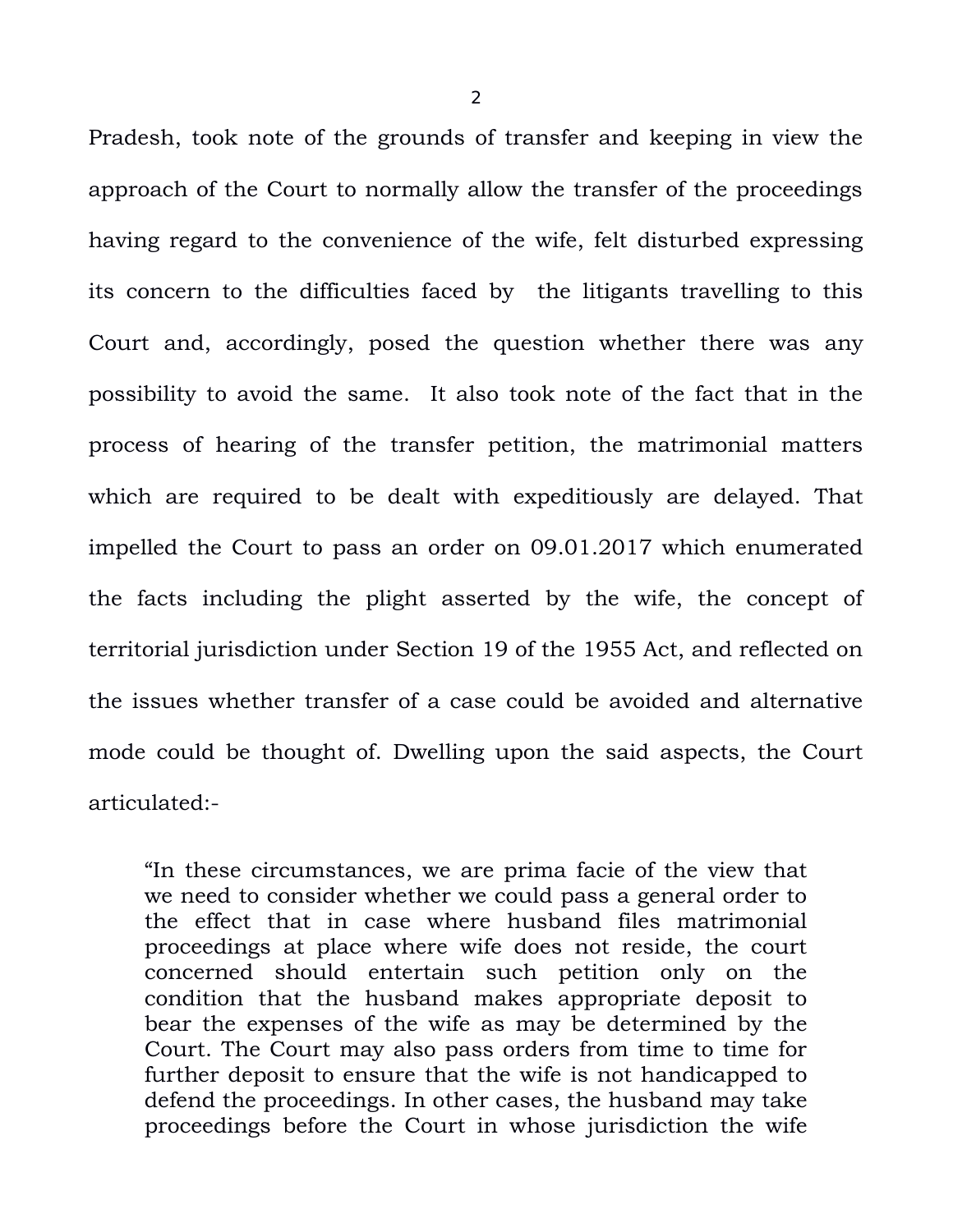resides which may lessen inconvenience to the parties and avoid delay. Any other option to remedy the situation can also be considered."

As the narration would exposit, the pivotal concern of the Court was whether an order could be passed so as to provide a better alternative to each individual who is compelled to move this Court.

2. The observation made in *Anindita Das v. Srijit Das[2](#page-2-0)* to the effect that on an average at least 10 to 15 transfer petitions are on board of each Court on each admission day was noticed. The learned Judges apprised themselves about the observations made in *Mona Aresh Goel v. Aresh Satya Goel[3](#page-2-1)* , *Lalita A. Ranga v. Ajay Champalal Ranga[4](#page-2-2)* , *Deepa v. Anil Panicker[5](#page-2-3)* , *Archana Rastogi v. Rakesh Rastogi[6](#page-2-4)* , *Leena Mukherjee v. Rabi Shankar Mukherjee[7](#page-2-5)* , *Neelam Bhatia v. Satbir Singh Bhatia[8](#page-2-6)* , *Soma Choudhury v. Gourab Choudhaury[9](#page-2-7)* , *Rajesh Rani v. Tej Pal[10](#page-2-8)* , *Vandana Sharma v. Rakesh Kumar Sharma[11](#page-2-9)* and *Anju Ohri v. Varinder Ohri[12](#page-2-10)* which rest on the

<span id="page-2-10"></span><span id="page-2-9"></span><span id="page-2-8"></span><span id="page-2-7"></span><span id="page-2-6"></span><span id="page-2-5"></span><span id="page-2-4"></span><span id="page-2-3"></span><span id="page-2-2"></span><span id="page-2-1"></span><span id="page-2-0"></span>

|    | (2006) 9 SCC 197                           |
|----|--------------------------------------------|
|    | (2000) 9 SCC 255                           |
| 4  | (2000) 9 SCC 355                           |
|    | (2000) 9 SCC 441                           |
| 6  | (2000) 10 SCC 350                          |
|    | (2002) 10 SCC 480                          |
| 8  | (2004) 13 SCC 436 : (2006) 1 SCC (Cri) 323 |
| 9  | (2004) 13 SCC 462 : (2006) 1 SCC (Cri) 341 |
| 10 | (2007) 15 SCC 597                          |
| 11 | (2008) 11 SCC 768                          |
| 12 | (2007) 15 SCC 556                          |

3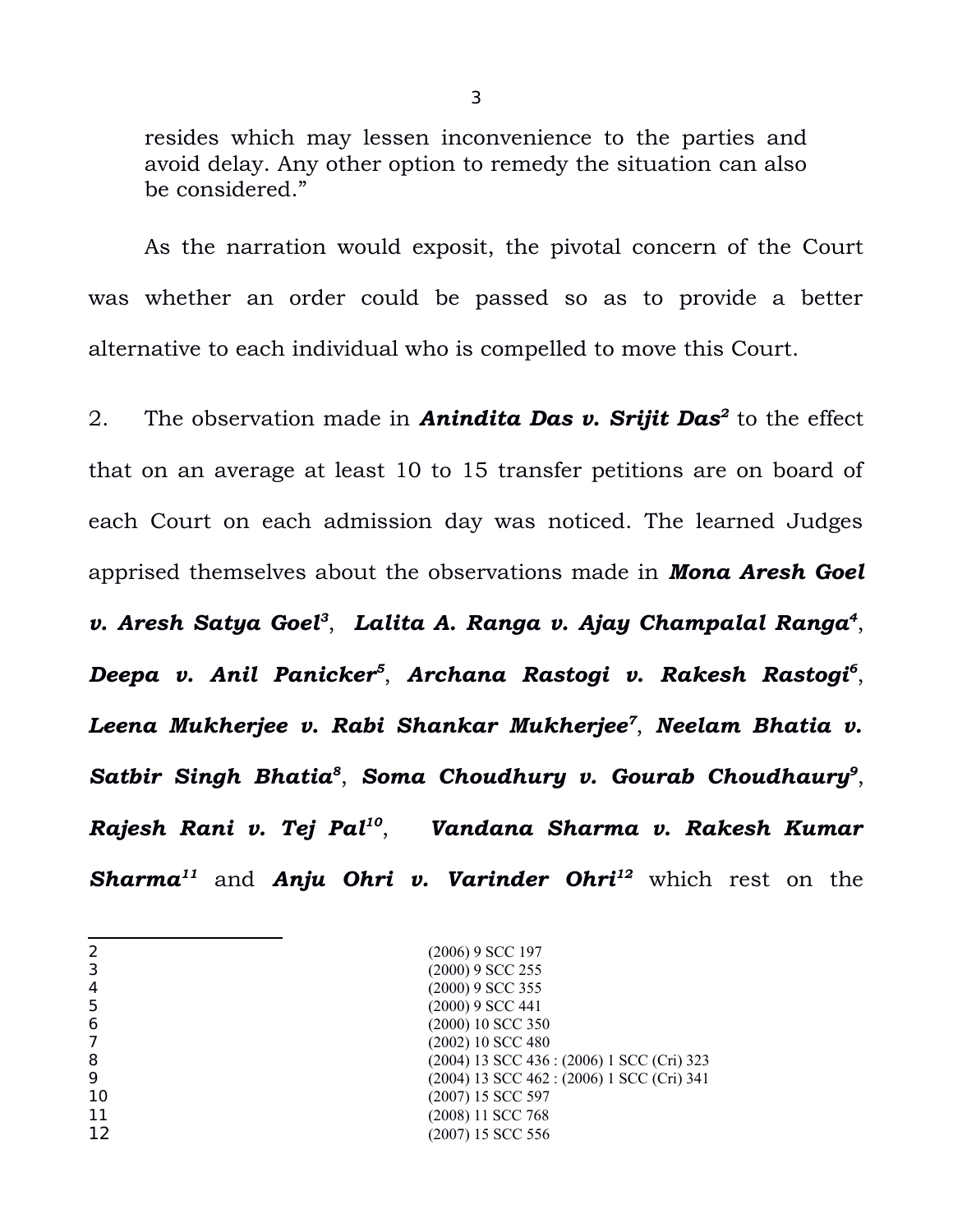principle of "expedient for ends of justice" to transfer the proceedings. It also adverted to *Premlata Singh v. Rita Singh[13](#page-3-0)* wherein this Court had not transferred the proceedings but directed the husband to pay for travelling, lodging and boarding expenses of the wife and/or person accompanying her for each hearing. The said principle was also followed in *Gana Saraswathi v. H. Raghu Prasad[14](#page-3-1)* .

3. The two-Judge Bench, after hearing the learned counsel for the parties, the learned Additional Solicitor General and the learned Senior Counsel who was requested to assist the Court, made certain references to the doctrine of 'forum non conveniens" and held that it can be applied to matrimonial proceedings for advancing the interest of justice. The learned Additional Solicitor General assisting the Court suggested about conducting the proceedings by videoconferencing. In that context, it has been held:-

<span id="page-3-1"></span><span id="page-3-0"></span>"14. One cannot ignore the problem faced by a husband if proceedings are transferred on account of genuine difficulties faced by the wife. The husband may find it difficult to contest proceedings at a place which is convenient to the wife. Thus, transfer is not always a solution acceptable to both the parties. It may be appropriate that available technology of videoconferencing is used where both the parties have equal difficulty and there is no place which is convenient to both the parties. We understand that in every district in the country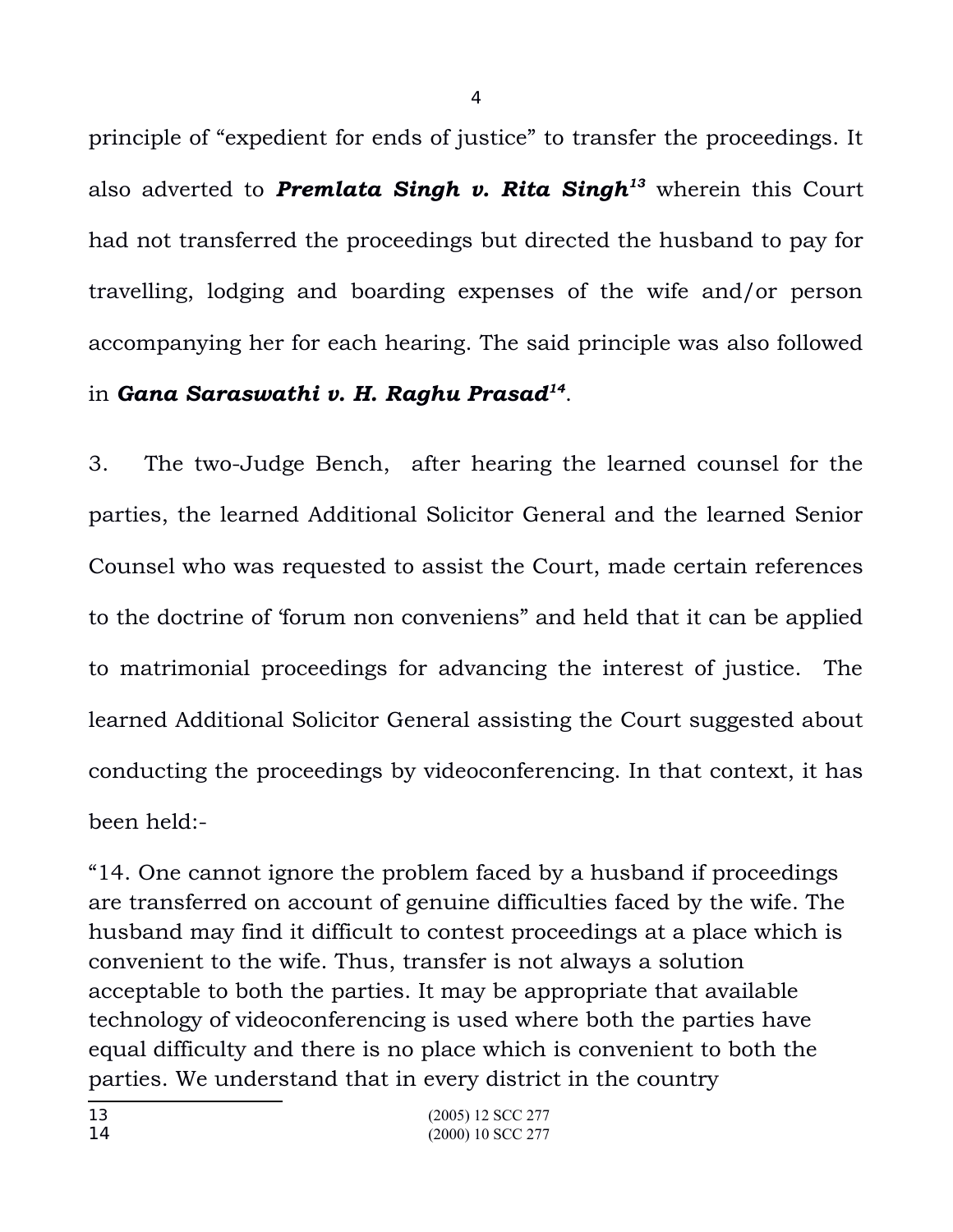5

videoconferencing is now available. In any case, wherever such facility is available, it ought to be fully utilised and all the High Courts ought to issue appropriate administrative instructions to regulate the use of videoconferencing for certain category of cases. Matrimonial cases where one of the parties resides outside court's jurisdiction is one of such categories. Wherever one or both the parties make a request for use of videoconferencing, proceedings may be conducted on videoconferencing, obviating the needs of the party to appear in person. In several cases, this Court has directed recording of evidence by video conferencing<sup>[15](#page-4-0)</sup>.

 $X$  x  $X$  x  $X$ 

16. The advancement of technology ought to be utilised also for service on parties or receiving communication from the parties. Every District Court must have at least one e-mail ID. Administrative instructions for directions can be issued to permit the litigants to access the court, especially when litigant is located outside the local jurisdiction of the Court. A designated officer/manager of a District Court may suitably respond to such e-mail in the manner permitted as per the administrative instructions. Similarly, a manager/information officer in every District Court may be accessible on a notified telephone during notified hours as per the instructions. These steps may, to some extent, take care of the problems of the litigants. These suggestions may need attention of the High Courts."

[Emphasis added]

4. After so stating, the two-Judge Bench felt the need to issue directions which may provide alternative to seeking transfer of proceedings on account of inability of a party to contest proceedings at a

<span id="page-4-0"></span>SCC (Cri) 815; *Kalyan Chandra Sarkar* v. *Rajesh Ranjan*, (2005) 3 SCC 284 : 2005 SCC (Cri) 705; *Budhadev Karmaskar (4)* v. *State of W.B.*, (2011) 10 SCC 283 : (2012) 1 SCC (Cri) 285; *Malthesh Gudda Pooja* v. *State of Karnataka*, (2011) 15 SCC 330 : (2014) 2 SCC (Civ) 473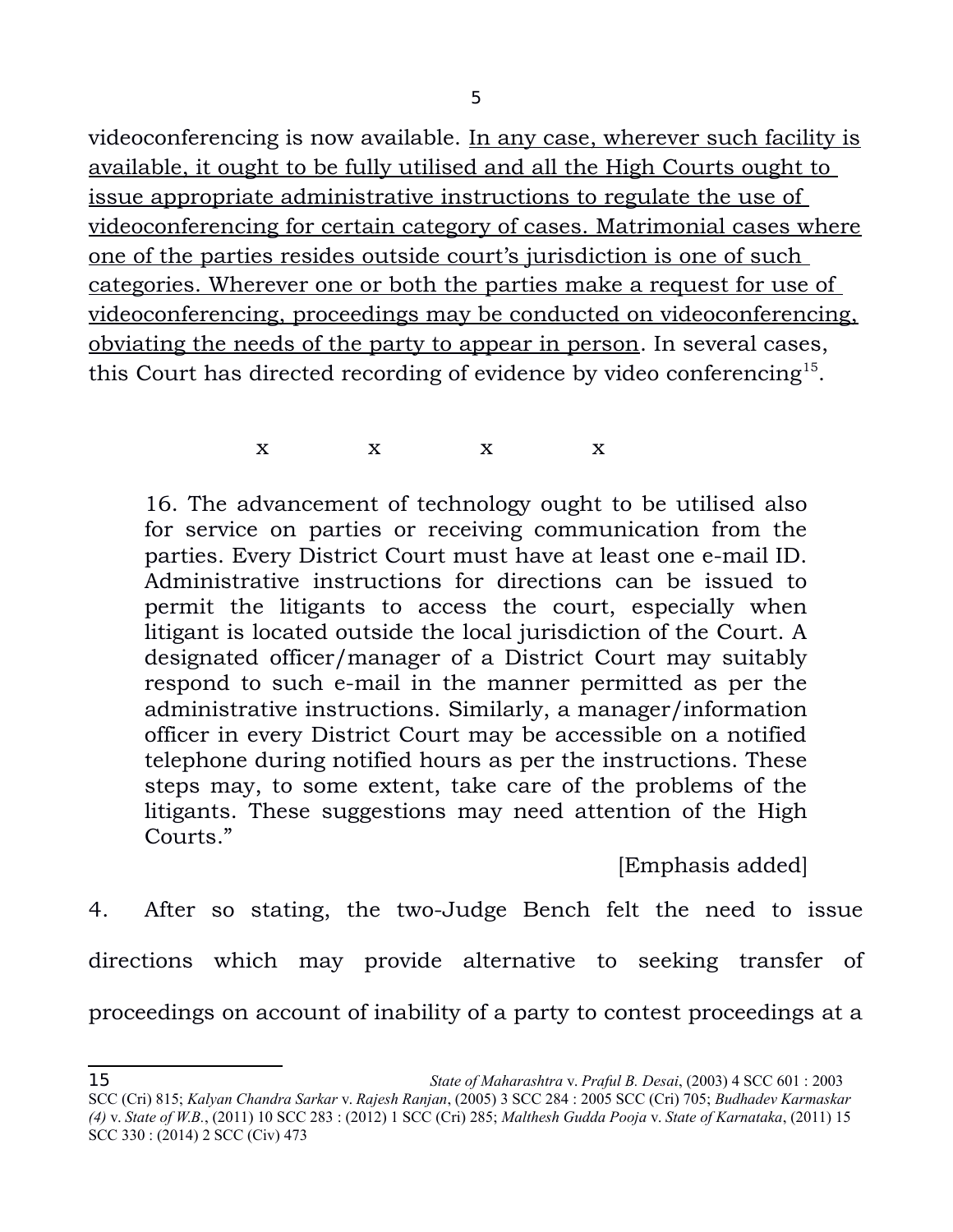6

place away from their ordinary residence which will eventually result in denial of justice. The safeguards laid down in the said judgment are:-

- "(*i*) Availability of videoconferencing facility.
- (*ii*) Availability of legal aid service.
- (*iii*) Deposit of cost for travel, lodging and boarding in terms of Order 25 CPC.
- (*iv*) E-mail address/phone number, if any, at which litigant from outstation may communicate."

Be it stated, the Court took note of the spirit behind the orders of this Court allowing the transfer petitions filed by wives and opined that the Court almost mechanically allows the petitions so that they are not denied justice on account of their inability to participate in proceedings instituted at a different place. It laid stress on financial or physical hardship. It referred to the authorities in the constitutional scheme that provide for guaranteeing equal access to justice<sup>[16](#page-5-0)</sup>, power of the State to make special provisions for women and children<sup>[17](#page-5-1)</sup>, duty to uphold the dignity of women<sup>[18](#page-5-2)</sup> and various steps that have been taken in the said  $direction^{19}$  $direction^{19}$  $direction^{19}$ .

<span id="page-5-0"></span>16

- <span id="page-5-1"></span>17
- <span id="page-5-2"></span>18
- <span id="page-5-3"></span>19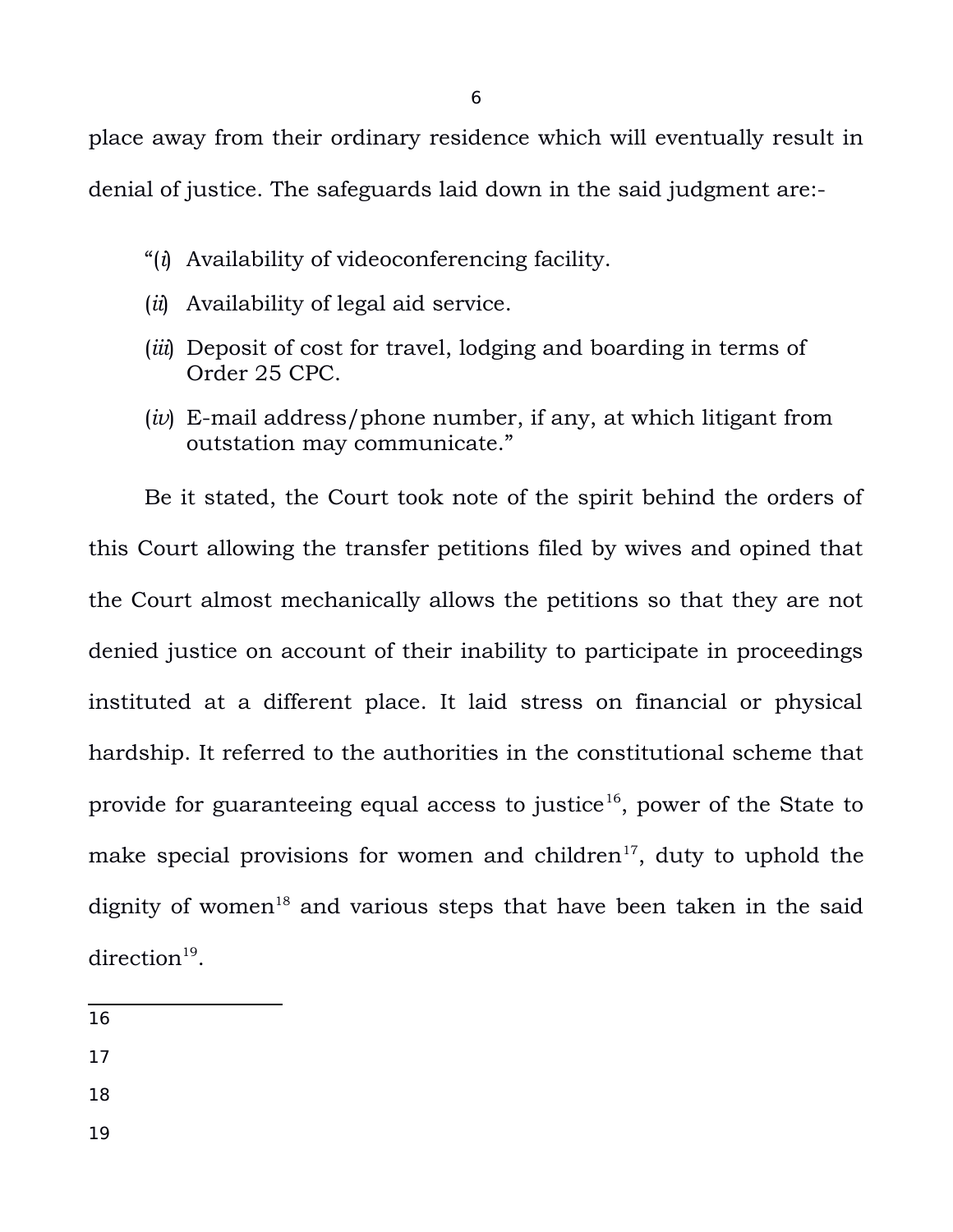5. In the said case, the Court transferred the case as prayed for and further observed that it will be open to the transferee court to conduct the proceedings or record the evidence of the witnesses who are unable to appear in court by way of videoconferencing. The aforesaid decision was brought to the notice of the two-Judge Bench in the instant case by the learned counsel appearing for the respondent who advanced his submission that there is no need to transfer the case and the parties can be directed to avail the facility of videoconferencing. The two-Judge Bench, after referring to the Statement of Objects and Reasons of the Family Courts Act, 1984 (for brevity, 'the 1984 Act'), various provisions of the said Act, Sections 22, 23 and 26 of the 1955 Act, Rules 2, 3 and 4 of Order XXXIIA which were inserted by the 1976 amendment to the Code of Civil Procedure (for short, "the CPC"), the concept of reconciliation, the role of the counsellors in the Family Court and the principle of confidence and confidentiality, held:-

"19. To what extent the confidence and confidentiality will be safeguarded and protected in video conferencing, particularly when efforts are taken by the counsellors, welfare experts, and for that matter, the court itself for reconciliation, restitution of conjugal rights or dissolution of marriage, ascertainment of the wishes of the child in custody matters, etc., is a serious issue to be considered. It is certainly difficult in video conferencing, if not impossible, to maintain confidentiality. It has also to be noted that the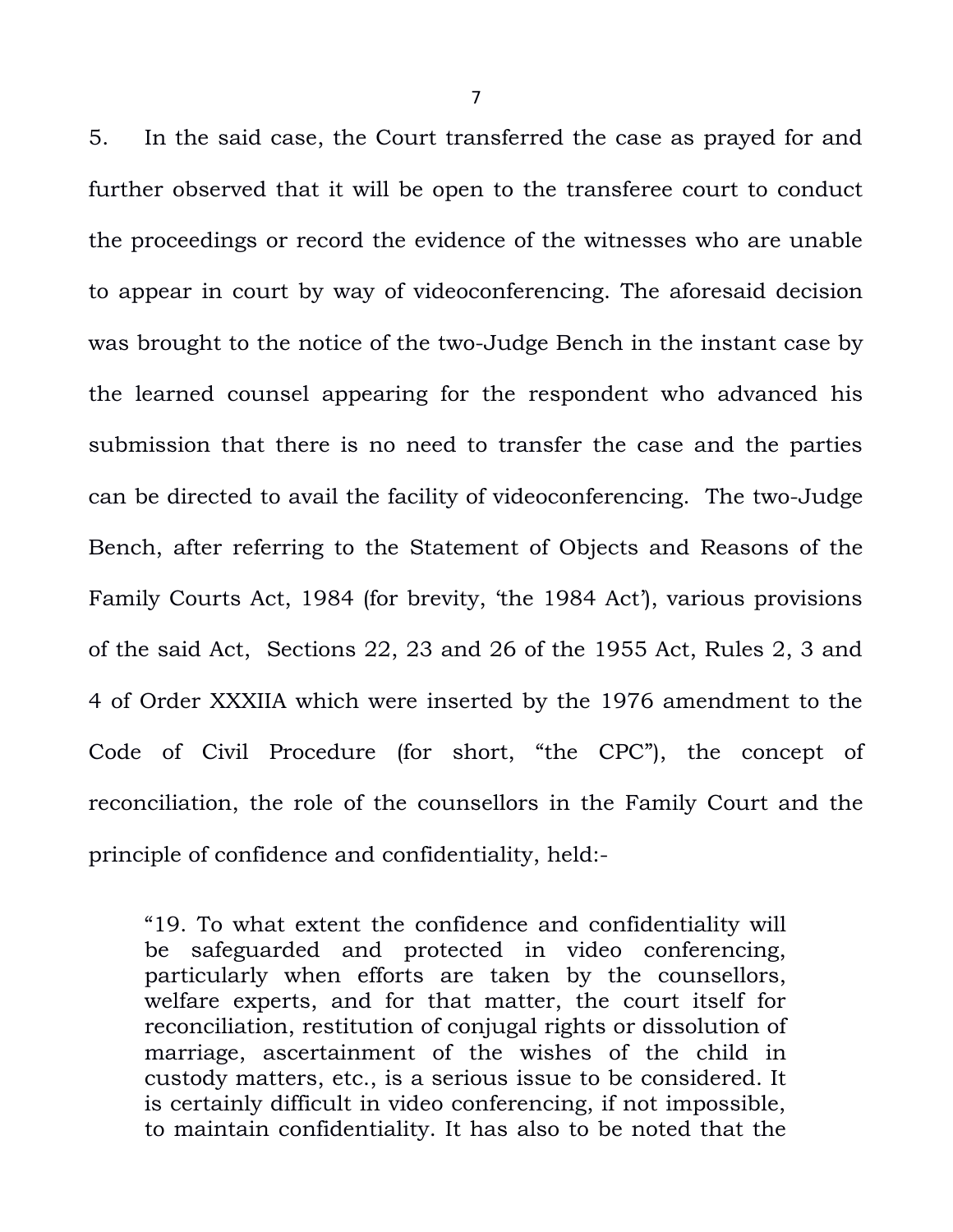footage in video conferencing becomes part of the record whereas the reconciliatory efforts taken by the duty-holders referred to above are not meant to be part of the record. All that apart, in reconciliatory efforts, physical presence of the parties would make a significant difference. Having regard to the very object behind the establishment of Family Courts Act, 1984, to Order XXXIIA of the Code of Civil Procedure and to the special provisions introduced in the Hindu Marriage Act under Sections 22, 23 and 26, we are of the view that the directions issued by this Court in Krishna Veni Nagam (supra) need reconsideration on the aspect of video conferencing in 12 matrimonial disputes."

Being of this view, it has referred the matter to be considered by a

larger Bench. That is how the matter has been placed before us.

6. We have heard Mr. V.K. Sidharthan, learned counsel for the petitioner and Mr. Rishi Malhotra, learned counsel for the respondent. We have also heard Mr. Ajit Kumar Sinha, learned senior counsel who has been requested to assist the Court.

7. Before we refer to the scheme under the 1984 Act and the 1955 Act, we think it apt to refer to the decisions that have been noted in *Krishna Veni Nagam* (supra). In *Mona Aresh Goel* (supra), the three-Judge Bench was dealing with the transfer of the matrimonial proceedings for divorce that was instituted by the husband in Bombay. The prayer of the wife was to transfer the case from Bombay to Delhi. The averment was made that the wife had no independent income and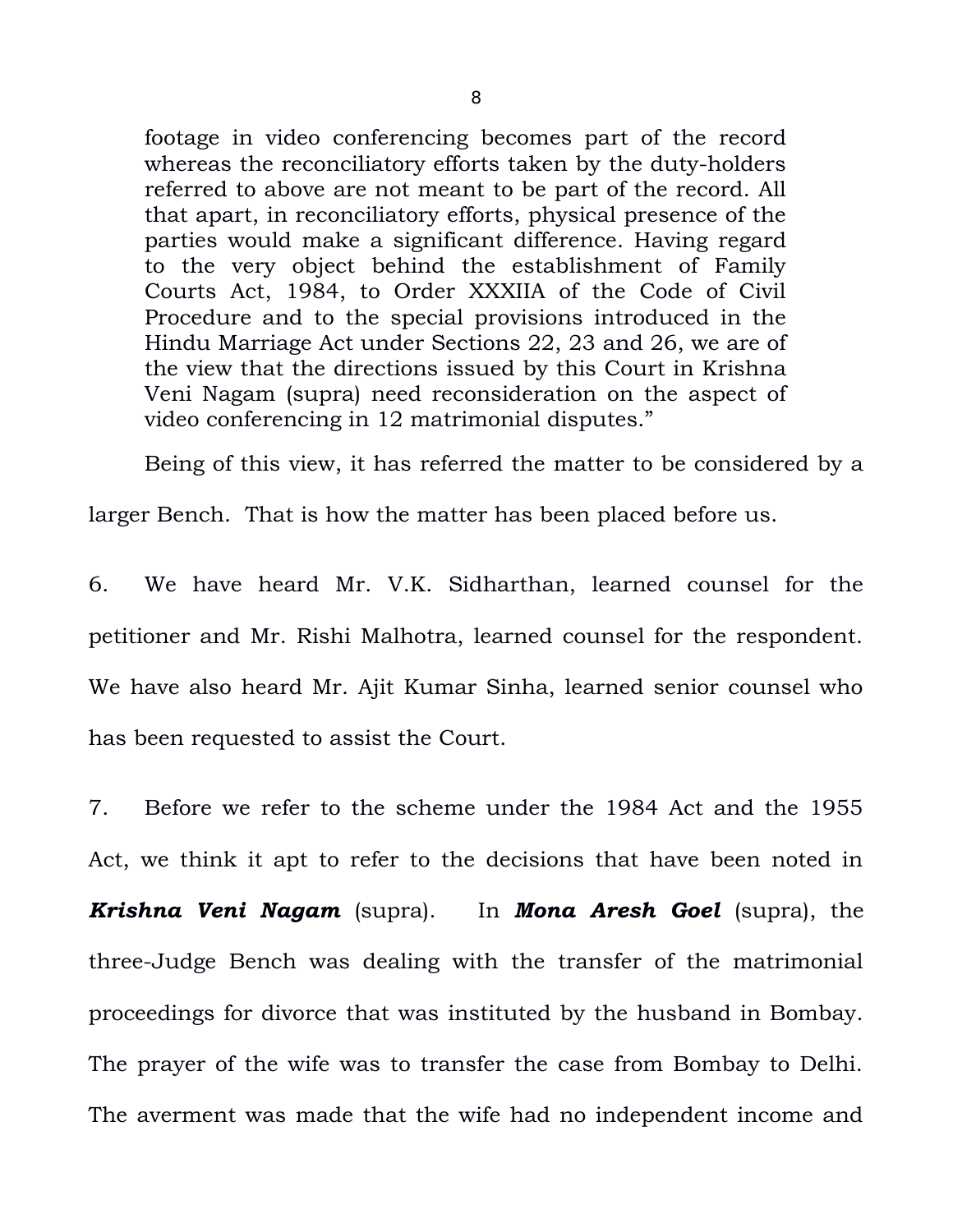her parents were not in a position to bear the expenses of her travel from Delhi to Bombay to contest the divorce proceedings. That apart, various inconveniences were set forth and the husband chose not to appear in the Transfer Petition. The Court, considering the difficulties of the wife, transferred the case from Bombay to Delhi. In *Lalita A.* **Ranga** (supra), the Court, taking note of the fact that the husband had not appeared and further appreciating the facts and circumstances of the case, thought it appropriate to transfer the petition so that the wife could contest the proceedings. Be it noted, the wife had a small child and she was at Jaipur and it was thought that it would be difficult for her to go to Bombay to contest the proceedings from time to time. In *Deepa's* case, the stand of the wife was that she was unemployed and had no source of income and, on that basis, the prayer of transfer was allowed. In *Archana Rastogi* (supra), the Court entertained the plea of transfer and held that the prayer for transfer of matrimonial proceedings taken by the husband in the Court of District Judge, Chandigarh to the Court of District Judge, Delhi deserved acceptance and, accordingly, transferred the case. Similarly, in *Leena Mukherjee* (supra), the prayer for transfer was allowed. In *Neelam Bhatia* (supra), the Court declined to transfer the case and directed the husband to bear the to-and-fro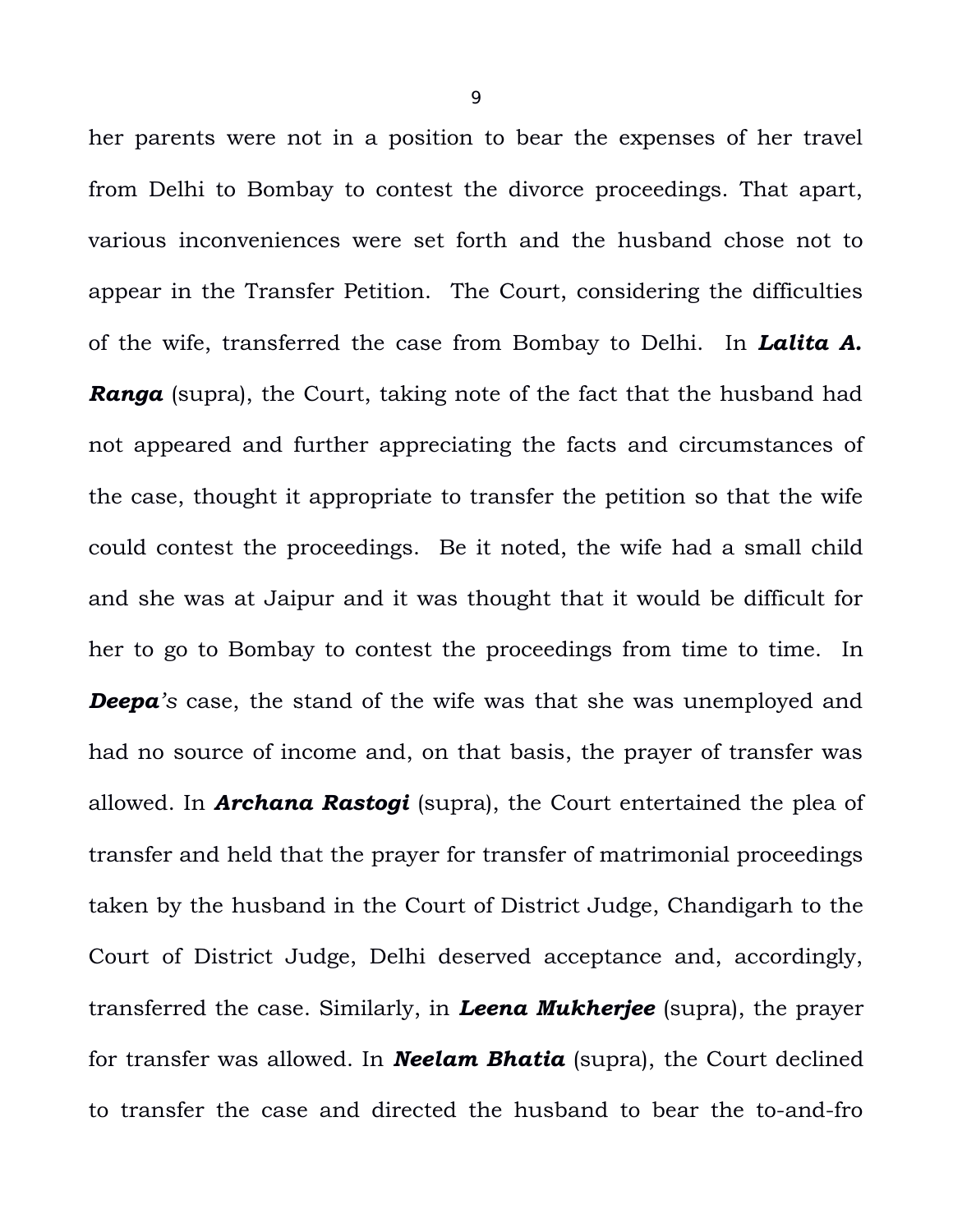travelling expenses of the wife and one person accompanying her by train whenever she actually appeared before the Court. In *Soma* **Choudhury** (supra), taking into consideration the difficulties of the wife, the proceedings for divorce were transferred from the Court of District Judge, South Tripura, Udaipur (Tripura) to the Family Court at Alipore (West Bengal). In *Anju Ohri* (supra), the Court, on the foundation of the convenience of the parties and the interest of justice, allowed the transfer petition preferred by the wife. In *Vandana* **Sharma** (supra), the Court, taking note of the fact that the wife had two minor daughters and appreciating the difficulty on the said bedrock, thought it appropriate to transfer the case and, accordingly, so directed.

<span id="page-9-0"></span>8. Presently, we think it condign to advert in detail as to what has been stated in *Anindita Das* (supra). The stand of the wife in the transfer petition was that she had a small child of six years and had no source of income and it was difficult to attend the court at Delhi where the matrimonial proceedings were pending. The two-Judge Bench referred to some of the decisions which we have already referred to and also adverted to *Ram Gulam Pandit v. Umesh J. Prasad[20](#page-9-0)* and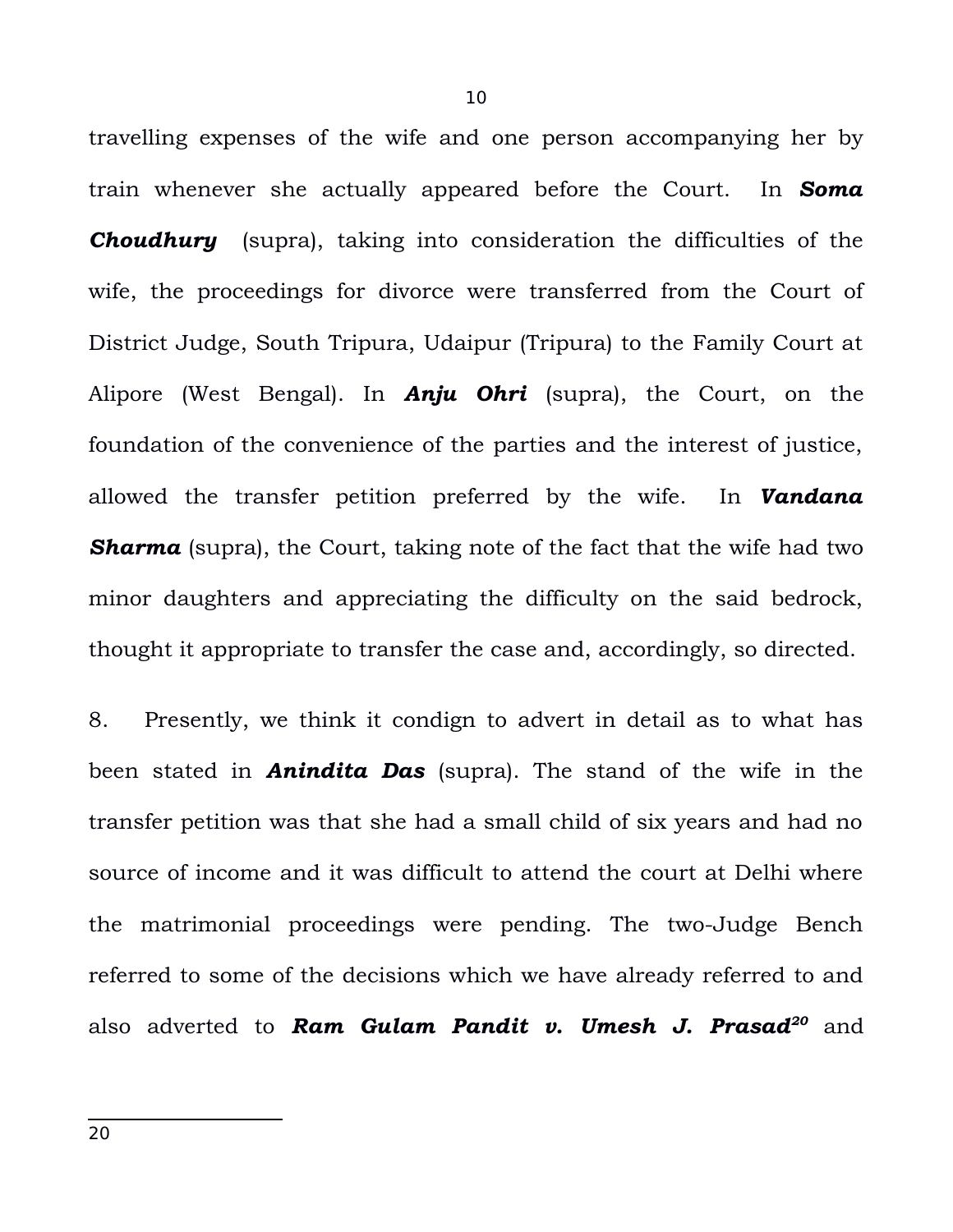*Rajwinder Kaur v. Balwinder Singh[21](#page-10-0)* and opined that all the authorities are based on the facts of the respective cases and they do not lay down any particular law which operates as a precedent. Thereafter, it noted that taking advantage of the leniency shown to the ladies by this Court, number of transfer petitions are filed by women and, therefore, it is required to consider each petition on merit. Then, the Court dwelled upon the fact situation and directed that the husband shall pay all travel and stay expenses to the wife and her companion for each and every occasion whenever she was required to attend the Court at Delhi. From the aforesaid decision, it is quite vivid that the Court felt that the transfer petitions are to be considered on their own merits and not to be disposed of in a routine manner.

9. Having noted the authorities relating to transfer of matrimonial disputes, we may refer to Section 25 of the CPC which reads as follows:-

<span id="page-10-0"></span>"**Section 25. Power of Supreme Court to transfer suits, etc.-** (1) On the application of a party, and after notice to the parties, and after hearing such of them as desire to be heard, the Supreme Court may, at any stage, if satisfied that an order under this section is expedient for the ends of justice, direct that any suit, appeal or other proceedings be transferred from a High Court or other Civil Court in one State to a High Court or other Civil Court in any other State.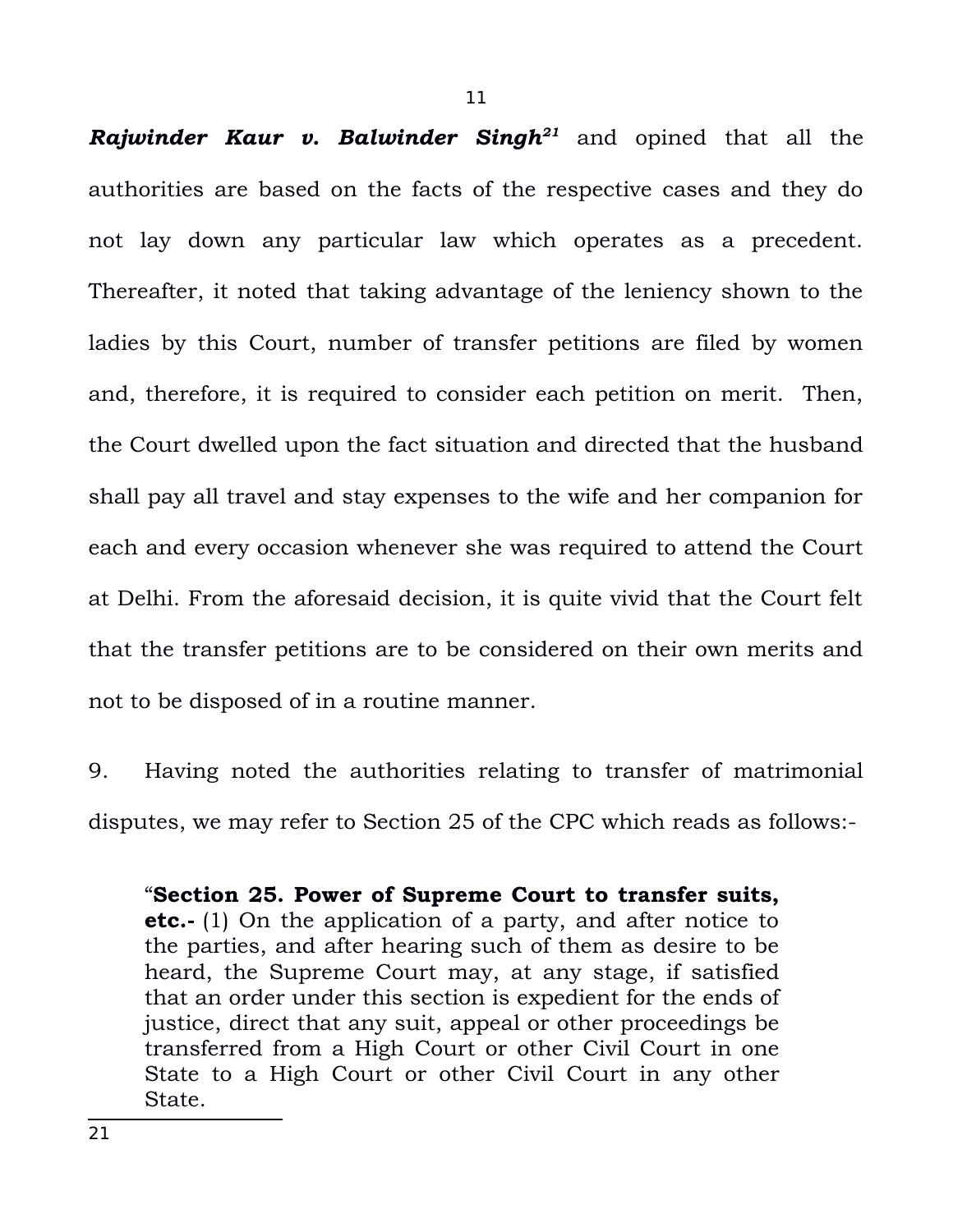(2) Every application under this section shall be made by motion which shall be supported by an affidavit.

(3) The court to which such suit, appeal or other proceeding is transferred shall, subject to any special directions in the order of transfer, either re-try it or proceed from the stage at which it was transferred to it.

(4) In dismissing any application under this section, the Supreme Court may, if it is of opinion that the application was frivolous or vexatious, order the applicant to pay by way of compensation to any person who has opposed the application such sum, not exceeding two thousand rupees, as it considers appropriate in the circumstances of the case.

(5) The law applicable to any suit, appeal or other proceeding transferred under this section shall be the law which the court in which the suit, appeal or other proceeding was originally instituted ought to have applied to such Suit, appeal or proceeding."

10. Order XLI Rule 2 of the Supreme Court Rules, 2013 which deals

with the application for transfer under Article 139A(2) of the

Constitution and Section 25 of the CPC is as follows:-

"1. Every petition under article 139A(2) of the Constitution or Section 25 of the Code of Civil Procedure, 1908, shall be in writing. It shall state succinctly and clearly all relevant facts and particulars of the case, the name of the High Court or other Civil Court in which the case is pending and the grounds on which the transfer is sought. The petition shall be supported by an affidavit.

2. The petition shall be posted before the Court for preliminary hearing and orders as to issue of notice. Upon such hearing the Court, if satisfied that no prima facie case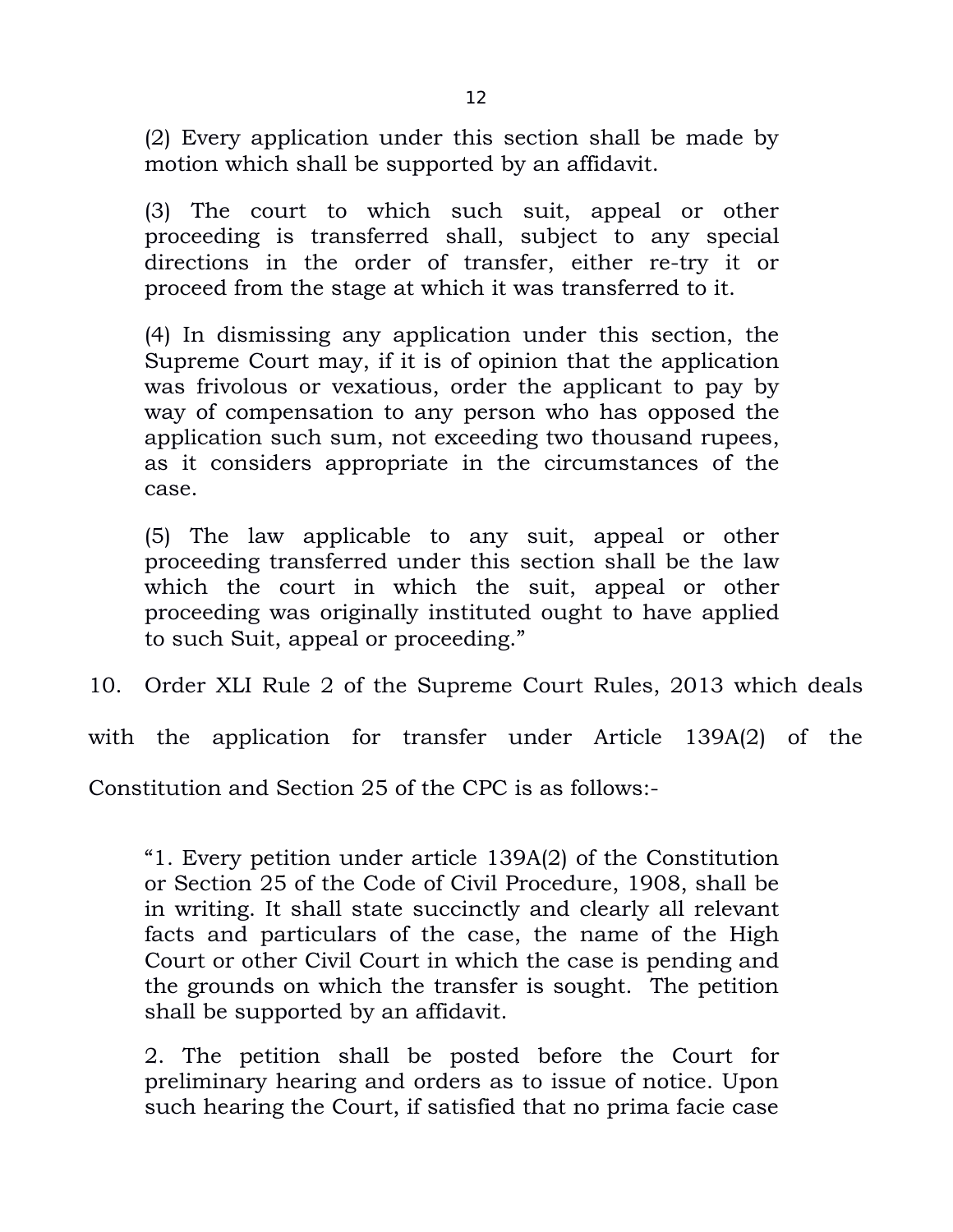for transfer has been made out, shall dismiss the petition and if upon such hearing the Court is satisfied that a prima facie case for granting the petition is made out, it shall direct that notice be issued to the parties in the case concerned to show cause why the case be not transferred. A copy of the Order shall be transmitted to the High Court concerned.

3. The notice shall be served not less than four weeks before the date fixed for the final hearing of the petition. Affidavits in opposition shall be filed in the Registry not later than one week before the date appointed for hearing and the affidavit in reply shall be filed not later than two days preceding the day of the hearing of the petition. Copies of affidavits in opposition and in reply shall be served on the opposite party or parties and the affidavits shall not be accepted in the Registry unless they contain an endorsement of service signed by such party or parties.

4. The petition shall thereafter be listed for final hearing before the Court.

5. Save as otherwise provided by the rules contained in this Order the provisions of other orders (including Order LI) shall, so far as may be, apply to petition under this Order."

The purpose of referring to the same is that this Court has been

conferred with the power by the Constitution under Article 139A(2) to

transfer the cases and has also been conferred statutory jurisdiction to

transfer the cases. The Rules have been framed accordingly. The Court

has the power to allow the petition seeking transfer or to decline the

prayer and indubitably, it is on consideration of the merits of the case

and satisfaction of the Court on that score.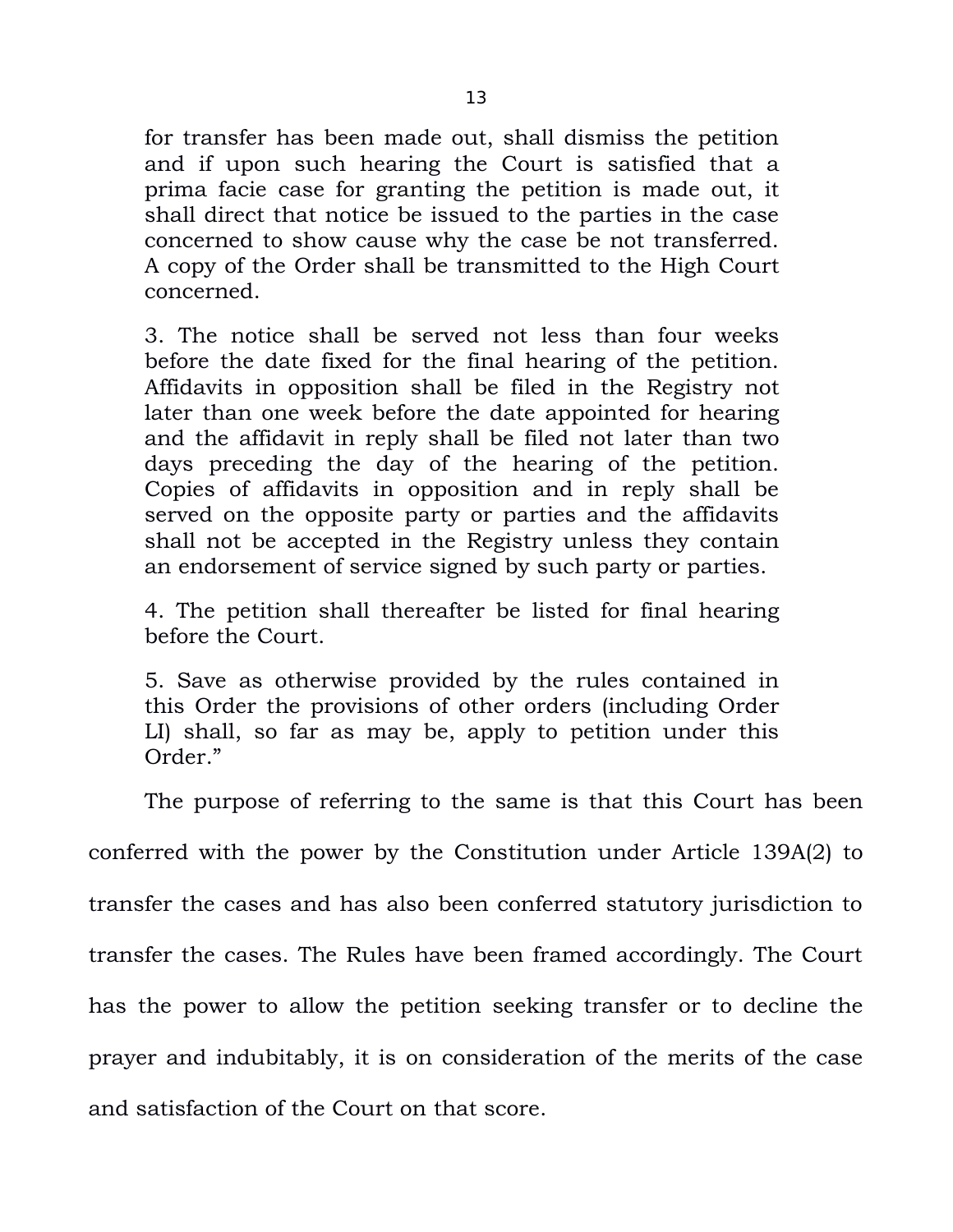11. Having stated thus, it is necessary to appreciate the legistative purpose behind the 1984 Act. The Family Courts have been established for speedy settlement of family disputes. The Statement of Objects and Reasons reads thus:-

## **"Statement of Objects and Reasons**

Several associations of women, other organizations and individuals have urged, from time to time, that Family Courts be set up for the settlement of family disputes, where emphasis should be laid on conciliation and achieving socially desirable results and adherence to rigid rules of procedure and evidence should be eliminated. The Law Commission in its  $59<sup>th</sup>$  report (1974) had also stressed that in dealing with disputes concerning the family the court ought to adopt an approach radically different from that adopted in ordinary civil proceedings and that it should make reasonable efforts at settlement before the commencement of the trial. The Code of Civil Procedure was amended in 1976 to provide for a special family. However, not much use has been made by the courts in adopting this conciliatory procedure and the courts continue to deal with family disputes in the same manner as other civil matters and the same adversary approach prevails. The need was, therefore, felt, in the public interest, to establish Family Courts for speedy settlement of family disputes.

2. The Bill *inter alia*, seeks to—

(a) provide for establishment of Family Courts by the State Governments;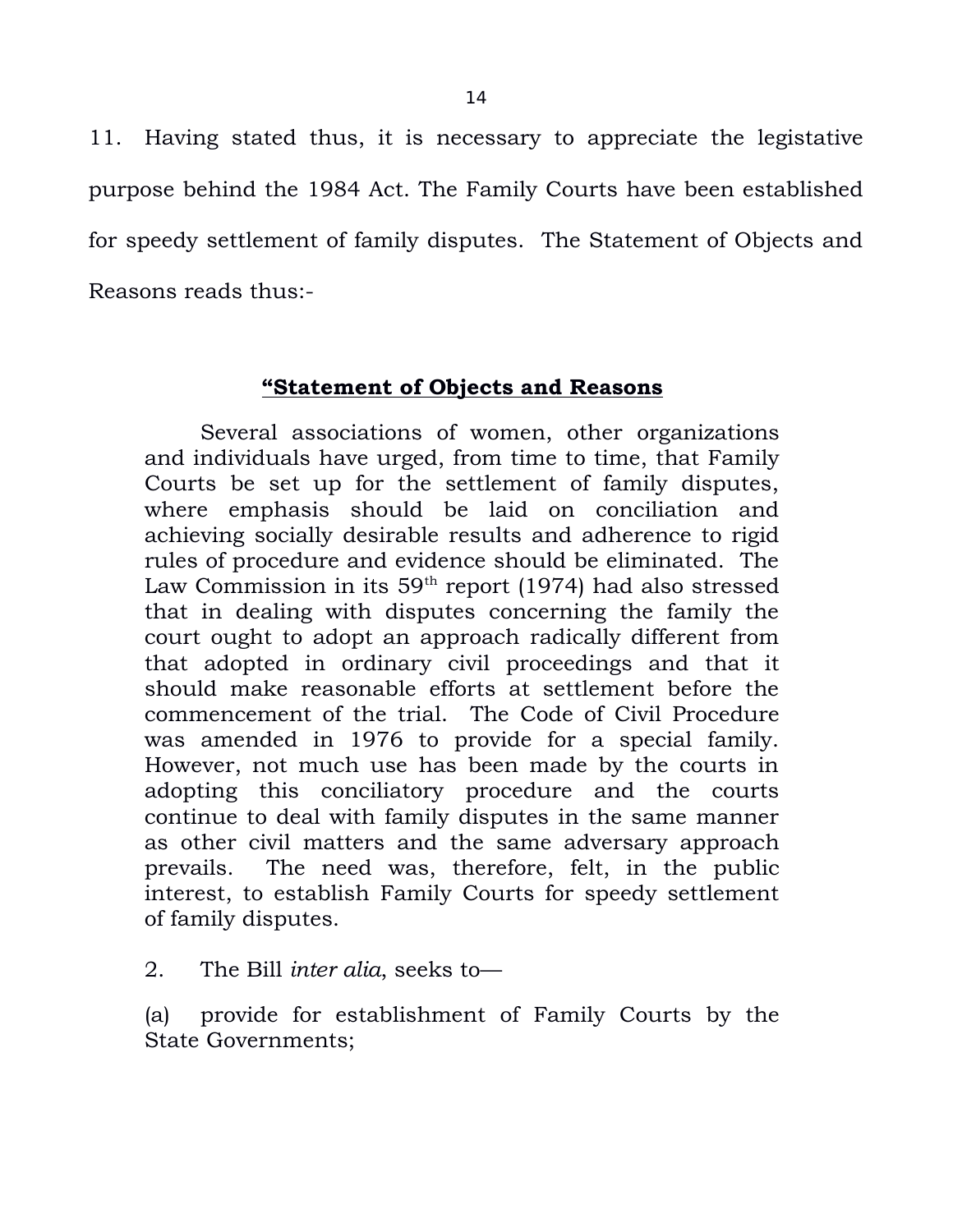(b) make it obligatory on the State Governments to set up a Family Court in every city or town with a population exceeding one million;

(c) enable the State Governments to set up, such courts, in areas other than those specified in (b) above.

(d) exclusively provide within the jurisdiction of the Family Courts the matters relating to—

(i) matrimonial relief, including nullity of marriage, judicial separation, divorce, restitution of conjugal rights, or declaration as to the validity of marriage or as to the matrimonial status of any person;

(ii) the property of the spouses or of either of them;

(iii) declaration as to the legitimacy of any person;

(iv) guardianship of a person or the custody of any minor;

(v) maintenance, including proceedings under Chapter IX of the Code of Criminal Procedure;

(e) Make it obligatory on the part of the Family Court to endeavour, in the first instance to effect a reconciliation or a settlement between the parties to a family dispute. During this stage, the proceedings will be informal and rigid rules of procedure shall not apply;

(f) provide for the association of social welfare agencies, counselors, etc., during conciliation stage and also to secure the service of medical and welfare experts;

(g) provide that the parties to a dispute before a Family Court shall not be entitled, as of right, to be represented by legal practitioner. However, the court may, in the interest of justice, seek assistance of a legal expert as *amicus curiae*,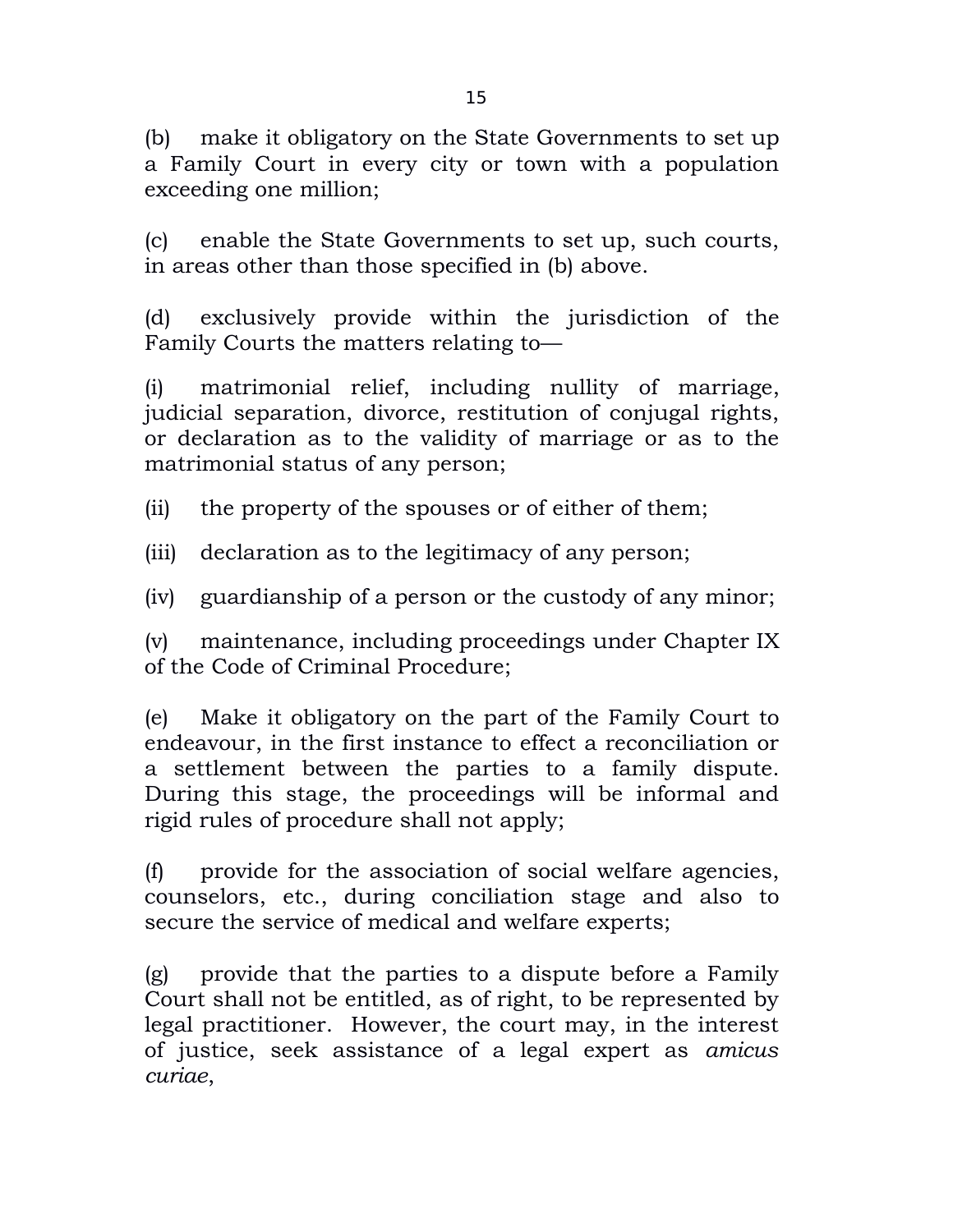(h) simplify the rules of evidence and procedure so as to enable a Family Court to deal effectively with a dispute;

(i) provide for only one right of appeal which shall lie to the High Court.

3. The Bill seeks to achieve the above objects."

12. The preamble of the 1984 Act provides for the establishment of Family Courts with a view to promote conciliation in, and secure speedy settlement of disputes relating to marriage and family affairs and for matters connected therewith.

13. Presently, we may recapitulate how this Court has dealt with the duty and responsibility of the Family Court or a Family Court Judge. In *Bhuwan Mohan Singh v. Meena and others[22](#page-15-0)* , the three-Judge Bench referred to the decision in *K.A. Abdul Jaleel v. T.A. Shahida[23](#page-15-1)* and laid stress on securing speedy settlement of disputes relating to marriage and family affairs. Emphasizing on the role of the Family Court Judge, the Court in *Bhuwan Mohan Singh* (supra) expressed its anguish as the proceedings before the family court had continued for a considerable length of time in respect of application filed under Section 125 of the Code of Criminal Procedure (CrPC). The Court observed:-

<span id="page-15-1"></span><span id="page-15-0"></span><sup>22</sup>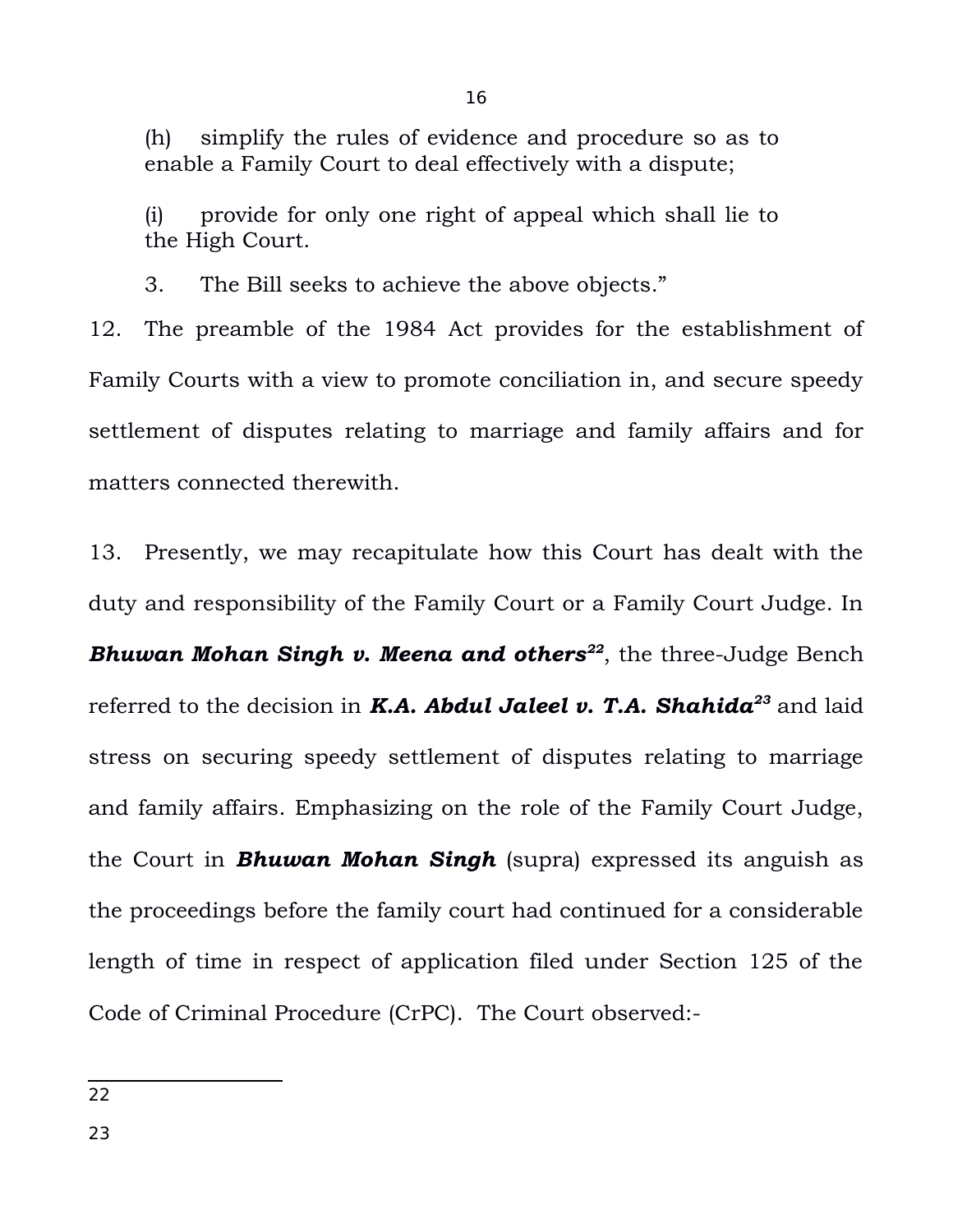"It has come to the notice of the Court that on certain occasions the Family Courts have been granting adjournments in a routine manner as a consequence of which both the parties suffer or, on certain occasions, the wife becomes the worst victim. When such a situation occurs, the purpose of the law gets totally atrophied. The Family Judge is expected to be sensitive to the issues, for he is dealing with extremely delicate and sensitive issues pertaining to the marriage and issues ancillary thereto. When we say this, we do not mean that the Family Courts should show undue haste or impatience, but there is a distinction between impatience and to be wisely anxious and conscious about dealing with a situation. A Family Court Judge should remember that the procrastination is the greatest assassin of the lis before it. It not only gives rise to more family problems but also gradually builds unthinkable and Everestine bitterness. It leads to the cold refrigeration of the hidden feelings, if still left. The delineation of the lis by the Family Judge must reveal the awareness and balance. Dilatory tactics by any of the parties has to be sternly dealt with, for the Family Court Judge has to be alive to the fact that the lis before him pertains to emotional fragmentation and delay can feed it to grow."

And again:

"We hope and trust that the Family Court Judges shall remain alert to this and decide the matters as expeditiously as possible keeping in view the Objects and Reasons of the Act and the scheme of various provisions pertaining to grant of maintenance, divorce, custody of child, property disputes, etc."

14. The said passage makes it quite clear that a Family Court Judge

has to be very sensitive to the cause before it and he/she should be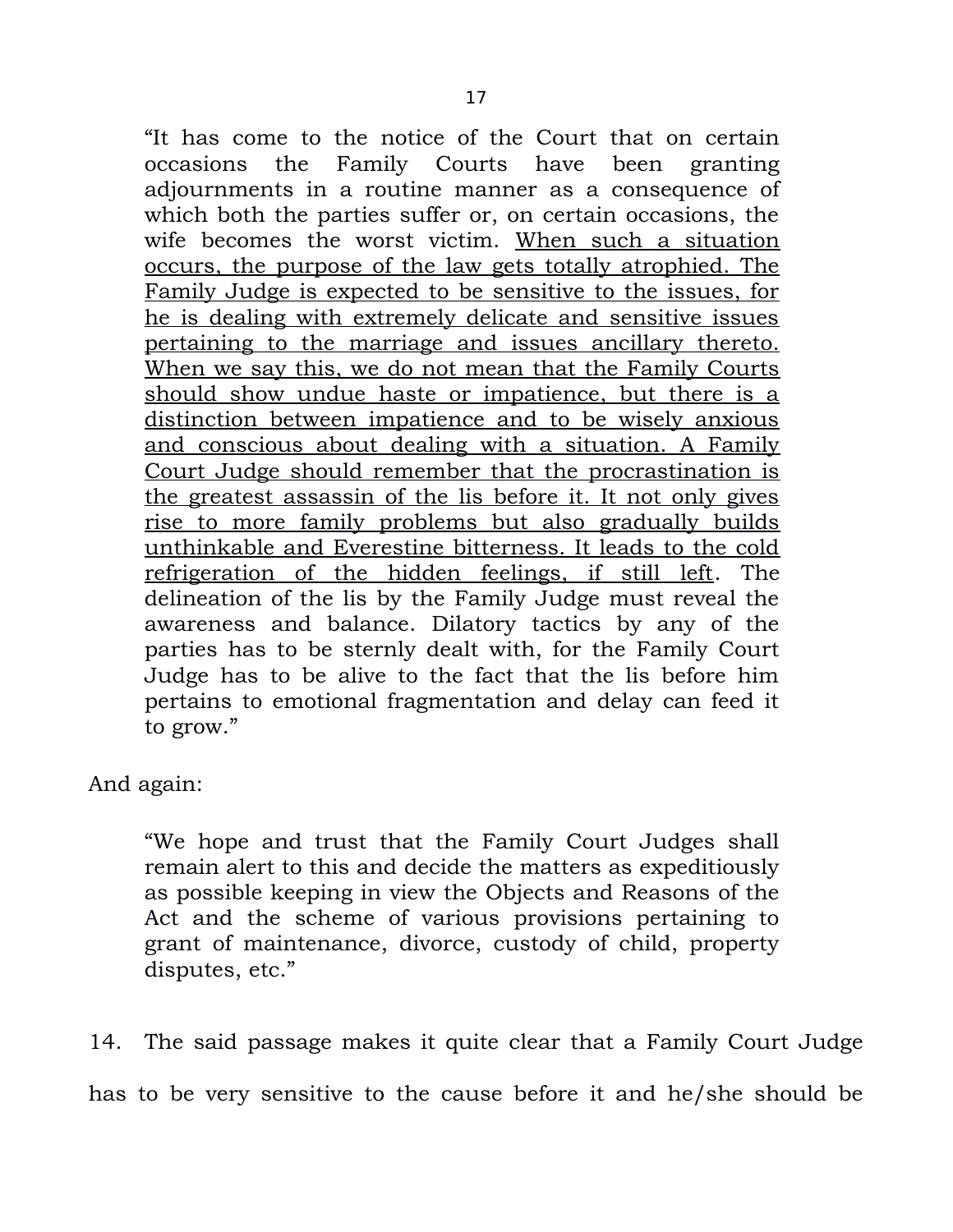conscious about timely delineation and not procrastinate the matter as delay has the potentiality to breed bitterness that eventually corrodes the emotions. The Court has been extremely cautious while stating about patience as a needed quality for arriving at a settlement and the need for speedy settlement and, if not possible, proceeding with meaningful adjudication. There must be efforts for reconciliation, but the time spent in the said process has to have its own limitation.

15. In *Shamima Farooqui v. Shahid Khan[24](#page-17-0)*, after referring to the earlier decisions, especially the above quoted passages, the Court expressed:-

<span id="page-17-0"></span>"When the aforesaid anguish was expressed, the predicament was not expected to be removed with any kind of magic. However, the fact remains, these litigations can really corrode the human relationship not only today but will also have the impact for years to come and has the potentiality to take a toll on the society. It occurs either due to the uncontrolled design of the parties or the lethargy and apathy shown by the Judges who man the Family Courts. As far as the first aspect is concerned, it is the duty of the courts to curtail them. There need not be hurry but procrastination should not be manifest, reflecting the attitude of the court. As regards the second facet, it is the duty of the court to have the complete control over the proceeding and not permit the lis to swim the unpredictable grand river of time without knowing when shall it land on the shores or take shelter in a corner tree that stands "still" on some unknown bank of the river.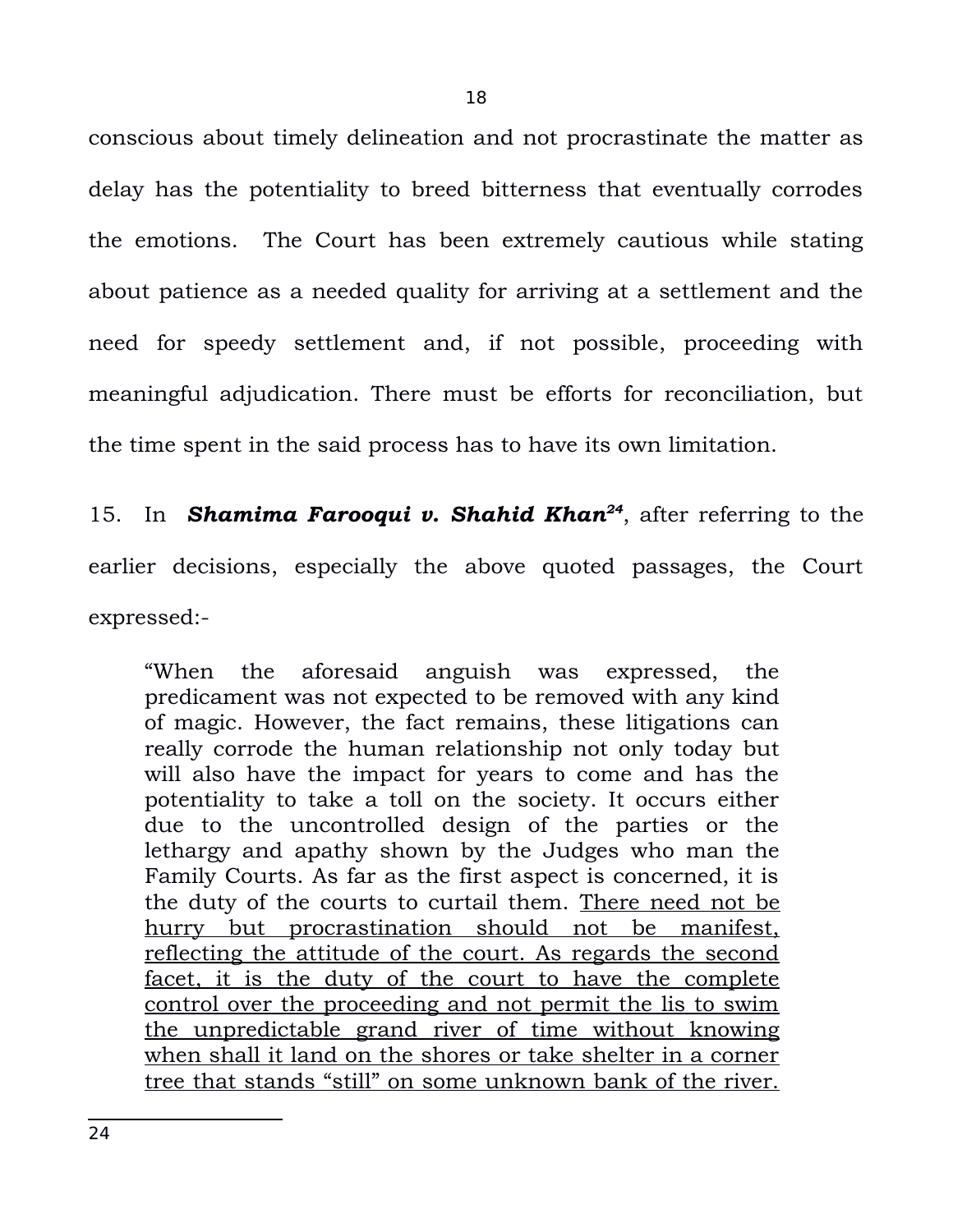It cannot allow it to sing the song of the brook. "Men may come and men may go, but I go on forever." This would be the greatest tragedy that can happen to the adjudicating system which is required to deal with most sensitive matters between the man and wife or other family members relating to matrimonial and domestic affairs. There has to be a proactive approach in this regard and the said approach should be instilled in the Family Court Judges by the Judicial Academies functioning under the High Courts. For the present, we say no more."

[Underlining is ours]

16. The object of stating this is that the legislative intent, the schematic purpose and the role attributed to the Family Court have to be perceived with a sense of sanctity. The Family Court Judge should neither be a slave to the concept of speedy settlement nor should he be a serf to the proclivity of hurried disposal abandoning the inherent purity of justice dispensation system. The balanced perception is the warrant and that is how the scheme of the 1984 Act has to be understood and appreciated.

17. Let us now proceed to analyse the fundamental intent of the scheme of the 1984 Act. Section 4 of the 1984 Act deals with the appointment of the judges. Section 5 provides for association of social welfare agencies, etc. It engrafts that the State Government may, in consultation with the High Court, provide, by rules, for the association in such manner and for such purposes and subject to such conditions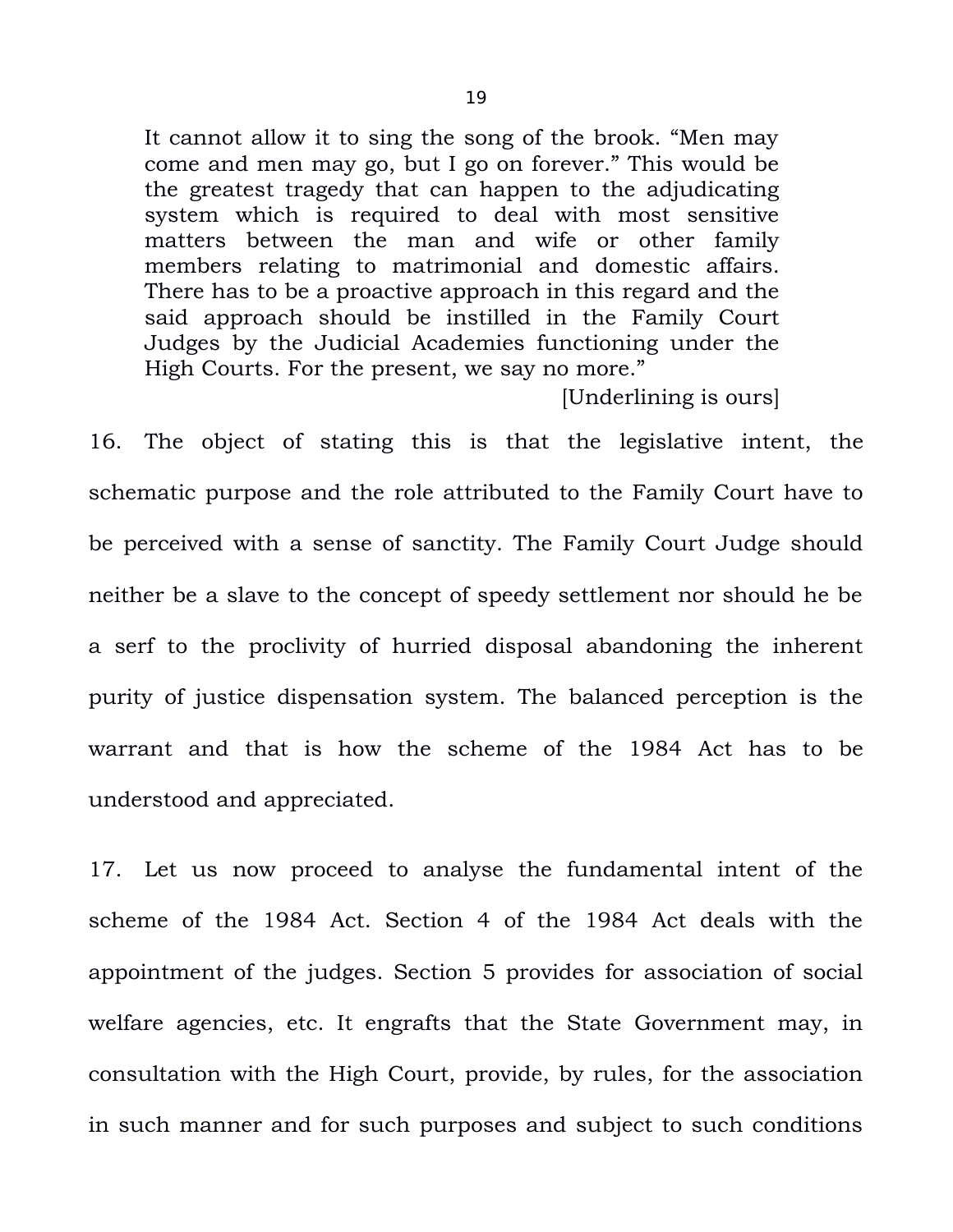as may be specified in the rules, with a Family Court of institutions or organisations engaged in social welfare or the representatives thereof; persons professionally engaged in promoting the welfare of the family; persons working in the field of social welfare; and any other person whose association with a Family Court would enable it to exercise its jurisdiction more effectively in accordance with the purposes of the 1984 Act. The aforesaid provision, as is evident, conceives involvement of institutions or organizations engaged in social welfare or their representatives and professionals engaged in promoting the welfare of the family for the purpose of effective functioning of the Family Court to sub-serve the purposes of the Act. Thus, the 1984 Act, to achieve its purpose, conceives of involvement of certain categories so that, if required, the Family Court can take their assistance to exercise its jurisdiction in an effective manner.

18. Section 6 provides for counselors, officers and other employees of Family Courts. Section 7 deals with the jurisdiction of the Family Court. The jurisdiction conferred on the Family Court, as we perceive, is quite extensive. It confers power in a Family Court to exercise jurisdiction exercisable by any district court or any subordinate civil court under any law relating to a suit or a proceeding between the parties to a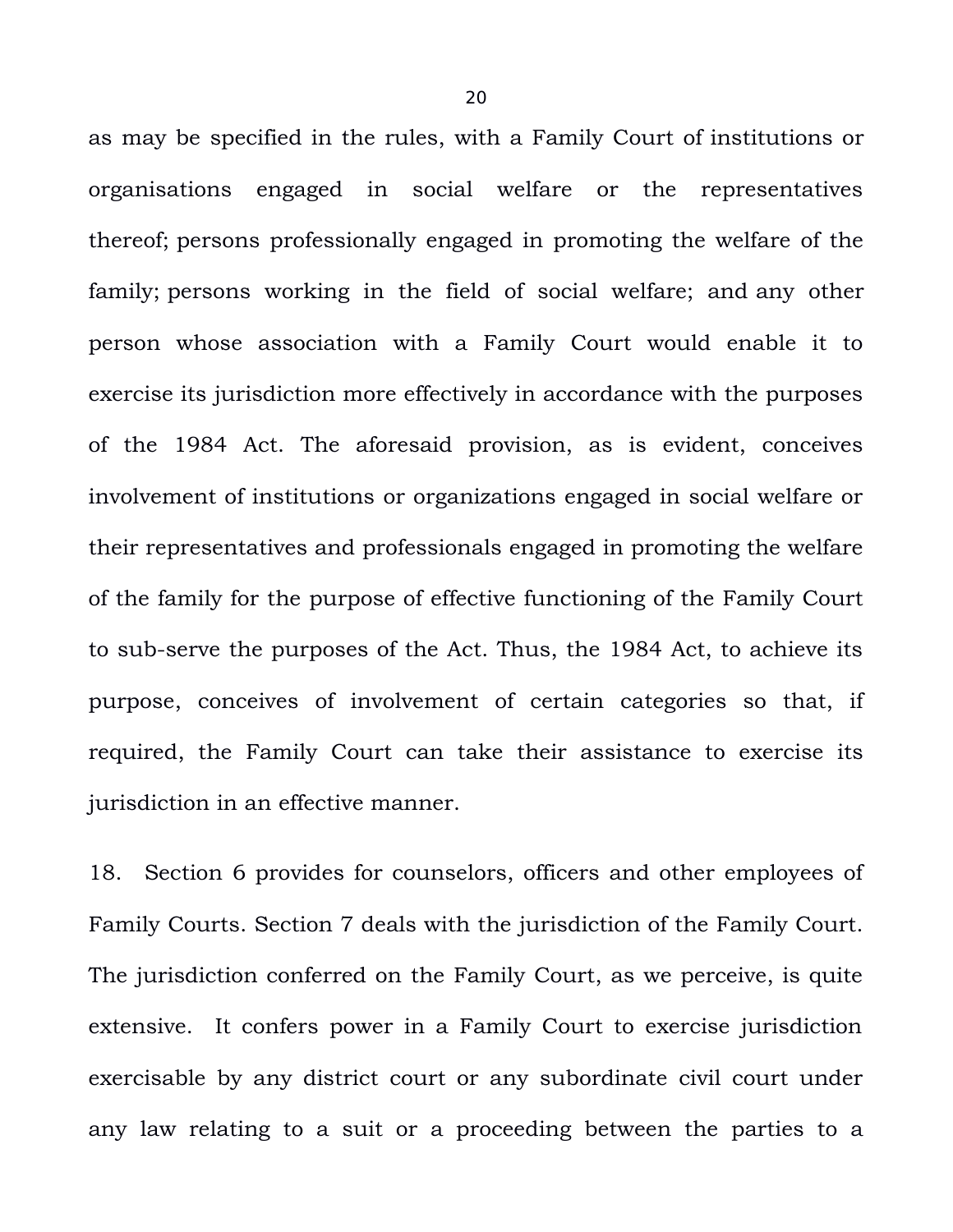marriage or a decree of a nullity of marriage declaring the marriage to be null and void or annulling the marriage, as the case may be, or restitution of conjugal rights or judicial separation or dissolution of marriage. It has the authority to declare as to the validity of a marriage so as to annul the matrimonial status of any person and also the power to entertain a proceeding with respect to the property of the parties to a marriage or either of them. The Family Court has the jurisdiction to pass an order or injunction in circumstances arising out of a marital relationship, declare legitimacy of any person and deal with proceedings for grant of maintenance, guardianship of the person or the custody of or access to any minor. That apart, it has also been conferred the authority to deal with the applications for grant of maintenance for wife and children and parents as provided under the CrPC.

19. Section 9 prescribes the duty of the Family Court to make efforts for settlement by rendering assistance and persuading the parties for arriving at a settlement in respect of the subject matter of the suit or proceeding. For the said purpose, it may follow the procedure laid down by the High Court. If in any suit or proceeding, at any stage, it appears to the Family Court that there is a reasonable opportunity of settlement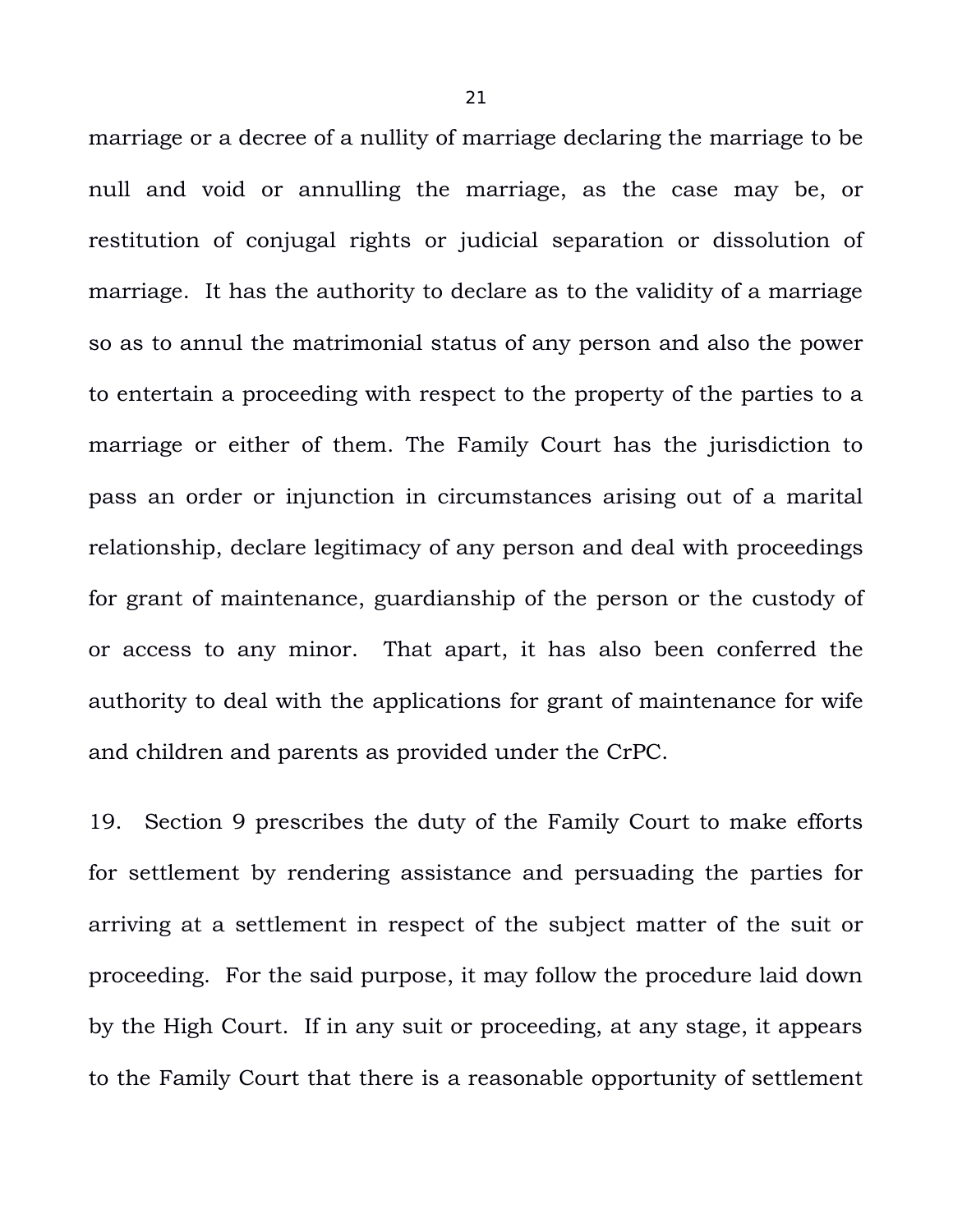between the parties, it may adjourn the proceedings for such period as it thinks fit to enable attempts to be made to effect such a settlement.

20. Section 11 provides for proceedings to be held in camera. The provision, being significant, is reproduced below:-

"**Section 11**. **Proceedings to be held in** *camera*.—In every suit or proceedings to which this Act applies, the proceedings may be held in camera if the Family Court so desires and shall be so held if either party so desires."

On a plain reading of the aforesaid provision, it is limpid that if the Family Court desires, the proceedings should be held in camera and it shall be so held if either of the parties so desires. A reading of the said provision, as it seems to us, indicates that, once one party makes a prayer for holding the proceedings in camera, it is obligatory on the part of the Family Court to do so.

21. Section 12 stipulates for assistance of medical and welfare experts for assisting the Family Court in discharging the functions imposed by the Act.

22. At this juncture, it is profitable to refer to certain provisions of the 1955 Act. Section 22 of the said Act provides for proceedings to be in camera and stipulates that the proceeding may not be printed or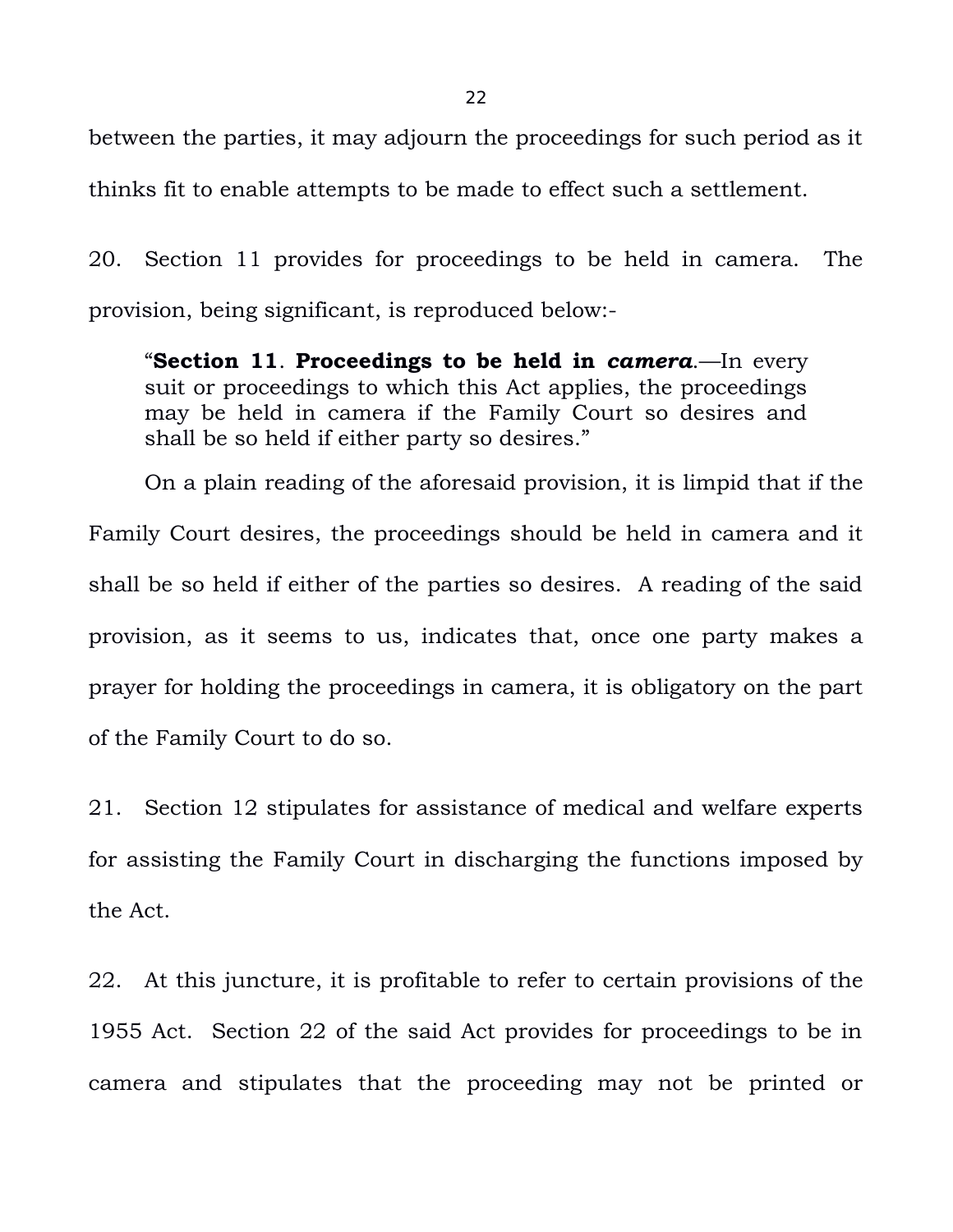published. Section 23(2) of the 1955 Act enjoins that before proceeding to grant any relief under this Act, it shall be the duty of the court in the first instance, in every case where it is possible to do so consistently with the nature and circumstances of the case, to make every endeavour to bring about a reconciliation between the parties. The said provision is not applicable to any proceeding wherein relief is sought on any of the grounds specified in clause (ii), clause (iii), clause (iv), clause (v), clause (vi) or clause (vii) of sub-section (1) of Section 13. Sub-section (3) of Section 23 permits the Court to take aid of a person named by the parties or of any person nominated by the Court to bring out a resolution. It enables the Court, if it so thinks, to adjourn the proceedings for a reasonable period not exceeding fifteen days and refer the matter to any person named by the parties in this behalf or to any person nominated by the court if the parties fail to name any person, with directions to report to the court as to whether reconciliation can be and has been effected and the court shall, in disposing of the proceeding, have due regard to the report.

23. It is worthy to note here that the reconciliatory measures are to be taken at the first instance and emphasis is on efforts for reconciliation failing which the court should proceed for adjudication and the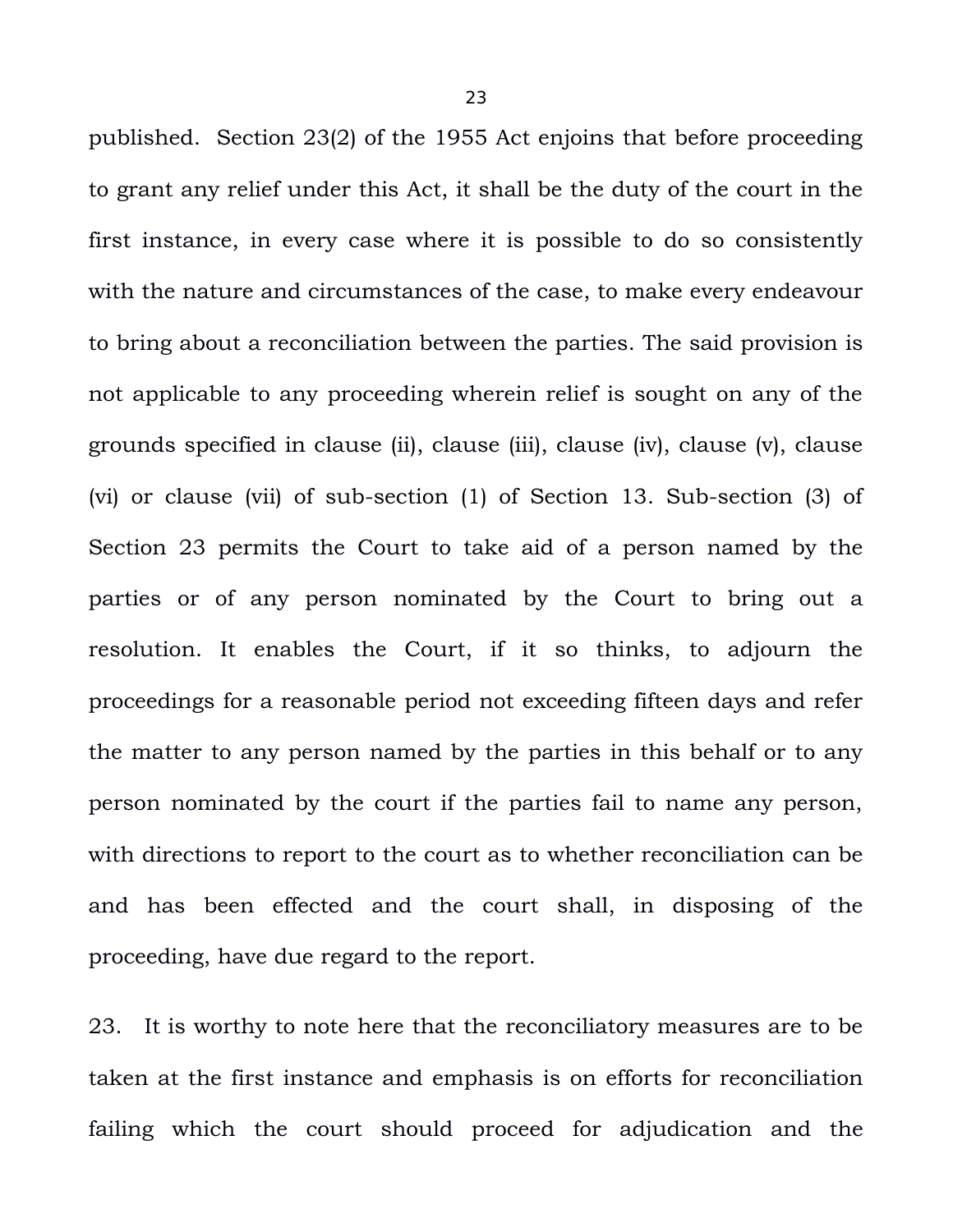command on the Family Court is to hold it in camera if either party so desires.

24. Section 26 of the 1955 Act deals with custody of children. It empowers the court, from time to time, to pass such interim orders and make such provisions in the decree as it may deem just and proper with respect to the custody, maintenance and education of minor children consistently with their wishes, wherever possible, and the Government may, after the decree, upon application by petition for the purpose, make from time to time, all such orders and provisions with respect to the custody, maintenance and education of such children as might have been made by such decree or interim orders in case the proceedings for obtaining such decree were still pending, and the court may also, from time to time, revoke, suspend or vary any such orders and provisions previously made. The proviso appended thereto postulates that the application with respect to the maintenance and education of the minor children, pending the proceeding for obtaining such decree, shall, as far as possible, be disposed of within sixty days from the date of service of notice on the respondent.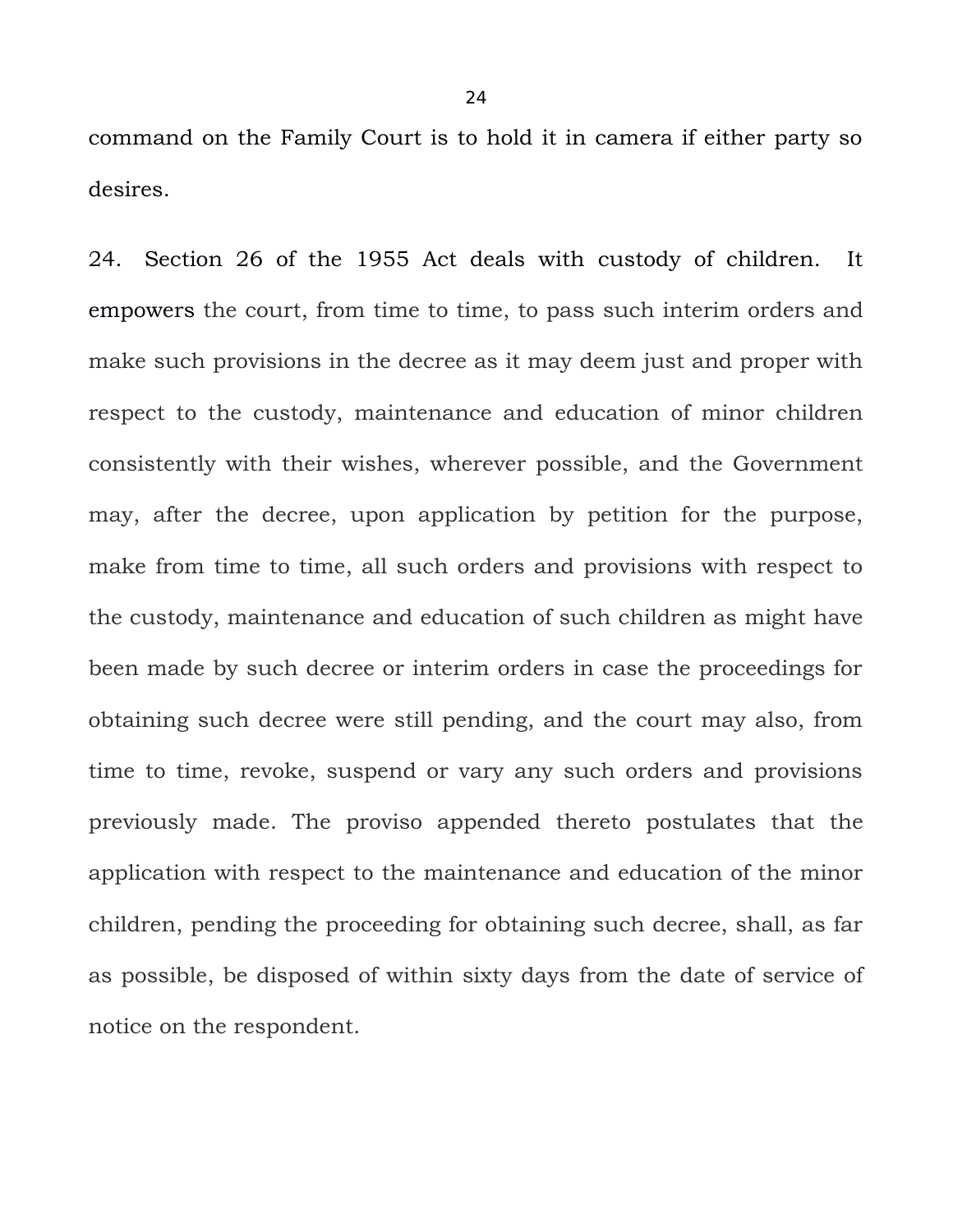25. It is to be borne in mind that in a matter relating to the custody of the child, the welfare of the child is paramount and seminal. It is inconceivable to ignore its importance and treat it as secondary. The interest of the child in all circumstances remains vital and the Court has a very affirmative role in that regard. Having regard to the nature of the interest of the child, the role of the Court is extremely sensitive and it is expected of the Court to be pro-active and sensibly objective.

26. In *Mausami Moitra Ganguli v. Jayant Ganguli[25](#page-24-0)*, it has been held that the principles of law in relation to the custody of a minor child are well settled. While determining the question as to which parent the care and control of a child should be committed, the first and the paramount consideration is the welfare and interest of the child and not the rights of the parents under a statute. The provisions contained in the Guardians and Wards Act, 1890 and the Hindu Minority and Guardianship Act, 1956 hold out the welfare of the child as a predominant consideration because no statute on the subject can ignore, eschew or obliterate the vital factor of the welfare of the minor.

<span id="page-24-0"></span>27. In the said case, a passage from Halsbury's Laws of England  $(4<sup>th</sup>$ Edn., Vol. 13) was reproduced which reads thus:-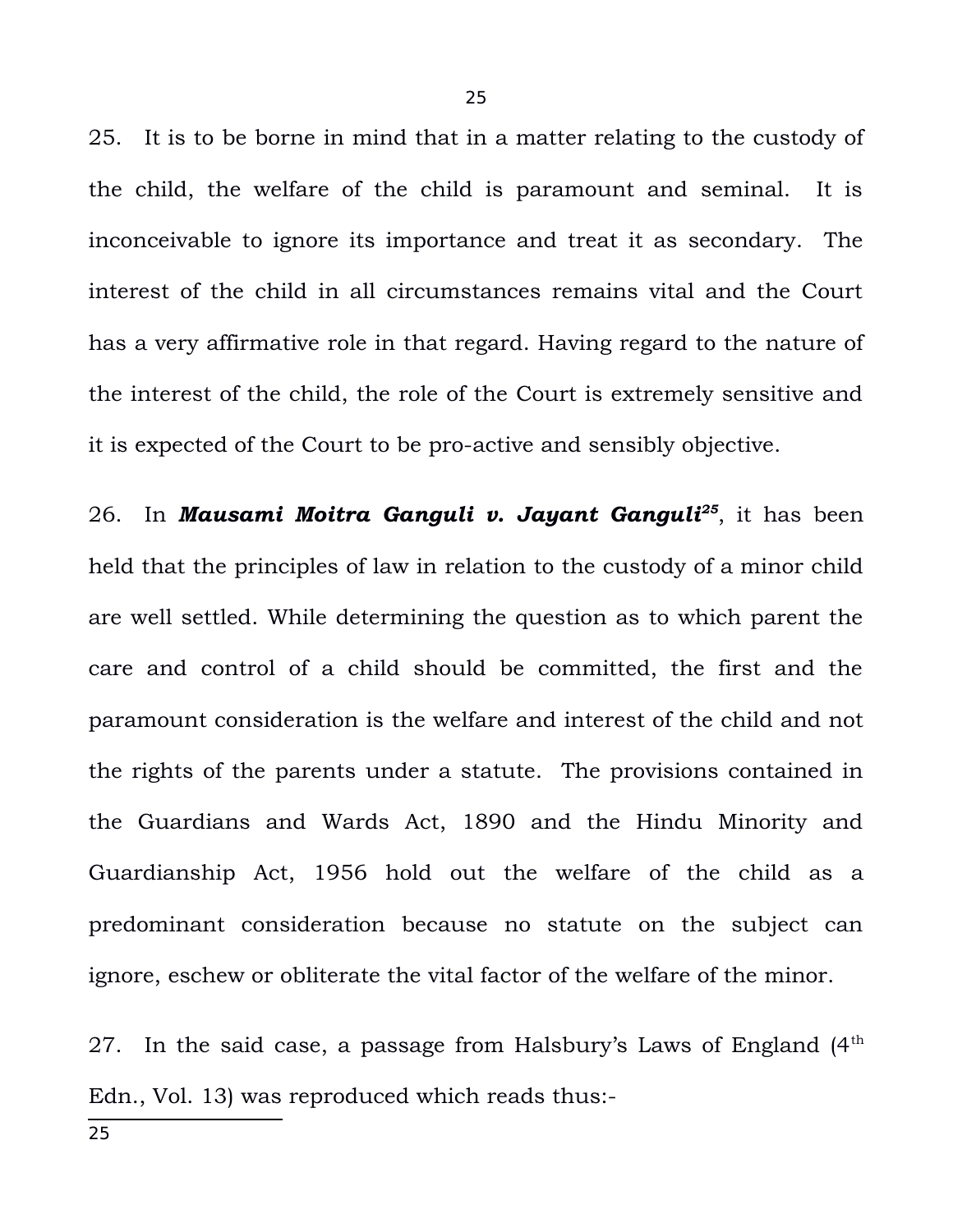"809. *Principles as to custody and upbringing of minors*.— Where in any proceedings before any court, the custody or upbringing of a minor is in question, the court, in deciding that question, must regard the welfare of the minor as the first and paramount consideration, and must not take into consideration whether from any other point of view the claim of the father in respect of such custody or upbringing is superior to that of the mother, or the claim of the mother is superior to that of the father. In relation to the custody or upbringing of a minor, a mother has the same rights and authority as the law allows to a father, and the rights and authority of mother and father are equal and are exercisable by either without the other."

28. In *Rosy Jacob v. Jacob A. Chakramakkal[26](#page-25-0)*, the Court ruled that

<span id="page-25-0"></span>the children are not mere chattels, nor are they mere playthings for their parents. Absolute right of parents over the destinies and the lives of their children has, in the modern changed social conditions, yielded to the considerations of their welfare as human beings so that they may grow up in a normal balanced manner to be useful members of the society and the guardian court in case of a dispute between the mother and the father is expected to strike a just and proper balance between the requirements of welfare of the minor children and the rights of their respective parents over them.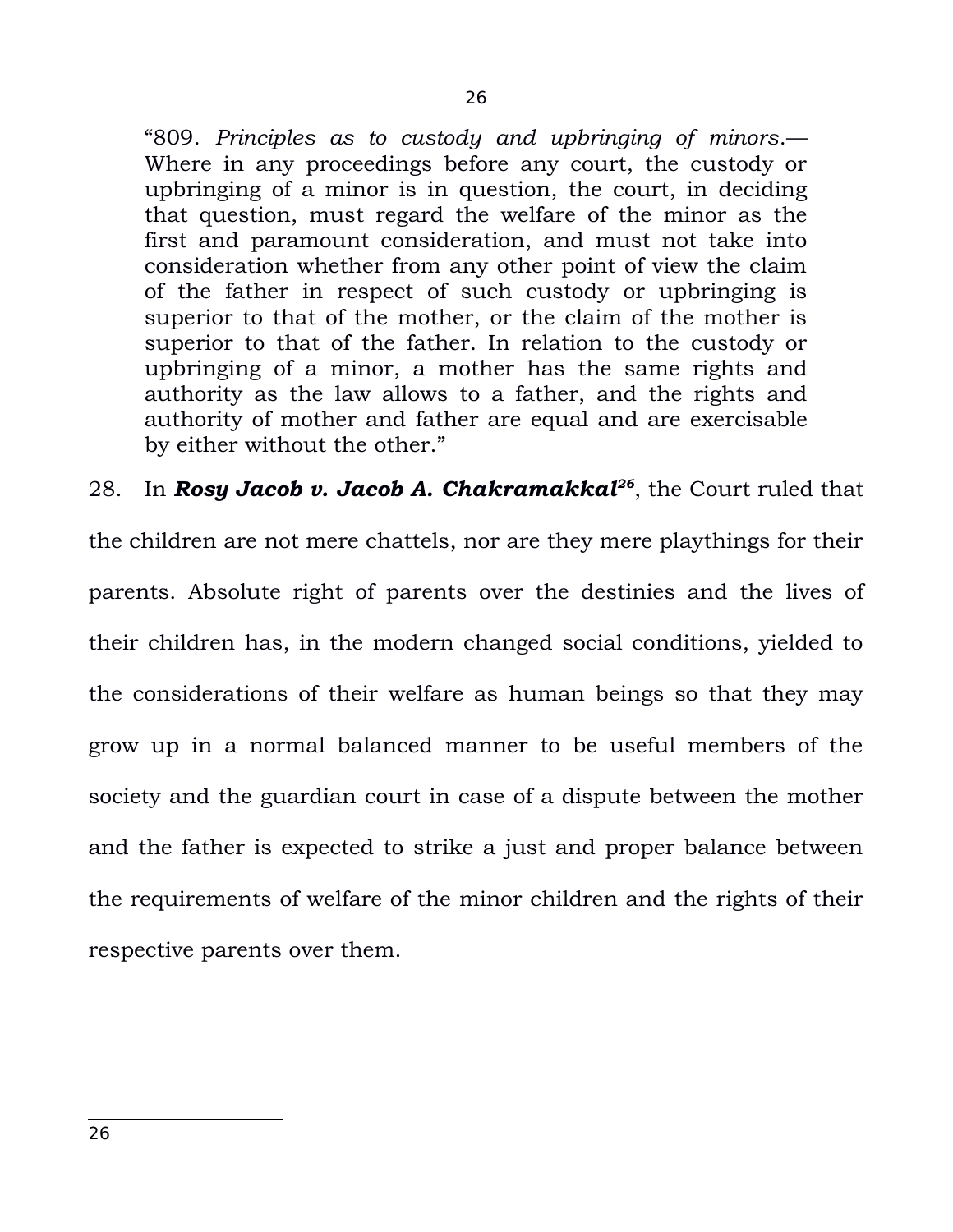29. In *Vikram Vir Vohra v. Shalini Bhalla[27](#page-26-0)*, the Court took note of the fact that the learned Judge of the High Court had personally interviewed the child who was seven years old to ascertain his wishes. The two Judges of this Court also interacted with the child in the chambers in the absence of his parents to find out about his wish and took note of the fact that the child was aged about 10 years and was at an informative and impressionable stage and eventually opined that the order passed by the High Court affirming the order of the trial Court pertaining to visitation rights of the father had been so structured that it was compatible with the educational career of the child and the rights of the father and the mother had been well balanced. It is common knowledge that in most of the cases relating to guardianship and custody, the Courts interact with the child to know her/his desire keeping in view the concept that the welfare of the child is paramount.

<span id="page-26-0"></span>30. It is essential to reflect on the reasoning ascribed in *Krishna Veni Nagam* (supra). As we understand, the two-Judge Bench has taken into consideration the number of cases filed before this Court and the different approaches adopted by this Court, the facet of territorial jurisdiction, doctrine of forum non-conveniens which can be applicable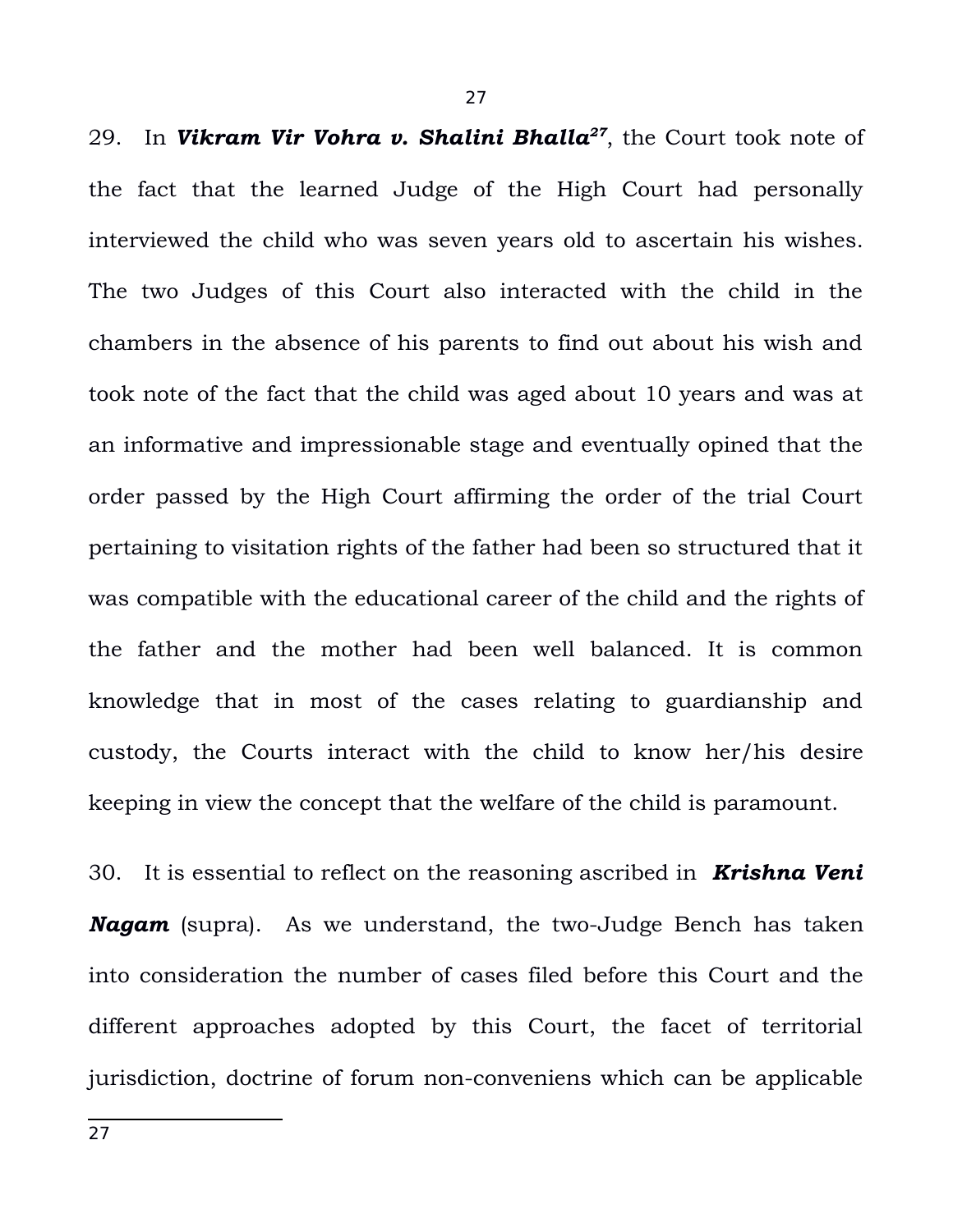to matrimonial proceedings for advancing the interest of justice, the problems faced by the husband, the recourse taken by this Court to videoconferencing in certain cases and on certain occasions, the advancement of technology, the role of the High Courts to issue appropriate administrative instructions to regulate the use of videoconferencing for certain categories of cases and ruled that the matrimonial cases where one of the parties resides outside the court's jurisdiction do fall in one of such categories.

31. Before we proceed to analyse further, we would like to cogitate on the principles applied in the decisions rendered in the context of videoconferencing. In *State of Maharashtra v. Dr. Praful B. Desai[28](#page-27-0)* , the proceedings related to recording of evidence where the witness was in a foreign country. In *Kalyan Chandra Sarkar v. Rajesh Ranjan* **alias Pappu Yadav & Anr.**<sup>[29](#page-27-1)</sup>, the controversy pertained to a criminal trial under Section 302 IPC wherein the Court, in exercise of power under Article 142 of the Constitution, directed shifting of the accused from a jail in Patna to Tihar Jail at Delhi. In that context, the Court permitted conducting of the trial with the aid of videoconferencing. In

<span id="page-27-1"></span><span id="page-27-0"></span><sup>28</sup>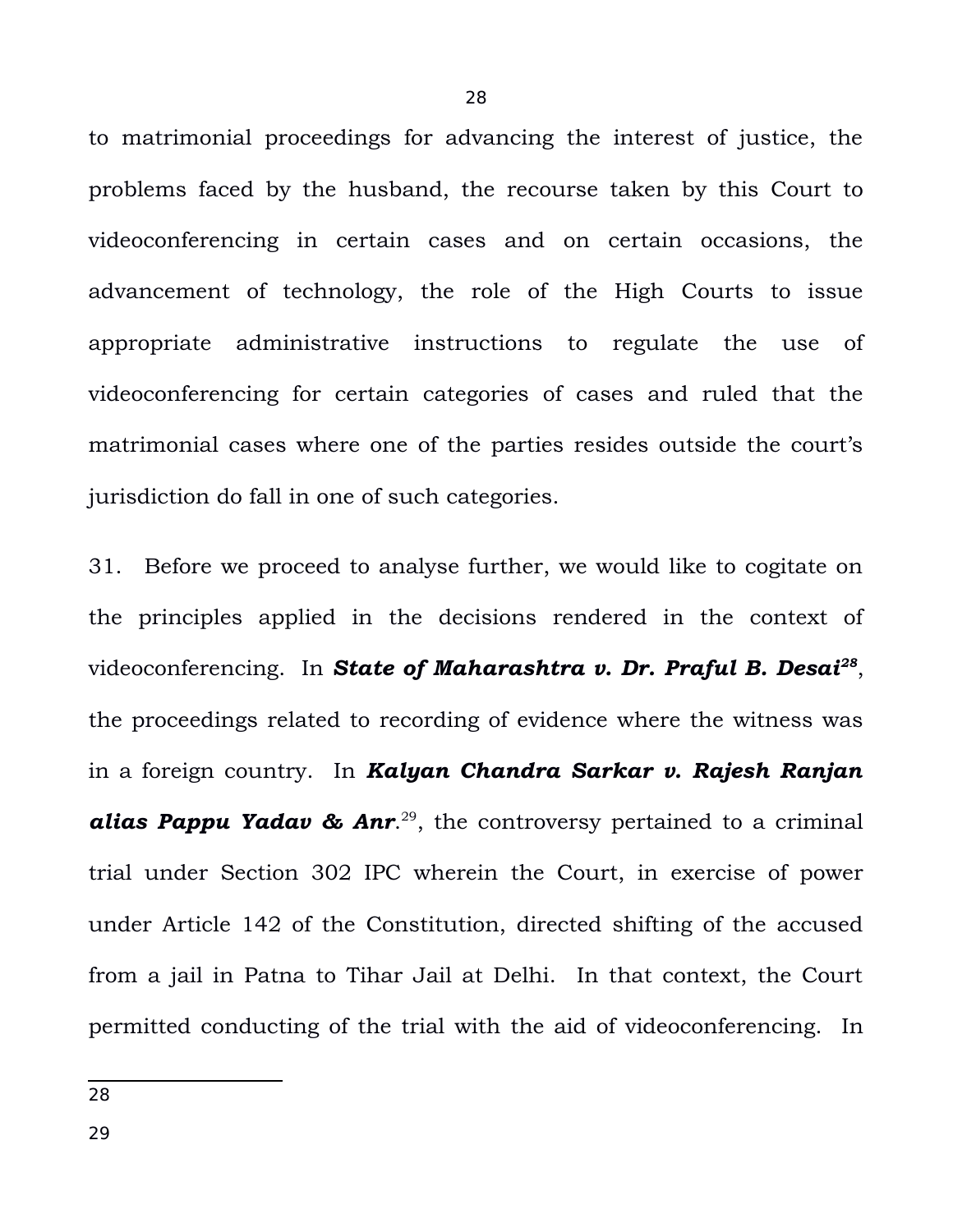*Budhadev Karmaskar (4) v. State of West Bengal[30](#page-28-0)*, the issue of videoconferencing had arisen as the *lis* related to rehabilitation of sex workers keeping in view the interpretation of this Court of 'life' to mean life of dignity.

32. In *Malthesh Gudda Pooja v. State of Karnataka & Ors.[31](#page-28-1)*, the question that fell for consideration was whether a Division Bench of the High Court, while considering a memo for listing an appeal restored for fresh hearing, on grant of application for review by a co-ordinate Bench, could refuse to act upon the order of review on the ground that the said order made by a Bench different from the Bench which passed the original order granting review is a nullity. We need not dilate upon what ultimately the Court said. What is necessary to observe is what arrangement should be made in case of a High Court where there are Principal Seat and Circuit Benches and Judges move from one Bench to another for some time and decide the matters and review is filed. In that context, the Court opined:-

"… when two Judges heard the matter at a Circuit Bench, the chances of both Judges sitting again at that place at the same time, may not arise. But the question is in considering the applications for review, whether the wholesome principle

<span id="page-28-1"></span><span id="page-28-0"></span>30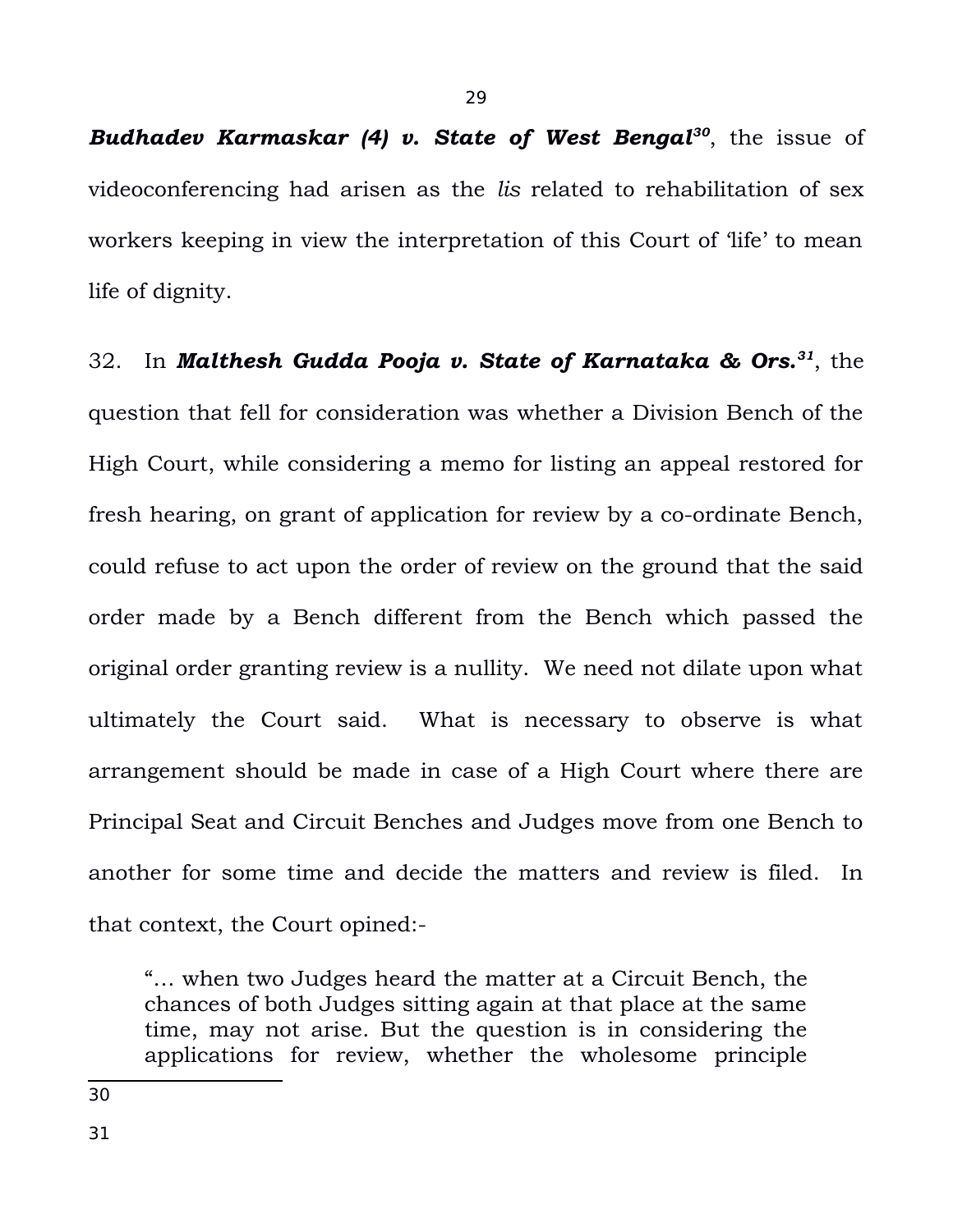behind Order 47 Rule 5 of the Code and Chapter 3 Rule 5 of the High Court Rules providing that the same Judges should hear it, should be dispensed with merely because of the fact that the Judges in question, though continue to be attached to the Court are sitting at the main Bench, or temporarily at another Bench. In the interests of justice, in the interests of consistency in judicial pronouncements and maintaining the good judicial traditions, an effort should always be made for the review application to be heard by the same Judges, if they are in the same Court. Any attempt to too readily provide for review applications to be heard by any available Judge or Judges should be discouraged."

And further:-

"With the technological innovations available now, we do not see why the review petitions should not be heard by using the medium of video conferencing."

33. The aforesaid pronouncements, as we find, are absolutely different from a controversy which is involved in matrimonial proceedings which relate to various aspects, namely, declaration of marriage as a nullity, dissolution of marriage, restitution of marriage, custody of children, guardianship, maintenance, adjudication of claim of *stridhan*, etc. The decisions that have been rendered cannot be regarded as precedents for the proposition that videoconferencing can be one of the modes to regulate matrimonial proceedings.

34. The two-Judge Bench has also noted the constitutional scheme that provides for guaranteeing equal access to justice and the power of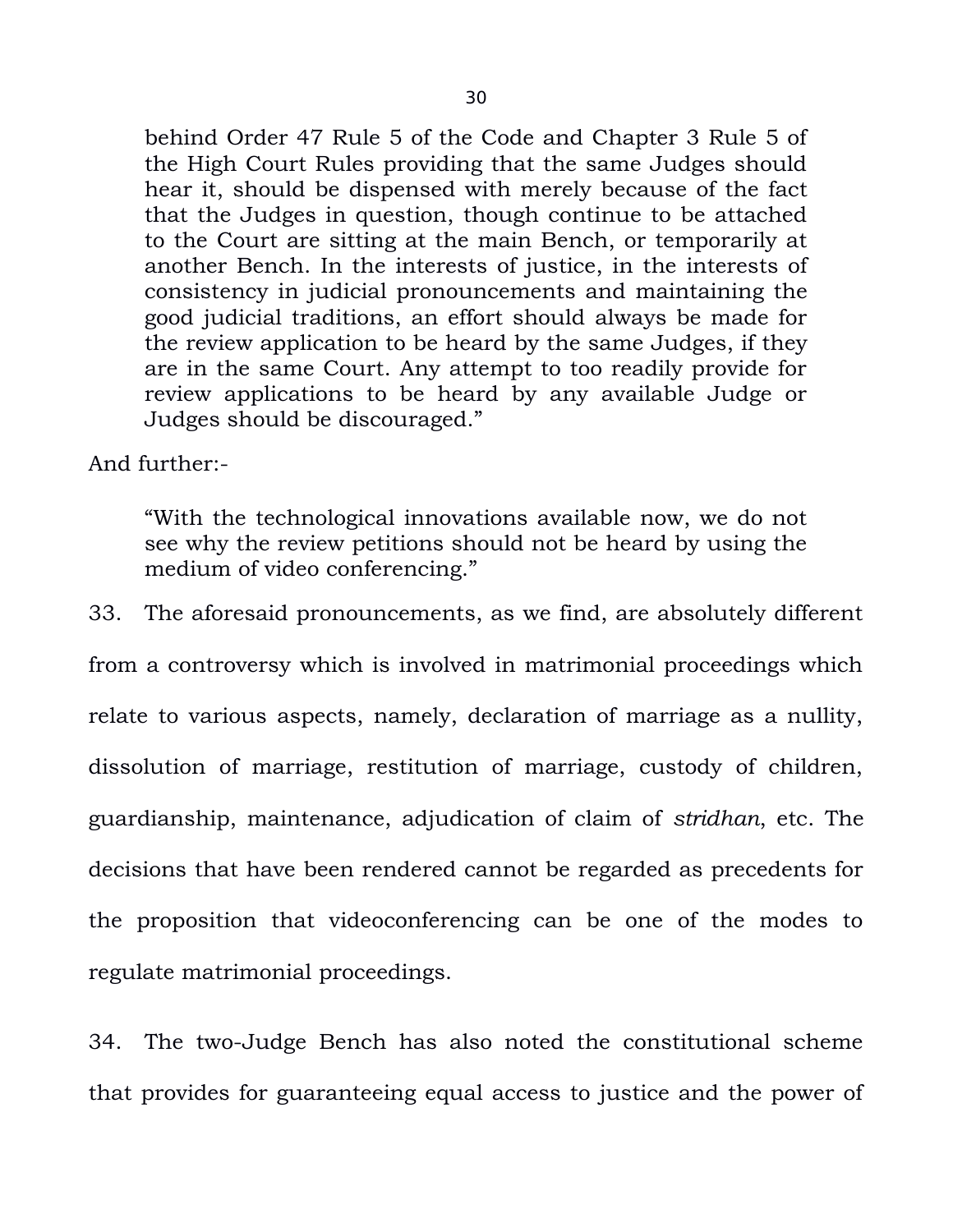the State to make special provisions for women and children as enshrined under Article 15(3) of the Constitution and the duty to uphold the dignity of women and the various steps taken in the said direction. The Court has also referred to Articles 243-D and 243-T of the Constitution under which provisions have been made for reservation for women in Panchayats and Municipalities by the 1973 and 1974 amendments. It has also taken note of the Convention on the Elimination of All Forms of Discrimination against Women (CEDAW) that underlines the awareness of the international commitments on the subject. There is also reference to various authorities of the Court that have referred to the international conventions and affirmative facet enshrined under Article 15(3) of the Constitution. We must immediately clarify that these provisions of the Articles of the Constitution and the decisions find place in the footnote of the judgment to highlight the factum that various steps have been taken to uphold the dignity of women.

35. The two-Judge Bench has referred to certain judgments to highlight the affirmative rights conferred on women under the Constitution. We shall refer to them and explain how they are rendered in a different context and how conducting of matrimonial disputes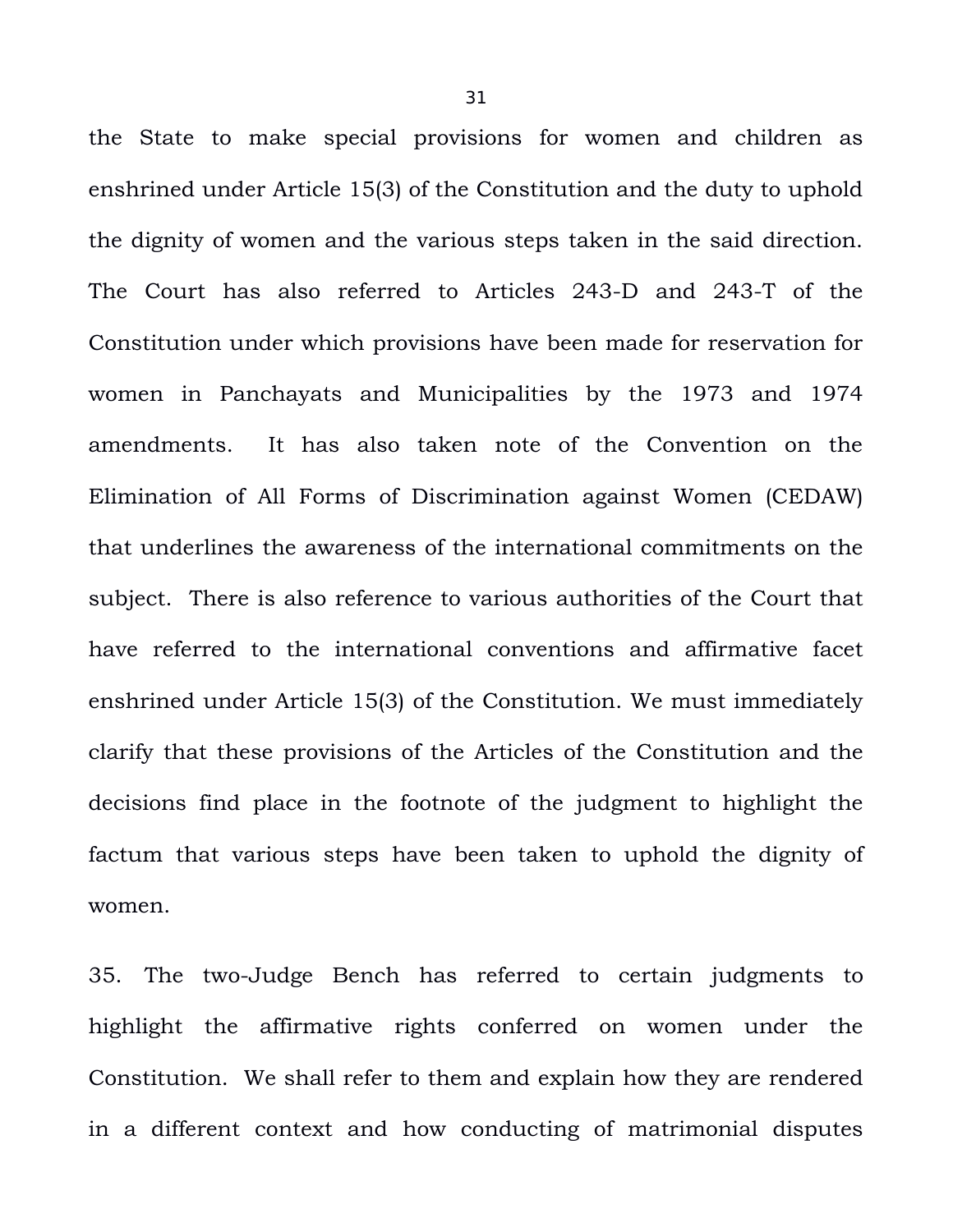through videoconferencing would scuttle the rights of women and not expand the rights. In *Mackinnon Mackenzie & Co. Ltd v. Audrey D'costa and another<sup>[32](#page-31-0)</sup>*, the Court dealt with the principle of applicability of equal pay for equal work to lady stenographers in the same manner as male stenographers. A contention was advanced by the employer that this discrimination between the two categories had been brought out not merely on the ground of sex but the Court found it difficult to agree with the contention and referred to various aspects and, eventually, did not interfere with the judgment of the High Court that had granted equal remuneration to both male and female stenographers. In *Vishaka and others v. State of Rajasthan and others[33](#page-31-1)*, the three-Judge Bench, taking note of Articles 14, 15, 19(1)(g), 21 and 51-A and further highlighting the concept of gender equality and the recommendations of CEDAW and the absence of domestic law, laid down guidelines and norms for observation at work places and other institutions for the purpose of effective enforcement of the basic human right of gender equality and sexual harassment and abuse, more particularly, sexual harassment at work places.

<span id="page-31-1"></span><span id="page-31-0"></span>33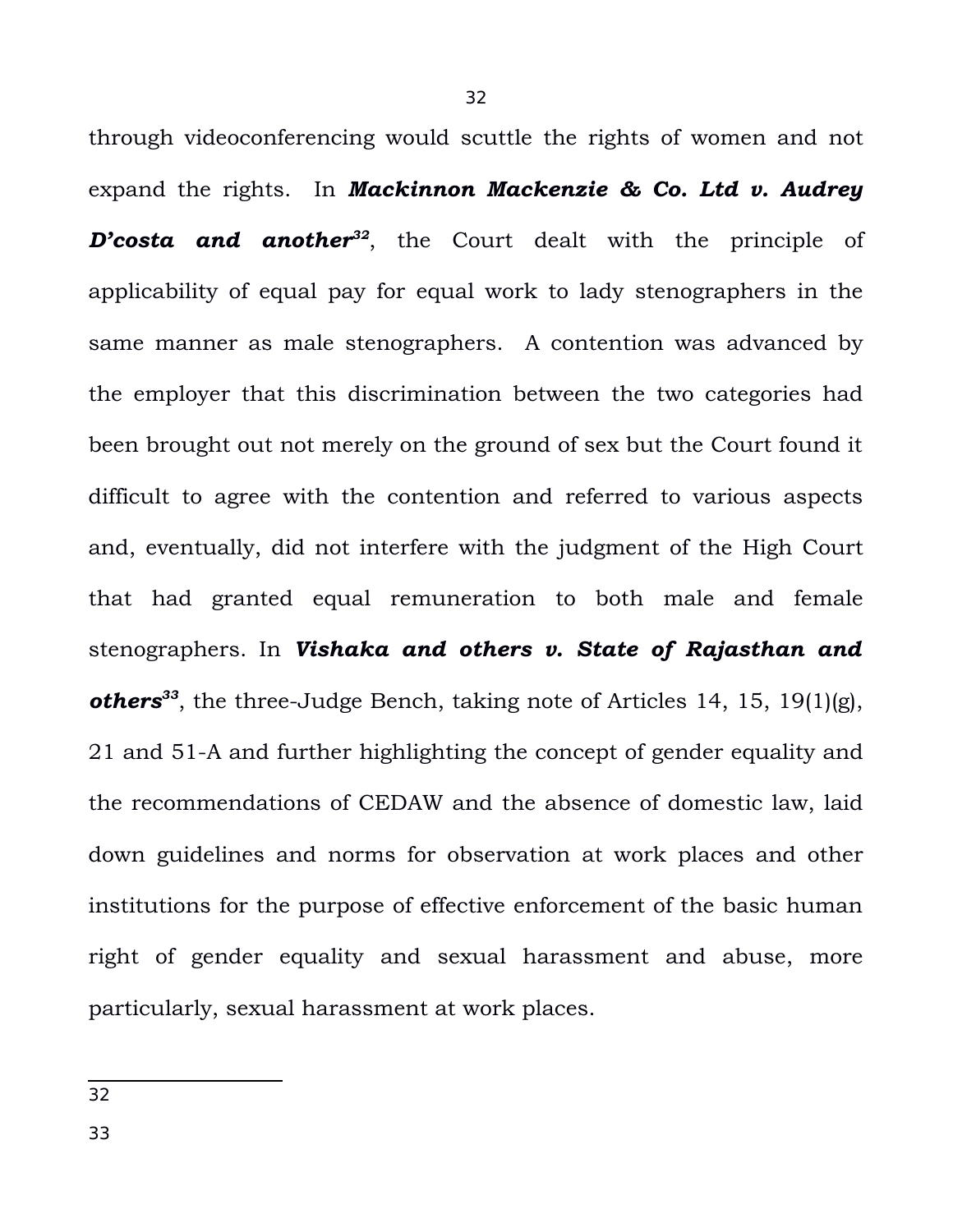36. In *Arun Kumar Agrawal and another v. National Insurance Company Limited and others[34](#page-32-0)*, the *lis* arose pertaining to the criteria for determination of compensation payable to the dependants of a woman who died in a road accident and who did not have regular source of income. Singhvi, J. opined that it is highly unfair, unjust and inappropriate to compute the compensation payable to the dependants of a deceased wife/mother who does not have a regular income by comparing her services with that of a housekeeper or a servant or an employee who works for a fixed period. The gratuitous services rendered by the wife/mother to the husband and children cannot be equated with the services of an employee and no evidence or data can possibly be produced for estimating the value of such services. Ganguly, J., in his concurring opinion, said that women make a significant contribution at various levels. He referred to numerous authorities and ruled:-

<span id="page-32-0"></span>"63. Household work performed by women throughout India is more than US \$612.8 billion per year (Evangelical Social Action Forum and Health Bridge, p. 17). We often forget that the time spent by women in doing household work as homemakers is the time which they can devote to paid work or to their education. This lack of sensitiveness and recognition of their work mainly contributes to women's high rate of poverty and their consequential oppression in society, as well as various physical, social and psychological problems. The courts and tribunals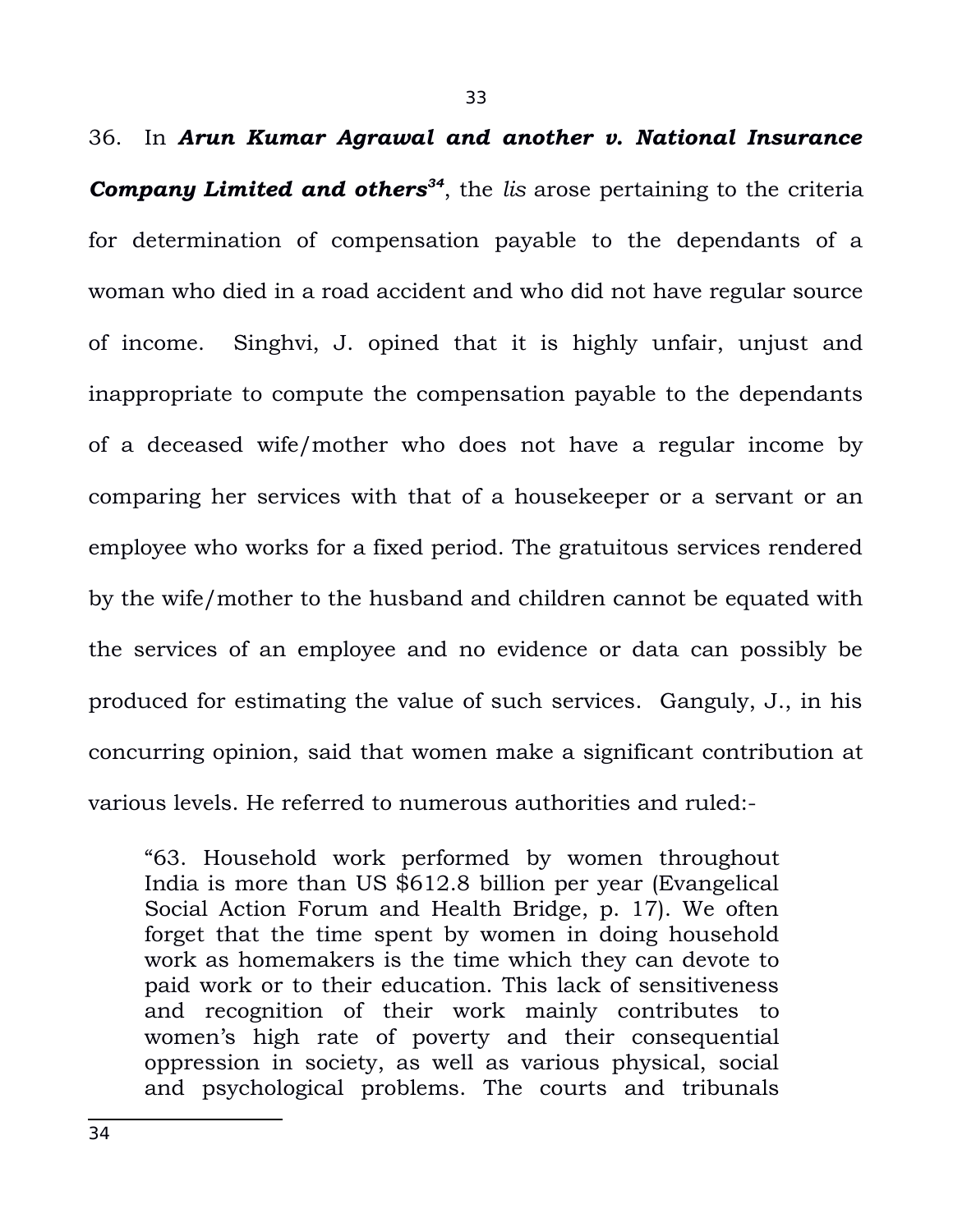should do well to factor these considerations in assessing compensation for housewives who are victims of road accidents and quantifying the amount in the name of fixing "just compensation".

64. In this context the Australian Family Property Law has adopted a very gender sensitive approach. It provides that while distributing properties in matrimonial matters, for instance, one has to factor in "the contribution made by a party to the marriage to the welfare of the family constituted by the parties to the marriage and any children of the marriage, including any contribution made in the capacity of a homemaker or parent."

## 37. In *Voluntary Health Association of Punjab v. Union of India*

<span id="page-33-0"></span>*and others[35](#page-33-0)*, the two-Judge Bench which was dealing with the sharp decline in female sex ratio and mushrooming of various sonography centers, issued certain directions keeping in view the provisions of the Medical Termination of Pregnancy Act, 1971 and the Pre-Conception and Pre-Natal Diagnostic Techniques (Prohibition of Sex Selection) Rules, 1996. The concurring opinion adverted to the direction contained in point 9.8 of the main judgment which related to the steps taken by the State Government and the Union Territory to educate the people of the necessity of implementing the provisions of the said Act by conducting workshops as well as awareness camps at the State and district levels. In the concurring opinion, reference was made to the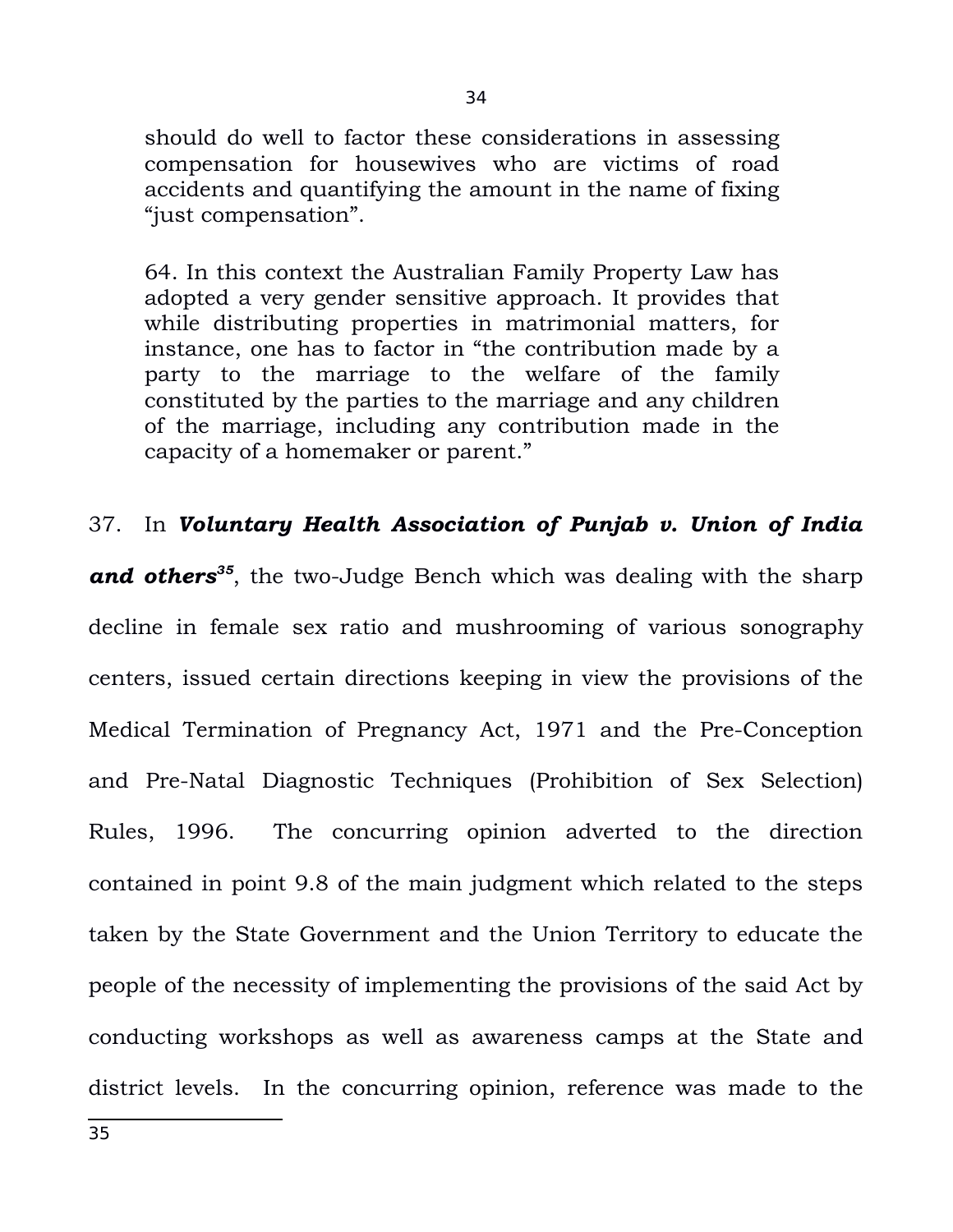# authority in *State of H.P. v. Nikku Ram[36](#page-34-0) and M.C. Mehta v. State of*

*T.N*. [37](#page-34-1) and it was stated:-

"A woman has to be regarded as an equal partner in the life of a man. It has to be borne in mind that she has also the equal role in the society i.e. thinking, participating and leadership. The legislature has brought the present piece of legislation with an intention to provide for prohibition of sex selection before or after conception and for regulation of pre-natal diagnostic techniques for the purposes of detecting genetic abnormalities or metabolic disorders or chromosomal abnormalities or certain congenital malformations or sex-linked disorders and for the prevention of their misuse for sex determination leading to female foeticide. The purpose of the enactment can only be actualised and its object fruitfully realised when the authorities under the Act carry out their functions with devotion, dedication and commitment and further there is awakened awareness with regard to the role of women in a society."

# 38. In *Charu Khurana and others v. Union of India and others[38](#page-34-2)* ,

the controversy arose about the prevalence of discrimination of gender

equality in the film industry where women were not allowed to become

make-up artists and only allowed to work as hair-dressers. Referring to

various earlier judgments and Article 51-A(e), the Court observed:-

"On a condign understanding of clause (e), it is clear as a cloudless sky that all practices derogatory to the dignity of women are to be renounced. Be it stated, dignity is the

<span id="page-34-0"></span>36

<span id="page-34-1"></span>37

<span id="page-34-2"></span>38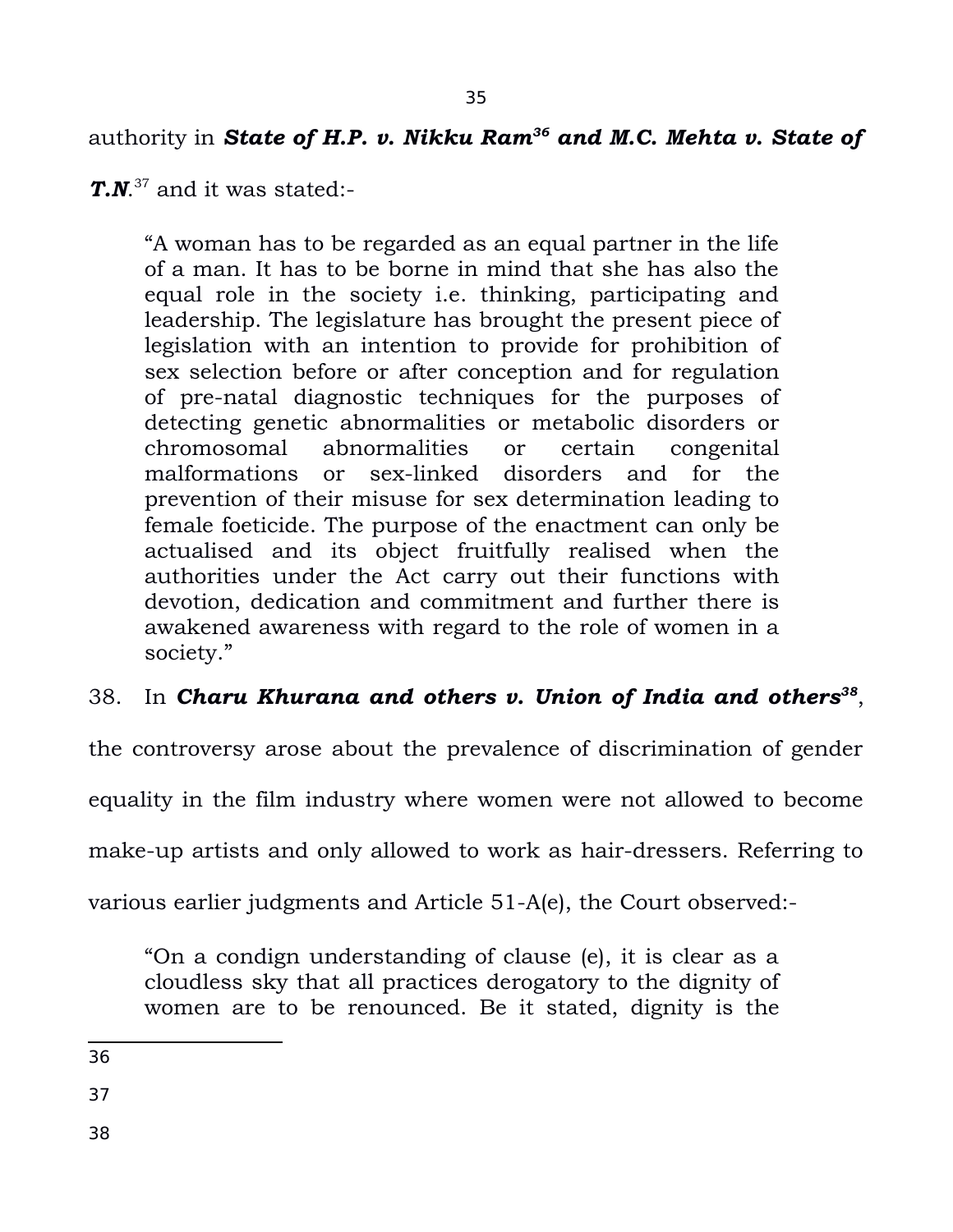quintessential quality of a personality and a human frame always desires to live in the mansion of dignity, for it is a highly cherished value."

And again:

"…The sustenance of gender justice is the cultivated achievement of intrinsic human rights. Equality cannot be achieved unless there are equal opportunities and if a woman is debarred at the threshold to enter into the sphere of profession for which she is eligible and qualified, it is well-nigh impossible to conceive of equality. It also clips her capacity to earn her livelihood which affects her individual dignity."

39. Eventually, directions were issued that women were eligible to become make-up artists. The aforesaid decisions unequivocally lay stress and emphasis on gender equality and dignity of women.

# 40. In *Voluntary Health Association of Punjab v. Union of India*

and Ors<sup>[39](#page-35-0)</sup>, while dealing with female foeticide, it has been observed:-

<span id="page-35-0"></span>"It needs no special emphasis that a female child is entitled to enjoy equal right that a male child is allowed to have. The constitutional identity of a female child cannot be mortgaged to any kind of social or other concept that has developed or is thought of. It does not allow any room for any kind of compromise. It only permits affirmative steps that are constitutionally postulated. Be it clearly stated that when rights are conferred by the Constitution, it has to be understood that such rights are recognised regard being had to their naturalness and universalism. No one, let it be repeated, no one, endows any right to a female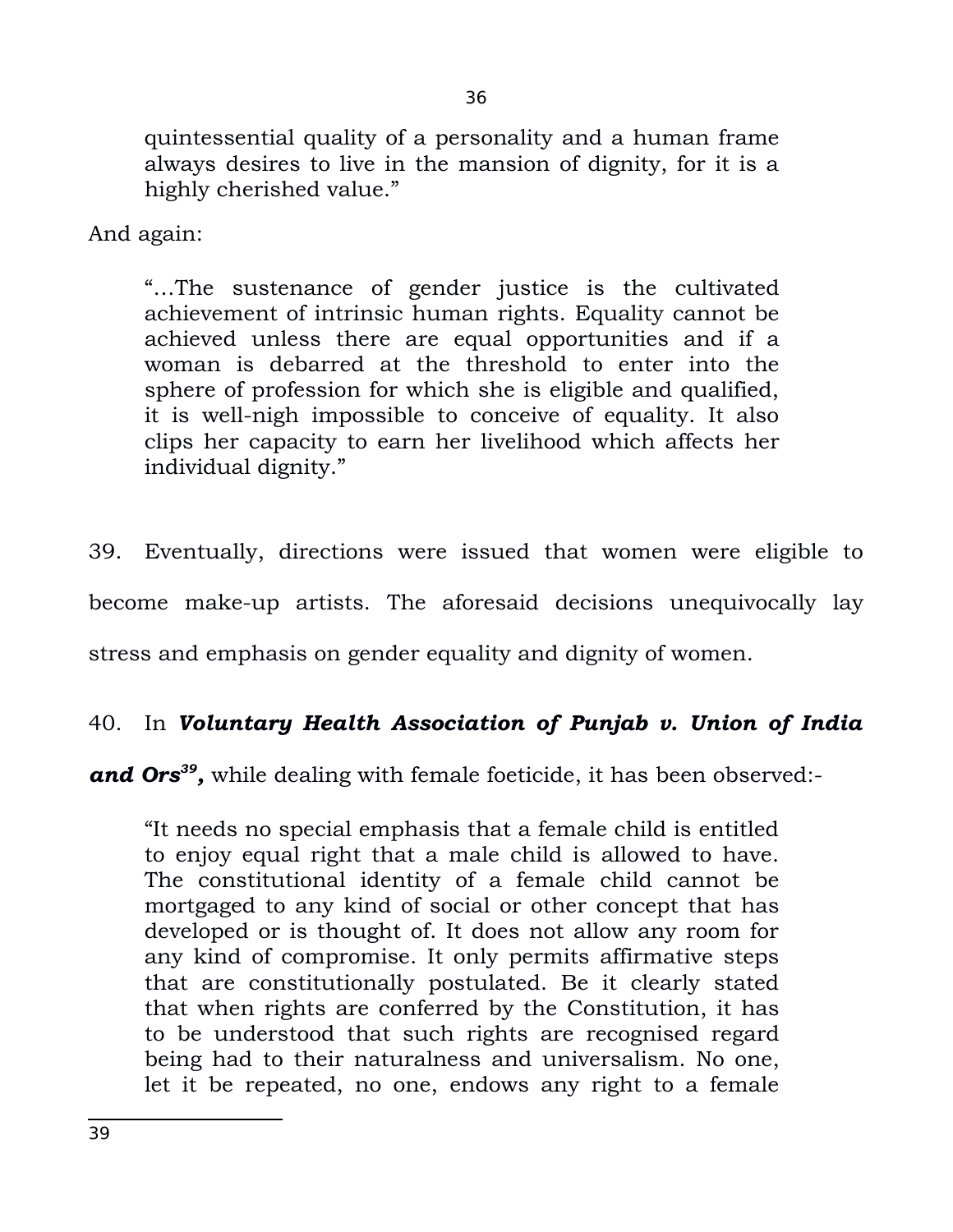37

child or, for that matter, to a woman. The question of any kind of condescension or patronisation does not arise."

41. Emphasizing on the equality and dignity of women, it has been

stated:-

"... let it be stated with certitude and without allowing any room for any kind of equivocation or ambiguity, the perception of any individual or group or organisation or system treating a woman with inequity, indignity, inequality or any kind of discrimination is constitutionally impermissible. The historical perception has to be given a prompt burial. Female foeticide is conceived by the society that definitely includes the parents because of unethical perception of life and nonchalant attitude towards law. The society that treats man and woman with equal dignity shows the reflections of a progressive and civilised society. To think that a woman should think what a man or a society wants her to think tantamounts to slaughtering her choice, and definitely a humiliating act. When freedom of free choice is allowed within constitutional and statutory parameters, others cannot determine the norms as that would amount to acting in derogation of law."

## 42. In *Vikas Yadav v. State of Uttar Pradesh and others[40](#page-36-0) ,*

condemning honour killing, the Court after referring to *Lata Singh v.*

*State of U.P*. [41](#page-36-1) and *Maya Kaur Baldevsingh Sardar v. State of*

*Maharashtra[42](#page-36-2)* , has opined:-

<span id="page-36-0"></span>40

<span id="page-36-1"></span>41

<span id="page-36-2"></span>42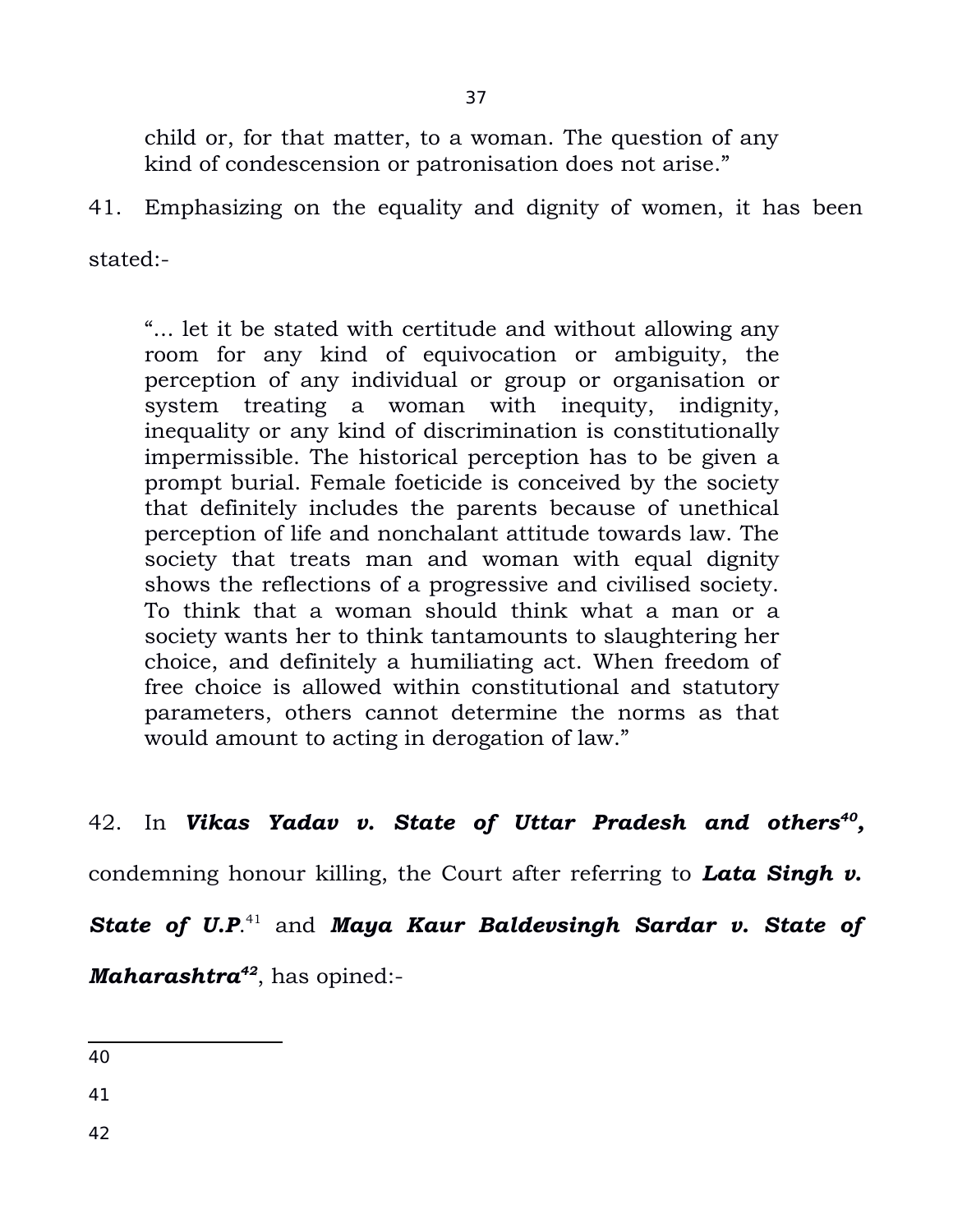"One may feel "My honour is my life" but that does not mean sustaining one's honour at the cost of another. Freedom, independence, constitutional identity, individual choice and thought of a woman, be a wife or sister or daughter or mother, cannot be allowed to be curtailed definitely not by application of physical force or threat or mental cruelty in the name of his self-assumed honour. That apart, neither the family members nor the members of the collective has any right to assault the boy chosen by the girl. Her individual choice is her self-respect and creating dent in it is destroying her honour. And to impose so-called brotherly or fatherly honour or class honour by eliminating her choice is a crime of extreme brutality, more so, when it is done under a guise. It is a vice, condemnable and deplorable perception of "honour", comparable to medieval obsessive assertions."

43. The aforesaid enunciation of law makes it graphically clear that the "constitutional identity", "freedom of choice", "dignity of a woman" and "affirmative rights conferred on her by the Constitution" cannot be allowed to be abrogated even for a moment. In this context, we have to scan and appreciate the provision contained in Section 11 of the 1984 Act. The provision, as has been stated earlier, mandates the proceedings to be held in camera if one of the parties so desires. Equality of choice has been conferred by the statute. That apart, Section 22 of the 1955 Act lays down the proceedings to be held in camera and any matter in relation to any such proceeding may not be printed or published except a judgment of the High Court or of the Supreme Court with the previous permission of the Court.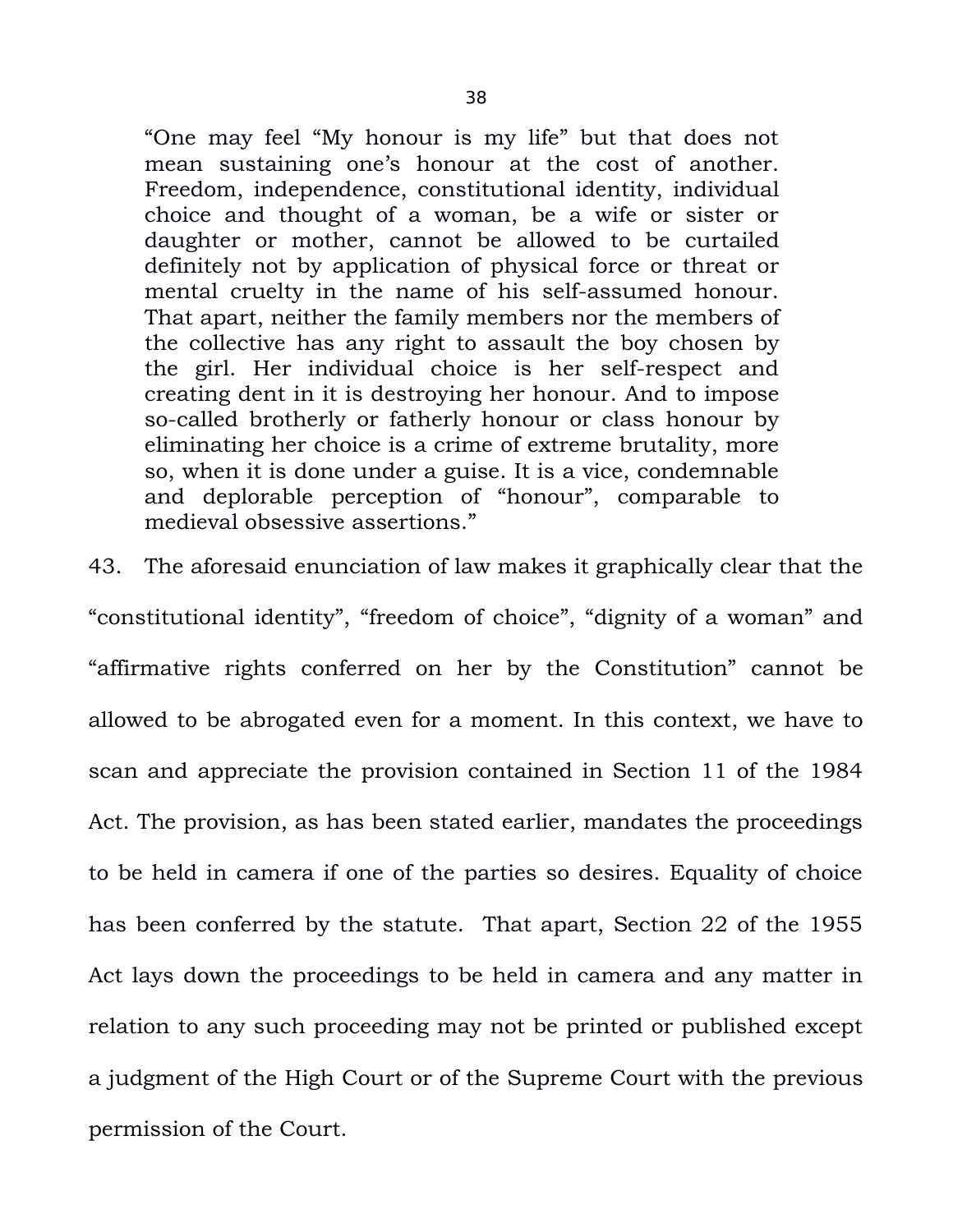44. We, as advised at present, constrict our analysis to the provisions of the 1984 Act. First, as we notice, the expression of desire by the wife or the husband is whittled down and smothered if the Court directs that the proceedings shall be conducted through the use of videoconferencing. As is demonstrable from the analysis of paragraph 14 of the decision, the Court observed that wherever one or both the parties make a request for the use of videoconferencing, the proceedings may be conducted by way of videoconferencing obviating the need of the parties to appear in person. The cases where videoconferencing has been directed by this Court are distinguishable. They are either in criminal cases or where the Court found it necessary that the witness should be examined through videoconferencing. In a case where the wife does not give consent for videoconferencing, it would be contrary to Section 11 of the 1984 Act. To say that if one party makes the request, the proceedings may be conducted by videoconferencing mode or system would be contrary to the language employed under Section 11 of the 1984 Act. The said provision, as is evincible to us, is in consonance with the constitutional provision which confer affirmative rights on women that cannot be negatived by the Court. The Family Court also has the jurisdiction to direct that the proceedings shall be held in camera if it so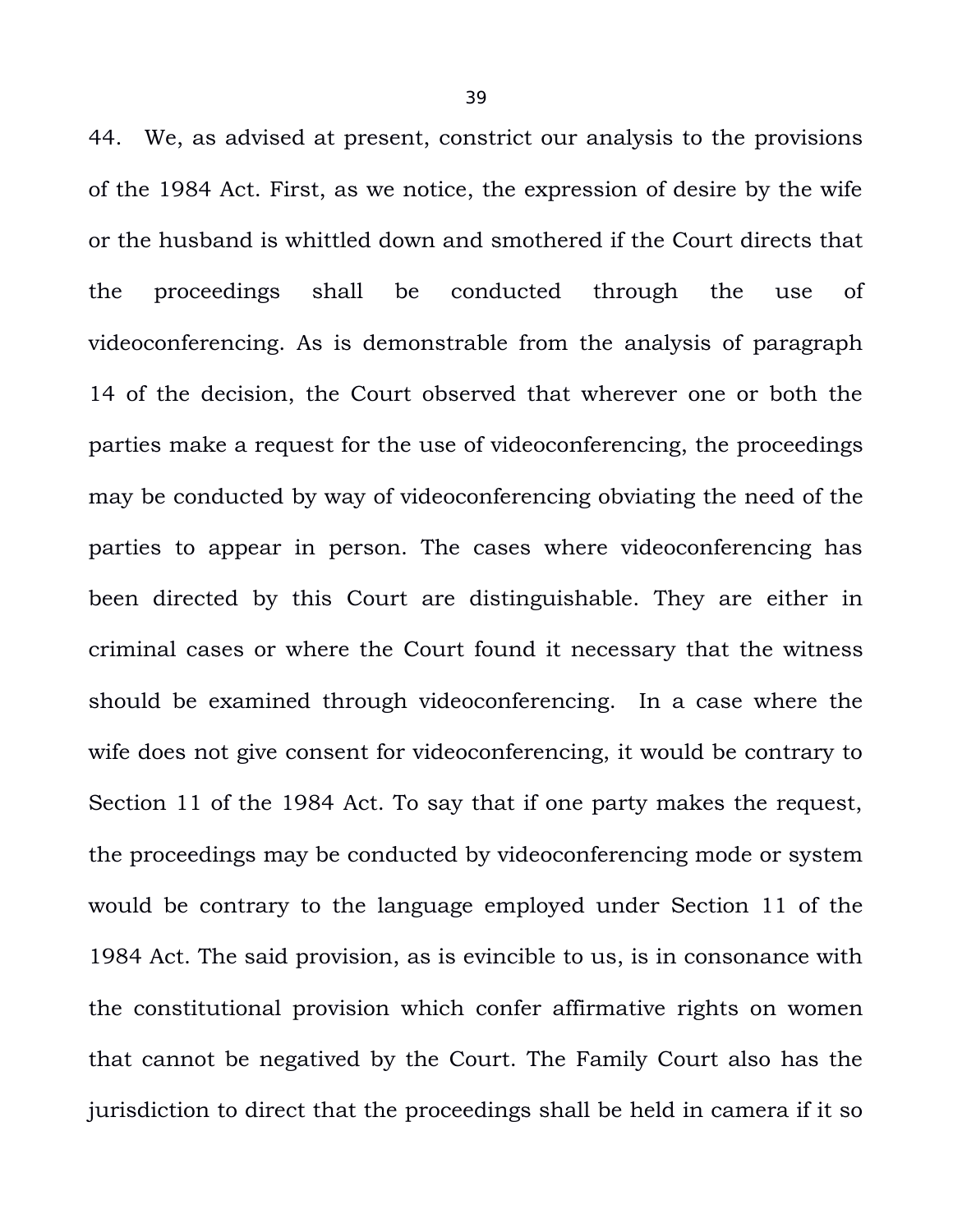desires and, needless to say, the desire has to be expressed keeping in view the provisions of the 1984 Act.

45. The language employed in Section 11 of the 1984 Act is absolutely clear. It provides that if one of the parties desires that the proceedings should be held in camera, the Family Court has no option but to so direct. This Court, in exercise of its jurisdiction, cannot take away such a sanctified right that law recognizes either for the wife or the husband. That apart, the Family Court has the duty to make efforts for settlement. Section 23(2) of the 1955 Act mandates for reconciliation. The language used under Section 23(2) makes it an obligatory duty on the part of the court at the first instance in every case where it is possible, to make every endeavour to bring about reconciliation between the parties where it is possible to do so consistent with the nature and circumstances of the case. There are certain exceptions as has been enumerated in the proviso which pertain to incurably of unsound mind or suffering from a virulent and incurable form of leprosy or suffering from venereal disease in a communicable form or has renounced the world by entering any religious order or has not been heard of as being alive for a period of seven years, etc. These are the exceptions carved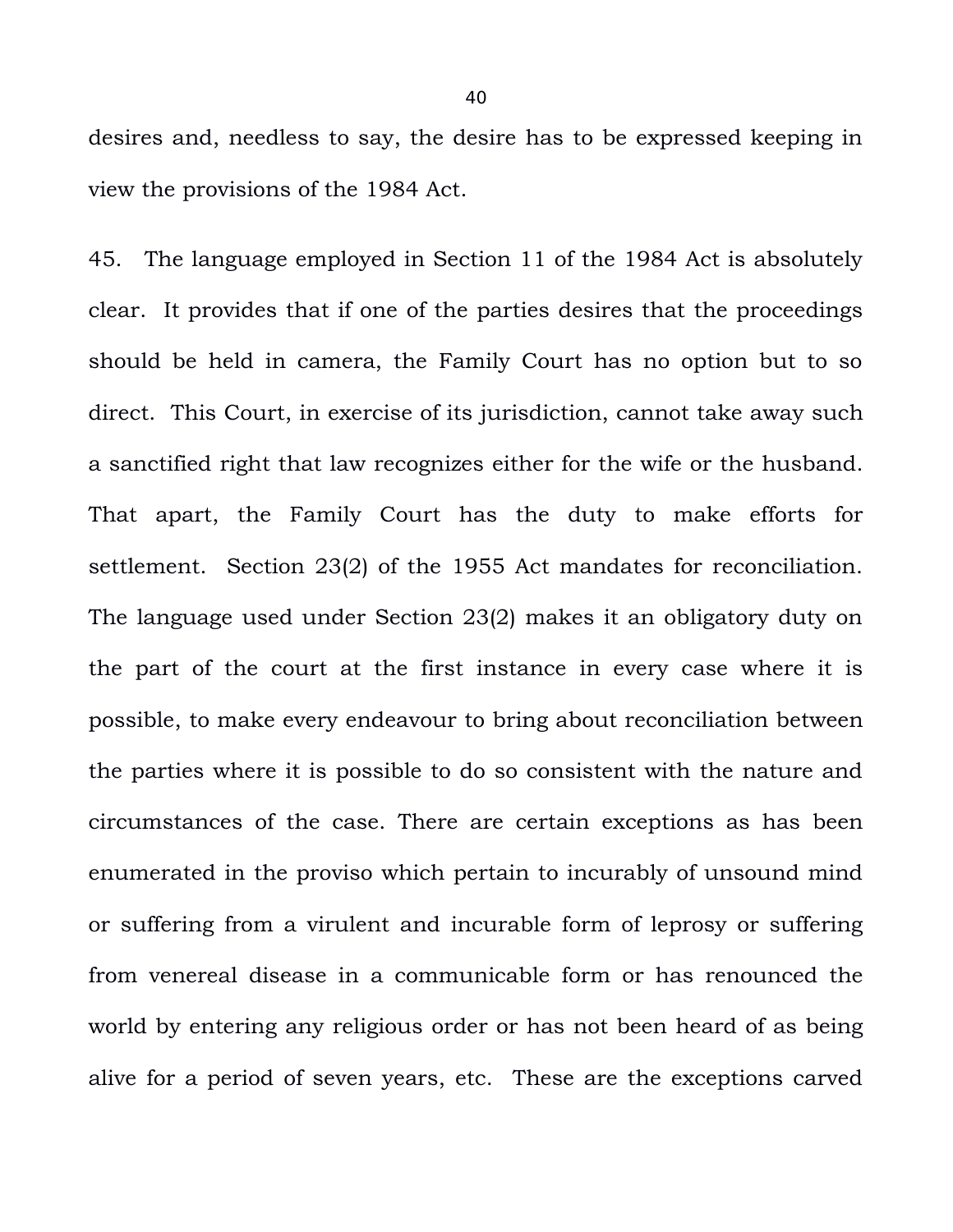out by the legislature. The Court has to play a diligent and effective role in this regard.

46. The reconciliation requires presence of both the parties at the same place and the same time so as to be effectively conducted. The spatial distance will distant the possibility of reconciliation because the Family Court Judge would not be in a position to interact with the parties in the manner as the law commands. By virtue of the nature of the controversy, it has its inherent sensitivity. The Judge is expected to deal with care, caution and with immense sense of worldly experience absolutely being conscious of social sensibility. Needless to emphasise, this commands a sense of trust and maintaining an atmosphere of confidence and also requirement of assurance that the confidentiality is in no way averted or done away with. There can be no denial of this fact. It is sanguinely private. Recently, in *Justice K.S. Puttaswamy (Retd) v. Union of India & others<sup>[43](#page-40-0)</sup>, this Court, speaking through one* of us (Chandrachud, J.), has ruled thus:-

<span id="page-40-0"></span>"The intersection between one's mental integrity and privacy entitles the individual freedom of thought, the freedom to believe in what is right, and the freedom of self-determination. When these guarantees intersect with gender, they create a private space which protects all those

41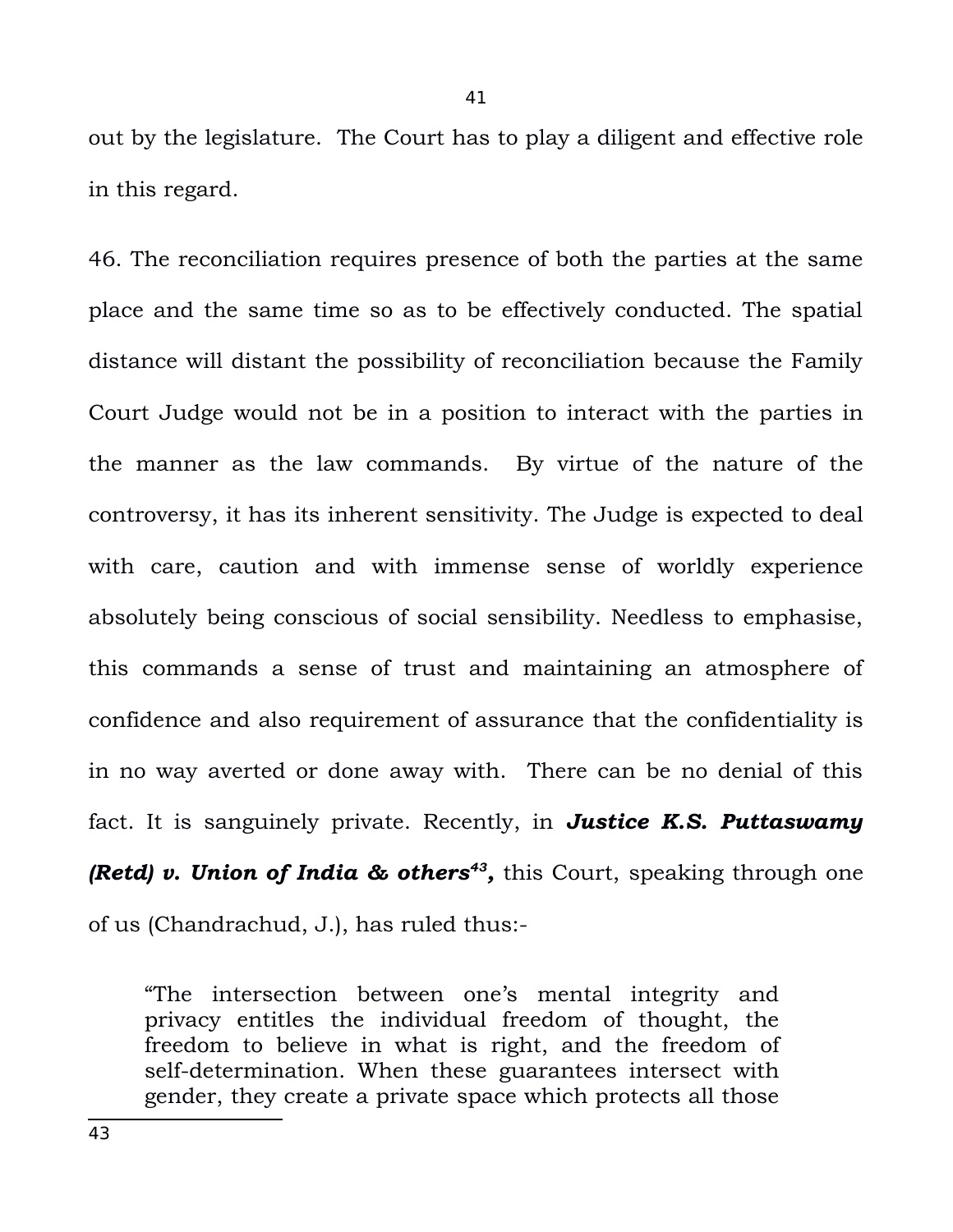elements which are crucial to gender identity. The family, marriage, procreation and sexual orientation are all integral to the dignity of the individual."

And again:

"Privacy represents the core of the human personality and recognizes the ability of each individual to make choices and to take decisions governing matters intimate and personal."

47. Frankfurter Felix in *Schulte Co. v. Gangi[44](#page-41-0)*, has stated that the policy of a statute should be drawn out of its terms as nourished by their proper environment and not like nitrogen out of the air. Benjamin N. Cardozo, in *Hopkins Savings Assn. v. Cleary[45](#page-41-1)*, has opined that when a statute is reasonably susceptible of two interpretations, the Court has to prefer the meaning that preserves to the meaning that destroys.

48. The command under Section 11 of the 1984 Act confers a right on both the parties. It is statutory in nature. The Family Court Judge who is expected to be absolutely sensitive has to take stock of the situation and can *suo motu* hold the proceedings in camera. The Family Court Judge is only meant to deal with the controversies and disputes as provided under the 1984 Act. He is not to be given any other

<span id="page-41-1"></span><span id="page-41-0"></span>44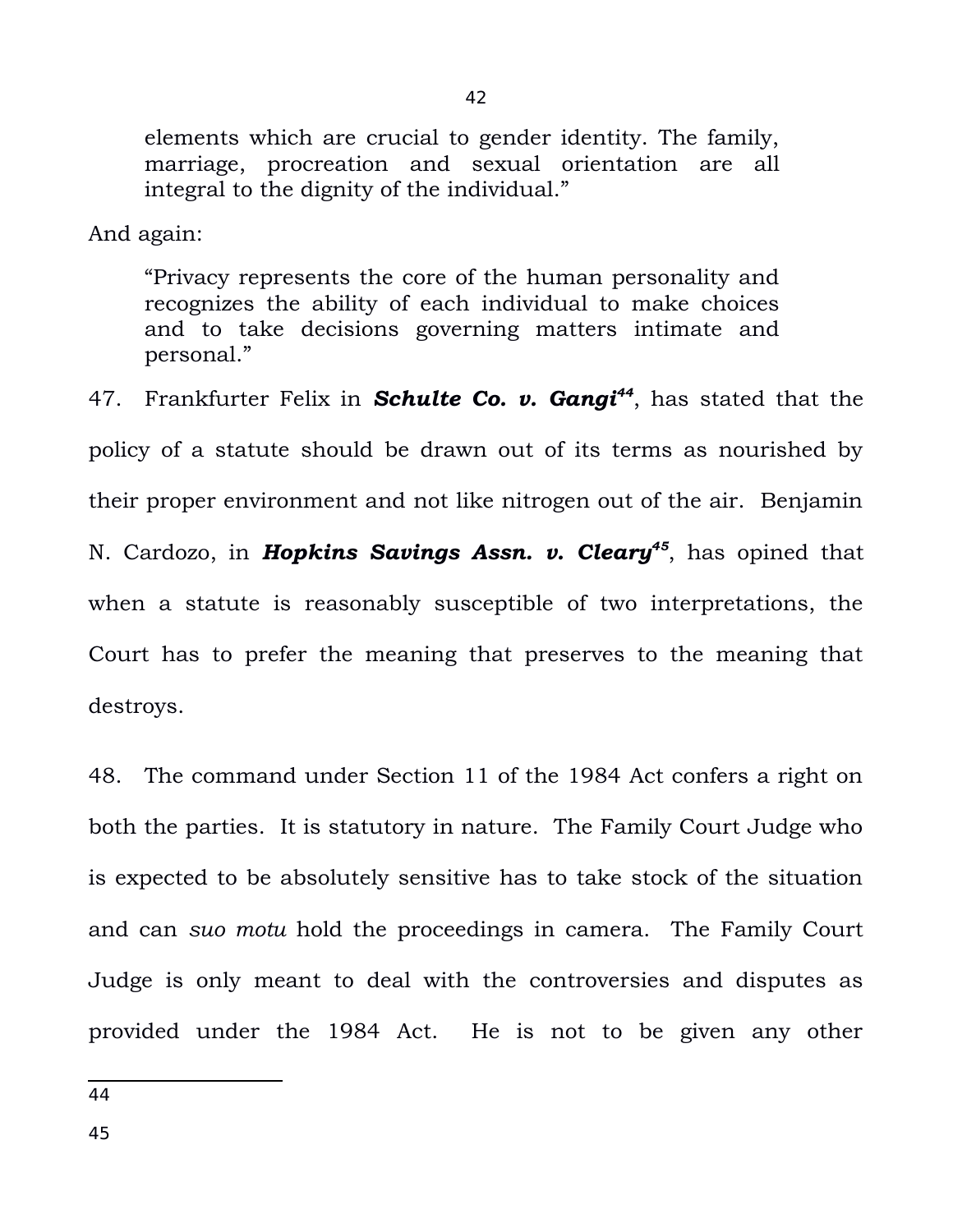assignment by the High Court. The in camera proceedings stand in contradistinction to a proceeding which is tried in court. When a case is tried or heard in court, there is absolute transparency. Having regard to the nature of the controversy and the sensitivity of the matter, it is desirable to hear in court various types of issues that crop up in these types of litigations. The Act commands that there has to be an effort for settlement. The legislative intendment is for speedy settlement. The counsellors can be assigned the responsibility by the court to counsel the parties. That is the schematic purpose of the law. The confidentiality of the proceedings is imperative for these proceedings.

49. The procedure of videoconferencing which is to be adopted when one party gives consent is contrary to Section 11 of the 1984 Act. There is no provision that the matter can be dealt with by the Family Court Judge by taking recourse to videoconferencing. When a matter is not transferred and settlement proceedings take place which is in the nature of reconciliation, it will be well nigh impossible to bridge the gap. What one party can communicate with other, if they are left alone for sometime, is not possible in videoconferencing and if possible, it is very doubtful whether the emotional bond can be established in a virtual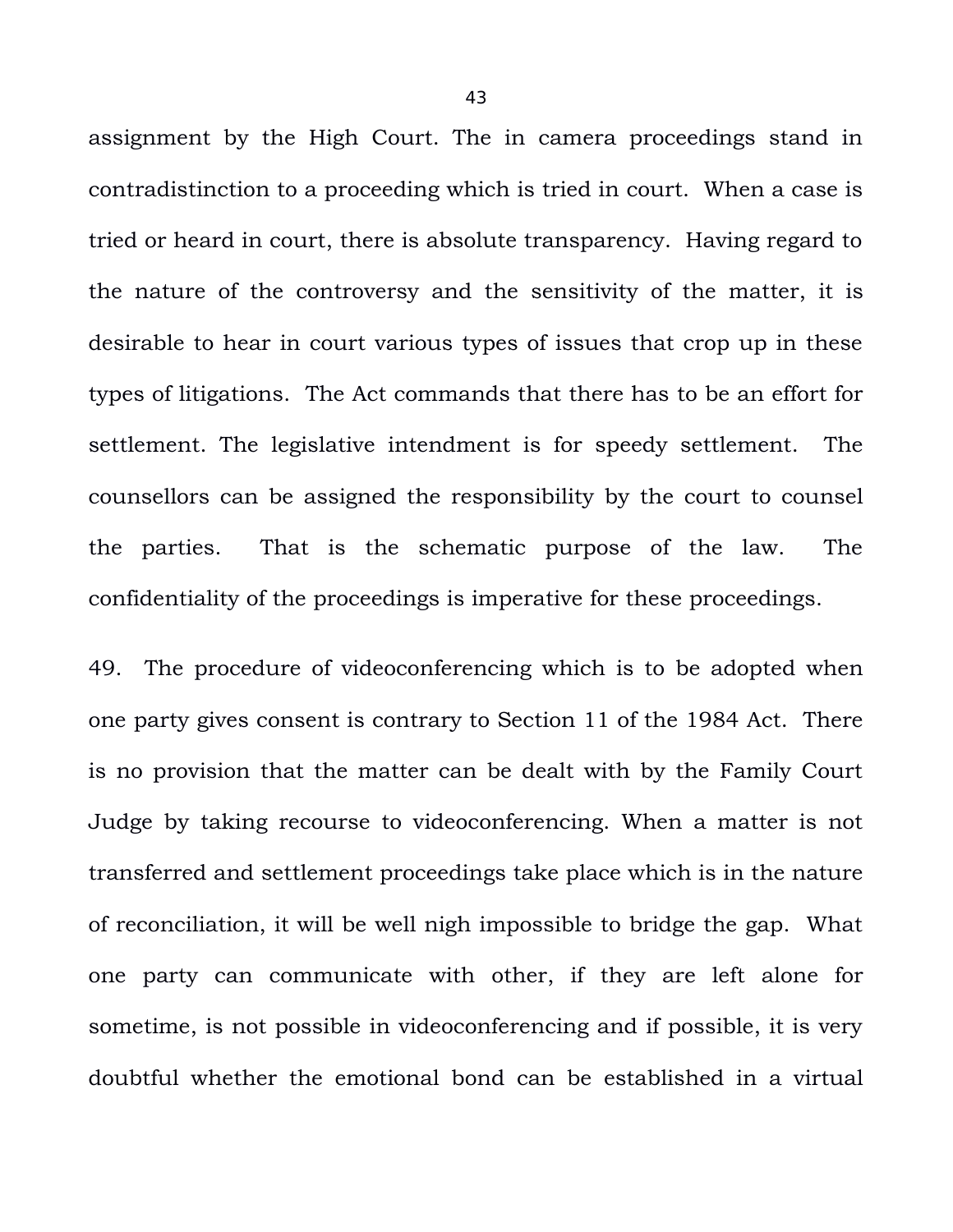meeting during videoconferencing. Videoconferencing may create a dent in the process of settlement.

50. The two-Judge Bench had referred to the decisions where the affirmative rights meant for women have been highlighted in various judgments. We have adverted to some of them to show the dignity of woman and her rights and the sanctity of her choice. When most of the time, a case is filed for transfer relating to matrimonial disputes governed by the 1984 Act, the statutory right of a woman cannot be nullified by taking route to technological advancement and destroying her right under a law, more so, when it relates to family matters. In our considered opinion, dignity of women is sustained and put on a higher pedestal if her choice is respected. That will be in consonance with Article 15(3) of the Constitution.

<span id="page-43-0"></span>51. In this context, we may refer to the fundamental principle of necessity of doing justice and trial in camera. The nine-Judge Bench in *Naresh Shridhar Mirajkar and Ors v. State of Maharashtra and Anr.[46](#page-43-0)* , after enunciating the universally accepted proposition in favour of open trials, expressed:-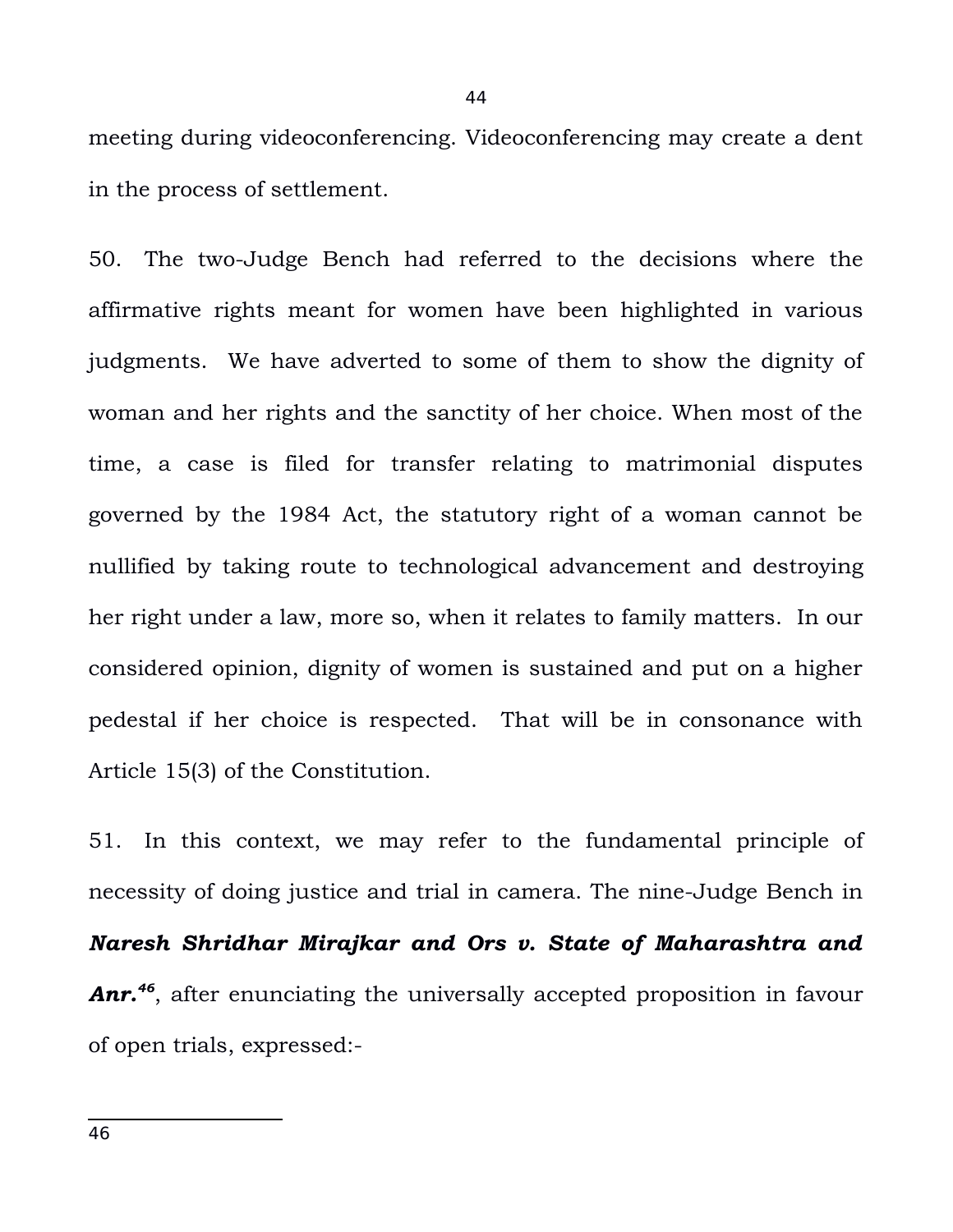"While emphasising the importance of public trial, we cannot overlook the fact that the primary function of the Judiciary is to do justice between the parties who bring their causes before it. If a Judge trying a cause is satisfied that the very purpose of finding truth in the case would be retarded, or even defeated if witnesses are required to give evidence subject to public gaze, is it or is it not open to him in exercise of his inherent power to hold the trial in camera either partly or fully? If the primary function of the court is to do justice in causes brought before it, then on principle, it is difficult to accede to the proposition that there can be no exception to the rule that all causes must be tried in open court. If the principle that all trials before courts must be held in public was treated as inflexible and universal and it is held that it admits of no exceptions whatever, cases may arise where by following the principle, justice itself may be defeated. That is why we feel no hesitation in holding that the High Court has inherent jurisdiction to hold a trial in camera if the ends of justice clearly and necessarily require the adoption of such a course. It is hardly necessary to emphasise that this inherent power must be exercised with great caution and it is only if the court is satisfied beyond a doubt that the ends of justice themselves would be defeated if a case is tried in open court that it can pass an order to hold the trial in camera; but to deny the existence of such inherent power to the court would be to ignore the primary object of adjudication itself. The principle underlying the insistence on hearing causes in open court is to protect and assist fair, impartial and objective administration of justice; but if the requirement of justice itself sometimes dictates the necessity of trying the case in camera, it cannot be said that the said requirement should be sacrificed because of the principle that every trial must be held in open court."

52. The principle of exception that the larger Bench enunciated is founded on the centripodal necessity of doing justice to the cause and not to defeat it. In matrimonial disputes that are covered under Section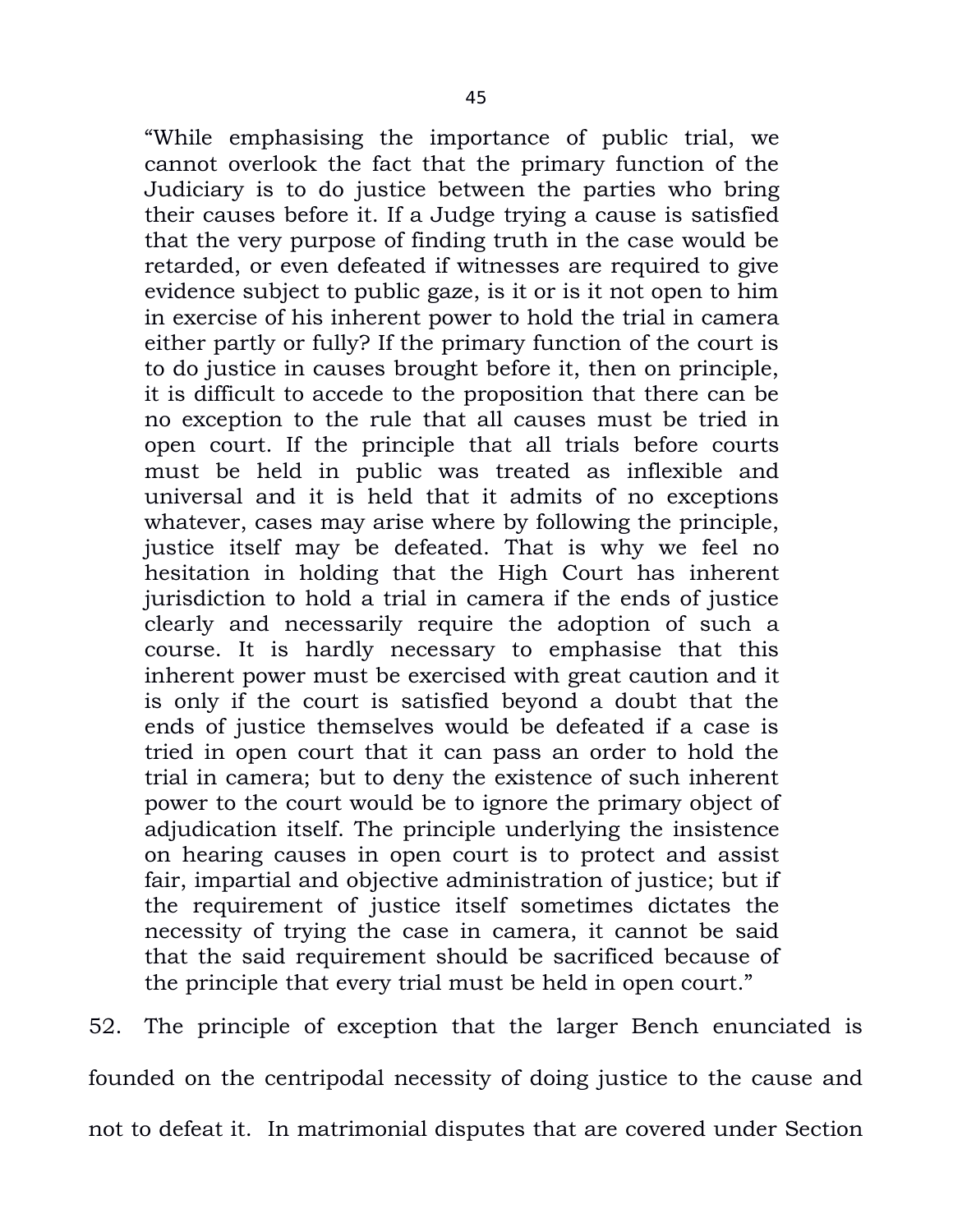7 of the 1984 Act where the Family Court exercises its jurisdiction, there is a statutory protection to both the parties and conferment of power on the court with a duty to persuade the parties to reconcile. If the proceedings are directed to be conducted through videoconferencing, the command of the Section as well as the spirit of the 1984 Act will be in peril and further the cause of justice would be defeated.

53. A cogent reflection is also needed as regards the perception when both the parties concur to have the proceedings to be held through videoconferencing. In this context, the thought and the perception are to be viewed through the lens of the textual context, legislative intent and schematic canvas. The principle may had to be tested on the bedrock that courts must have progressive outlook and broader interpretation with the existing employed language in the statute so as to expand the horizon and the connotative expanse and not adopt a pedantic approach.

54. We have already discussed at length with regard to the complexity and the sensitive nature of the controversies. The statement of law made in *Krishna Veni Nagam (supra)* that if either of the parties gives consent, the case can be transferred, is absolutely unacceptable.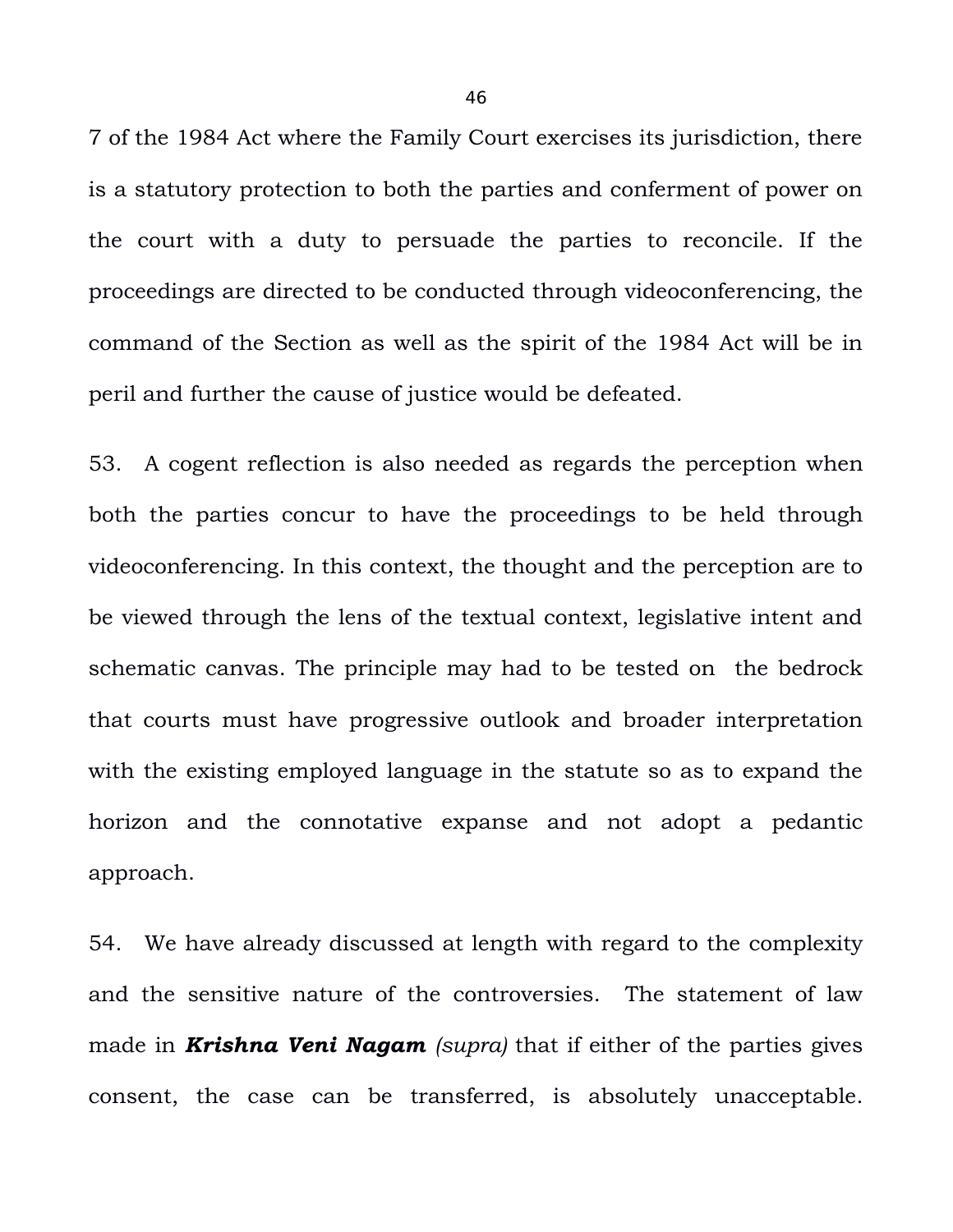However, an exception can be carved out to the same. We may repeat at the cost of repetition that though the principle does not flow from statutory silence, yet as we find from the scheme of the Act, the Family Court has been given ample power to modulate its procedure. The Evidence Act is not strictly applicable. Affidavits of formal witnesses are acceptable. It will be permissible for the other party to cross-examine the deponent. We are absolutely conscious that the enactment gives emphasis on speedy settlement. As has been held in *Bhuwan Mohan* **Singh** *(supra)*, the concept of speedy settlement does not allow room for lingering the proceedings. A genuine endeavour has to be made by the Family Court Judge, but in the name of efforts to bring in a settlement or to arrive at a solution of the *lis*, the Family Court should not be chained by the tentacles by either parties. Perhaps, one of the parties may be interested in procrastinating the litigation. Therefore, we are disposed to think that once a settlement fails and if both the parties give consent that a witness can be examined in video conferencing, that can be allowed. That apart, when they give consent that it is necessary in a specific factual matrix having regard to the convenience of the parties, the Family Court may allow the prayer for videoconferencing. That much of discretion, we are inclined to think can be conferred on the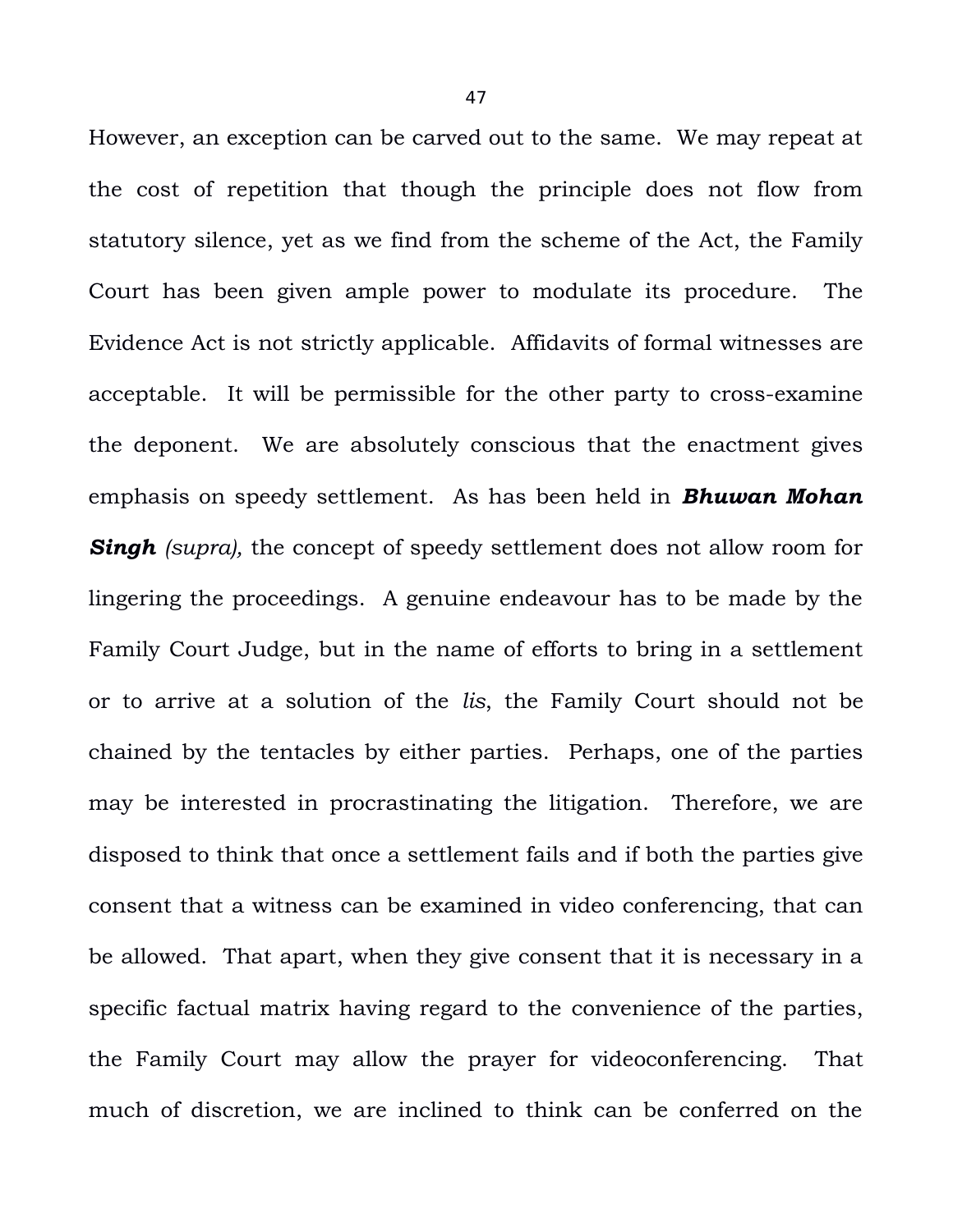Family Court. Such a limited discretion will not run counter to the legislative intention that permeates the 1984 Act. However, we would like to add a safeguard. A joint application should be filed before the Family Court Judge, who shall take a decision. However, we make it clear that in a transfer petition, no direction can be issued for video conferencing. We reiterate that the discretion has to rest with the Family Court to be exercised after the court arrives at a definite conclusion that the settlement is not possible and both parties file a joint application or each party filing his/her consent memorandum seeking hearing by videoconferencing.

55. Be it noted, sometimes, transfer petitions are filed seeking transfer of cases instituted under the Protection of Women from Domestic Violence Act, 2005 and cases registered under the IPC. As the cases under the said Act and the IPC have not been adverted to in *Krishna Veni Nagam* (supra) or in the order of reference in these cases, we do intend to advert to the same.

56. In view of the aforesaid analysis, we sum up our conclusion as follows :-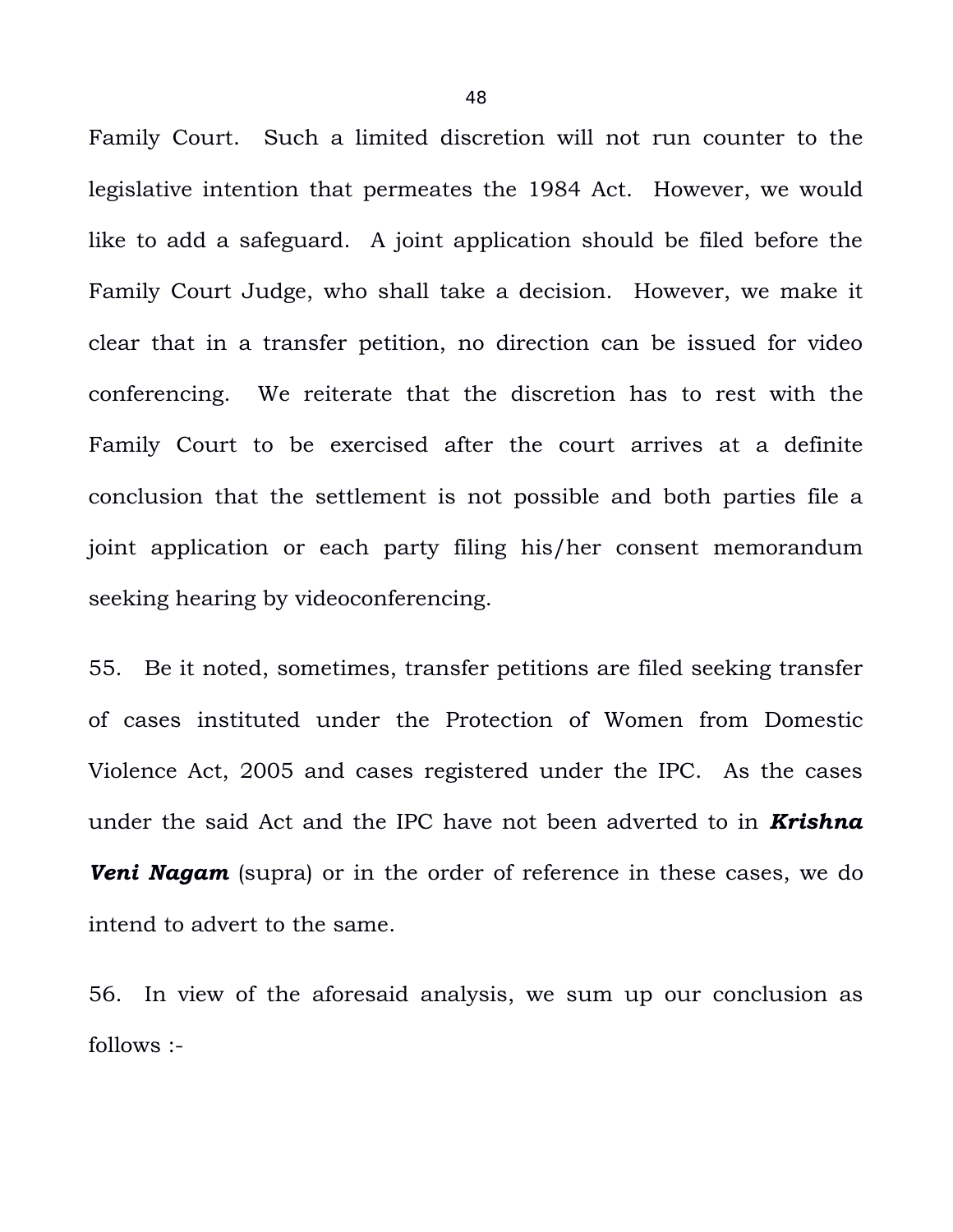- (i) In view of the scheme of the 1984 Act and in particular Section 11, the hearing of matrimonial disputes may have to be conducted in camera.
- (ii) After the settlement fails and when a joint application is filed or both the parties file their respective consent memorandum for hearing of the case through videoconferencing before the concerned Family Court, it may exercise the discretion to allow the said prayer.
- (iii) After the settlement fails, if the Family Court feels it appropriate having regard to the facts and circumstances of the case that videoconferencing will sub-serve the cause of justice, it may so direct.
- (iv) In a transfer petition, video conferencing cannot be directed.
- (v) Our directions shall apply prospectively.
- (vi) The decision in *Krishna Veni Nagam* (supra) is overruled to the aforesaid extent

57. We place on record our appreciation for the assistance rendered by Mr. Ajit Kumar Sinha, learned senior counsel.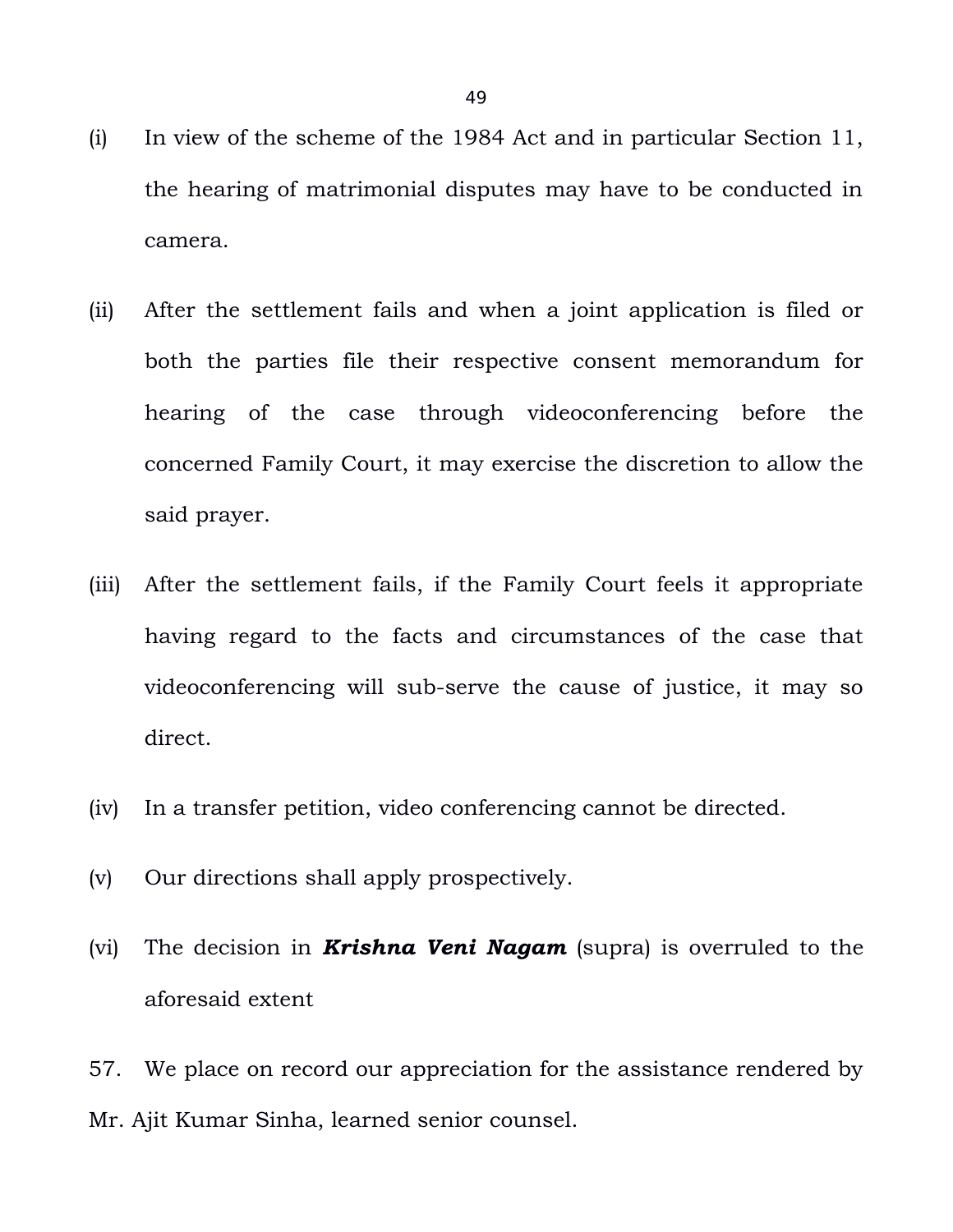58. The matters be placed before the appropriate Bench for consideration of the transfer petitions on their own merits.

> ………………………….CJI. (Dipak Misra)

….………………………….J. (A.M. Khanwilkar)

New Delhi.

October 9, 2017.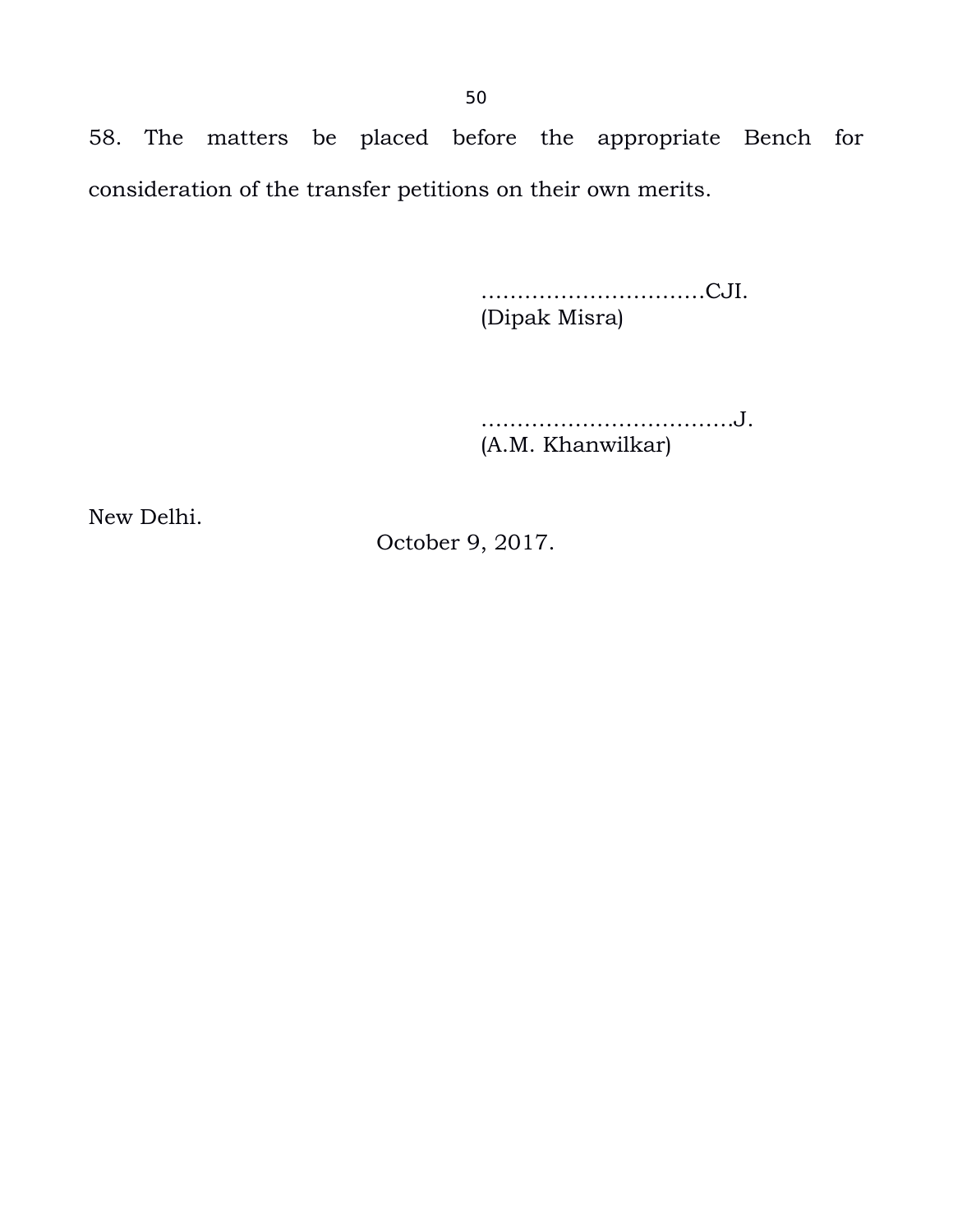#### **REPORTABLE**

## **IN THE SUPREME COURT OF INDIA CIVIL ORIGINAL JURISDICTION**

# **TRANSFER PETITION (CIVIL) No. 1278 OF 2016**

**SANTHINI ..... PETITIONER**

**Versus** 

**VIJAYA VENKETESH ..... RESPONDENT**

**WITH T.P. (C ) NO.422 OF 2017**

#### **J U D G M E N T**

## **Dr D Y CHANDRACHUD, J**

I The judgment proposed by the learned Chief Justice has been circulated and deliberated upon. The reasons why I am unable to adopt the view propounded in the judgment of the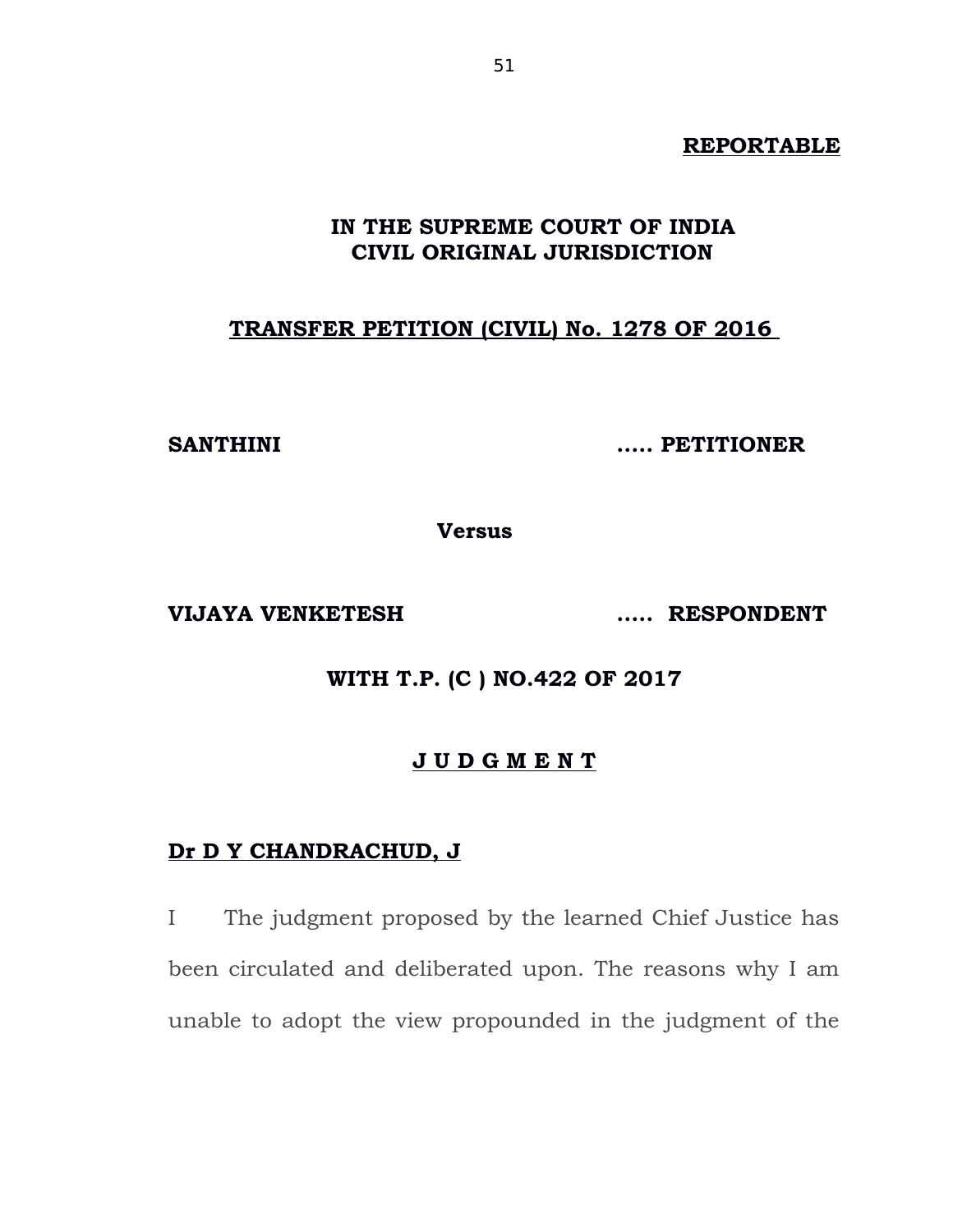learned Chief Justice will be delivered separately. I record below my conclusions:

- 1. The Family Courts Act, 1984 has been enacted at a point in time when modern technology ( at least as we know it today ) which enables persons separated by spatial distances to communicate with each other face to face was not the order of the day or, in any case, was not as fully developed. That is no reason for any court especially for this court which sets precedent for the nation - to exclude the application of technology to facilitate the judicial process.
- 2. Appropriate deployment of technology facilitates access to justice. Litigation under the Family Courts Act 1984 is not an exception to this principle. This court must be averse to judicially laying down a restraint on such use of technology which facilitates access to justice to persons in conflict, including those involved in conflicts within the family. Modern technology is above all a facilitator, enabler and leveler.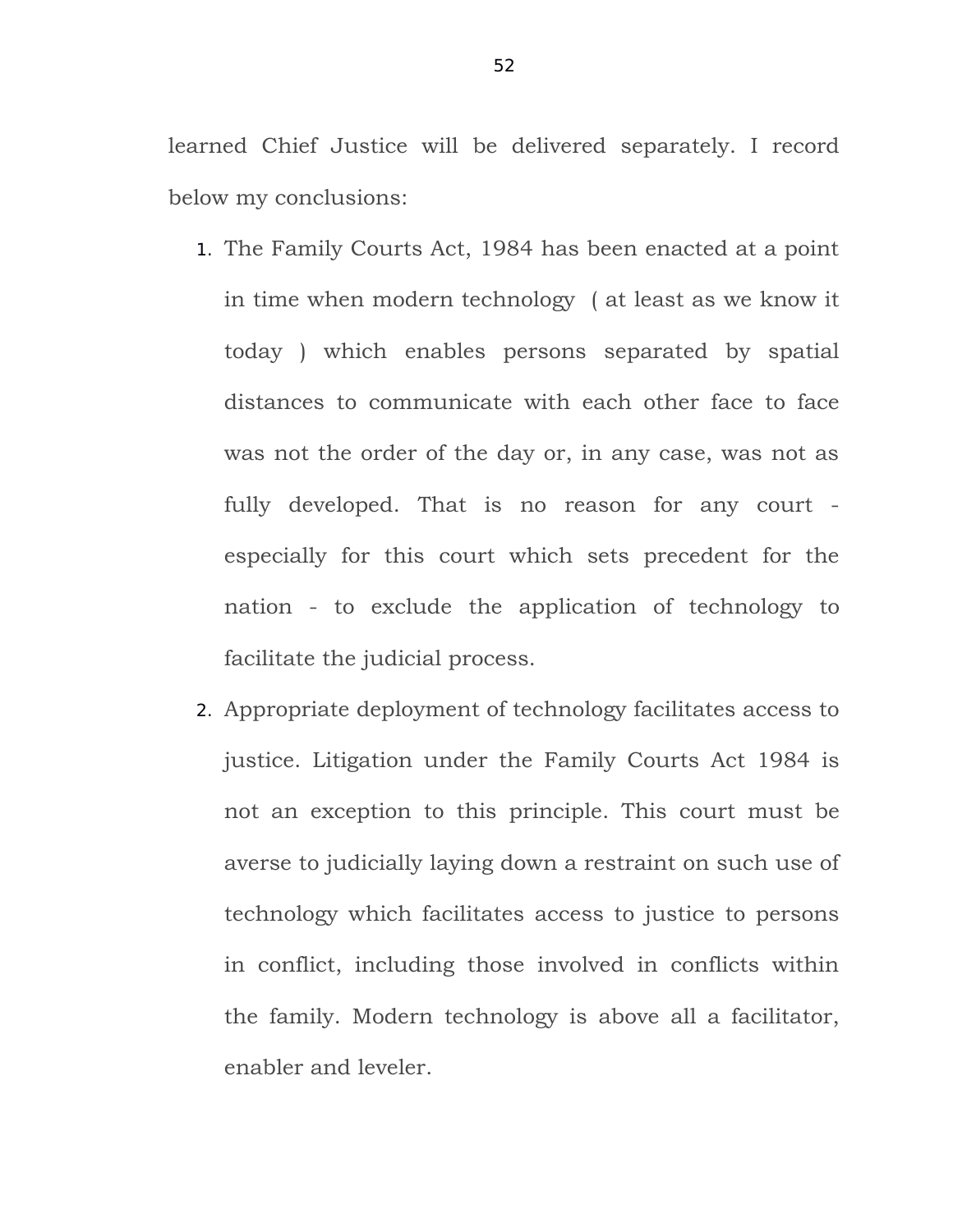- 3. Video conferencing is a technology which allows users in different locations to hold face to face meetings. Video conferencing is being used extensively the world over (India being no exception) in on line teaching, administration, meetings, negotiation, mediation and telemedicine among a myriad other uses. Video conferencing reduces cost, time, carbon footprint and the like.
- 4. An in-camera trial is contemplated under Section 11 in two situations: the first where the Family Court so desires; and the second if either of the parties so desires. There is a fallacy in the hypothesis that an in-camera trial is inconsistent with the usage of video conferencing techniques. A trial in-camera postulates the exclusion of the public from the courtroom and allows for restraints on public reporting. Video conferencing does not have to be recorded nor is it accessible to the press or the public. The proper adoption of video conferencing does not negate the postulates of an in-camera trial even if such a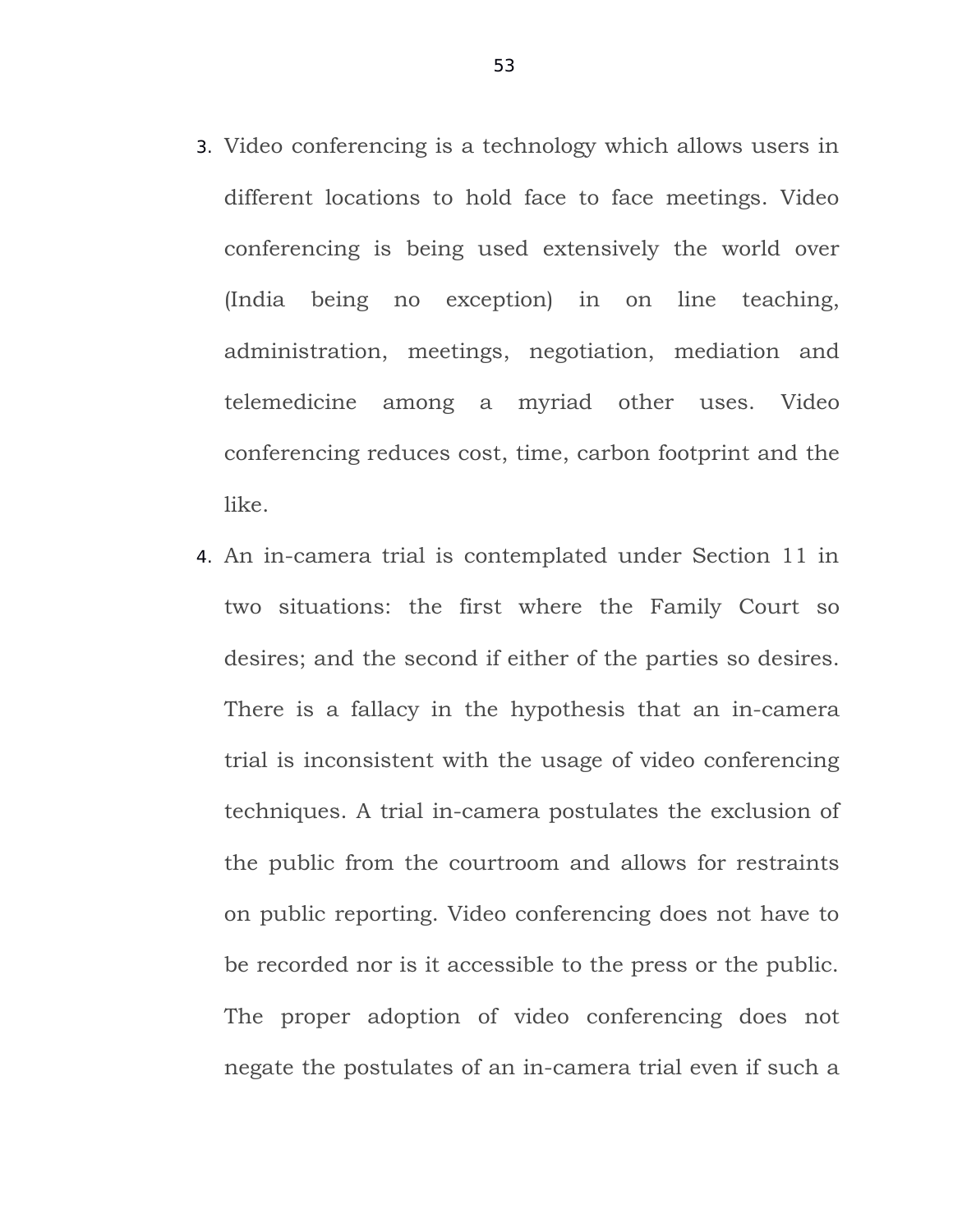trial is required by the court or by one of the parties under Section 11.

5. The Family Courts Act 1984 envisages an active role for the Family Court to foster settlements. Under the provisions of Section 11, the Family Court has to endeavour to "assist and persuade" parties to arrive at a settlement. Section 9 clearly recognises a discretion in the Family Court to determine how to structure the process. It does so by adopting the words "where it is possible to do so consistent with the nature and circumstances of the case". Moreover, the High Courts can frame rules under Section 9(1) and the Family Court may, subject to those rules, "follow such procedure as it deems fit". In the process of settlement, Section 10(3) enables the Family Court to lay down its own procedure. The Family Court is entitled to take the benefit of counsellors, medical experts and persons professionally engaged in promoting the welfare of the family.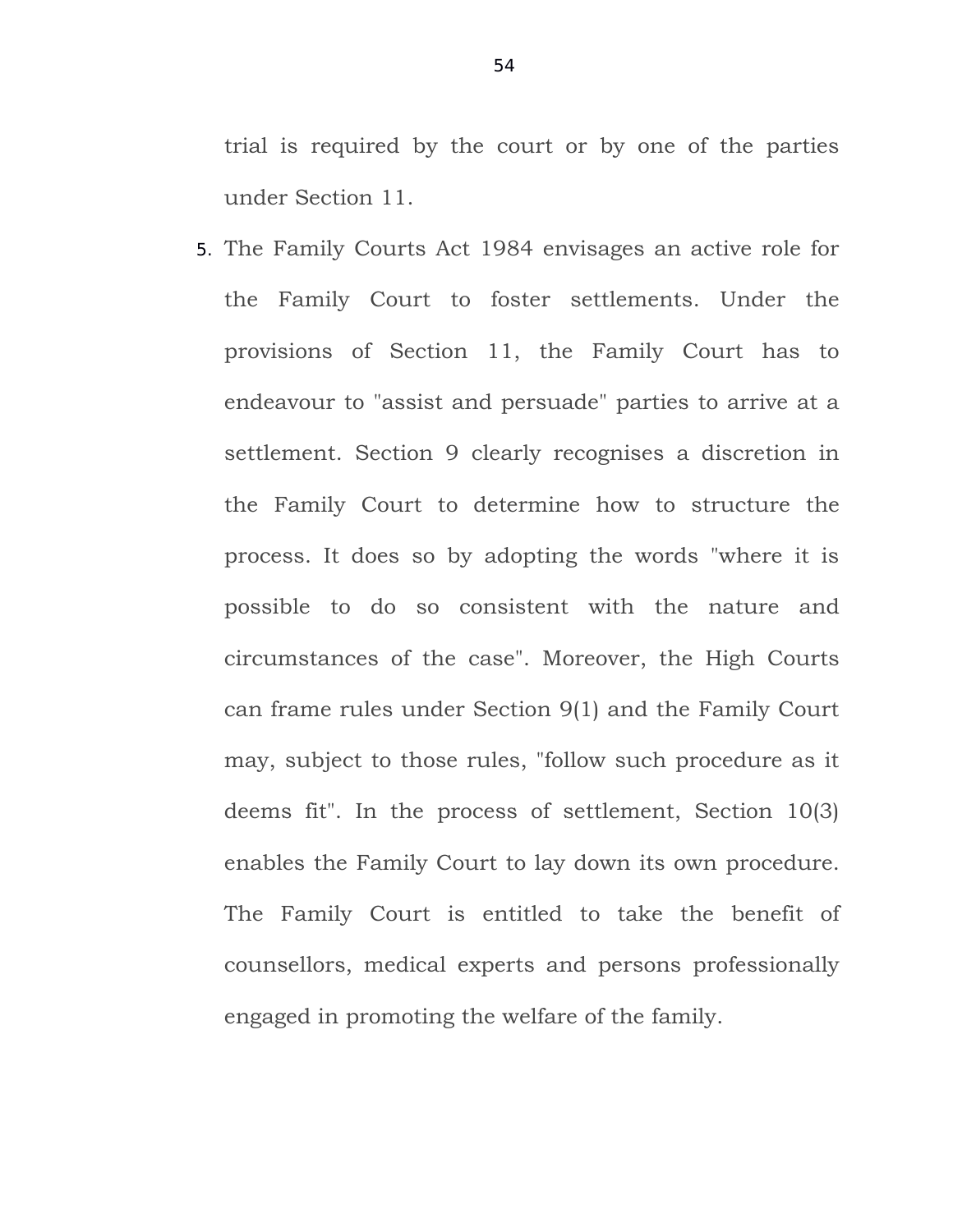6. The above provisions - far from excluding the use of video conferencing - are sufficiently enabling to allow the Family Court to utilise technological advances to facilitate the purpose of achieving justice in resolving family conflicts. There may arise a variety of situations where in today's age and time parties are unable to come face to face for counselling or can do so only at such expense, delay or hardship which will defeat justice. One or both spouses may face genuine difficulties arising from the compulsions of employment, family circumstances (including the needs of young children), disability and social or economic handicaps in accessing a court situated in a location distant from where either or both parties reside or work. It would be inappropriate to deprive the Family Court which is vested with such wide powers and procedural flexibility to adopt video conferencing as a facilitative tool, where it is convenient and readily available. Whether video conferencing should be allowed must be determined on a case to case analysis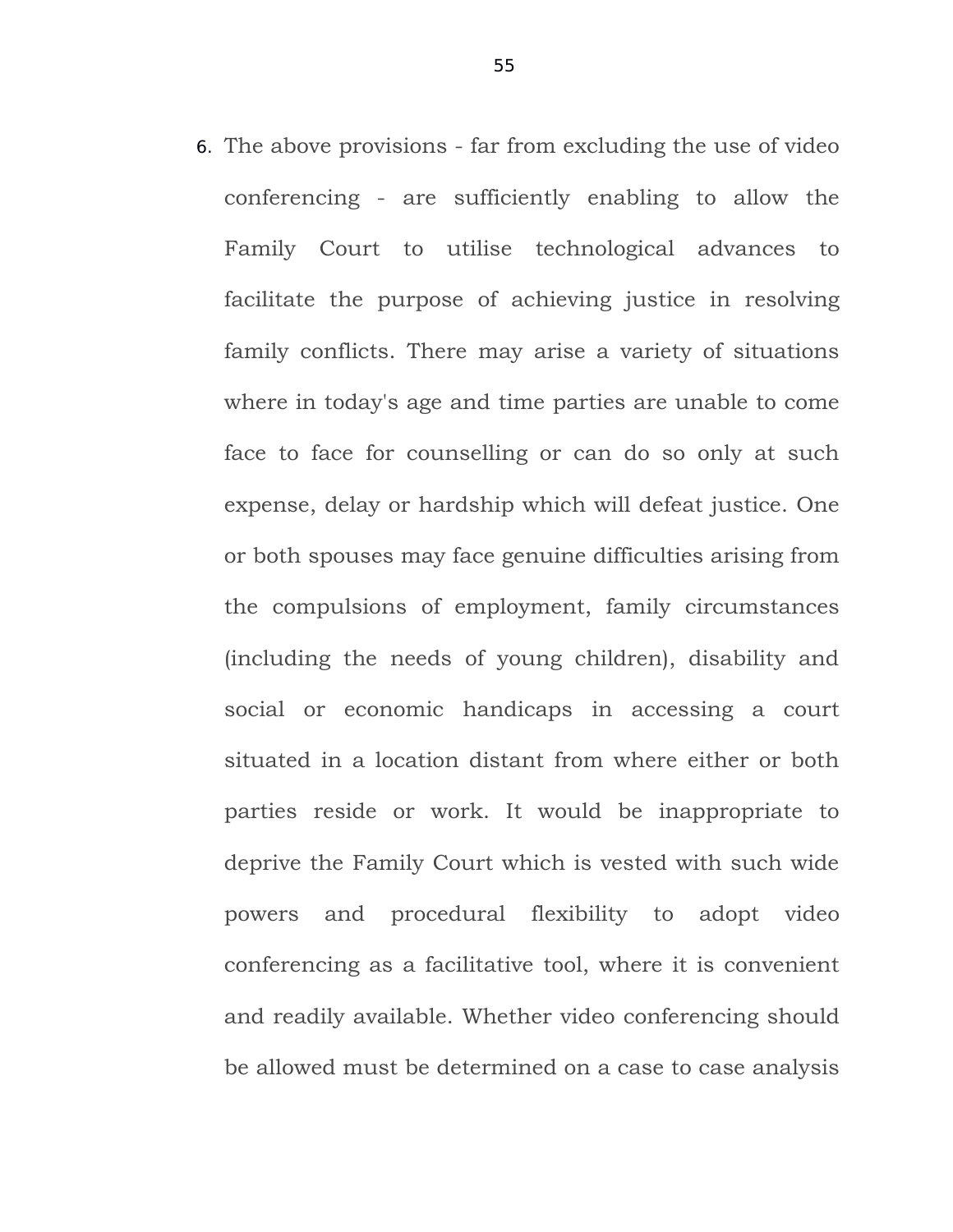to best effectuate the concern of providing just solutions. Far from such a procedure being excluded by the law, it will sub serve the purpose of the law.

- 7. Conceivably there may be situations where parties (or one of the spouses) do not want to be in the same room as the other. This is especially true when there are serious allegations of marital abuse. Video conferencing allows things to be resolved from the safety of a place which is not accessible to the other spouse against whom there is a serious allegation of misbehaviour of a psychiatric nature or in a case of substance abuse.
- 8. Video conferencing is gender neutral. In fact it ensures that one of the spouses cannot procrastinate and delay the conclusion of the trial. Delay, it must be remembered, generally defeats the cause of a party which is not the dominant partner in a relationship. Asymmetries of power have a profound consequence in marital ties. Imposing an unwavering requirement of personal and physical presence (and exclusion of facilitative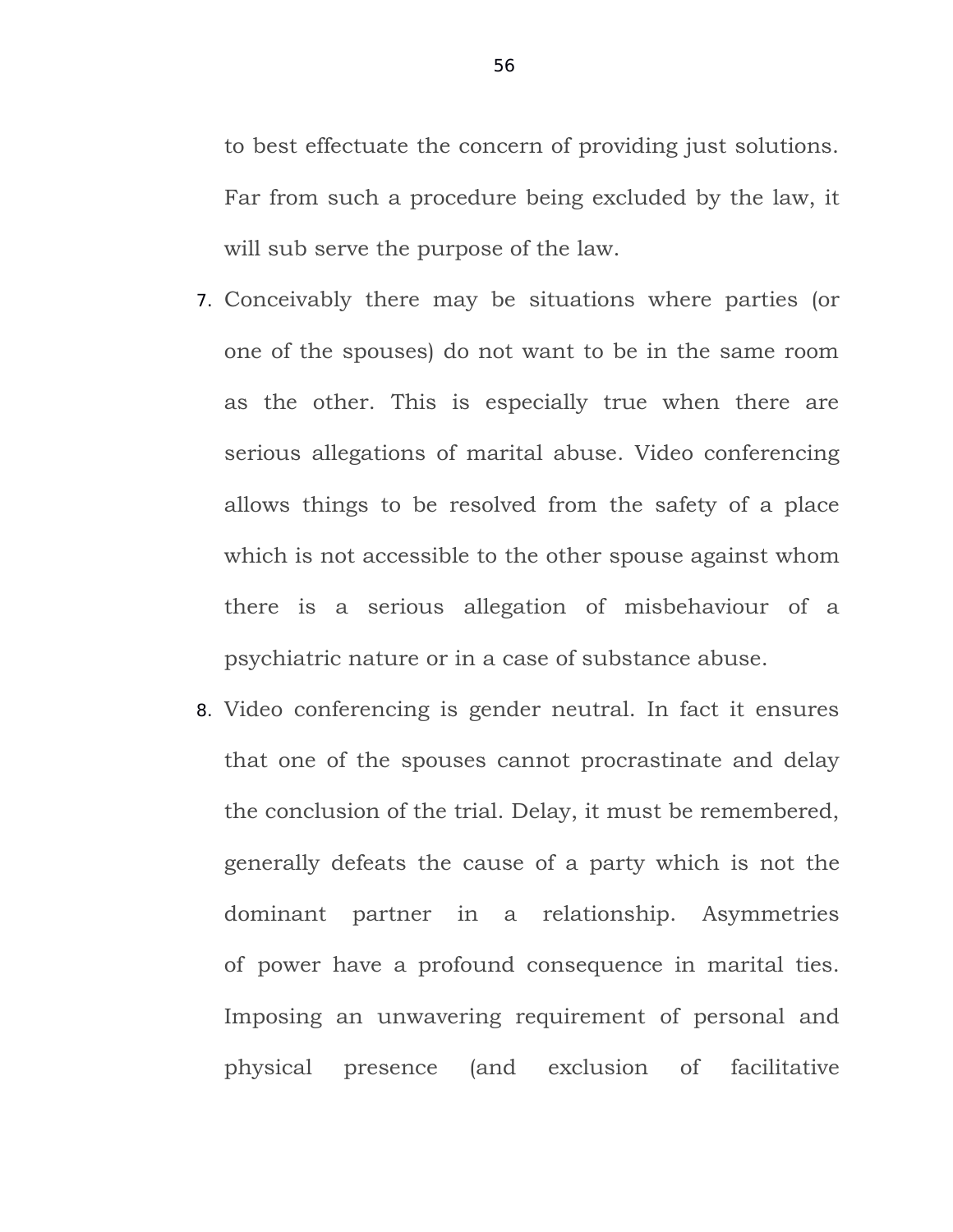technological tools such as video conferencing) will result in a denial of justice.

9. The High Courts have allowed for video conferencing in resolving family conflicts. A body of precedent has grown around the subject in the Indian context. The judges of the High Court should have a keen sense of awareness of prevailing social reality in their states and of the federal structure. Video conferencing has been adopted internationally in resolving conflicts within the family. There is a robust body of authoritative opinion on the subject which supports video conferencing, of course with adequate safeguards. Whether video conferencing should be allowed in a particular family dispute before the Family Court, the stage at which it should be allowed and the safeguards which should be followed should best be left to the High Courts while framing rules on the subject. Subject to such rules, the use of video conferencing must be left to the careful exercise of discretion of the Family Court in each case.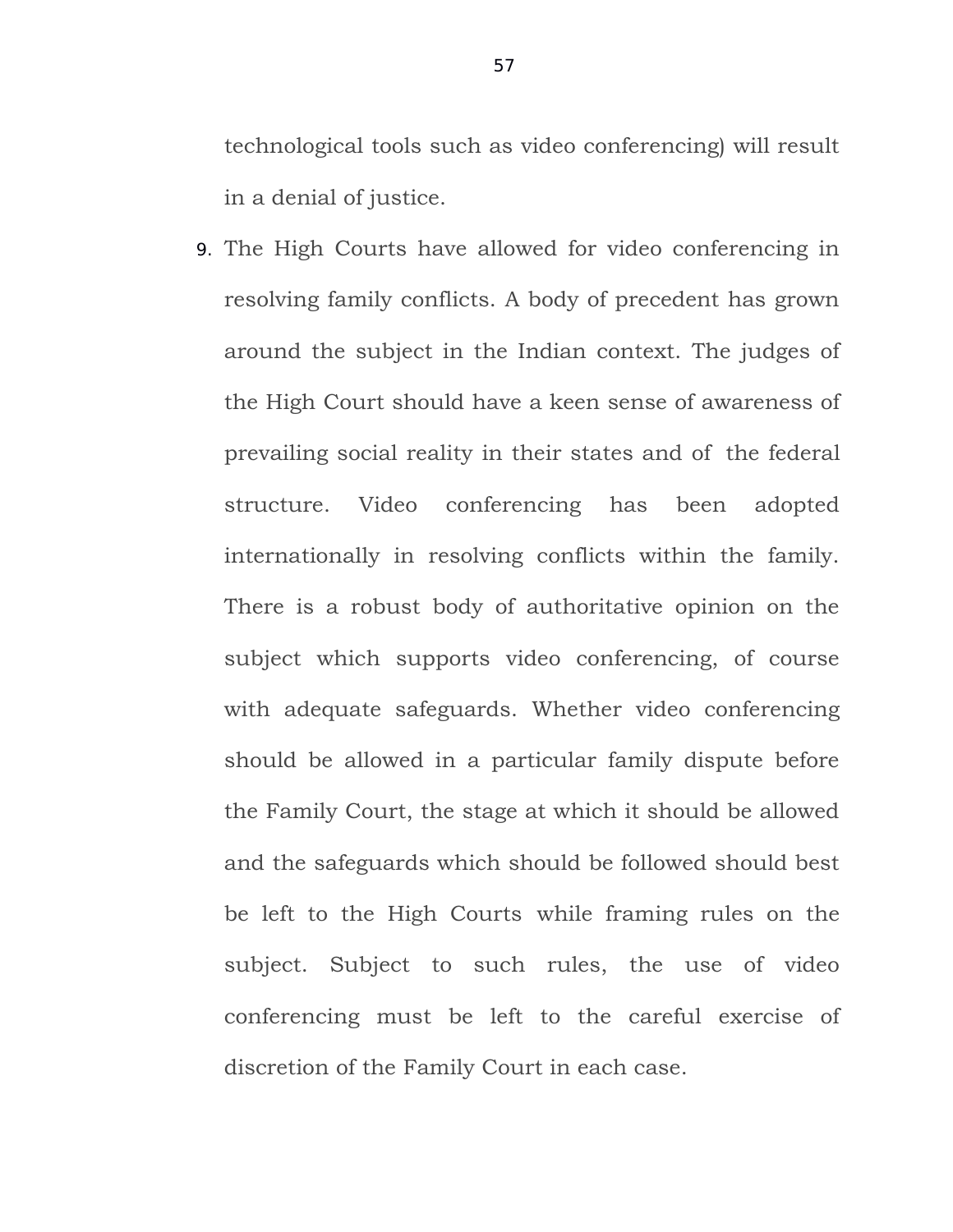10.The proposition that video conferencing can be permitted only after the conclusion of settlement proceedings (resultantly excluding it in the settlement process), and thereafter only when both parties agree to it does not accord either with the purpose or the provisions of the Family Courts Act 1984. Exclusion of video conferencing in the settlement process is not mandated either expressly or by necessary implication by the legislation. On the contrary the legislation has enabling provisions which are sufficiently broad to allow video conferencing. Confining it to the stage after the settlement process and in a situation where both parties have agreed will seriously impede access to justice. It will render the Family Court helpless to deal with human situations which merit flexible solutions. Worse still, it will enable one spouse to cause interminable delays thereby defeating the purpose for which a specialised court has been set up.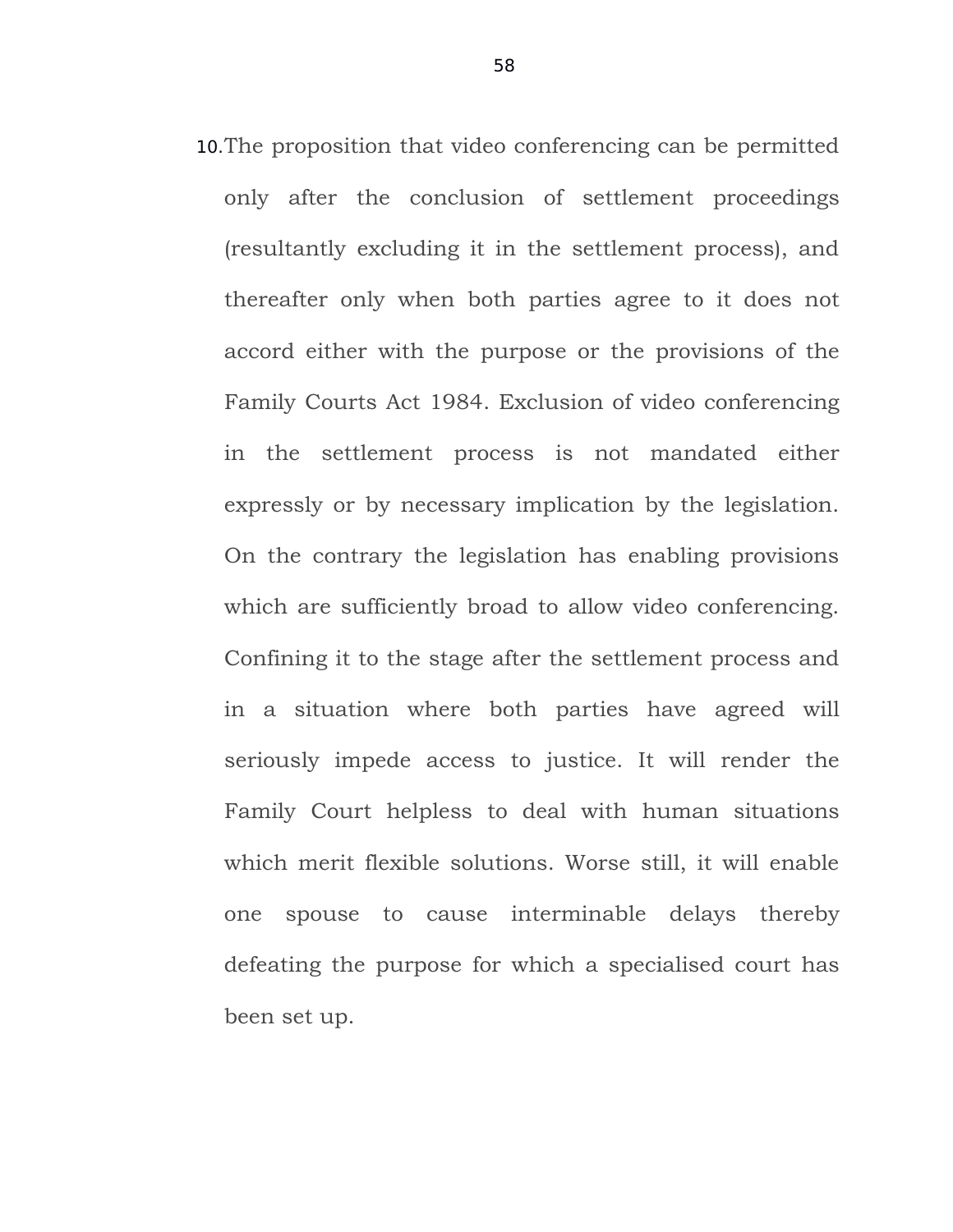II The reference should in my opinion be answered in the above terms.

> **…......................................J. [Dr D Y CHANDRACHUD]**

New Delhi October 09, 2017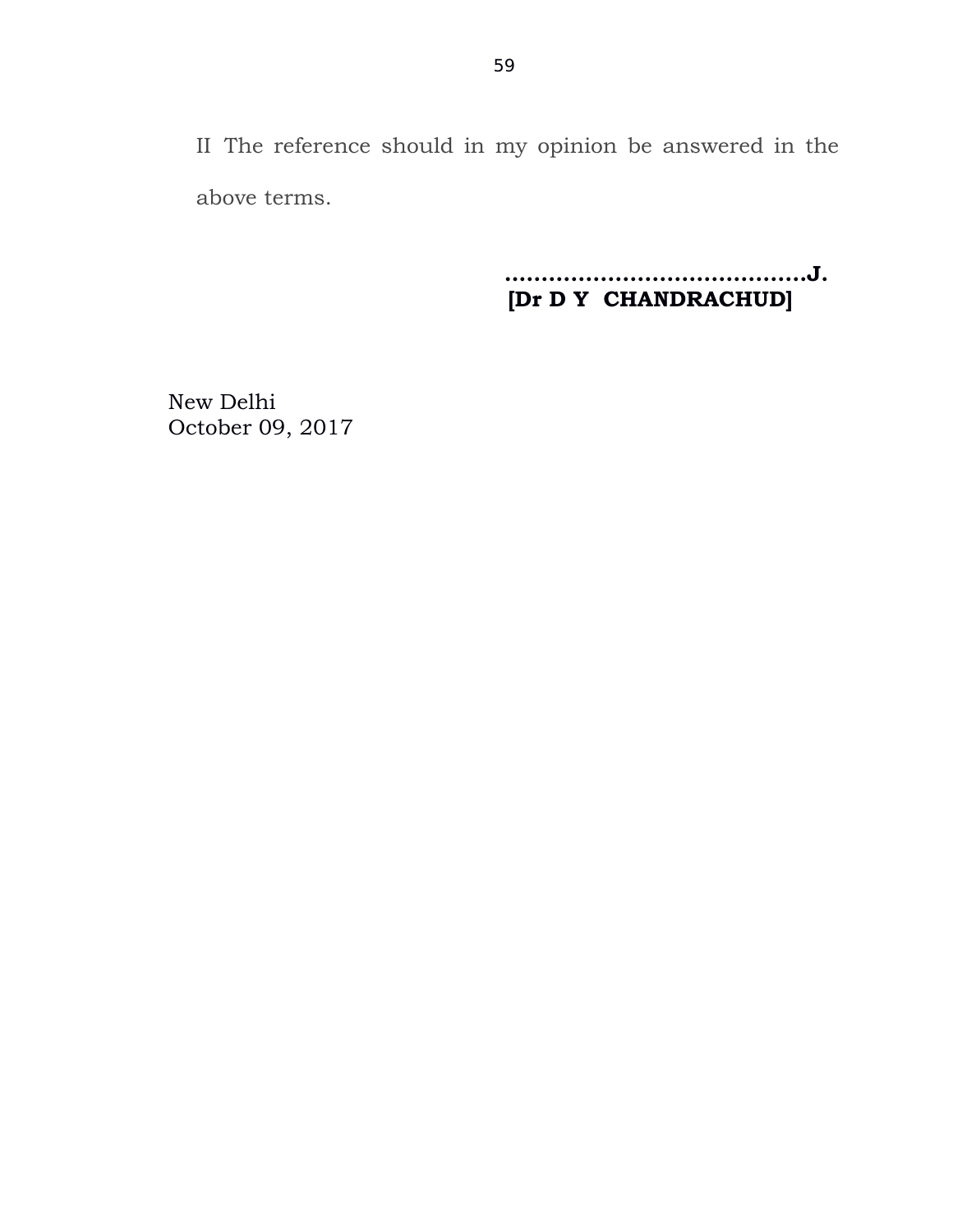#### **REPORTABLE**

## **IN THE SUPREME COURT OF INDIA CIVIL ORIGINAL JURISDICTION**

## **TRANSFER PETITION (CIVIL) No. 1278 OF 2016**

**SANTHINI ..... PETITIONER**

**Versus** 

**VIJAYA VENKETESH ..... RESPONDENT**

**WITH** 

**T.P. (C) NO. 422 OF 2017**

## **J U D G M E N T**

## **Dr D Y CHANDRACHUD, J**

1 While setting down my inability to adopt the view propounded in the judgment of the learned Chief Justice, my conclusions have been formulated thus:

> 1. The Family Courts Act, 1984 was enacted at a point in time when modern technology (at least as we know it today) which enables persons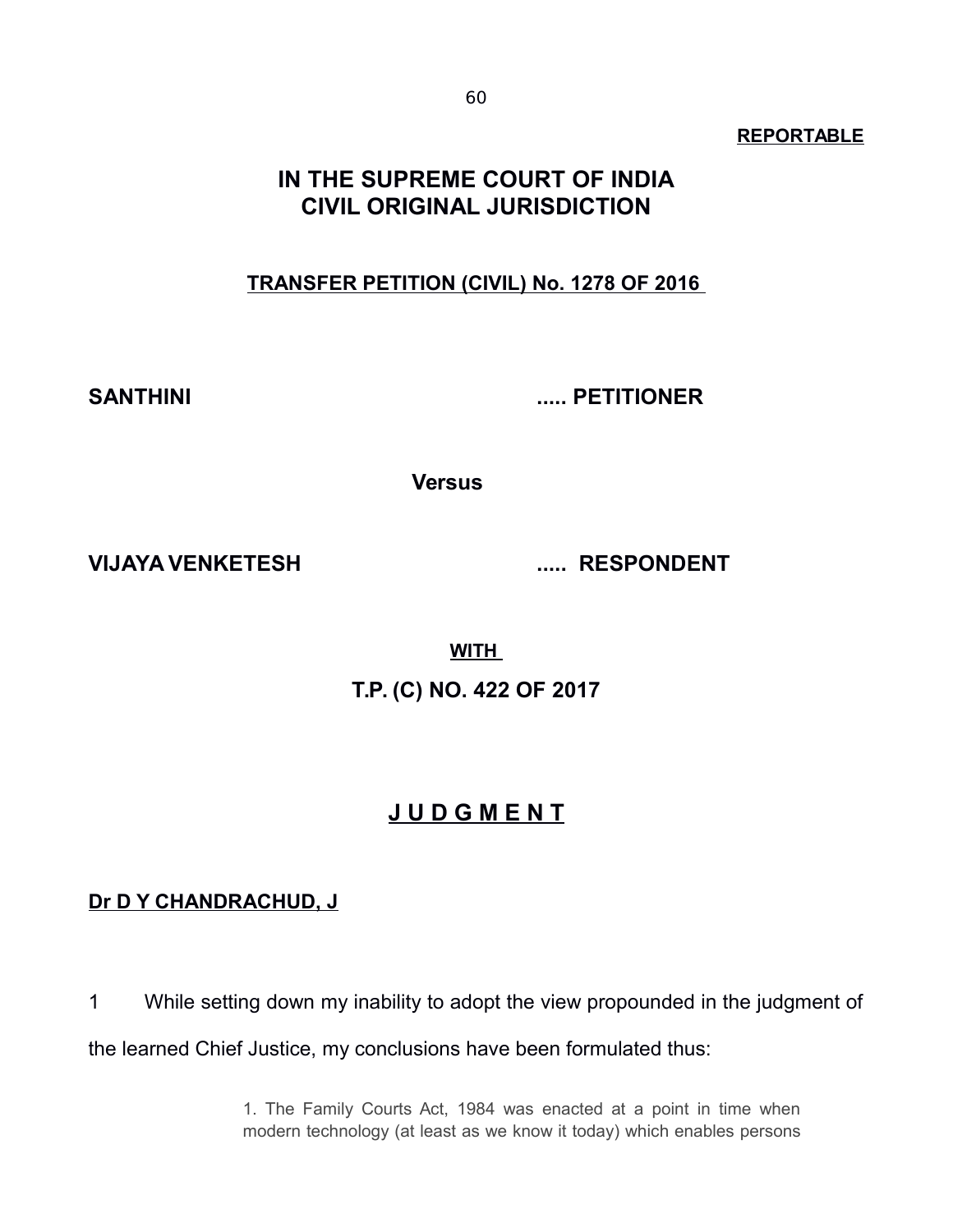separated by spatial distances to communicate with each other face to face was not the order of the day or, in any case, was not as fully developed. That is no reason for any court - especially for this court which sets precedent for the nation - to exclude the application of technology to facilitate the judicial process.

2. Appropriate deployment of technology facilitates access to justice. Litigation under the Family Courts Act 1984 is not an exception to this principle. This court must be averse to judicially laying down a restraint on such use of technology which facilitates access to justice to persons in conflict, including those involved in conflicts within the family. Modern technology is above all a facilitator, enabler and leveler.

3. Video conferencing is a technology which allows users in different locations to hold face to face meetings. Video conferencing is being used extensively the world over (India being no exception) in online teaching, administration, meetings, negotiation, mediation and telemedicine among a myriad other uses. Video conferencing reduces cost, time, carbon footprint and the like.

4. An in-camera trial is contemplated under Section 11 in two situations: the first where the Family Court so desires; and the second if either of the parties so desires. There is a fallacy in the hypothesis that an in-camera trial is inconsistent with the usage of video conferencing techniques. A trial in-camera postulates the exclusion of the public from the courtroom and allows for restraints on public reporting. Video conferencing does not have to be recorded nor is it accessible to the press or the public. The proper adoption of video conferencing does not negate the postulates of an in-camera trial even if such a trial is required by the court or by one of the parties under Section 11.

5. The Family Courts Act 1984 envisages an active role for the Family Court to foster settlements. Under the provisions of Section 11, the Family Court has to endeavour to "assist and persuade" parties to arrive at a settlement. Section 9 clearly recognises a discretion in the Family Court to determine how to structure the process. It does so by adopting the words "where it is possible to do so consistent with the nature and circumstances of the case". Moreover, the High Courts can frame rules under Section 9(1) and the Family Court may, subject to those rules, "follow such procedure as it deems fit". In the process of settlement, Section 10(3) enables the Family Court to lay down its own procedure. The Family Court is entitled to take the benefit of counsellors, medical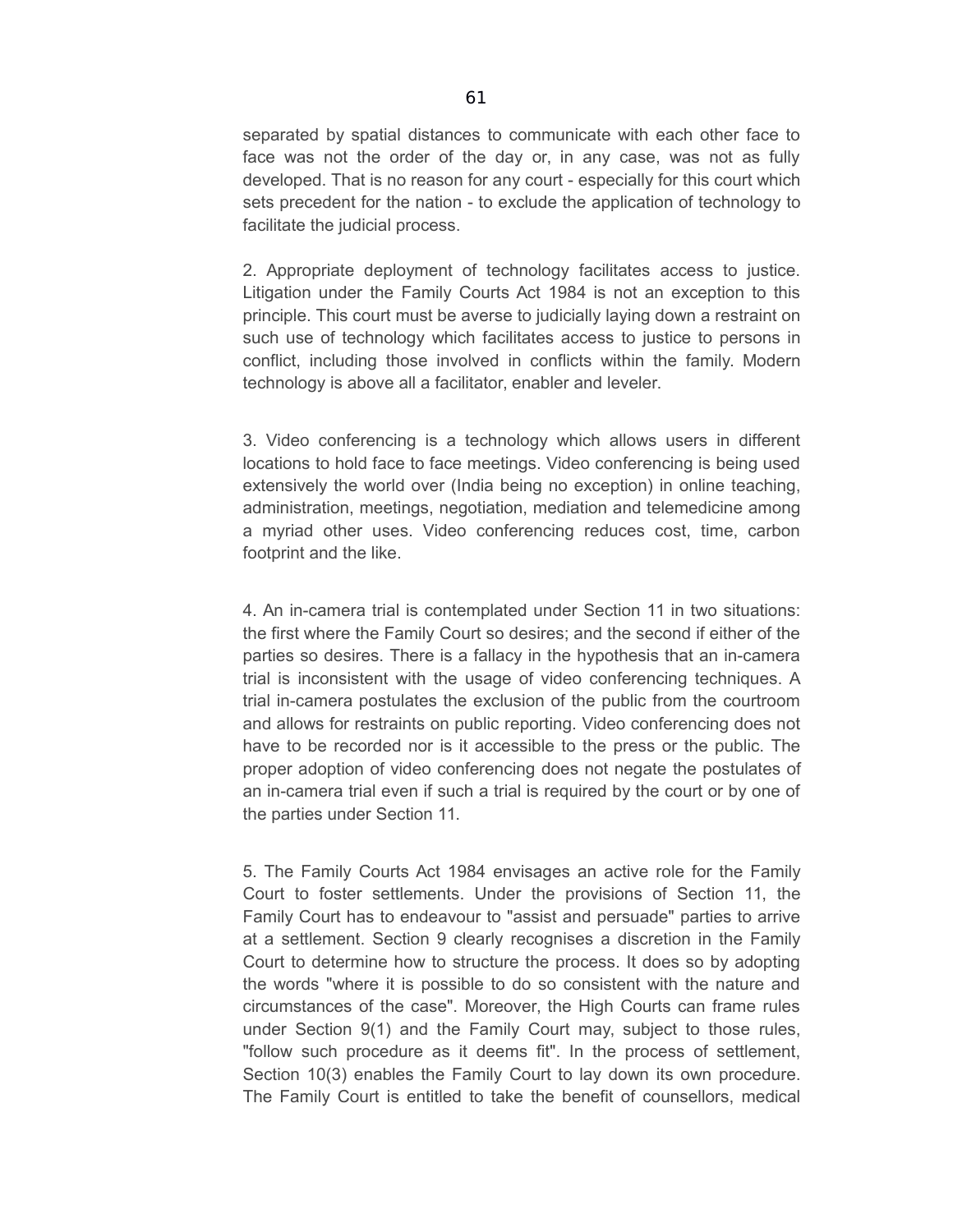experts and persons professionally engaged in promoting the welfare of the family.

6. The above provisions - far from excluding the use of video conferencing - are sufficiently enabling to allow the Family Court to utilise technological advances to facilitate the purpose of achieving justice in resolving family conflicts. There may arise a variety of situations where in today's age and time parties are unable to come face to face for counselling or can do so only at such expense, delay or hardship which will defeat justice. One or both spouses may face genuine difficulties arising from the compulsions of employment, family circumstances (including the needs of young children), disability and social or economic handicaps in accessing a court situated in a location distant from where either or both parties reside or work. It would be inappropriate to deprive the Family Court which is vested with such wide powers and procedural flexibility to adopt video conferencing as a facilitative tool, where it is convenient and readily available. Whether video conferencing should be allowed must be determined on a case to case analysis to best effectuate the concern of providing just solutions. Far from such a procedure being excluded by the law, it will sub serve the purpose of the law.

7. Conceivably there may be situations where parties (or one of the spouses) do not want to be in the same room as the other. This is especially true when there are serious allegations of marital abuse. Video conferencing allows things to be resolved from the safety of a place which is not accessible to the other spouse against whom there is a serious allegation of misbehaviour of a psychiatric nature or in a case of substance abuse.

8. Video conferencing is gender neutral. In fact it ensures that one of the spouses cannot procrastinate and delay the conclusion of the trial. Delay, it must be remembered, generally defeats the cause of a party which is not the dominant partner in a relationship. Asymmetries of power have a profound consequence in marital ties. Imposing an unwavering requirement of personal and physical presence (and exclusion of facilitative technological tools such as video conferencing) will result in a denial of justice.

9. The High Courts have allowed for video conferencing in resolving family conflicts. A body of precedent has grown around the subject in the Indian context. The judges of the High Courts should have a keen sense of awareness of prevailing social reality in their states and of the federal structure. Video conferencing has been adopted internationally in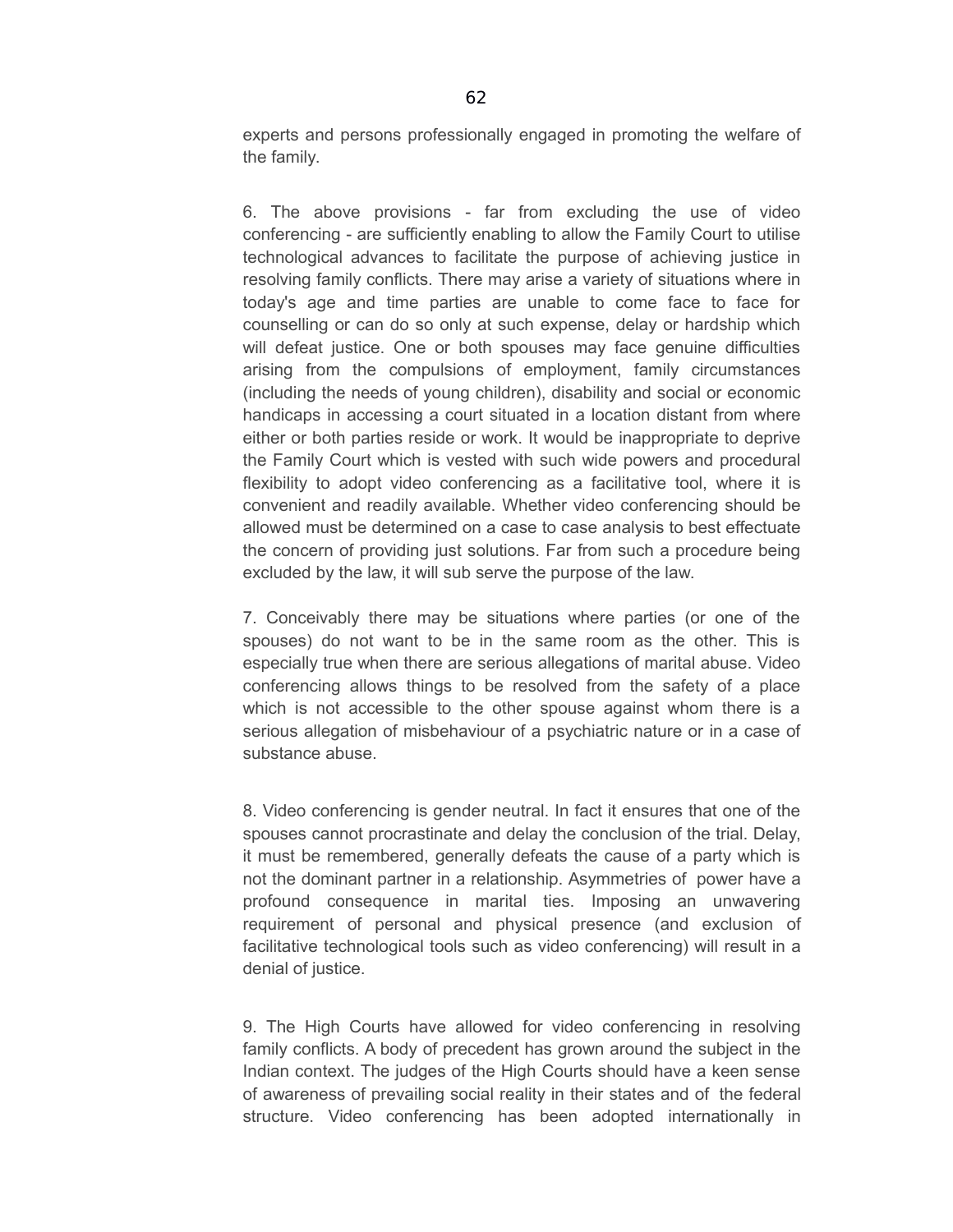resolving conflicts within the family. There is a robust body of authoritative opinion on the subject which supports video conferencing, of course with adequate safeguards. Whether video conferencing should be allowed in a particular family dispute before the Family Court, the stage at which it should be allowed and the safeguards which should be followed should best be left to the High Courts while framing rules on the subject. Subject to such rules, the use of video conferencing must be left to the careful exercise of discretion of the Family Court in each case.

10. The proposition that video conferencing can be permitted only after the conclusion of settlement proceedings (resultantly excluding it in the settlement process), and thereafter only when both parties agree to it does not accord either with the purpose or the provisions of the Family Courts Act 1984. Exclusion of video conferencing in the settlement process is not mandated either expressly or by necessary implication by the legislation. On the contrary the legislation has enabling provisions which are sufficiently broad to allow video conferencing. Confining it to the stage after the settlement process and in a situation where both parties have agreed will seriously impede access to justice. It will render the Family Court helpless to deal with human situations which merit flexible solutions. Worse still, it will enable one spouse to cause interminable delays thereby defeating the purpose for which a specialised court has been set up."

2 I now proceed to indicate my reasons.

3 The three Judge Bench was constituted to decide the correctness of a judgment rendered by two Judges of this Court in **Krishna Veni Nagam** v **Harish Nagam[47](#page-62-0) ("Krishna Veni")**. This reference to a larger bench was occasioned by an order of a Bench of two Judges in **Santhini** v **Vijaya Venketesh[48](#page-62-1) ("Santhini")**. The analysis of the issues which arise in the present reference must be prefaced by determining, first and foremost, the subject of the controversy in **Krishna Veni** and what the decision

<span id="page-62-1"></span><span id="page-62-0"></span>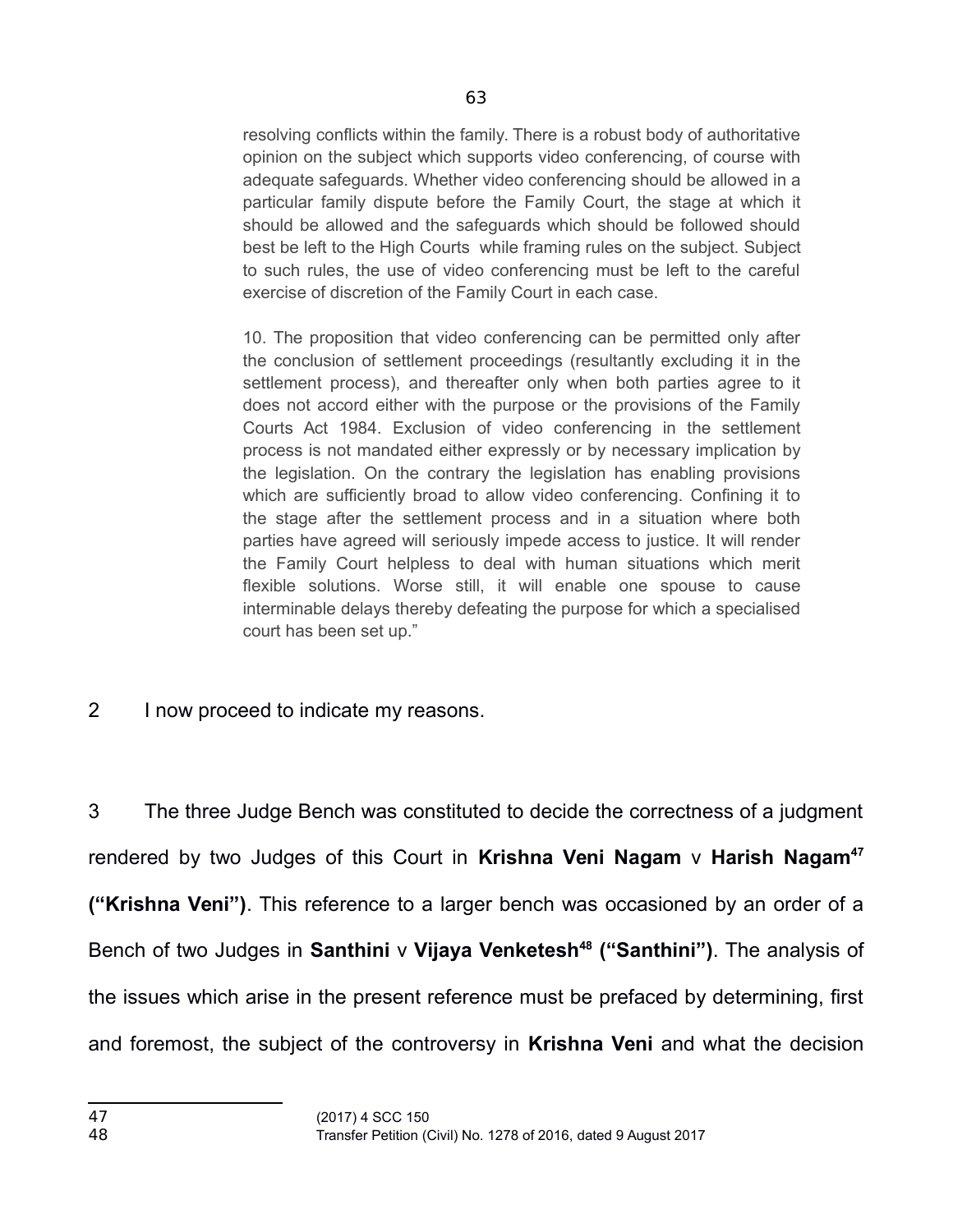laid down. In **Krishna Veni**, this Court dealt with a petition filed under Article 139A of the Constitution for the transfer of a proceeding for divorce instituted by one spouse against the other under Section 13 of the Hindu Marriage Act, 1955. The spouse who sought transfer of the proceedings instituted in the Family Court at Jabalpur to its counterpart at Hyderabad pleaded for a transfer of proceedings on the ground that she would face serious hardship in defending a proceeding in a distantly located court. In the course of its decision, the Bench of two Judges noted that a large number of transfer petitions are being filed and are "mechanically allowed". This position was noted over a decade ago in **Anindita Das** v **Srijit Das[49](#page-63-0)**. Under Section 19 of the Hindu Marriage Act, 1955, a petition for divorce could be instituted at the place where the marriage is solemnized or where the respondent resides at the time when the petition is presented or where the parties last resided together. Evidently, though one of the spouses is entitled to institute divorce proceedings at a place contemplated by Section 19, a woman required to defend the proceeding at a place away from her residence is subjected to hardship. In many cases, the court alleviates the hardship involved by directing the payment of expenses incidental to attending hearings in the location where the divorce proceeding is instituted.

4 Now, it is in this background that the two Judge Bench in **Krishna Veni** considered whether video conferencing could suitably be deployed. The court was conscious of the fact that both the spouses may face genuine difficulties : the spouse

<span id="page-63-0"></span>49 (2006) 9 SCC 197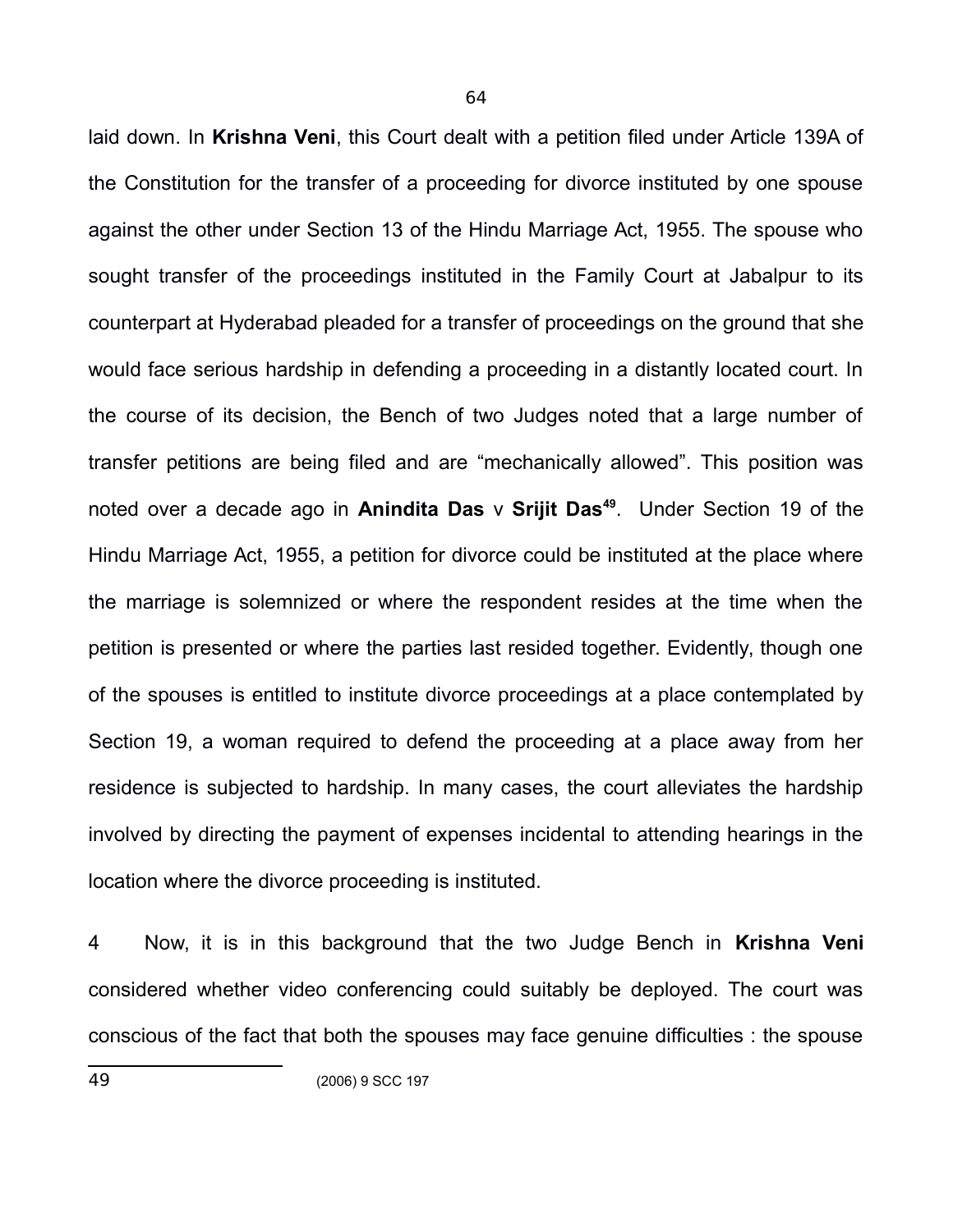against whom the proceeding is instituted would face hardship and inconvenience by being required to commute to a distant court, while the spouse who has instituted the proceeding (in a forum which the law permits) may genuinely suffer grave inconvenience if the proceeding is transferred to a distant court within whose jurisdiction the other spouse resides. The exercise of the jurisdiction of this Court to transfer matrimonial proceedings may not always provide a satisfactory solution since one or the other spouse would in any case suffer inconvenience as a result of the relief of transfer being refused or, as the case may be, being allowed. This provided the backdrop to the following observations of the two Judge Bench:

> "14. One cannot ignore the problem faced by a husband if proceedings are transferred on account of genuine difficulties faced by the wife. The husband may find it difficult to contest proceedings at a place which is convenient to the wife. Thus, transfer is not always a solution acceptable to both the parties. It  $may$  be appropriate that available technology videoconferencing is used where both the parties have equal difficulty and there is no place which is convenient to both the parties. We understand that in every district in the country videoconferencing is now available. In any case, wherever such facility is available, it ought to be fully utilised and all the High Courts ought to issue appropriate administrative instructions to regulate the use of videoconferencing for certain category of cases. Matrimonial cases where one of the parties resides outside court's jurisdiction is one of such categories. Wherever one or both the parties make a request for use of videoconferencing, proceedings may be conducted on videoconferencing, obviating the needs of the party to appear in person. In several cases, this Court has directed recording of evidence by video conferencing."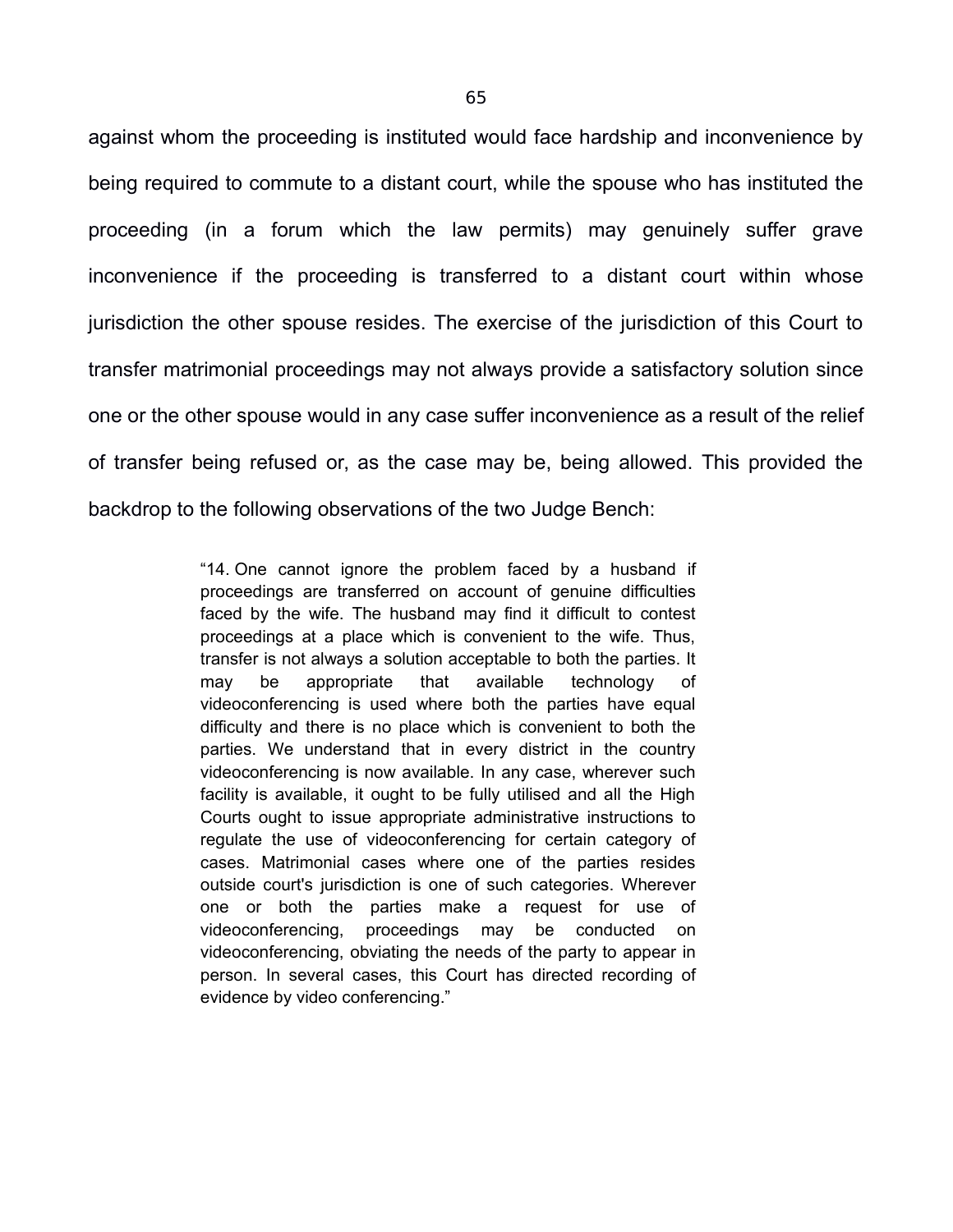Eventually, the Court directed that while issuing summons in a matrimonial proceeding, the court where proceedings have been initiated, may examine whether appropriate safeguards could be introduced to protect the interest of the spouse who resides outside the jurisdiction and to whom the summons are being issued. Among those safeguards, is the availability of a video conferencing facility. The above directions are contained in the following extract from the decision:

> "18. We, therefore, direct that in matrimonial or custody matters or in proceedings between parties to a marriage or arising out of disputes between parties to a marriage, wherever the defendants/respondents are located outside the jurisdiction of the court, the court where proceedings are instituted, may examine whether it is in the interest of justice to incorporate any safeguards for ensuring that summoning of defendant/respondent does not result in denial of justice. Order incorporating such safeguards may be sent along with the summons. The safeguards can be:

- (i) Availability of videoconferencing facility.
- (ii) Availability of legal aid service.

(iii) Deposit of cost for travel, lodging and boarding in terms of Order 25 CPC.

(iv) E-mail address/phone number, if any, at which litigant from outstation may communicate."

5 Since the decision in **Krishna Veni** forms the focus of the present reference, it is necessary to emphasise what the two Judge Bench held and what it did not. **Krishna Veni** notes that a transfer of proceedings (from one state to another) is not always a solution acceptable to the contesting spouses since one of them would suffer hardship as a result of the transfer of proceedings. It was in this context that the court observed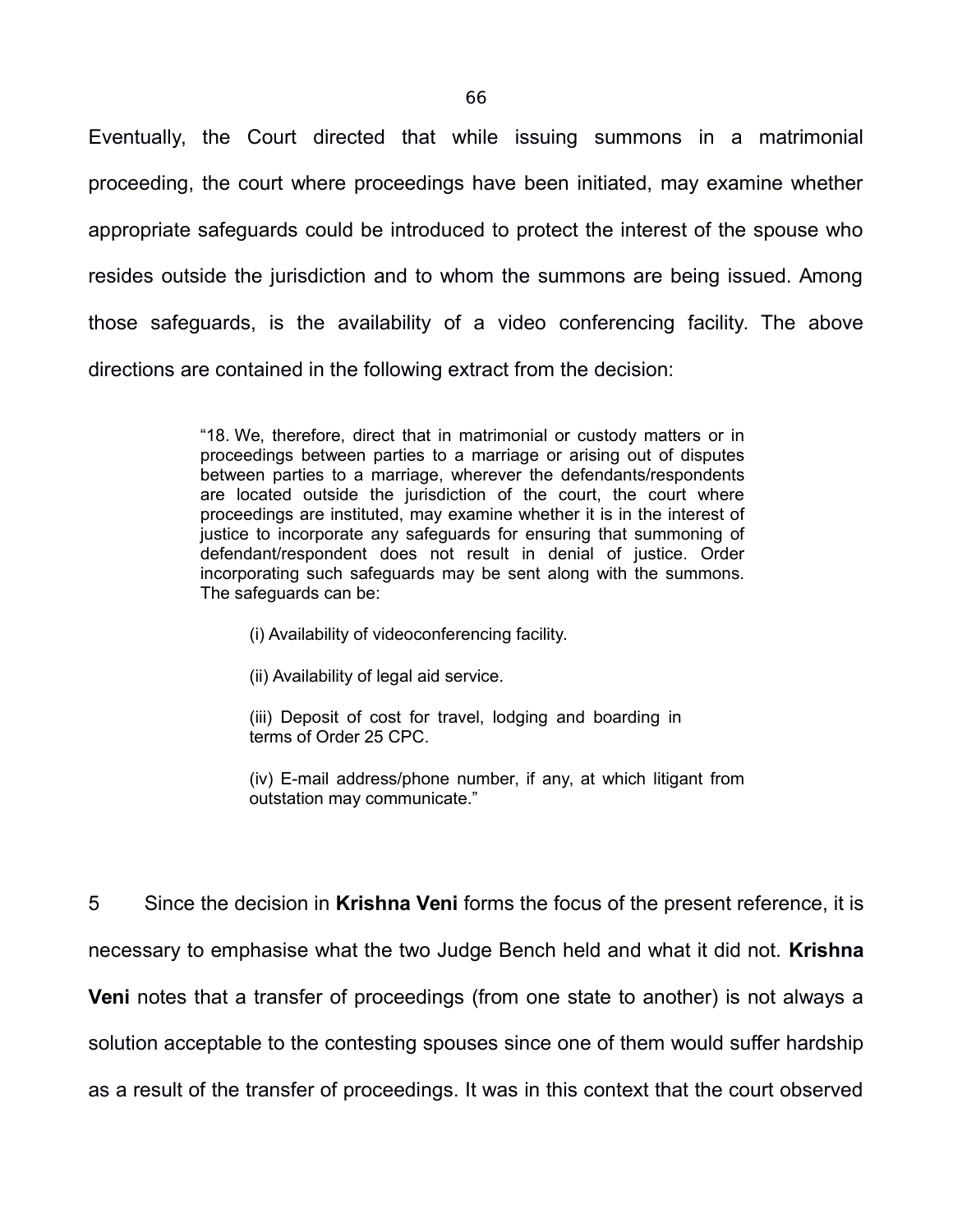that "it may be appropriate" to use video conferencing facilities "where both the parties have equal difficulty and there is no place which is convenient to both the parties". The decision does not stipulate a mechanical direction that in every transfer petition parties should be directed to take recourse to video conferencing facilities. Evidently, the Court was concerned with the fact that an order of transfer would work to the prejudice of the spouse against whom the transfer is ordered. Similarly, it is necessary to emphasise that the two Judge Bench requires the court issuing summons to a spouse who resides outside its jurisdiction to examine the feasibility of safeguards that would obviate a denial of justice. One of those safeguards which the court "may examine" is the availability of a video conferencing facility.

6 Plainly, **Krishna Veni** does not embody an absolute or invariable mandate that all transfer petitions should be disposed of by the court, by the application of a mechanical formula requiring the contesting spouses to take recourse to the facility of video conferencing. The language of the judgment is permissive and is sufficiently flexible to accommodate an application of mind to the interests of justice, the position and circumstances of parties as well as to the feasibility (both in technical and practical terms) of adopting video conferencing as a solution to spatial distances. Hence, it is fallacious to read **Krishna Veni** as a mandate to take recourse to video conferencing in all transfer petitions filed before this Court. That was not plainly the intent underlying the judgment nor indeed does such a consequence flow from the decision.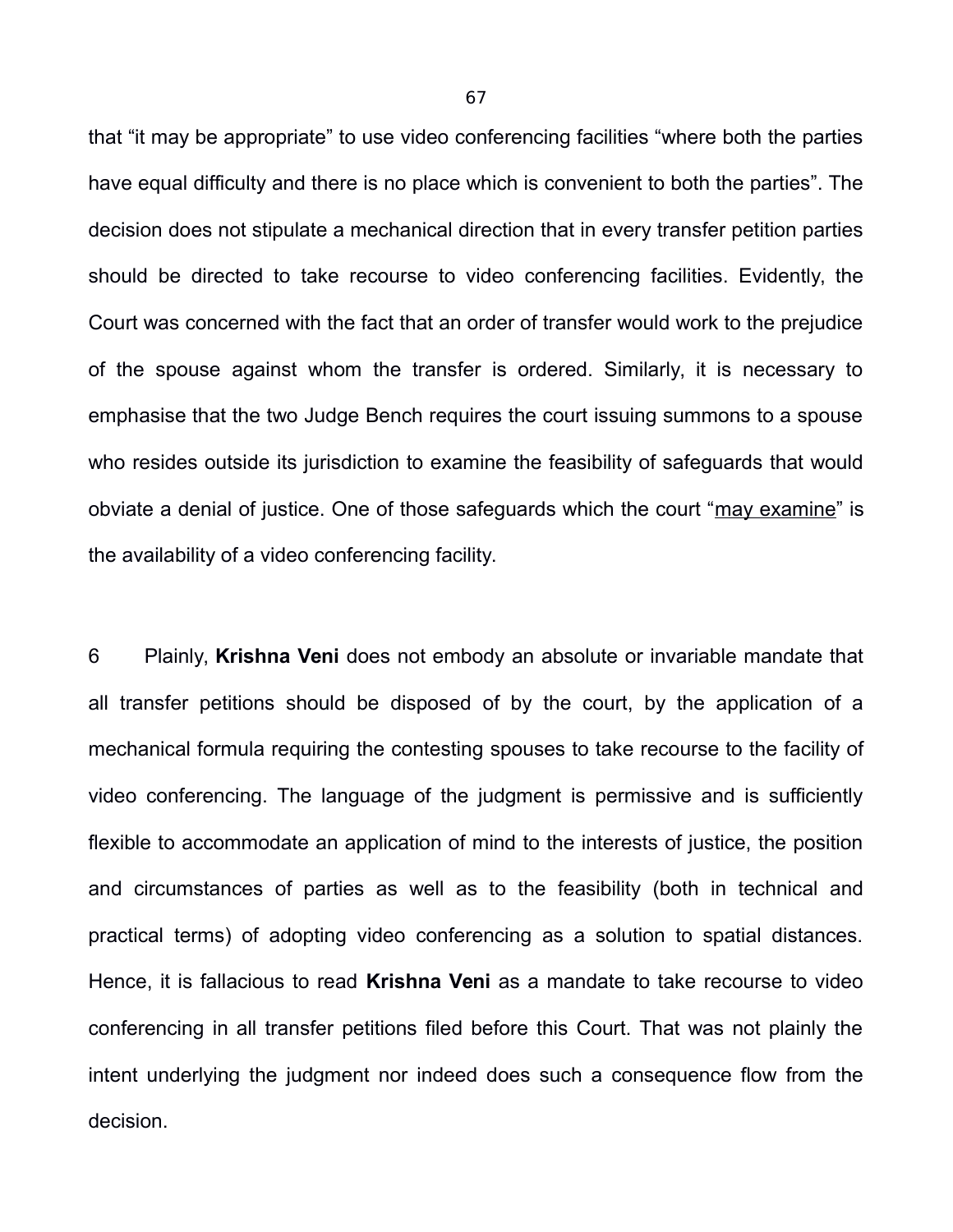7 While referring the correctness of the view in **Krishna Veni** to a larger Bench, a coordinate Bench in **Santhini** has differed on the use of video conferencing in matrimonial disputes. The referring order records that while placing reliance on the two Judge Bench decision in **Krishna Veni,** orders are being passed by this Court, the High Courts and by District Courts relegating parties to video conferencing even where such facilities are not available. The Bench opined that this has made the "situation" not only of inter-state or intra-state appeal but also of intra-district appeal. As regards this aspect, it needs really no detailed reasoning to hold that a misconstruction of a judgment of a court either by coordinate courts or by courts from whose decision an appeal lies is no justification to overrule the former. It is the misconstruction which has to be set at rest.

8 Relying upon Section 9 of the Family Courts Act 1984, the court in **Santhini** was of the view that it is the mandatory duty of the Family Court to make efforts for settlement between parties. Invoking the provisions of Sections 22, 23 and 26 of the Hindu Marriage Act 1955, the court focused on the duty of the court to "make every endeavor" to make the parties arrive at a reconciliation "in every case where it is possible so to do consistently with the nature and circumstances of the case". The Bench also referred to Order XXXIIA of the Code of Civil Procedure introduced in 1976 to emphasize the duty cast on the Court to make every effort for settlement in family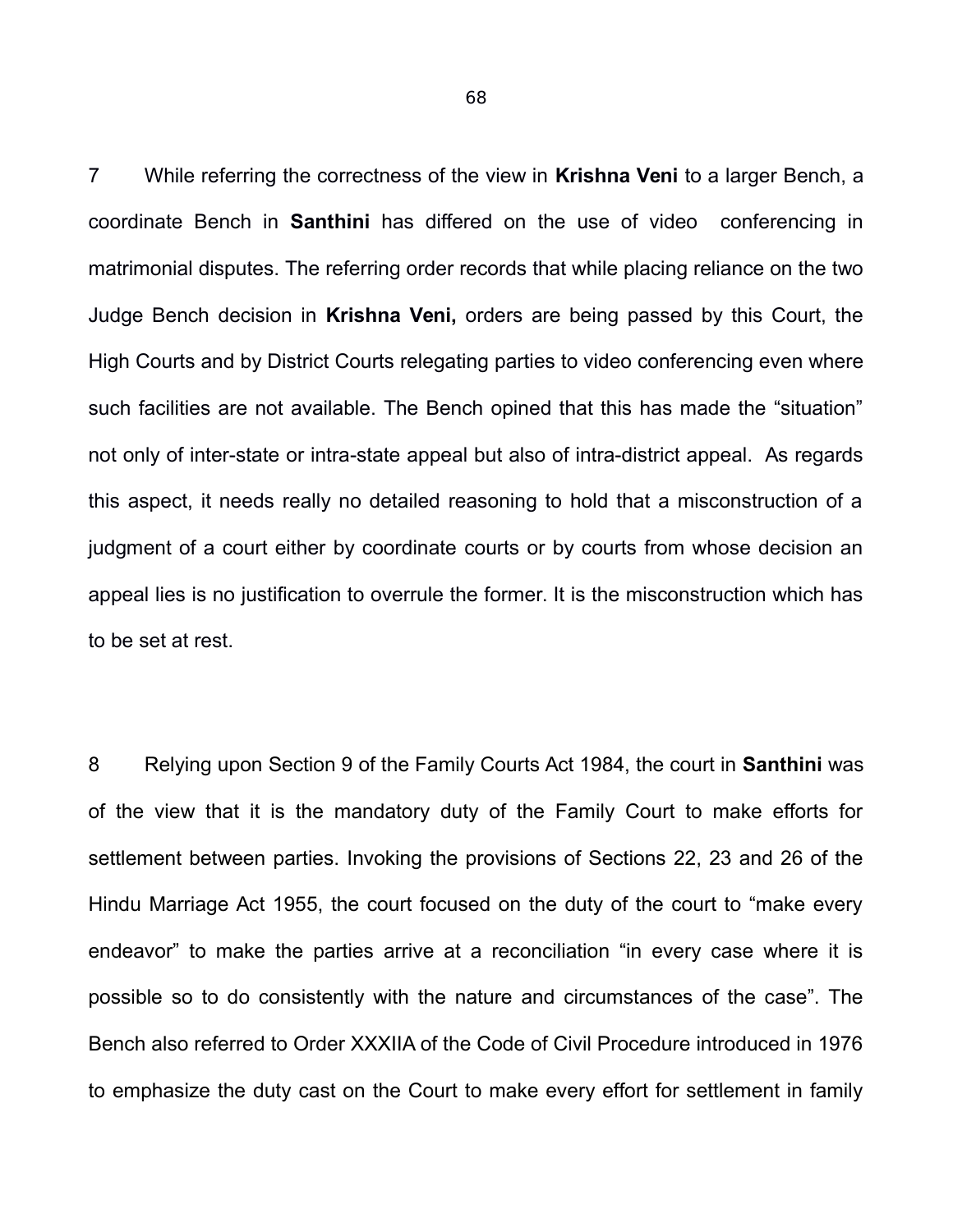matters. It concluded that **Krishna Veni** had not considered the above-mentioned provisions. In doing so, the Bench highlighted the importance of reconciliation in family matters and observed as follows:

> "The principal thrust of the law in family matters is to make an attempt for reconciliation before processing the disputes in the legal framework… [I]n reconciliation, the duty-holders have to take a proactive role to assist the parties to reach an amicable solution... In reconciliation, as already noted above, the duty-holders remind the parties of the essential family values, the need to maintain a cordial relationship, both in the interest of the husband and wife or the children, as the case may be, and also make a persuasive effort to make the parties reconcile to the reality and restore the relationship, if possible. The Family Courts Act expects the duty-holders like the court, counsellors, welfare experts and any other collaborators to make efforts for reconciliation... The role of a counsellor in Family Court is basically to find out what is the area of incompatibility between the spouses, whether the parties are under the influence of anybody or for that matter addicted to anything which affects the normal family life, whether they are taking free and independent decisions, whether the incompatibility can be rectified by any psychological or psychiatric assistance etc. The counsellor also assists the parties to resume free communication. In custody matters also the counsellor assists the child, if he/she is of such age, to accept the reality of incompatibility between the parents and yet make the child understand that the child is of both parents and the child has a right to get the love and affection of both the parents and also has a duty to love and respect both the parents etc. Essentially, the counsellor assists the parents to shed their ego and take a decision in the best interest of the child."

Expressing its reservations on the use of video conferencing in family matters, the Bench held that:

> "To what extent the confidence and confidentiality will be safeguarded and protected in video-conferencing, particularly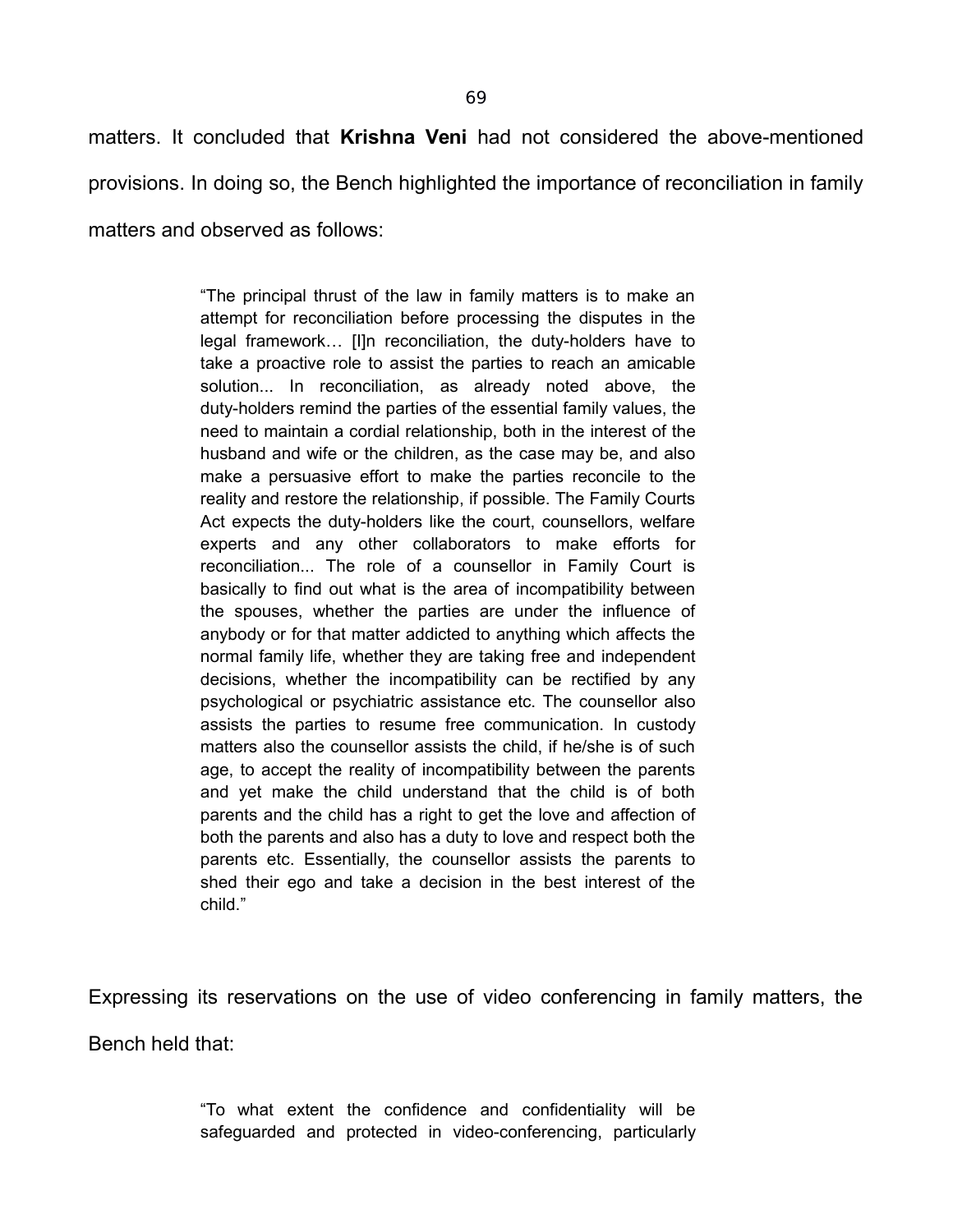when efforts are taken by the counsellors, welfare experts, and for that matter, the court itself for reconciliation, restitution of conjugal rights or dissolution of marriage, ascertainment of the wishes of the child in custody matters, etc., is a serious issue to be considered. "It is certainly difficult in video conferencing, if not impossible, to maintain confidentiality. It has also to be noted that the footage in video-conferencing becomes part of the record whereas the reconciliatory efforts taken by the duty-holders... are not meant to be part of the record. All that apart, in reconciliatory efforts, physical presence of the parties would make a significant difference. Having regard to the very object behind the establishment of the Family Courts Act, 1984, the Code of Civil Procedure and to the special provisions introduced in the Hindu Marriage Act under Sections 22, 23 and 26, we are of the view that the directions issued by this Court in Krishna Veni Nagam need reconsideration on the aspect of video-conferencing in matrimonial disputes".

These observations make it necessary to consider the scheme of the Family Courts Act, 1984 and to determine whether the use of video conferencing stands excluded by its provisions.

## Statutory Scheme of the Family Courts Act

9 The Family Courts Act, 1984 was enacted to provide for the establishment of family courts with a view to promote conciliation in and secure speedy settlement of disputes relating to marriage and family affairs "and for matters connected therewith".

The Statement of Objects and Reasons of the Family Courts Act, 1984 provides that: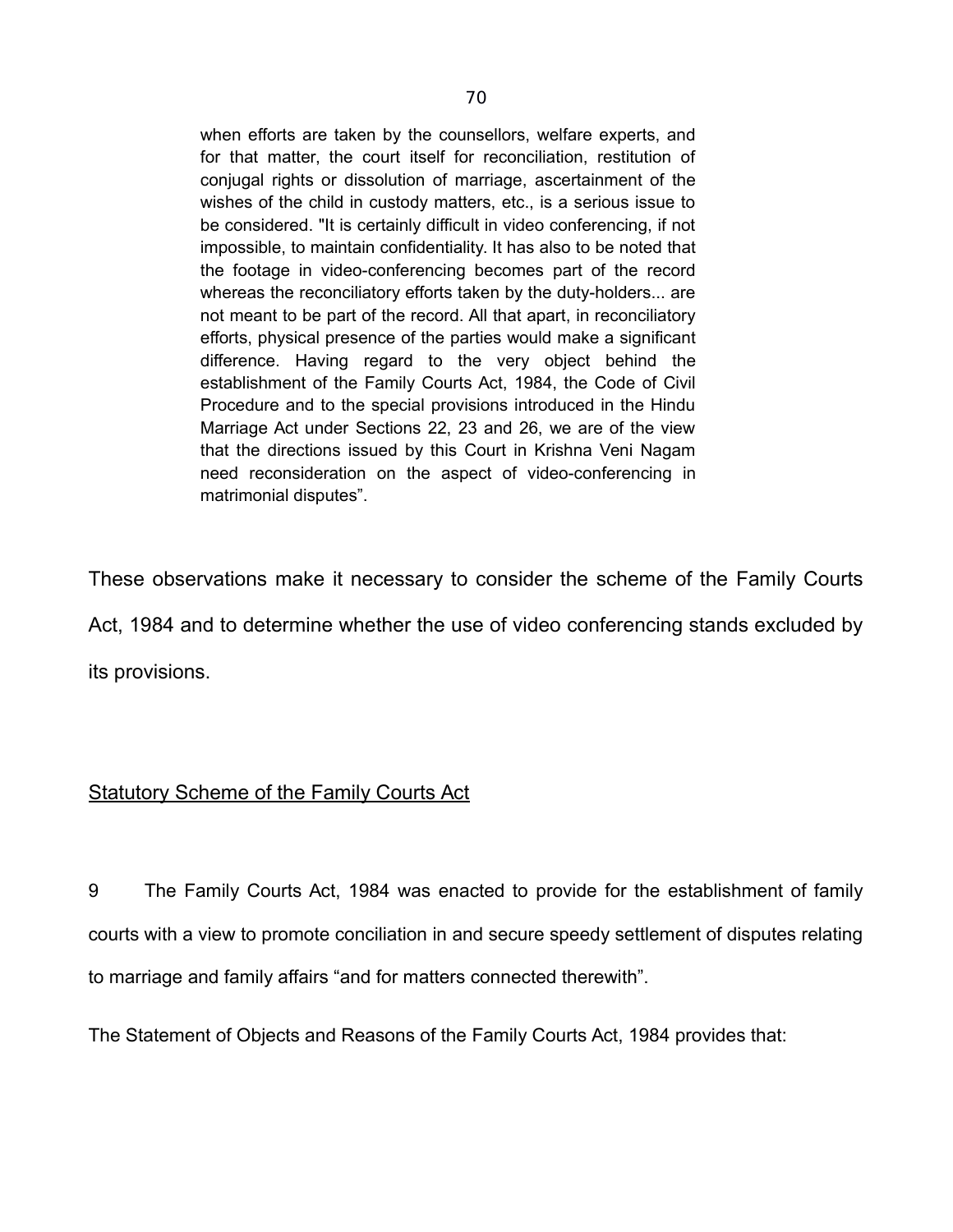71

"...emphasis should be laid down on conciliation and achieving socially desirable results and **adherence to rigid rules of procedure and evidence should be eliminated.**"

In **K A Abdul Jaleel** v **T A Shahida[50](#page-70-0)**, this Court held that "the reason for enactment of the said Act was to set up a court which would deal with disputes concerning the family **by adopting an approach radically different from that adopted in ordinary civil proceedings**".

Section 9 (1) of the Act casts a duty on the Family Court to make efforts for a settlement between parties to the matrimonial dispute :

> "In every suit or proceeding, endeavour shall be made by the Family Court in the first instance, **where it is possible to do so consistent with the nature and circumstances of the case**, to assist and persuade the parties in arriving at a settlement in respect of the subject-matter of the suit or proceeding and for this purpose a Family Court may, subject to any rules made by the High Court, follow such procedure as it may deem fit."

A similar duty is cast upon the Family Court under Section 23 (2) of the Hindu

Marriage Act, 1955, which states that:

<span id="page-70-0"></span>"... it shall be the duty of the Court in the first instance, in every case **where it is possible so** to do consistently with the nature and circumstances of the case, to make every endeavour to bring about a reconciliation between the parties"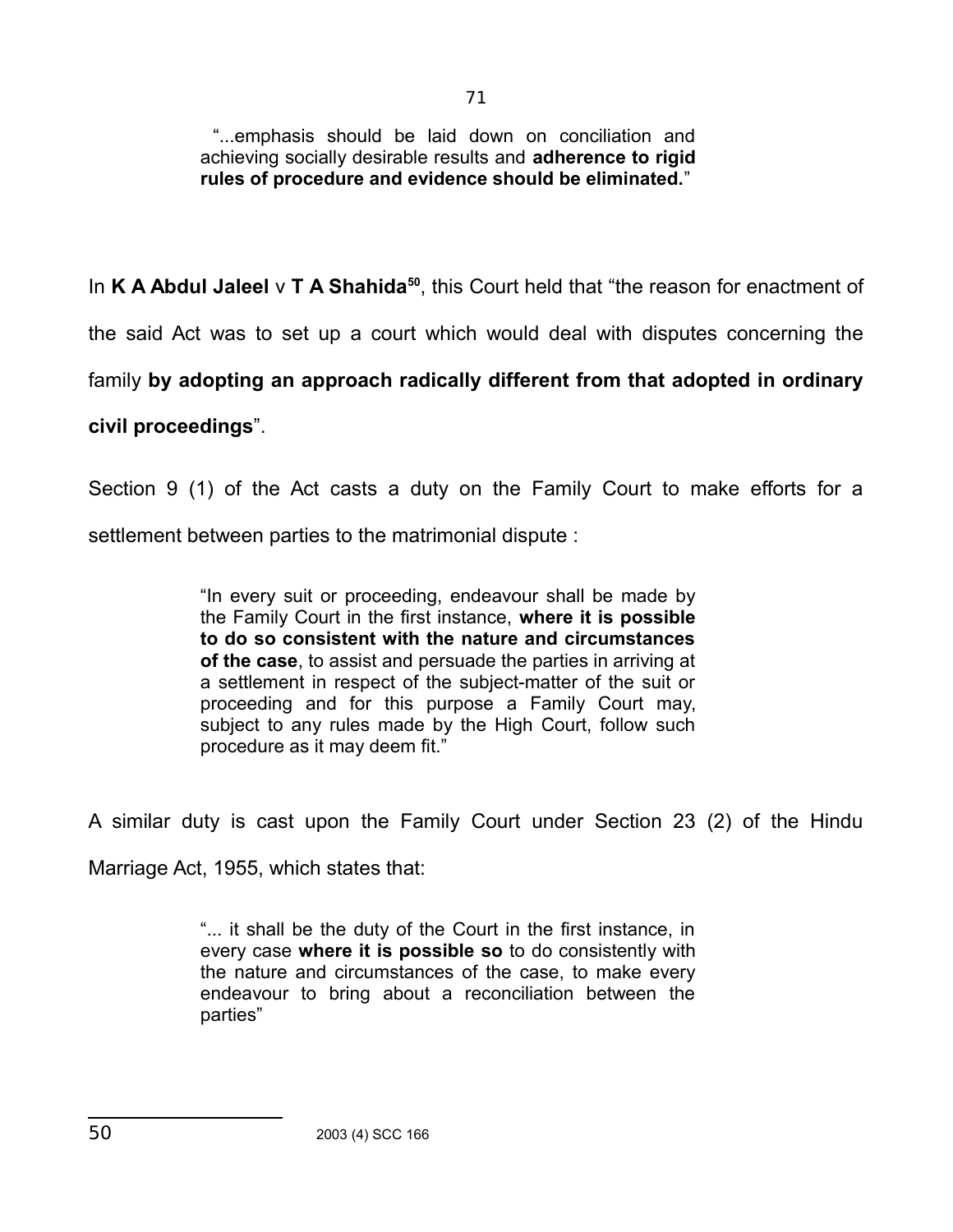The phrase in these provisions "**where it is possible to do so** consistent with the nature and circumstances of the case", acknowledges that it may not be possible to do so in every case.

## In **Komal S Padukone** v **Principal Judge, Family Court, Bangalore City[51](#page-71-0)**, the

Karnataka High Court held that:

"Section 9 makes it clear that the duty of Family Court to make efforts for settlement in the first instance is "where it is possible to do, consistent with the nature and circumstances of the case". Where one of the parties is abroad or is disabled, it may not be possible to attempt settlement in the first instance. But, that does not mean that the party who is unable to appear, should be denied the right to prosecute or defend the proceedings. All that it means is that the effort to make settlement, gets postponed to a later date when parties are able to appear. **In some cases, it may not be possible to attempt settlement at all due to the peculiar facts and circumstances**."

<span id="page-71-0"></span>10 A clear discretion is provided to the Family Court to evolve the procedure which it will follow during the hearing of a case. The Family Court, however, under Section 9(1) would be subject to the "rules made by the High Court" in this regard. Similarly, the obligation under Section 23(2) of the Hindu Marriage Act is to make every endeavour to bring about a reconciliation between the parties, "where it is possible to do so consistently with the nature and circumstances of the case" .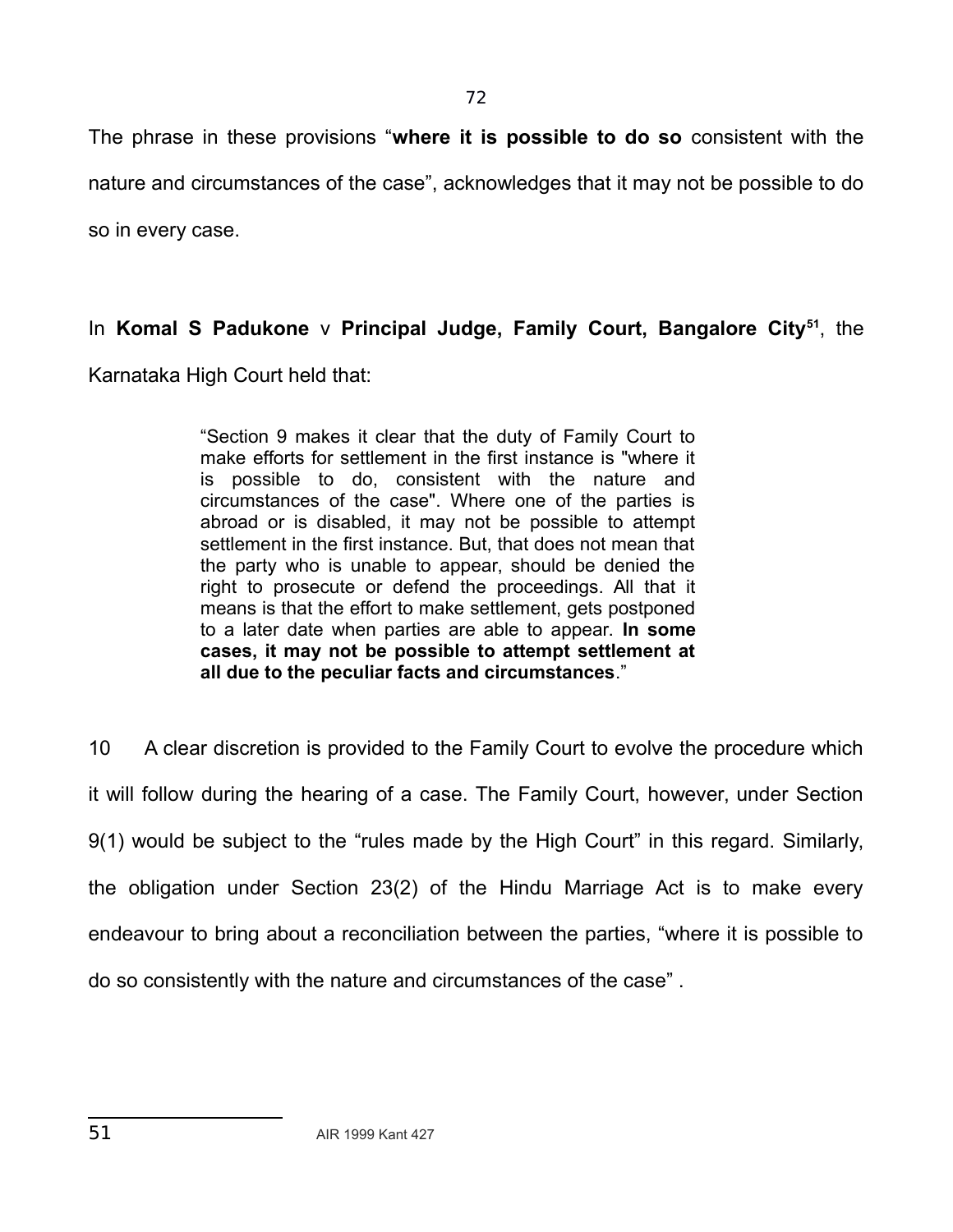11 While dealing with the above provisions, one aspect needs to be discussed. It is a general belief that the process of reconciliation requires the physical presence of both the parties at the same place and at the same time. The physical presence of both the parties together is emphasized since it is perceived that when parties are alone together they are able to strike an emotional bond, which will not be possible in video conferencing. Intimate details are to be discussed in an intimate environment.

12 The point, however, is whether a hypothesis of desirability should be elevated to a position of a legal principle which allows no interface of technology in the course of settlement. To appreciate the issue, it is necessary to understand and demystify technology.

### Video conferencing and the statute

13 Video conferencing transmits video, audio and data across a communications network enabling geographically dispersed participants to meet synchronously. 'The general keyword associated with video conferencing is interactivity. This allows real time visual and audio contact between two or more persons at different geographical locations.<sup>'[52](#page-72-0)</sup> The emotional attachment which people can develop (or rekindle) when are in the same physical space cannot be undermined. However, it must be noted that the effect of video-conferencing is that people who are not present at the same place

<span id="page-72-0"></span><sup>52</sup> "The Technology and Pedagogy of Two-way communication over Geographical distance", *University of Malta* (2013), available at [https://www.um.edu.mt/itservices/documents/guides/videoconferencingguides/VC\\_full\\_guide.pdf](https://www.um.edu.mt/itservices/documents/guides/videoconferencingguides/VC_full_guide.pdf)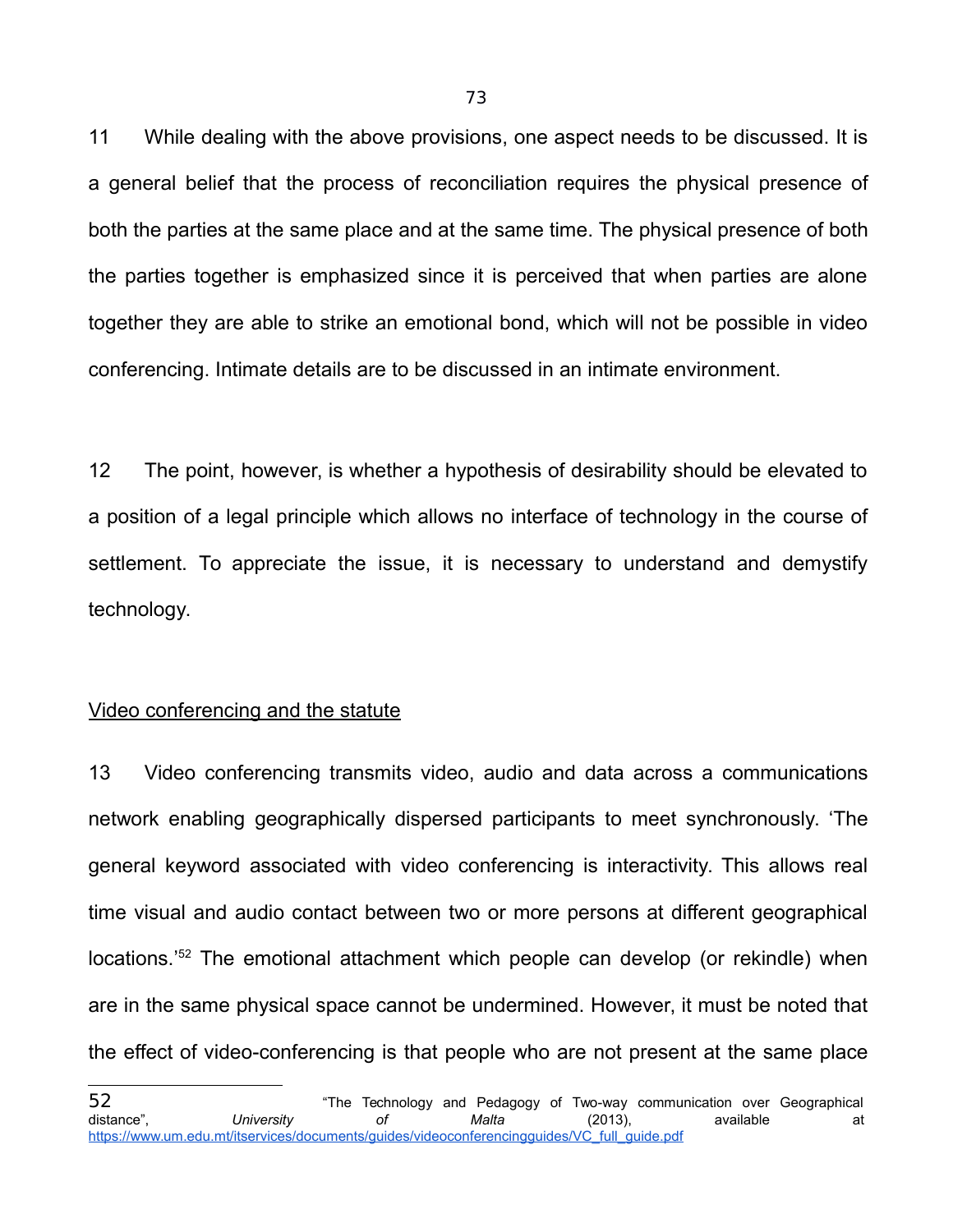and at the same time are able to interact with each other as if they are present together. The premise, in the referring judgment that "the footage in video conferencing becomes part of the record" is incorrect. It does not necessarily become a part of the record. Discussions relayed through video conferencing in the course of settlement will of course not be recorded. Technology answers our commands.

14 Section 10 (3) of the Family Courts Act enables a Family Court to lay down its own procedure with a view to arrive at a settlement in respect of the subject-matter of the suit or proceedings. Far from embodying a specific bar or prohibition to the use of video conferencing, this provision gives the Family Court ample powers to use video conferencing in matrimonial disputes, where appropriate.

15 Section 11 of the Family Courts Act provides for "in camera" proceedings in specified circumstances. It states:

> "In every suit or proceedings to which this Act applies, the proceedings may be held in camera if the Family Court so desires and shall be so held if either party so desires."

Section 11 uses both the expression "may" and "shall". The Family Court has the discretion to order an in-camera trial. However, when a party desires an in-camera trial, it is obligatory to do so. Hence, in-camera trials are not mandated in every case in the Family Court.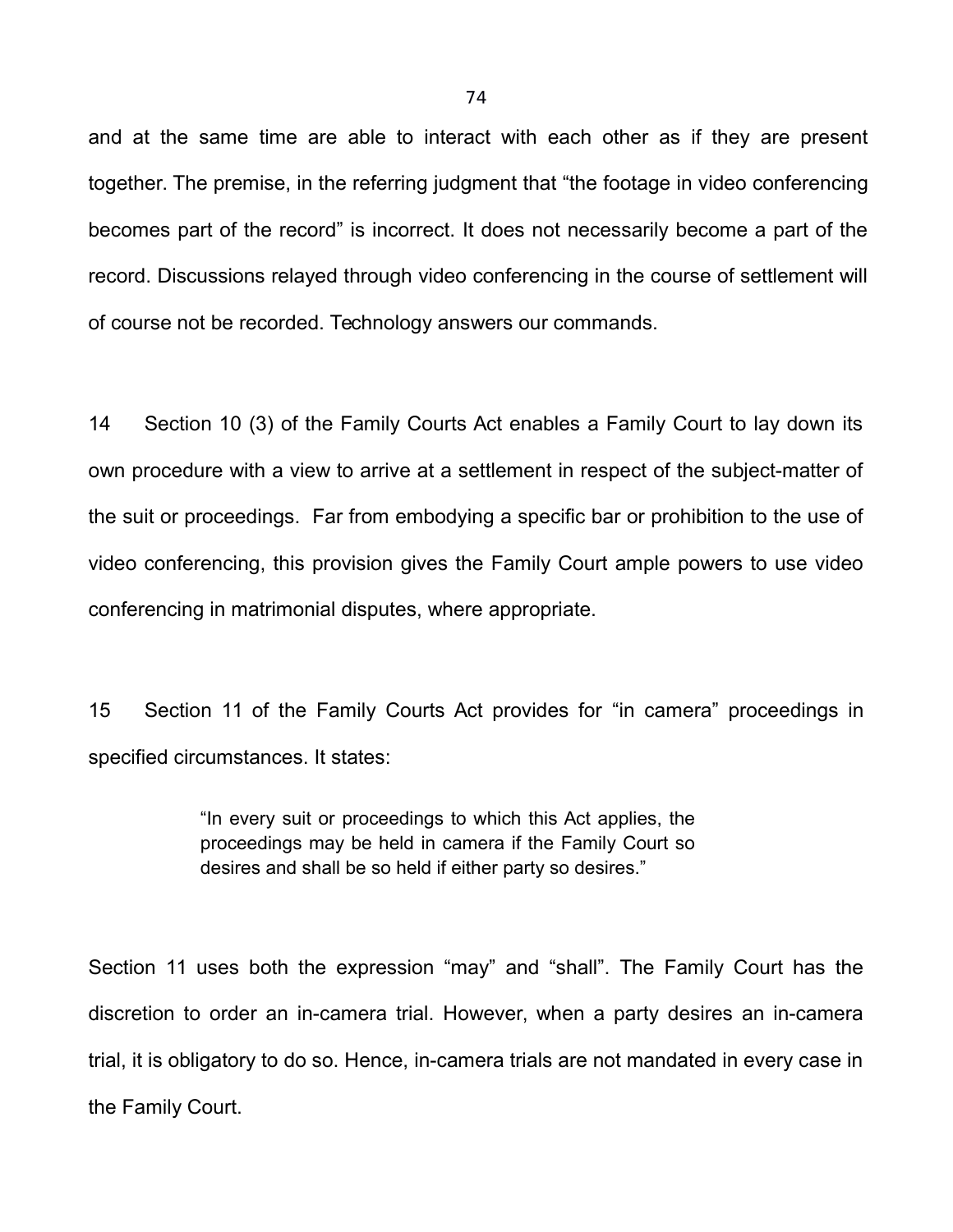Section 22 of the Hindu Marriage Act, 1955 provides for proceedings to be in camera and stipulates that the proceeding may not be printed or published.

While analyzing whether video conferencing would be contrary to Section 11 of the Family Courts Act and Section 22 of the Hindu Marriage Act, it would be necessary to understand the meaning of the phrase "in-camera".

Black's Law Dictionary defines "in-camera" as follows<sup>[53](#page-74-0)</sup>:

"In chambers; in private. A cause is said to be heard in camera either when the hearing is had before the judge in his private chambers or when all spectators are excluded from the courtroom."

<span id="page-74-0"></span>16 Video conferencing and in-camera proceedings are not irreconciliable. Video conferencing, in itself, is a private interaction. It does not involve third persons or spectators apart from the two participants between whom the video conferencing is taking place (judge or counsellor and one of the parties to the dispute). As long as it is not accessible to the public, privacy is maintained. Therefore, it does not run contrary to the intent of Section 11, which is to maintain privacy. The same level of privacy that is afforded to parties during in-camera proceedings which take place in the same physical space, can be maintained over the virtual space of video conferencing. Technology also allows us to ensure that there is no record of the conversation which took place through video conferencing, once the conversation is over. This is similar to a telephone call (unless the call was being recorded). Technology provides flexibility.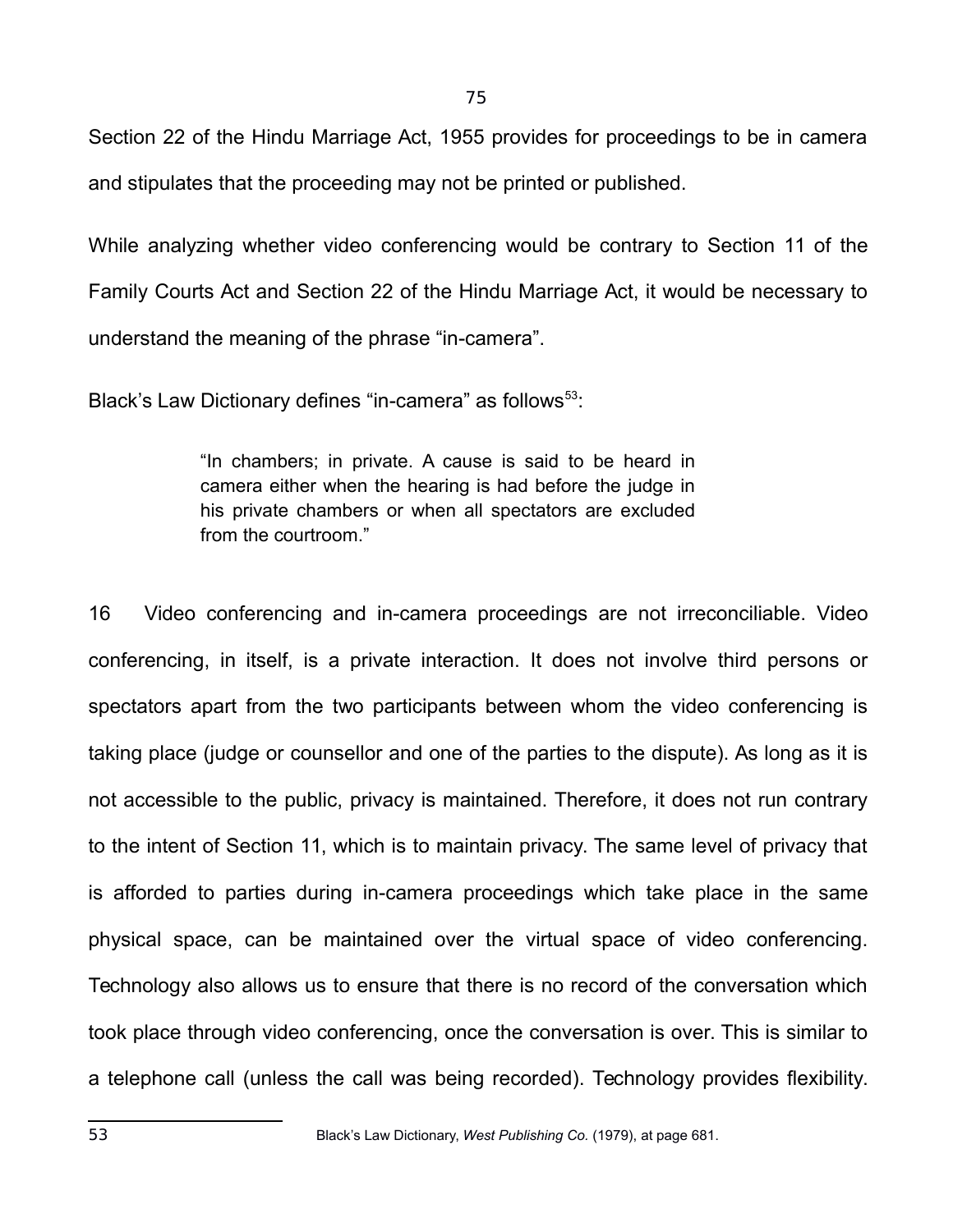Discussions across an audio-visual link in the course of counselling or conciliation will not be recorded so as to maintain privacy and intimate confidences. On the other hand, where in the course of a trial, a judge requires that a record of the deposition be maintained, technology will facilitate it.

In fact, one of the advantages of adopting video conferencing technology in trials of disputes, which has been acknowledged in various jurisdictions where this is being practised, is the increased accuracy that results from the judge having access to the recorded video. Even if a video conference is recorded for this purpose, the records can be destroyed after the judgment is delivered or once the purpose of recording by the judge has been served.

17 This Court must also take a robust view of today's conditions. We are living in an age of technology. Men and women have access to and are in possession of instruments which use advanced technologies. The reality is that the world is not a closed space. It has never been, and is becoming increasingly interconnected. People are constantly moving from one place to another in the course of their personal and professional pursuits. In spite of the distances that this movement entails, people are able to interact with each other because of digital facilities. Most desktops and mobile devices have cameras, thereby facilitating the ease of online communications in the audio-visual mode.

76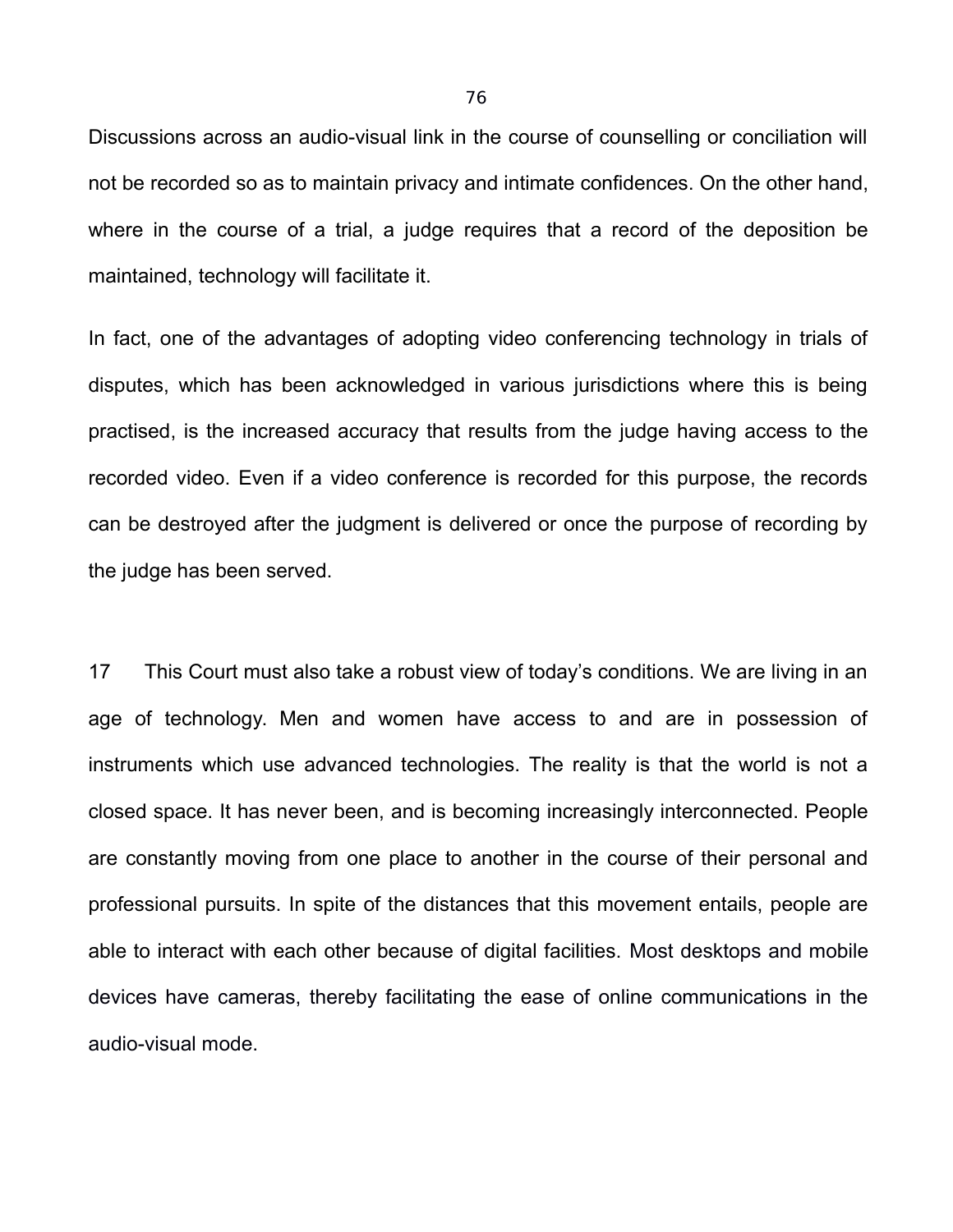18 Video conferencing has made face-to-face interactions possible even in the absence of physical proximity. Technological developments have brought a turning point in the history of human civilization and have resulted in enhanced efficiency, productivity and quality of output in every walk of life. Technology has paved the way for an open and accessible world where physical barriers to communication and connectivity have broken down.

19 Technology must also be seen as a way of bringing services into remote areas to deal with problems associated with the justice delivery system. With the increasing cost of travelling and other expenses, video conferencing can provide a cost-effective and efficient alternative. Solutions based on modern technology allow the court to enhance the quality and effectiveness of the administration of justice. The use of technology can maximize efficiency and develop innovative methods for delivering legal services. Technology based solutions must be adopted to facilitate access to justice. Family courts are overburdened with all too familiar problems : too few courts, vacancies in judge strength and a creaking infrastructure. Men and women in matrimonial distress have their woes compounded in the justice delivery system. Repeated adjournments break the back of the litigant. We must embrace technology and not retard its application to make the administration of justice efficient.

20 The pervasive problem of pendency, the barriers to access to justice in India, and the inability of the judicial process to ensure timely and effective justice calls for a

77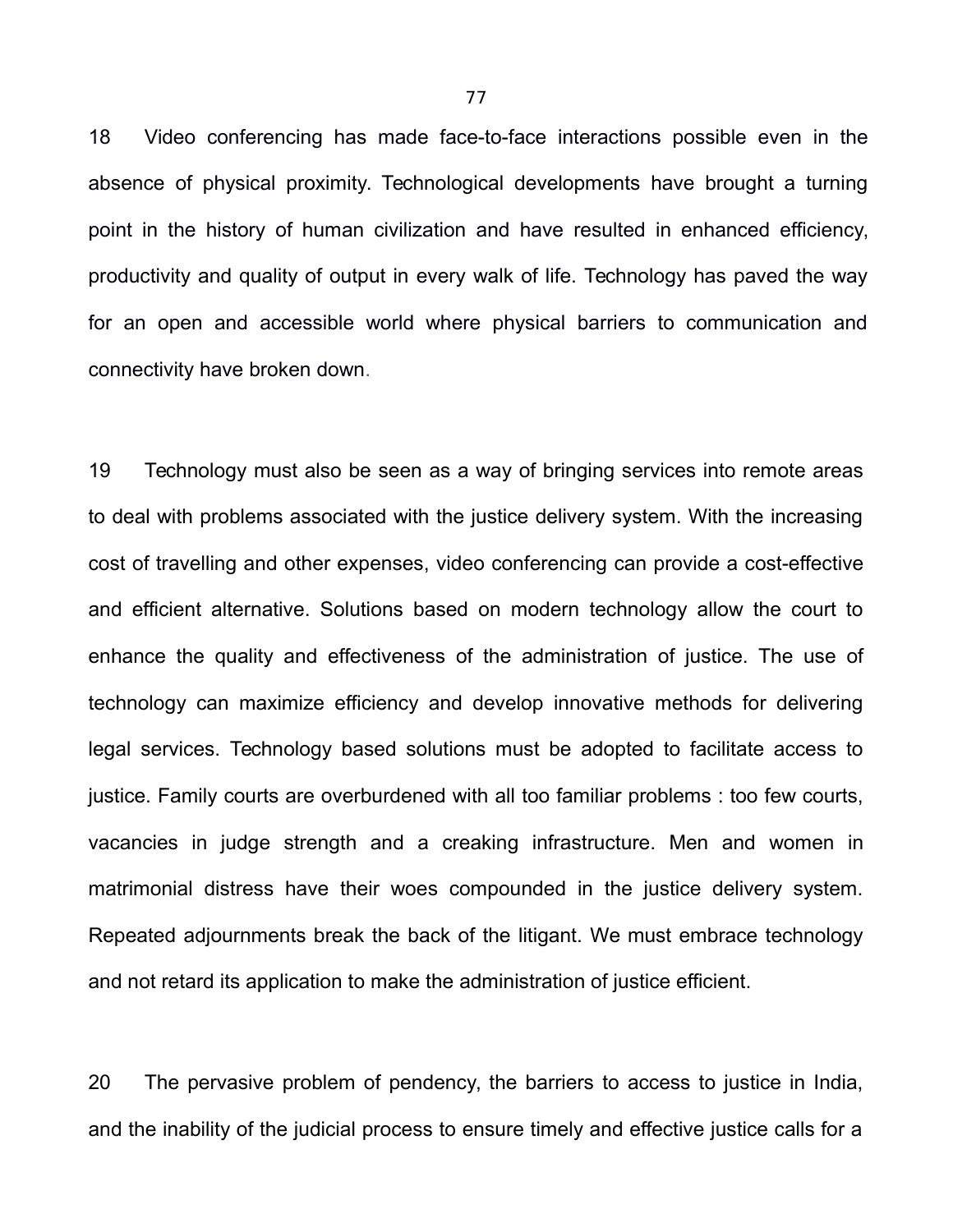wide range of reforms. There is a widespread concern that the manner in which disputes are resolved in the judicial process is expensive and causes hardships to litigants. Due to advances in technology and tools for video conferencing, even when parties are not in proximity to each other, conflicts can be resolved effectively. All the statutory provisions noted above apply to 'parties'. Since these provisions are applicable to parties equally, regardless of gender, they are gender-neutral.

#### High Court decisions

21 Even prior to **Krishna Veni** there has been a line of judgments of various High Courts which have allowed video conferencing in matrimonial disputes. These decisions are important because they indicate a robust attempt to foster flexible, technology-based solutions, in the context of matrimonial disputes. High Courts in each state are aware of the social and economic circumstances prevailing there and the feasibility of adopting technology. These decisions must be given credence because unless there is a manifest failure of justice under law or a cause of public injury, the assessment by the High Courts of local conditions ought to be respected. This to my mind is the mandate of a vibrant federal structure.

<span id="page-77-0"></span>In **Mukesh Narayan Shinde** v **Palak Mukesh Shinde Nee Palak D Patel[54](#page-77-0)** (2012), the petitioner husband and respondent wife had decided to convert a Petition filed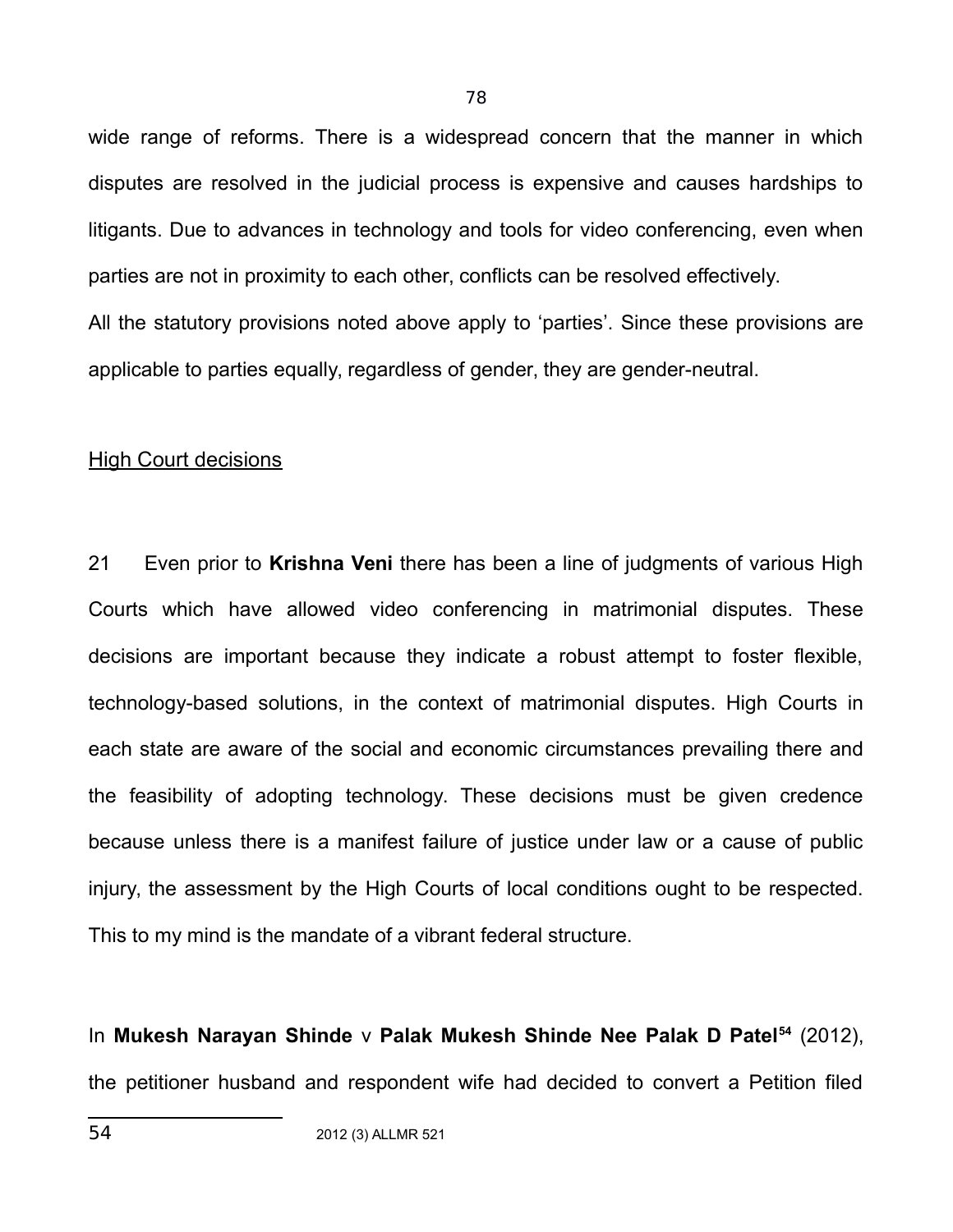under Section 13(1)(ia) to a Petition for divorce by mutual consent under Section 13B of the Hindu Marriage Act, 1955. The husband was residing in Mumbai, while the wife was residing in the US. The request was rejected by the Family Court holding that the respondent wife was absent throughout and counselling had not taken place in that matter. The Bombay High Court set aside the order of the Family Court and held that:

> "The physical presence of both the parties is generally asked and necessary to verify the authenticity of the identity of the parties and consent of the parties. However, **there are peculiar circumstances like the case in hand where either of the parties cannot remain present before the Court due to certain practical difficulties i.e. Job, leave, visa etc. Due to globalization noticeable educated young persons are crossing the borders of India and they are taking up jobs outside the country. So some of them can not remain present before the Family Court to give consent in matrimonial matters. There is no illegality to solve such difficulty by adopting novel and available ways. This hurdle can be crossed with the help of advanced technology of communication and new scientific methods**. Though the physical presence is not possible, the Court can accept and rely on the virtual presence of the parties for verification and confirmation of the mutual consent. **Even though, the counselling with the Marriage Counsellor can be facilitated by virtual presence**." (emphasis supplied)

The High Court directed the Family Court to arrange a video conference of the Marriage Counsellor with a respondent wife in the Court with the help of a computer/laptop or by using a webcam and also to verify and record online consent.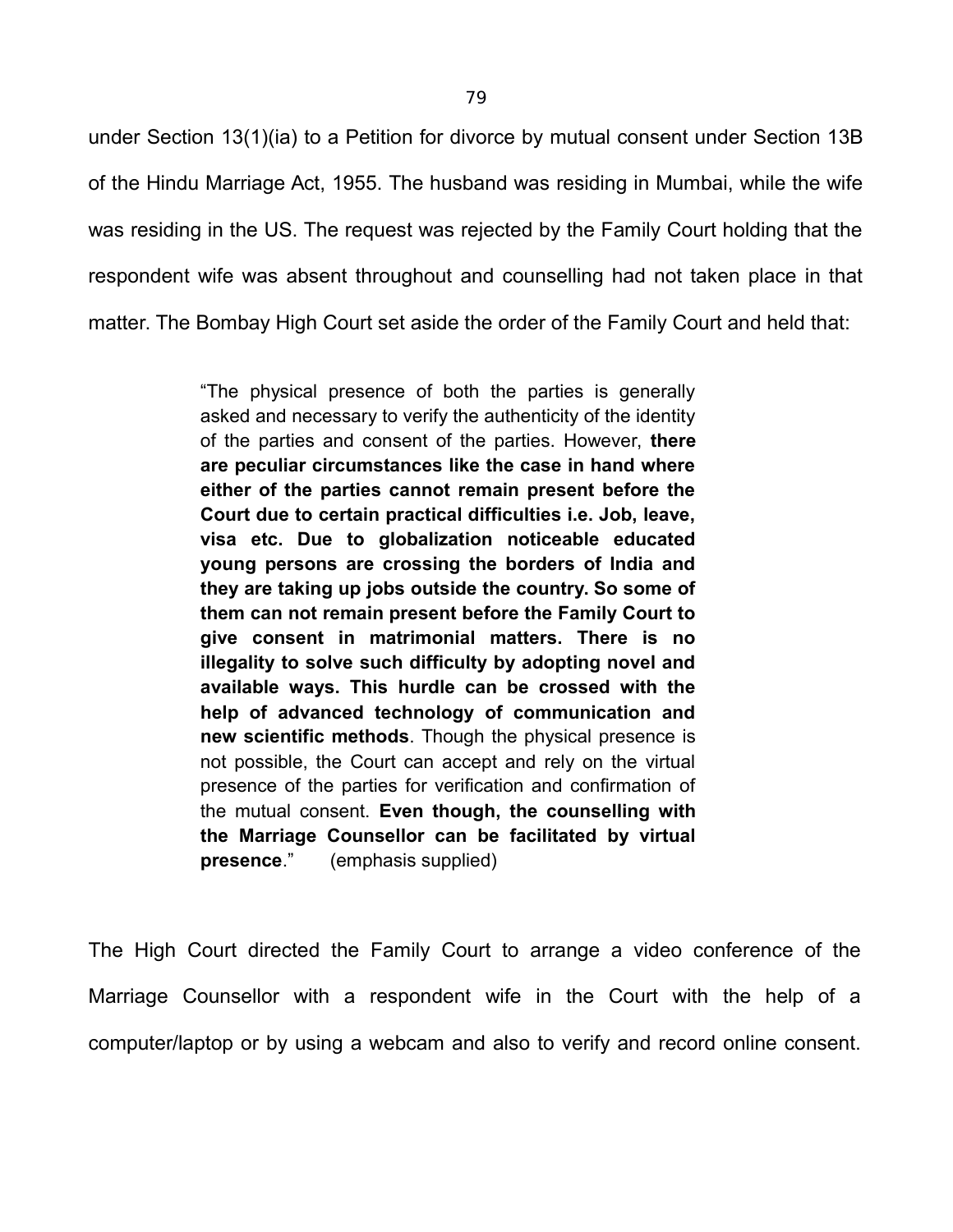Parties were directed to appear before the Family Court so as to enable it to give directions to make arrangements for counselling and verification by video conference.

In **Blessy Varghese Edattukaran** v **Sonu[55](#page-79-0)** (2015), a Division Bench of the Kerala

High Court, while dealing with the issue of divorce by mutual consent held that:

"[T]his Court is of the considered opinion that, the intention of the legislature contained in S. 9(1) of the Family Courts Act does not insist upon the Family Court to direct the parties to undergo the process of counselling invariably in all the cases as a mandatory requirement… **the endeavour by the Court to assist and to persuade the parties in arriving at a settlement is required only if it is possible to do so and is consistent with the nature and circumstances of the case... But in cases where any one of the parties or both the parties makes an application to the court to dispense with the procedure of counselling due to their non-availability in the country or due to any other valid reasons incapacitating their personal appearance, then it will be left open to the Family Courts to consider such applications and to allow the exemption from undergoing counselling with respect to either one of the parties or to both the parties, as the case may be. In such situation it is also not necessary in all the cases to insist upon both the parties to have counselling 'together'**... **Possibility for conducting the counselling through "video conferencing" using computer/laptop or mobile phones having requisite facility also can be explored and permitted.**" (emphasis supplied)

In **Finy Susan Francis** v **Binu Philip Paul[56](#page-79-1)** (2015), parties jointly requested the Family Court to direct the Counsellor to conduct counselling through a video

<span id="page-79-1"></span><span id="page-79-0"></span>

| 55 | 2015 (4) KLT 572               |
|----|--------------------------------|
| 56 | O.P. (FC). No. 401 of 2015 (R) |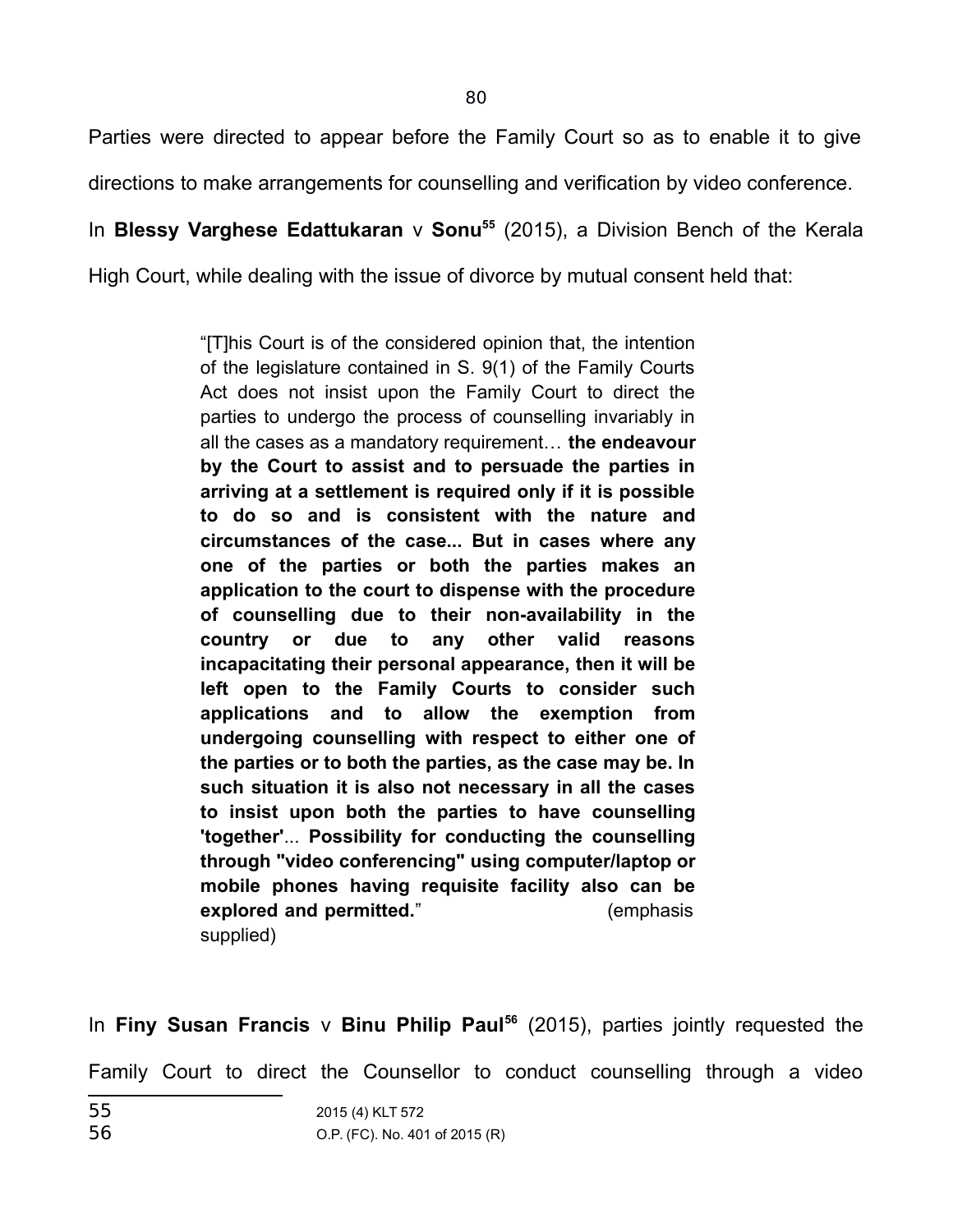conference. The Family Court declined the request, while holding that counselling is mandatory and finding that no facilities were available in the court for conducting counselling through video conference. The Division Bench of the Kerala High Court held that the Family Court ought to have considered the feasibility of counselling being done through video conferencing with the help of a computer/laptop or through a cell phone having facilities for the said purpose. The court therefore quashed the order of the Family Court and granted liberty to the parties to approach the Family Court seeking to dispense with the process of counselling or else to seek permission for arranging counselling through video conferencing by offering to provide necessary facilities.

In **Suvarna Rahul Musale** v **Rahul Prabhakar Musale[57](#page-80-0)** (2014), the Bombay High Court allowed the Petitioner-wife who was staying in the US to record evidence by way of video recording. It was held that:

> <span id="page-80-0"></span>"The petitioner/wife has moved an Application for recording of evidence through video conferencing because she is working in U.S. She has a minor daughter aged about 6 years and stays with her. It is a different and distant country. Travelling to and fro from U.S. to India is undoubtedly financially expensive so also it is difficult for a mother of 6 years old girl to arrange the logistics. Though in the Application only financial difficulty and inconvenience is mentioned, it is necessary to understand what kind of inconvenience a mother of 6 years old child can face if she has to travel from U.S. to India to give evidence. Moreover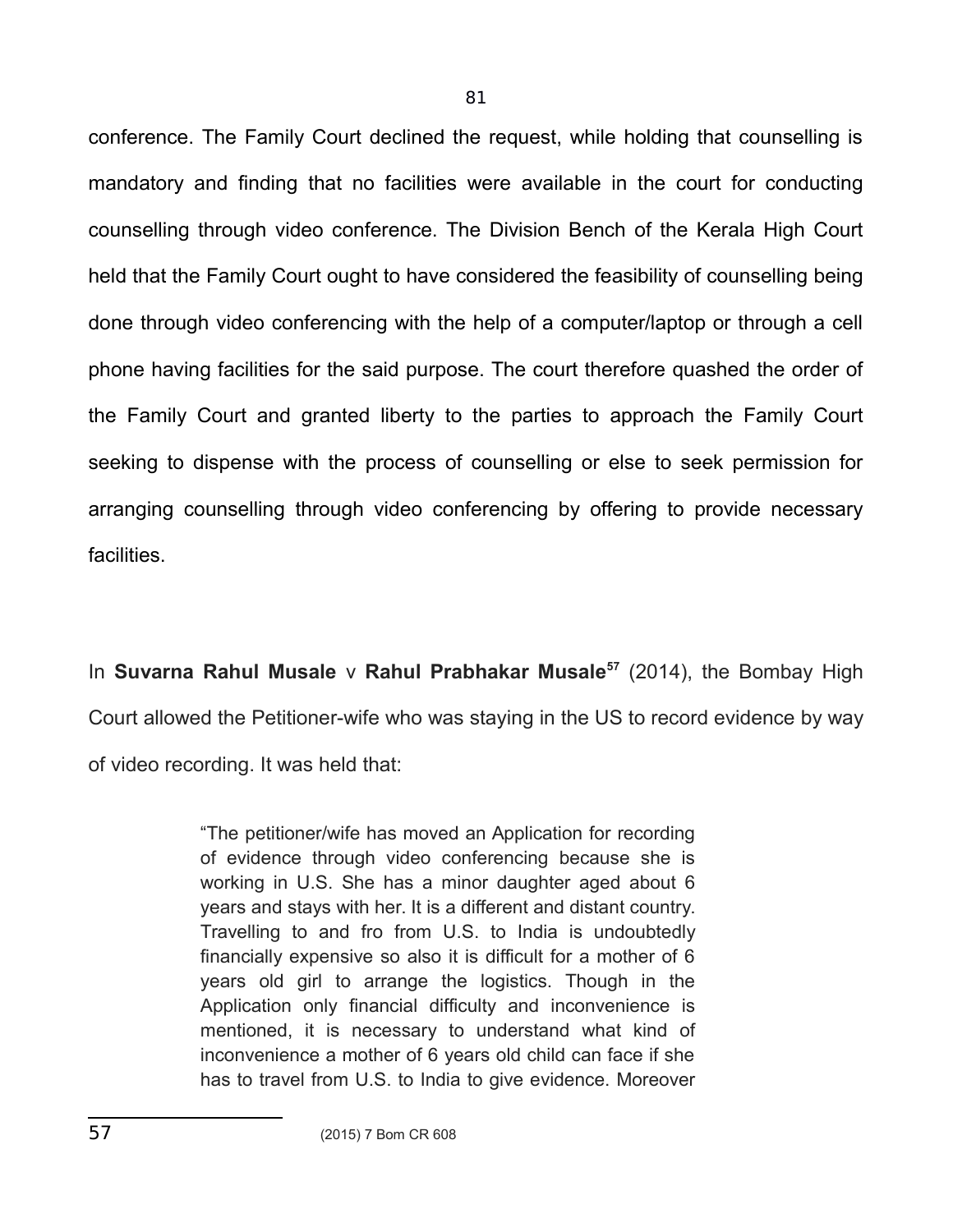she is a working lady and may face difficulty in getting leave and may be some hurdles in VISA. Hence, the Application for video conferencing is justified on all counts…

It is to be noted that our legislature has wisely taken note of this fact and accordingly has made the changes in the Evidence Act by amending Section 65 and thereby section 65A, 65B are inserted on the point of recording of evidence relating to electronic record and admissibility of electronic record. When the legislature has expanded the scope of term 'Evidence' acknowledging advance technology and scientific methods used by people in their day-to-day activities, it is the duty of the Judicial officers to put life to those letters of law by interpreting them effectively...

An attitudinal change in Judges is required. We need to train ourselves to understand the pulse of the new generation who is avidly techno savvy. Though it is difficult for the Judges, especially who are in their middle age, to accept and digest the entry of new language and methods of evidence in the established judicial system, it is high time for us to change our mindset and see whether this new technology can help us to increase the speed and also we have to take into account the convenience of the parties as our judicial system is necessarily litigant centric...

The presence of the person can be obtained physically so also virtually. What is important is that a person should be seen and be heard and vice versa. These are the methods of distant communication, which is possible by virtual measures and microspeakers. Therefore, it is not necessary for the Judge to insist for the physical presence of the witness when it is not possible especially in the circumstances of this case, a virtual presence can be secured which is very much legal and for this purpose, it is not necessary for the Judge himself to give time but such evidence can be recorded by appointing Commissioner."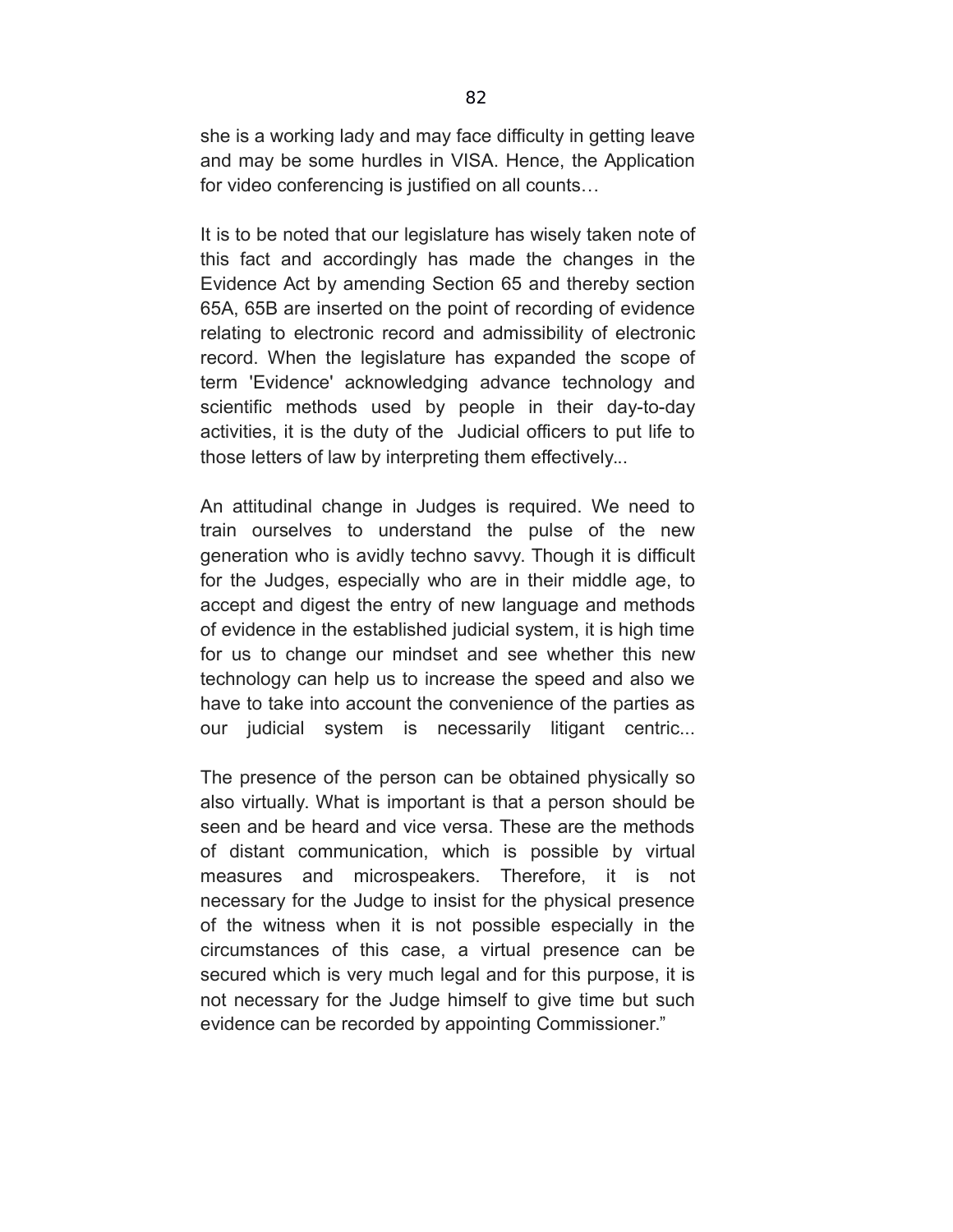83

**Sirangai Shoba** v **Sirangi Muralidhar Rao[58](#page-82-0)** (2017) concerned the legality and correctness of an order allowing examination on Skype technology for recording evidence in a divorce petition. Allowing the use of Skype technology for witness testimony, the High Court of Andhra Pradesh held:

> "[T]here is no foundation to say the request to record evidence through Skype technology is a device to avoid facing the criminal case allegedly filed against him and so far as the apprehensions as to demeanor and possibility of prompting or tutoring can be taken care of with necessary precautions, the reconciliation also can be done if need be by use of Skype technology, there are no grounds to interfere with the impugned order of the lower Court permitting the recording of evidence of the party- witness abroad through Advocate Commissioner and by use of Skype technology, but for to give necessary directions of the precautions required to be taken to ease out the apprehensions of the other side in giving disposal of the revision petition."

The Andhra Pradesh High Court relied upon a decision of a Division Bench of the

Delhi High Court in **International Planned Parenthood Federation (IPPF)** v **Madhu**

**Bala Nath[59](#page-82-1)**, where it was observed that Courts must be liberal to record evidence

through video conferencing in order to save time or avoid inconvenience:

<span id="page-82-1"></span><span id="page-82-0"></span>"Procedures have been laid down to facilitate dispensation of justice. Dispensation of justice entails speedy justice and justice rendered with least inconvenience to the parties as well as to the witnesses. If a facility is available for recording evidence through video conferencing, which avoids any delay or inconvenience to the parties as well as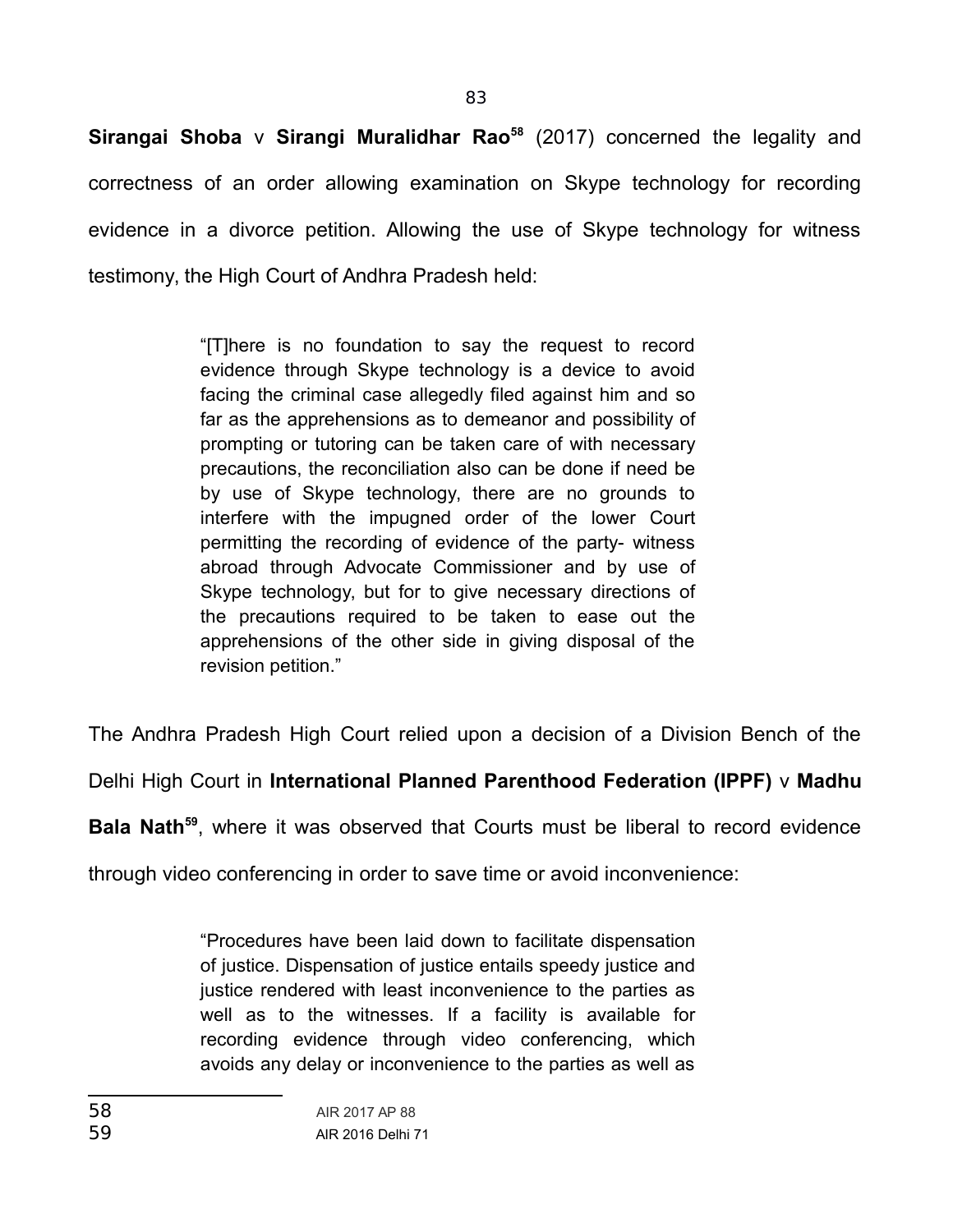to the witnesses, such facilities should be resorted to. Merely because a witness is travelling and is in a position to travel does not necessary imply that the witness must be required to come to Court and depose in the physical presence of the court."

## In **International Planned Parenthood Federation (IPPF)** v **Madhu Bala Nath[60](#page-83-0)** (2016), the

Division Bench of the Delhi High Court noted that :

"...Video-conferencing is an advancement in science and technology which permits one to see, hear and talk with someone far away, with same facility and ease as if he is present. In fact he/she is present before one on a screen. Except for touching, one can see, hear and observe as if the party is in the same room. In video-conferencing both parties are in the presence of each other…"

<span id="page-83-1"></span><span id="page-83-0"></span>In **V Srivatsan** v **SR Gayathri[61](#page-83-1)** (2017), the husband had initiated a matrimonial proceeding for restitution of conjugal rights, whereas the wife had filed for divorce. The petitioner-husband made an application before the Court for examination through video conferencing. It was pleaded by him that since he was residing in the US and was employed in Los Angeles, he had to remain at the place of posting and it would be extremely difficult and prejudicial for him to come to India to depose in the case. According to him, it also involved an unnecessary amount of delay, expenditure and inconvenience, which, on the facts and circumstances of the case would be patently unreasonable and extremely harsh on him. The application was allowed. It was held that: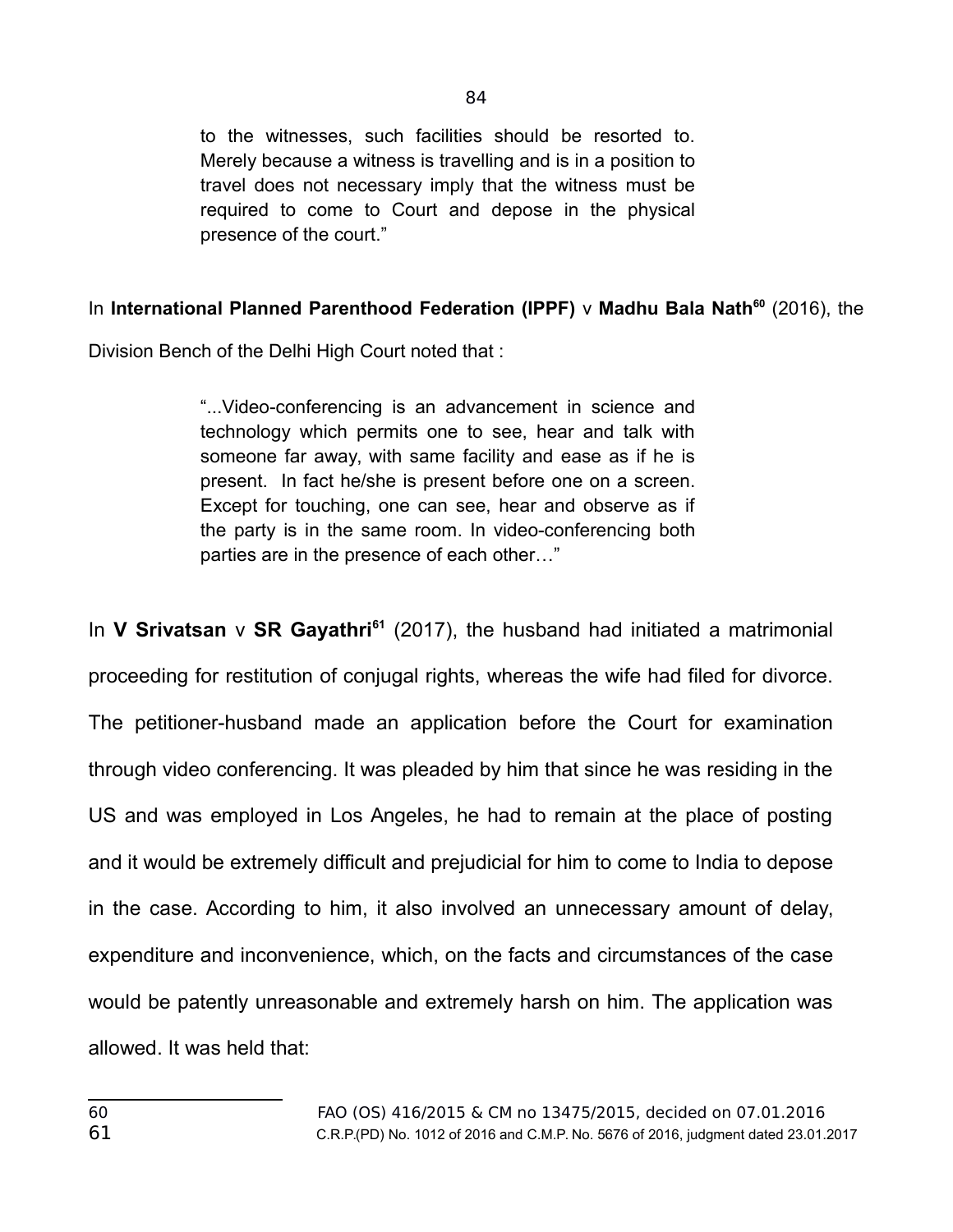"**Section 11 of the Family Courts Act, 1984 suggests and provides for in camera proceedings, so that there will not be any ambiguity in understanding the parties. But many of the Family Courts are not adopting the unique path-breaking initiatives**...

**So far as the matrimonial matter is concerned, excepting the fact of the touch of the person concerned, video conferencing is an advancement of Science and Technology, which permits one to see, hear** and talk with someone, who is far away with the same facility and ease as if he is present herein. The application of any technique through advancement of technology, is only to make things easier and flexible...Video conferencing is one such facility even under Section 65-A and B of the Evidence Act and a special provision as to evidence relating to electronic record and admissibility of the same, has been introduced in the amended Act. There should not be any bar of examination of witness by way of video conferencing...

In fact the Hon'ble Supreme Court regarding Process Re-engineering is suggesting rule for ICT enablement of the Court processes. As a first step for process re-engineering, electronic filing, recording of evidence through video conferencing, electronic evidence, service of summons etc are suggested. On the utilization of video conferencing facilities, there are more than lakh of cases across the country have been conducted which resulted in expediting trials apart from tremendous financial savings...

**Admittedly, electronic video conferencing is cheaper and facilitate to avoid delay of justice. Wherever there is a linkage facility available, then the attendance of the witness may be dispensed with and examination may be done through video conferencing. Order 18 Rule 4 (3) of the Code of Civil Procedure provides for recording evidence either by writing or mechanically in the presence of the Judge...The mechanical process also includes electronic process for both the Court and the Commissioner. If the law Courts do not permit the technology development in the Court proceedings, it**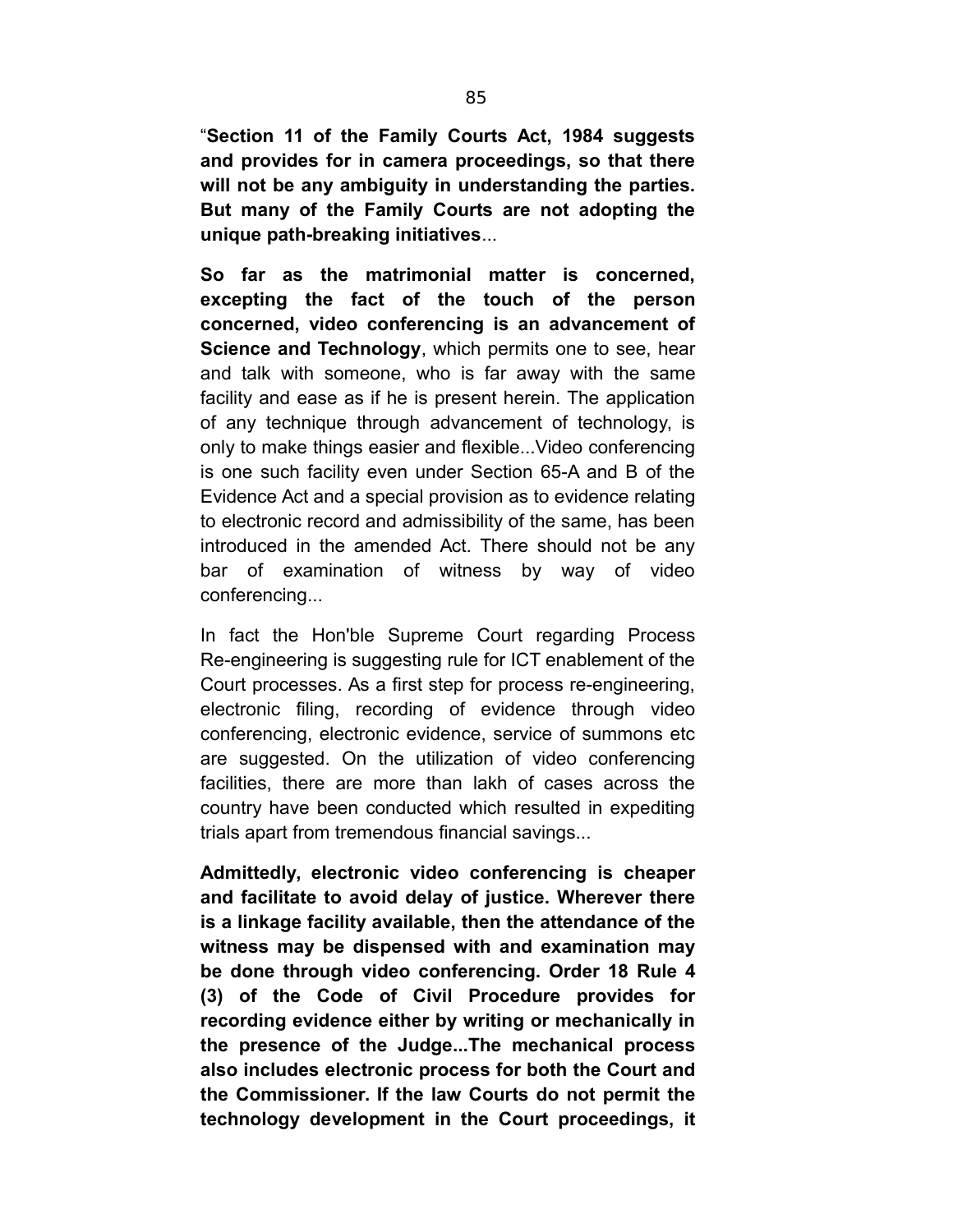**would be lagging behind compared to the other sectors. The technology is only a tool and necessary safeguards have to be taken for the purpose of recording evidence through audio-video link**...

Therefore, without going into other questions, the trial Court is only directed to follow the necessary safeguards for taking evidence through video conferencing by giving a day-today hearing, preferably, within three months from the date of communication of the order. The petitioner is directed to bear any incidental expenses in this regard. It is made clear that such expenses is directed to be paid by the petitioner-husband without prejudice to the rights and contention of the parties. The court may accordingly fix time for video conferencing considering different time zone of the land, in which, the husband is living and intimation be given to him through electronic mail with respect to the time and date to be fixed for Video conferencing well in advance." (emphasis supplied)

These are words of wisdom and perspicacity across the spectrum. Voices from within the judiciary in a federal structure should merit close listening by the Supreme Court.

## Foreign jurisprudence

22 Video conferencing has been applied in matrimonial proceedings in various other jurisdictions. With the advancement of technology, many countries have laid down detailed guidelines regulating the use of video conferencing technology in Family Courts. In the absence of detailed statutory guidelines, courts have been held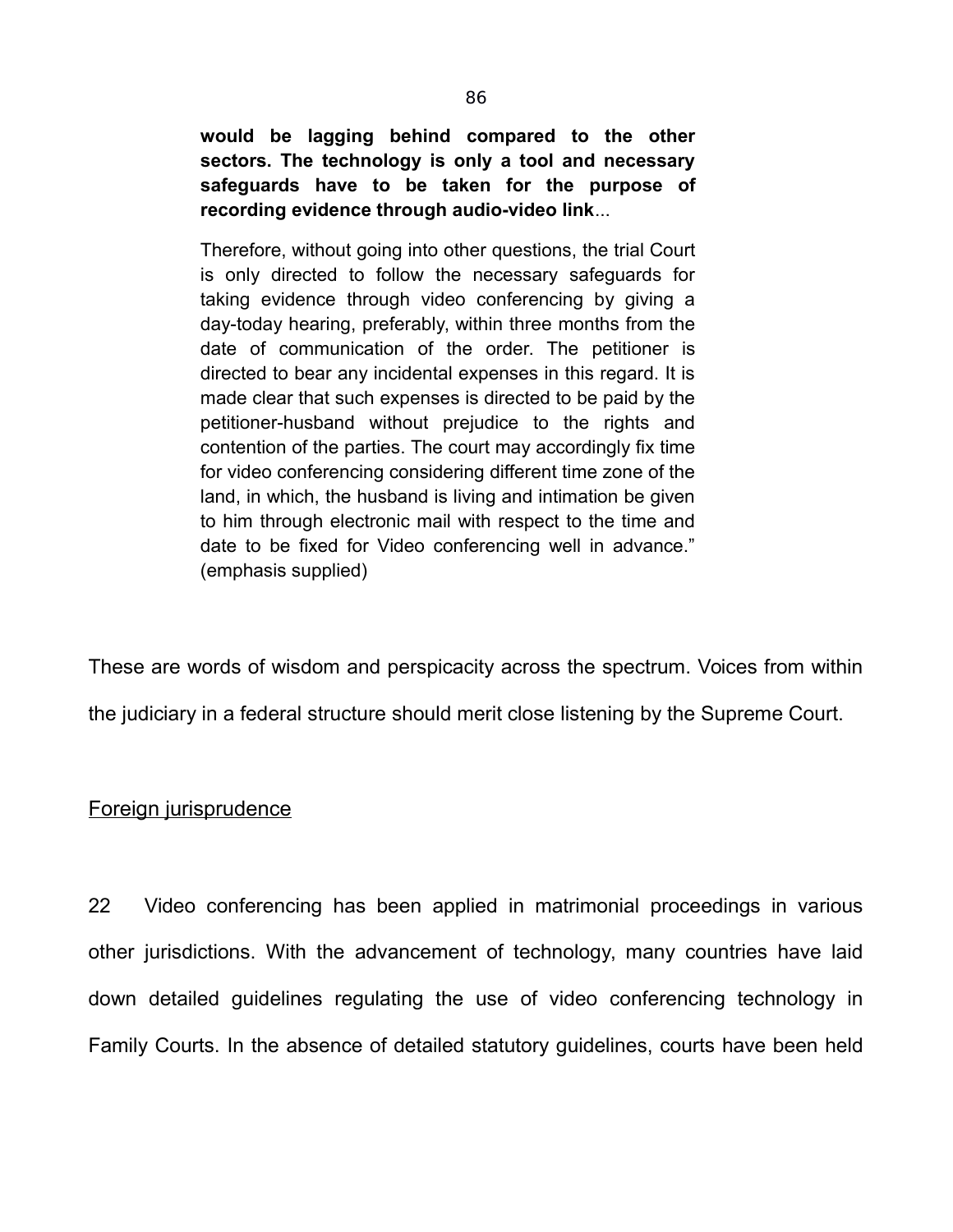87

to have wide powers to regulate the procedure to be followed, including allowing video conferencing. Guidelines have developed through case-law.

Nearly seventeen years ago, in **De Carvalho v Watson[62](#page-86-0)**, the Alberta Court of Queen's Bench in Canada had this perspective on video conferencing technology:

> "It is not the suggestion of this Court that because video conferencing is an available form of technology suitable for examination and cross-examination of witnesses or potential witnesses that such use of technology should be used generally as a substitute for personal appearances... But it seems to me that where there are circumstances such as the present where an individual is a long way away from the jurisdiction where the examination would normally take place, where the costs for the personal attendance of that individual would be extremely substantial, where the examination can be carried out with a minimum of difficulty by the use of such video conferencing technology, and where there has already been a (sic) opportunity for counsel to engage in personal cross-examination of an extensive nature of the particular witness or potential witness, that this is an appropriate type of case for a Court to look positively upon a request made on behalf of such witness that the witness be allowed in a civil action such as this to provide continued evidence on examination for discovery by way of video conference. This would be inappropriate only where there is some other circumstance which would cause a meaningful risk of causing prejudice to the party seeking to require the witness to appear in person."

<span id="page-86-0"></span>It also rejected the arguments of the defendant opposing an examination by video conference: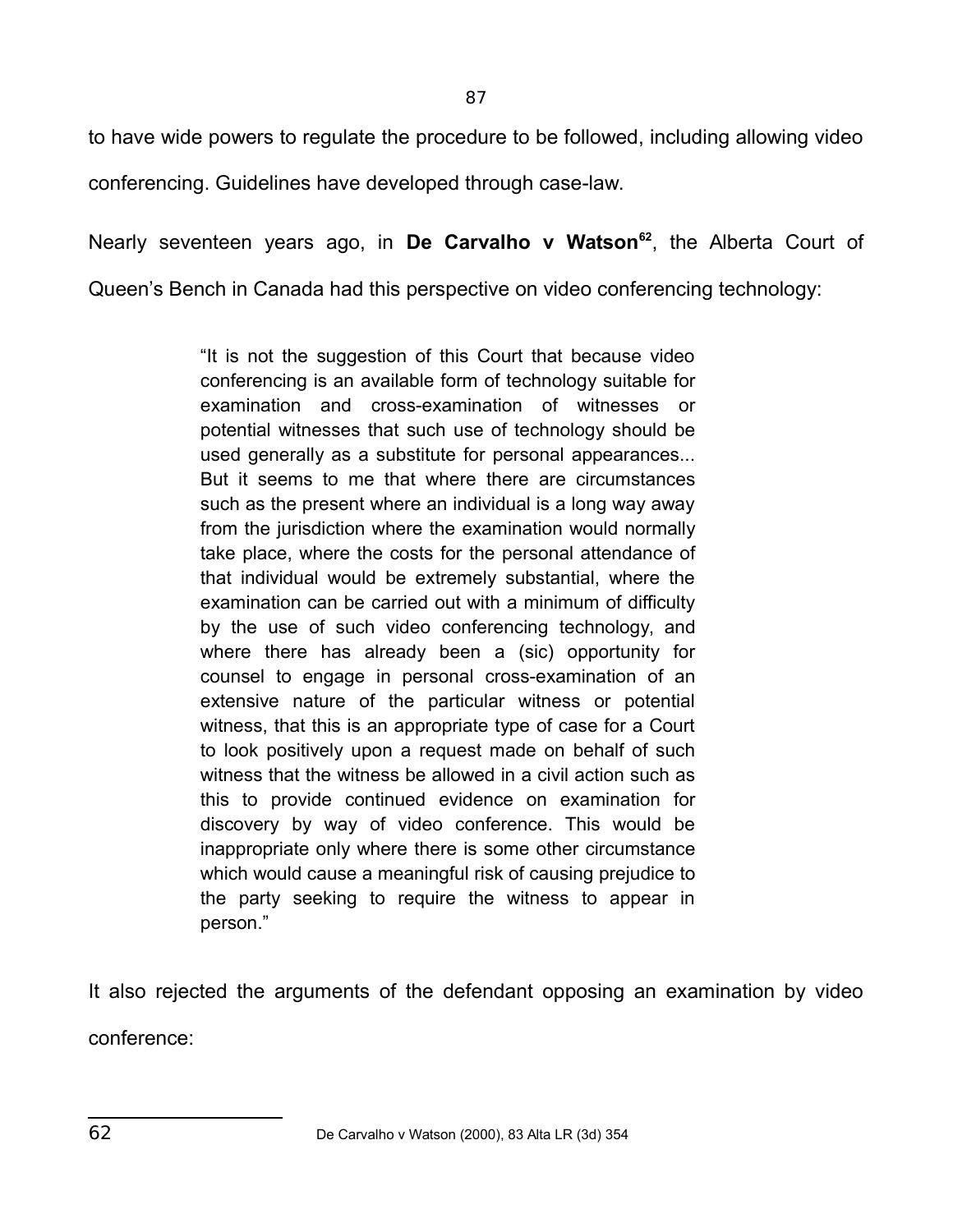"The only submission of substance alleged on behalf of the Defendants is that it would be easier to assess credibility of the witness if the witness appeared in person... [T]he state of technology is now such that when video conferencing is properly carried out, in my opinion, a good view can be had of the witness for the purposes of assisting in assessing credibility through that medium."

An article titled "Technology and Family Law Hearings"<sup>[63](#page-87-0)</sup> (2012) speaks about the usage of 'Skype' (a video-conferencing software) in the context of family law arbitrations:

> "The witnesses were located in different countries and in different time zones. Despite this, the use of Skype facilitated a mutually convenient schedule for the witnesses and counsel. The witnesses had access to the agreed exhibits, took the oath over video, and were cross-examined. The corollary is that there is less opportunity to observe if witnesses are testifying under any form of impairment, if they are being coached off-screen, or if they are reading from notes that are not part of the record. There was some concern about the delay of a witness's facial expression when a damaging document or picture was unveiled mid-testimony. However, the advantages to video conferencing technologies and the costs saved outweighed the disadvantages of a face-to-face cross-examination."[64](#page-87-1)

In **P** v **C[65](#page-87-2)**, the Ontario Court of Justice in Canada allowed testimony by the internet-based video conferencing program Skype, despite the lack of clarity in the

<span id="page-87-2"></span><span id="page-87-1"></span><span id="page-87-0"></span><sup>63</sup> Ron S. Foster and Lianne M. Cihlar, "Technology and Family Law Hearings", *Western Journal of Legal Studies* (2012), Vol. 5, Issue 1 64 Ibid, at page 16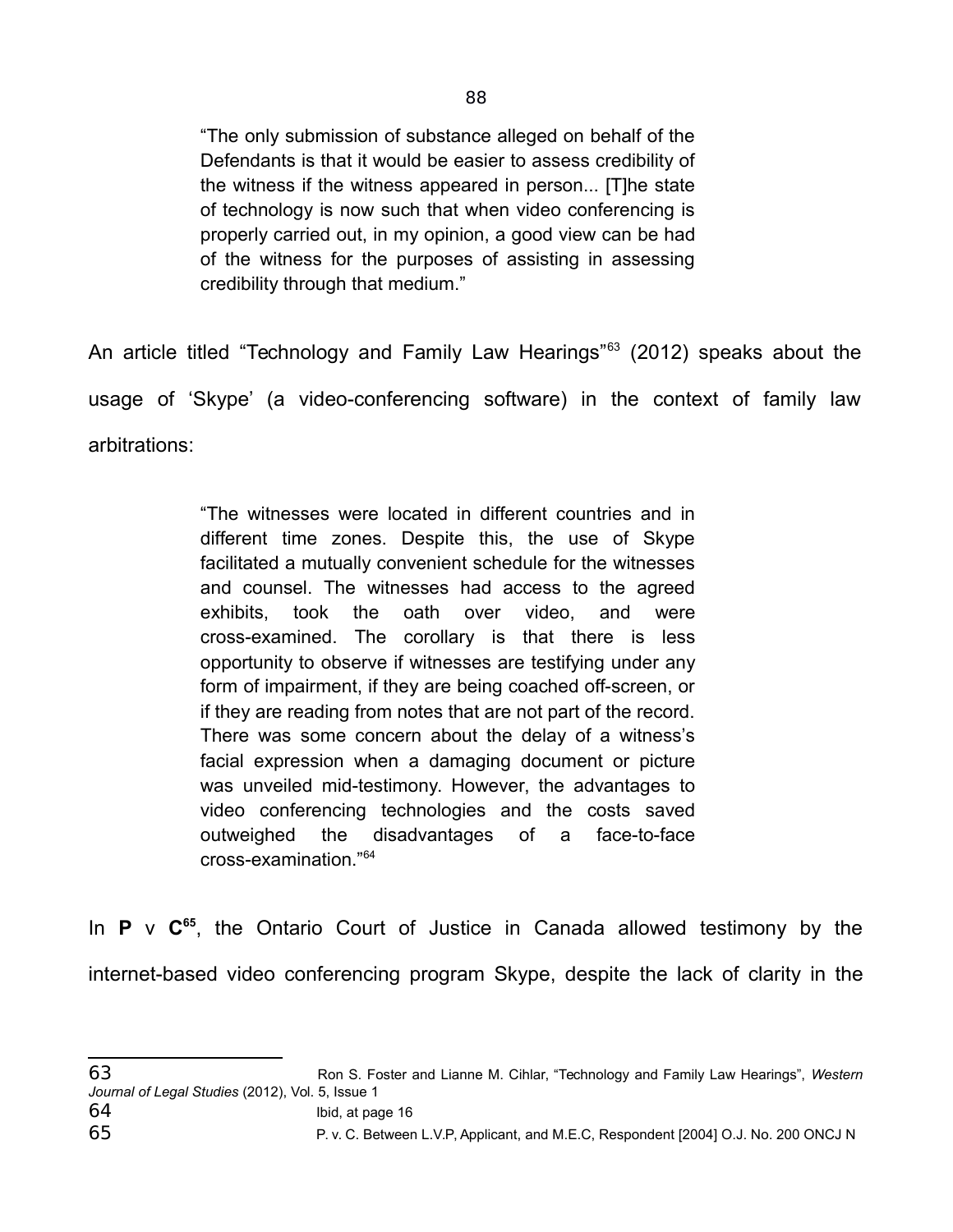Ontario Family Law Rules on this issue, in situations where a judge sees it fit. It was

89

held:

"36. It is clear to me that the balance of convenience on this motion favours the Applicant. With the conditions which I set out... the Respondent should suffer little or no prejudice in his counsel's ability to cross-examine. The cross-examination will be conducted in real time, and the "lag" which counsel fears in the transmission of questions and answers should not exist. Requiring the Applicant and her spouse to travel to T.O. would have a negative impact on their already financially -stretched household, and would be damaging to the children's best interests.

37. Cross-examination of the Applicant and Mr. B.M. by Skype will be permitted. The Applicant shall bear any of the costs incidental to facilitating this video conference. Applicant's counsel shall contact court administration well in advance of the trial to ensure that the connection between the facilities to be used in D. and Courtroom 1E in T.O. is effective."

In **Edmonton (City)** v **Lovat Tunnel Equipment Inc[66](#page-88-0)**, the Alberta Court of Queen's

Bench set out guidelines for information to be stated in applications for allowing

hearings through video conferencing:

"1. the relevance of the evidence which it is anticipated that the witness will give and why that evidence is necessary to their case;

<span id="page-88-0"></span>2. the reasons why they suggest that video conferencing should be employed, bearing in mind that rule 216.1 requires that there be a "good reason" for the court to allow the admission of such evidence. If the applicant intends to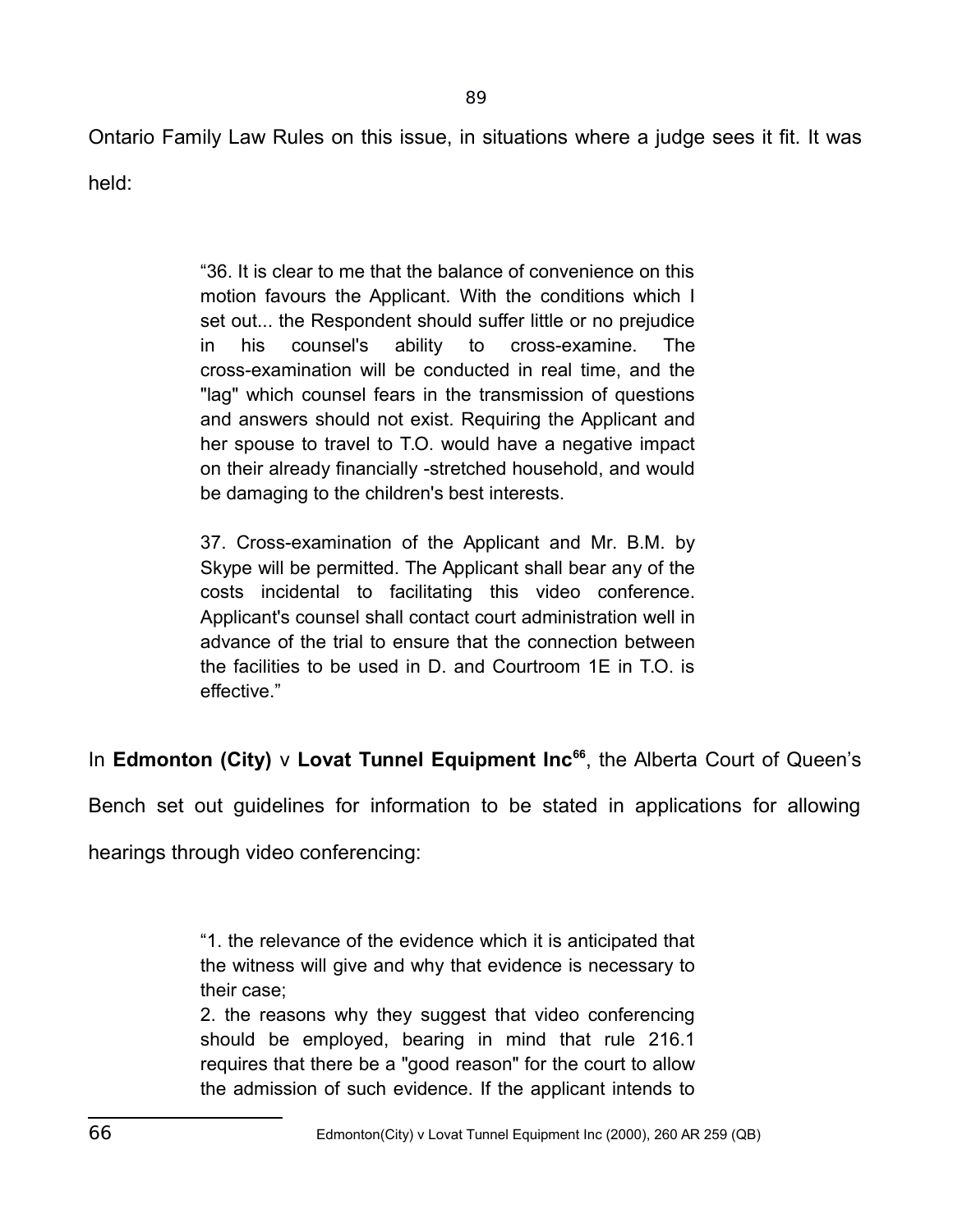argue that cost and inconvenience are factors which should be taken into consideration, ...some evidence would be presented as to the anticipated time and costs associated with video conferencing as opposed to alternate means of procuring the evidence;

3. the logistical and technical arrangements that they have made both here and in the place from which they propose that the witness give their evidence... Counsel must ensure that the witness will have access at the appropriate time to a clear copy of any exhibit to which their attention may be directed during the course of their testimony which presumably can be done via a fax machine at both ends of the video conference…. [S]ome efforts would be made by the person administering the oath to ensure that there is no scripting of the evidence. Also, a tape of the video conference should be made."

In a study titled "Legal assistance by video conferencing: what is known?"<sup>[67](#page-89-0)</sup> (2011), it

was observed:

"While further research is required to identify the relative impact of any or all of the following factors, the uptake and use of video conferencing for legal assistance appears to be affected by:

– the convenience, privacy and confidentiality of video conferencing compared to other available modes of assistance

– whether video conferencing offers services or benefits that are not already available through existing legal services, including services available by telephone, such as access to specialist services or more timely assistance

– the quality and reliability of the video conferencing (e.g. drop outs, picture quality)

<span id="page-89-0"></span><sup>67</sup> Suzie Forell, Meg Laufer and Erol Digiusto, "Legal assistance by video conferencing: what is known?", *Justice Issues* (Nov. 2011), at page 2, available at [http://www.lawfoundation.net.au/ljf/site/articleIDs/B0A936D88AF64726CA25796600008A3A/](http://www.lawfoundation.net.au/ljf/site/articleIDs/B0A936D88AF64726CA25796600008A3A/$file/JI15_Videoconferencing_web.pdf) [\\$file/JI15\\_Videoconferencing\\_web.pdf](http://www.lawfoundation.net.au/ljf/site/articleIDs/B0A936D88AF64726CA25796600008A3A/$file/JI15_Videoconferencing_web.pdf)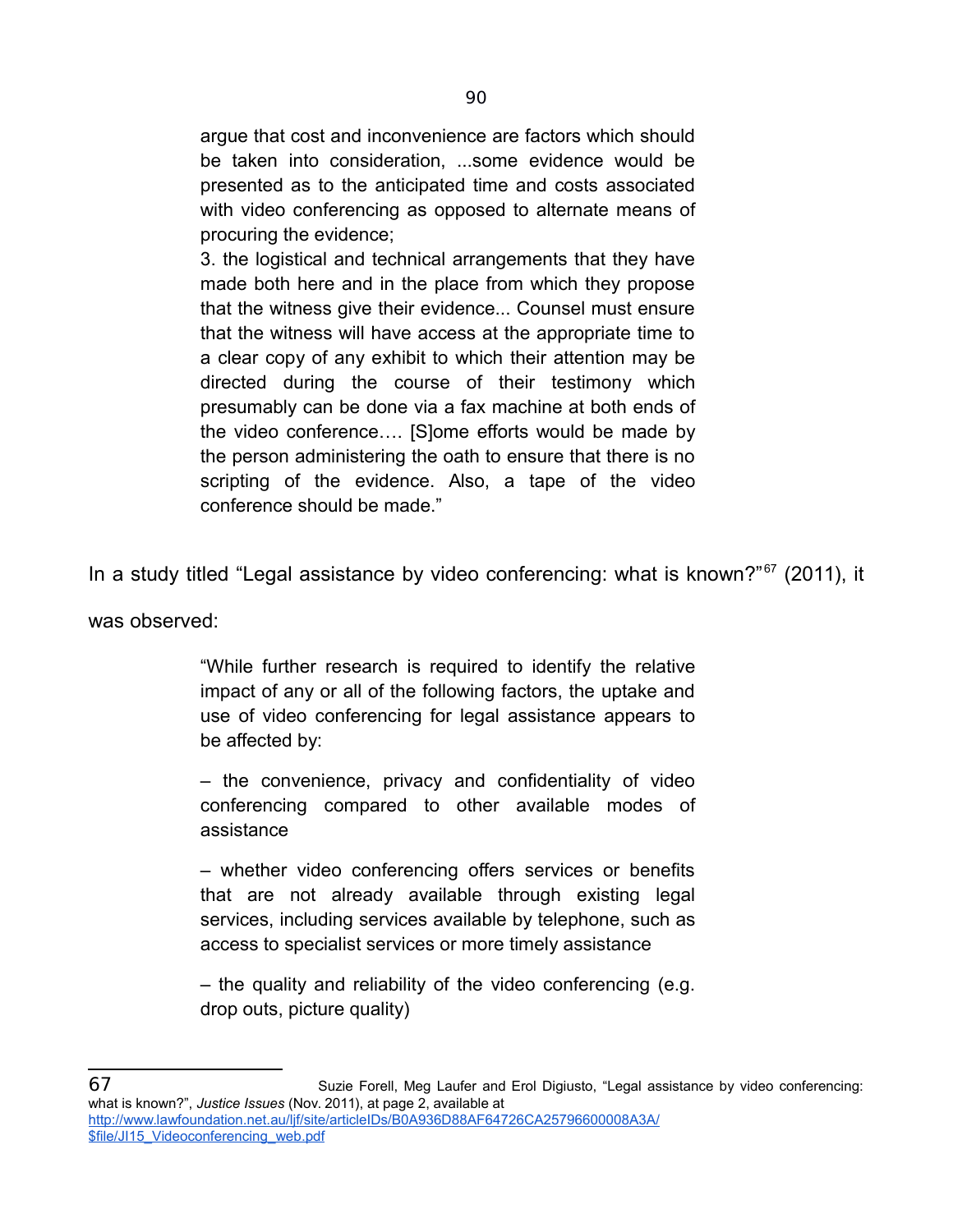– the willingness of clients, lawyers and the host service at the client end to use this form of technology for legal assistance."

'Specific situations where video conferencing may assist the parties in reaching agreement outside of court regarding their families include: families in different geographic locations, and families that have a history of or current concern with regards to family violence.<sup>88</sup> This view has been supported in a paper titled "The Australian Online Family Dispute Resolution Service<sup>"[69](#page-90-1)</sup> written by Wilson Evered, Zeleznikow and Thomson, according to which:

> "While the focus of ADR has largely been on face-to-face processes, incorporating technology into ADR processes has quietly been commonplace for a long time. Primarily, this has taken the form of using the telephone as a simple measure to convene people who cannot or should not be together in the same room, whether owing to geographical situations or to extremely vitriolic situations, or those where violence has occurred."

An article on the use of Skype in family courts<sup>[70](#page-90-2)</sup> has stated that:

"The use of Skype and similar services in visitation is just one example of the ways in which technology is changing law. Technology has also changed the way attorneys work; some lawyers carry the iPad tablet in lieu of a briefcase, and there are now several niche blogs dedicated solely to advising legal professionals on how to get the most out of their iPads. And,

<span id="page-90-2"></span><span id="page-90-1"></span><span id="page-90-0"></span>

| 68                                                                               |                                                                                   | Anthony |            |  |           |  |  | Syder, "Technology in Mediation", Fair Way, | available                                                                         | at   |  |
|----------------------------------------------------------------------------------|-----------------------------------------------------------------------------------|---------|------------|--|-----------|--|--|---------------------------------------------|-----------------------------------------------------------------------------------|------|--|
| http://www.fairwayresolution.com/resources/whats-new/technology-in-mediation     |                                                                                   |         |            |  |           |  |  |                                             |                                                                                   |      |  |
| 69                                                                               |                                                                                   |         |            |  |           |  |  |                                             | Elisabeth Wilson Evered, John Zeleznikow and Mark Thomson, "The Australian Online |      |  |
| Family                                                                           | Dispute                                                                           |         | Resolution |  | Service". |  |  | available                                   |                                                                                   | at   |  |
| https://www2.iceaustralia.com/ei/images/nmc2014/abstracts/nmc14abstract00068.pdf |                                                                                   |         |            |  |           |  |  |                                             |                                                                                   |      |  |
| 70                                                                               |                                                                                   |         |            |  |           |  |  | "The Use of Skype Ordered in Family Court", | available                                                                         | at - |  |
|                                                                                  | https://fernandezlauby.com/Articles/The-Use-of-Skype-Ordered-in-Family-Court.html |         |            |  |           |  |  |                                             |                                                                                   |      |  |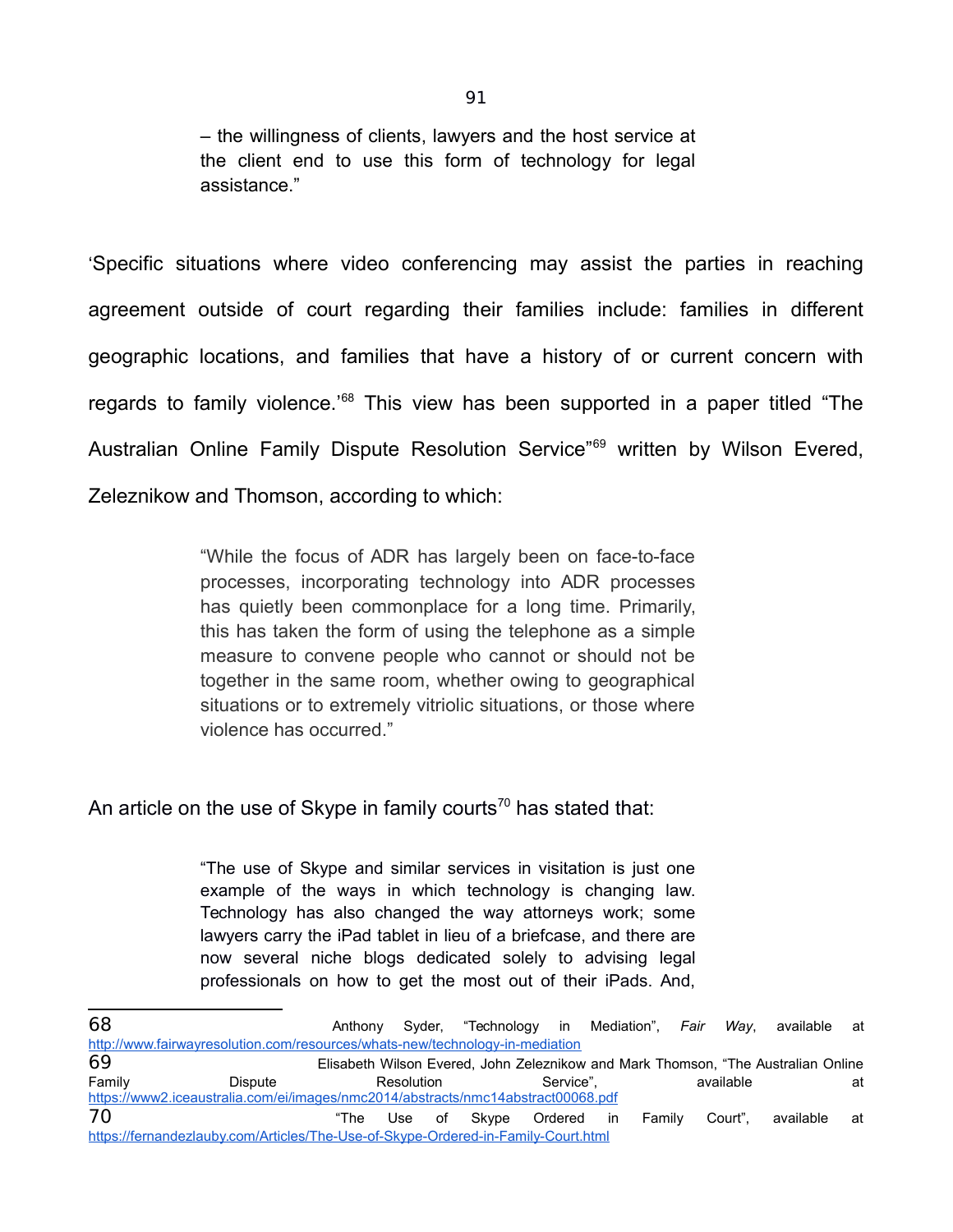beyond affecting day-to-day responsibilities, technology has raised a number of issues in the courts…

Xxx xxx xxx xxx

As many commentators note, technological change in general will correspond to change in divorce and family law cases. Technology can be used to better meet the needs of families…"

International precedent – both of a judicial and academic nature – is testimony to the use and acceptance of video conferencing.

# Video Conferencing must be in the interest of justice

23 Video-conferencing facilities allow parties to communicate with each other in situations where it would be expensive, inconvenient or otherwise not desirable for a person to attend the court procedure.

24 The overriding factor, as contemplated by the Delhi High Court in its video conferencing guidelines<sup>[71](#page-91-0)</sup>, is that the use of video conferencing in any particular case must be consistent with furthering the interests of justice and should cause minimal disadvantage to the parties.

<span id="page-91-0"></span>25 Given the delays in judicial proceedings, which are often due to the wilful procrastination of one of the parties, video conferencing will serve the purpose of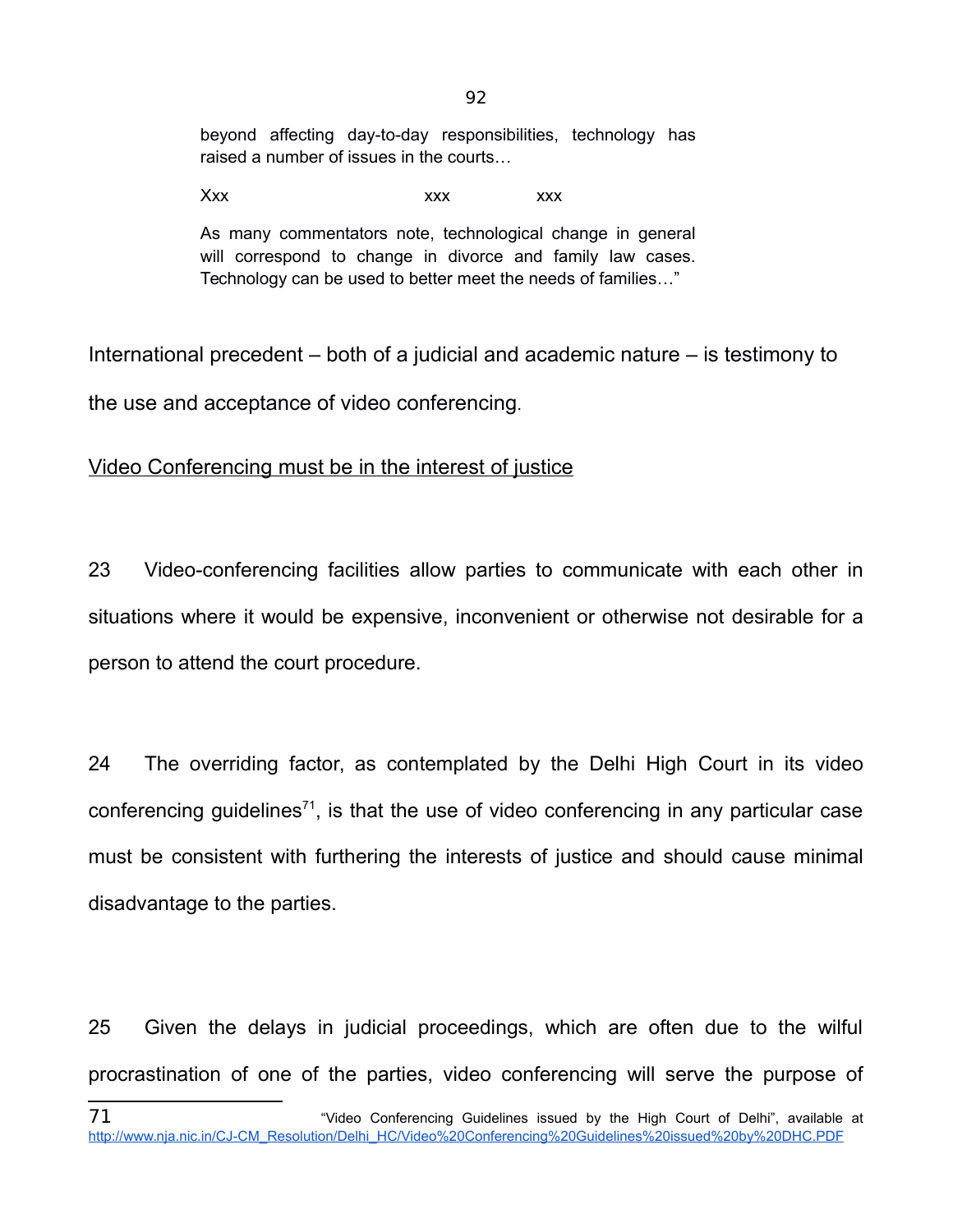safeguarding the interests of justice by preventing undue delay. The massive pendency of cases in India and issues related to access to justice will require a careful deployment of appropriate technologies.

26 The High Courts, under Section 9(1) of the Family Courts Act, should lay down guidelines in regard to video conferencing in matrimonial matters. The Delhi High Court has provided for certain minimum requisites for the application of video conferencing in all cases. They are follows:

- (a) A desktop or laptop with internet connectivity and printer
- (b) Device ensuring uninterrupted power supply
- (c) Video camera
- (d) Microphones and speakers
- (e) Display unit
- (f) Document visualizer
- (g) Comfortable sitting arrangements ensuring privacy
- (h) Adequate lighting
- (i) Proper acoustics
- (j) Digital signatures from licensed certifying authorities for the co-ordinators at the court point and at the remote point

27 The guidelines prepared by Delhi High Court also provide that the expenses of the video conferencing facility ought to be borne by such party as the Court may direct. It has also been provided that the Court may, at the request of the person to be examined, or on its own motion direct appropriate measures to protect his/her privacy keeping in mind age, gender and physical condition. It has further been provided that where a party or a lawyer requests that in the course of video conferencing some privileged communication may have to take place, the Court will pass appropriate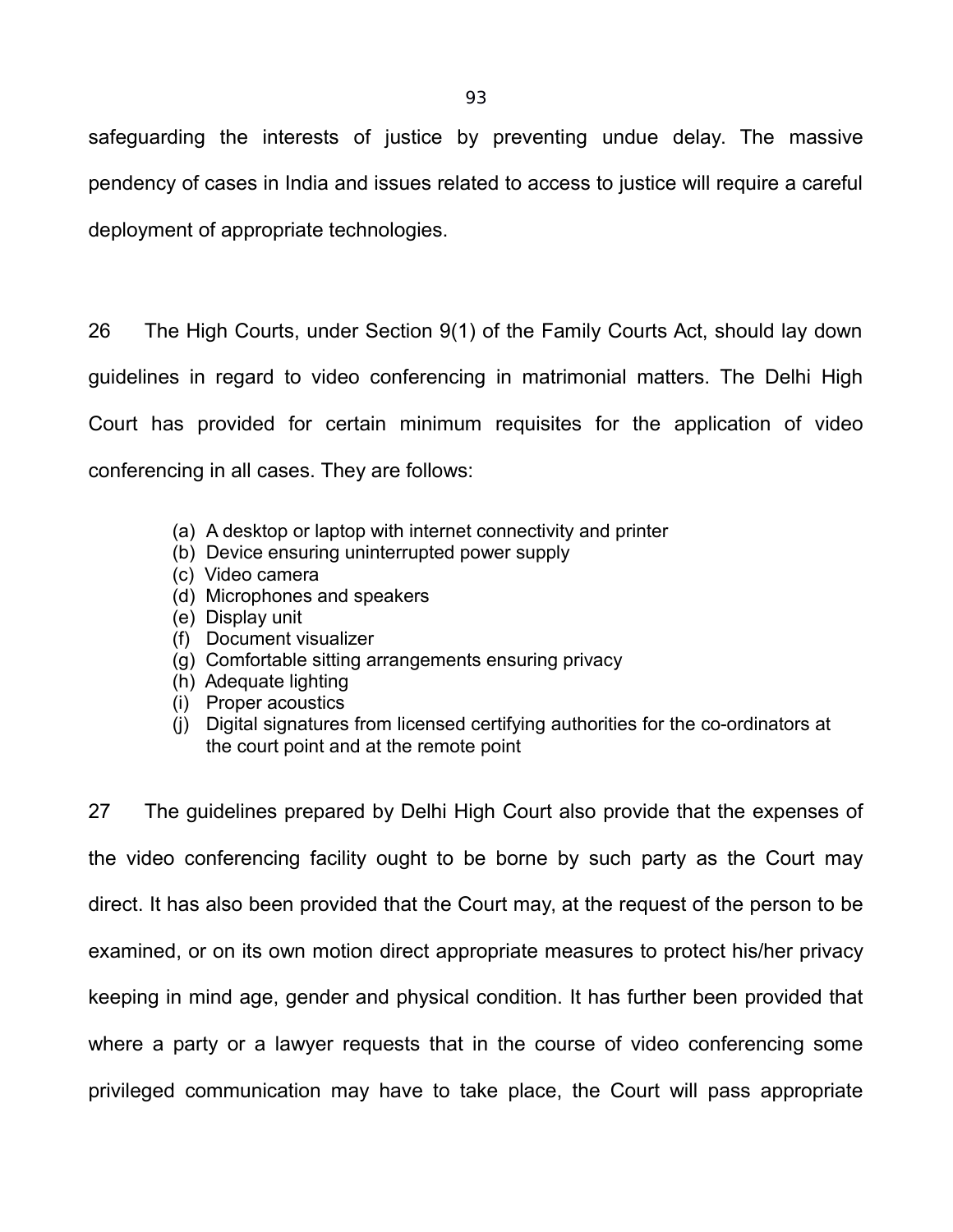directions. An encrypted master copy shall be retained in the Court as part of the record. These guidelines are being adverted to since they indicate that the High Courts are sufficiently enabled to formulate and evolve a procedure to facilitate video conferencing.

#### The ideal and the real

28 There is, in my view, no basis either in the Family Courts Act 1984 or in law to exclude recourse to video conferencing at any stage of the proceedings. Whether video conferencing should be permitted must be determined as part of the rational exercise of judgment by the Family Court.

29 As in many other areas of law and life, there is a gorge between the ideal and the real. In an ideal world, spouses and partners live in everlasting harmony. Fairy tales are built along the lore of couples "who lived happily ever after…", but we know that life is not perfect. Indeed, some would believe that the perfection of life lies in its imperfections. In marital relationships, the spirit of dialogue and a faith in a plurality of views leads to a synthesis between often conflicting ideas, opinions, aspirations and needs. Yet marital relationships do on occasion run aground, increasingly so in recent times. Institutions such as the Family Courts are intended to provide service to families in distress. In doing so, there must be a synthesis between the ideals of the law and the need to implement them in dealing with practical problems of society today. The challenge is to build a robust pathway that bridges the ideal and the real. In an ideal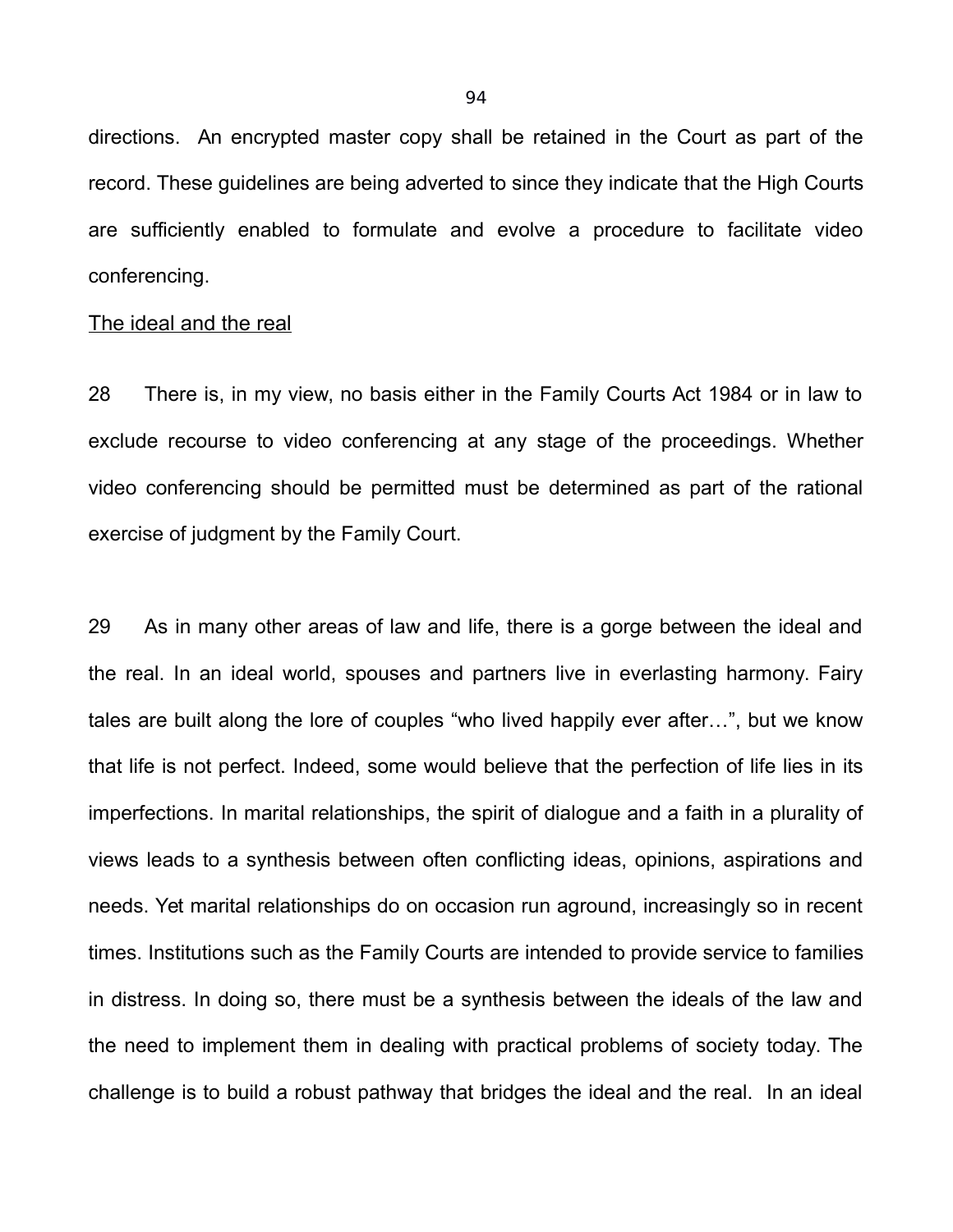sense, the physical presence of couples sharing the same physical space before a judge or counsellor may foster a settlement. Yet there are genuine reasons why parties are unable to remain together in one physical space or do not desire to do so. A spouse may have been subject to grave marital abuse. Another may have been repeatedly violated by a history of domestic abuse and gender violence. One of the spouses may be involved in substance abuse or may suffer from psychiatric disorder. Technology enables the judicial forum to protect the legitimate concerns of privacy of one or both spouses. Spouses, even without the above problems, may live apart in distant cities because of reasons of employment. Compulsions of employment, the needs of children, care of the elderly and disability within the family may make it practically impossible for parties to commute to another city to pursue or defend a proceeding. Besides, insistence on physical presence is questionable in a situation where our family courts are overburdened and are unable to provide timely justice. To deprive parties of the benefit of video conferencing will result in a denial of access to justice. Nor can recourse to technology be conditioned on the consent of both spouses for, this will only enable one spouse to procrastinate or delay the proceeding. Withholding consent to video conferencing will then become a tool in the hands of one of the litigants to delay the proceedings.

30 As a matter of principle, video conferencing cannot be excluded from any stage of the proceeding before the Family Court. Whether it should be adopted in a particular case must be left to the judicious view of the Family Court. The High Courts